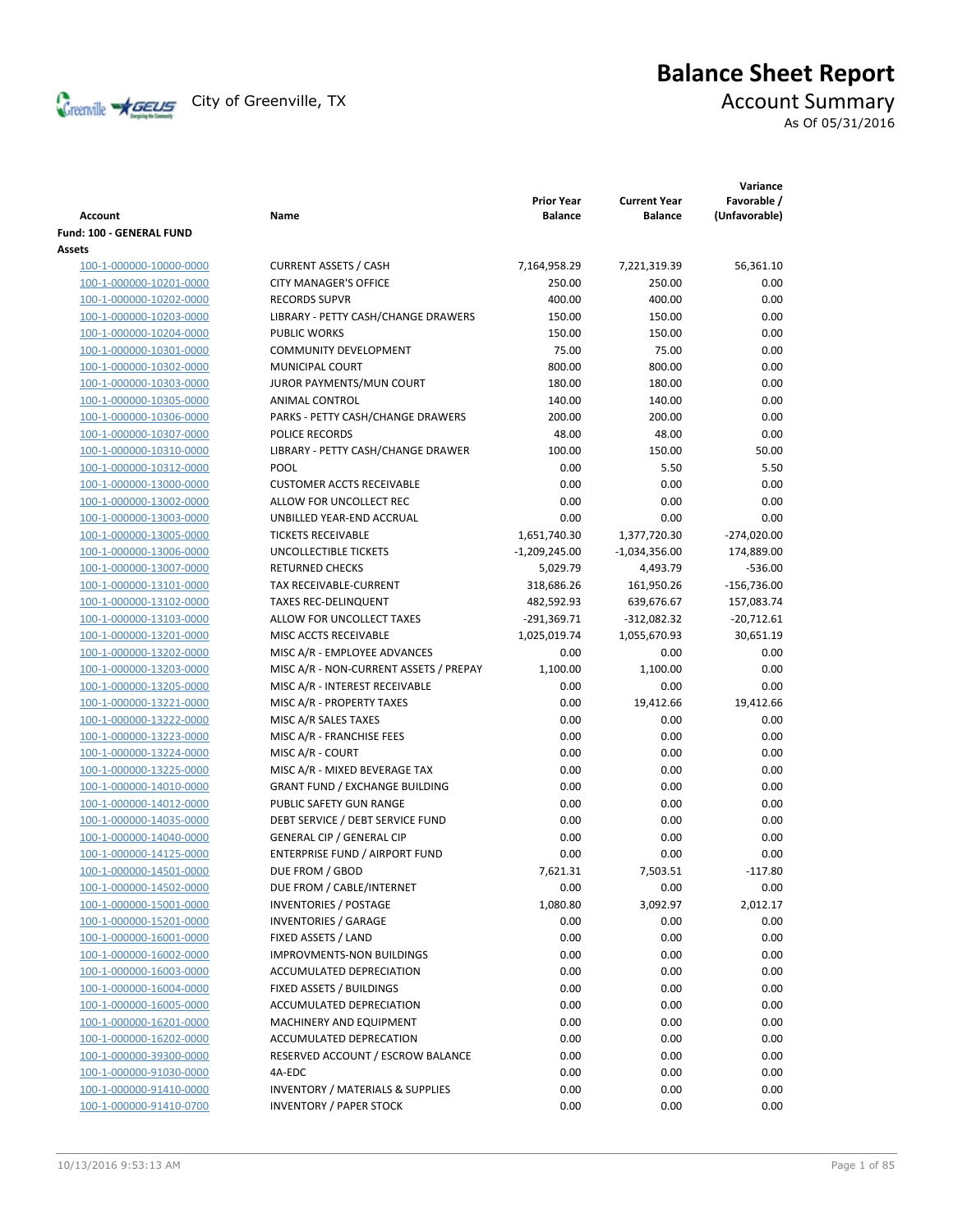|                         |                                           |                                     |                                       | Variance                     |
|-------------------------|-------------------------------------------|-------------------------------------|---------------------------------------|------------------------------|
| <b>Account</b>          | Name                                      | <b>Prior Year</b><br><b>Balance</b> | <b>Current Year</b><br><b>Balance</b> | Favorable /<br>(Unfavorable) |
| 100-1-000000-91430-0000 | NON-CURRENT ASSETS / PREPAYMENTS          | 0.00                                | 0.00                                  | 0.00                         |
|                         | <b>Total Assets:</b>                      | 9,159,707.71                        | 9,148,050.66                          | $-11,657.05$                 |
| Liability               |                                           |                                     |                                       |                              |
| 100-1-000000-20101-0000 | <b>ACCOUNTS PAYABLE</b>                   | $-1,112.62$                         | $-13,198.95$                          | 12,086.33                    |
| 100-1-000000-20102-0000 | <b>CREDIT CARD PAYABLE</b>                | 0.00                                | 0.00                                  | 0.00                         |
| 100-1-000000-20103-0000 | ACCRUED ACCOUNTS PAYABLE                  | 11,560.60                           | 11,560.60                             | 0.00                         |
| 100-1-000000-20114-0000 | <b>INVESTMENT ADVISORY FEES</b>           | 0.00                                | 0.00                                  | 0.00                         |
| 100-1-000000-20115-0000 | PD EMP COMMISSION                         | 248.87                              | 767.57                                | $-518.70$                    |
| 100-1-000000-20116-0000 | POLICE DONATIONS                          | 10,554.05                           | 11,027.06                             | $-473.01$                    |
| 100-1-000000-20117-0000 | <b>FIRE DONATIONS</b>                     | 2,664.86                            | 9,835.12                              | $-7,170.26$                  |
| 100-1-000000-20118-0000 | <b>COMBAT CHALLENGE</b>                   | 6,361.27                            | 6,361.27                              | 0.00                         |
| 100-1-000000-20119-0000 | <b>CEMETERIES DONATIONS</b>               | 61.79                               | 61.79                                 | 0.00                         |
| 100-1-000000-20120-0000 | <b>LIBRARY DONATIONS</b>                  | 13,139.02                           | 13,415.14                             | $-276.12$                    |
| 100-1-000000-20121-0000 | ANIMAL SHELTER DONATIONS                  | 584.91                              | 1,095.85                              | $-510.94$                    |
| 100-1-000000-20122-0000 | PARKS DONATIONS                           | 0.00                                | 2,000.00                              | $-2,000.00$                  |
| 100-1-000000-20125-0000 | SALES TAX PAYABLE / IN THE CITY           | 1.82                                | 8.48                                  | $-6.66$                      |
| 100-1-000000-20127-0000 | STATE COURT COST/FEE PAYB                 | 27,297.97                           | 28,432.24                             | $-1,134.27$                  |
| 100-1-000000-20128-0000 | SEATBELT&CHILD RESTRAINT                  | 3,667.47                            | 6,139.21                              | $-2,471.74$                  |
| 100-1-000000-20129-0000 | MUNICIPAL COURT CLEARING                  | 3,224.25                            | 924.00                                | 2,300.25                     |
| 100-1-000000-20130-0000 | <b>3RD PARTY FTA FEE PAYABLE</b>          | 982.66                              | 656.67                                | 325.99                       |
| 100-1-000000-20131-0000 | REFUNDS / OVERPAYMENTS                    | $-97.00$                            | $-100.00$                             | 3.00                         |
| 100-1-000000-20132-0000 | <b>COURT COLL AGENCY FEES</b>             | 332.66                              | 107.12                                | 225.54                       |
| 100-1-000000-20136-0000 | <b>ATTORNEY COLLECTION FEES</b>           | 0.00                                | 0.00                                  | 0.00                         |
| 100-1-000000-20137-0000 | PLAT FILING FEES PAYABLE                  | 8,335.95                            | 18,658.74                             | $-10,322.79$                 |
| 100-1-000000-20138-0000 | COMMUNITY DEV TRUST ACCT                  | 1,763.50                            | 1,153.50                              | 610.00                       |
| 100-1-000000-20139-0000 | RETAINAGES PAYABLE                        | 0.00                                | 0.00                                  | 0.00                         |
| 100-1-000000-20141-0000 | <b>TELEPHONE CLEARING</b>                 | 15,716.66                           | $-3,768.30$                           | 19,484.96                    |
| 100-1-000000-20143-0000 | POLICE PROPERTY ROOM CLEARING             | 10,775.99                           | 10,775.99                             | 0.00                         |
| 100-1-000000-20146-0000 | MAIN ST / FARMERS MRKT RESALE             | 382.12                              | 140.12                                | 242.00                       |
| 100-1-000000-20155-0000 | MAIN ST / FARMERS MARKET DONATIONS        | 0.00                                | 555.97                                | $-555.97$                    |
| 100-1-000000-20160-0000 | <b>UNAPPLIED CREDIT</b>                   | 0.00                                | 0.00                                  | 0.00                         |
| 100-1-000000-20201-0000 | <b>DEFERRED REVENUE</b>                   | 0.00                                | 0.00                                  | 0.00                         |
| 100-1-000000-20203-0000 | <b>DEFERRED TAX REVENUE</b>               | 529,374.20                          | 478,075.41                            | 51,298.79                    |
| 100-1-000000-20204-0000 | DEFERRED TICKET REVENUE                   | 368,746.30                          | 286,137.30                            | 82,609.00                    |
| 100-1-000000-21040-0000 | DUE TO / GENERAL CIP FUND                 | 0.00                                | 0.00                                  | 0.00                         |
| 100-1-000000-21201-0000 | DUE TO / CENTRAL SERVICE FUND             | 0.00                                | 0.00                                  | 0.00                         |
| 100-1-000000-21401-0000 | DUE TO / ELECTRIC OPERATING FUND          | 0.00                                | 0.00                                  | 0.00                         |
| 100-1-000000-21506-0000 | DUE TO / 4A-EDC                           | 1,355.59                            | 1,752.84                              | $-397.25$                    |
| 100-1-000000-21507-0000 | DUE TO / BOARD OF DEVELOPMENT             | 0.00                                | 0.00                                  | 0.00                         |
| 100-1-000000-22001-0000 | SALARIES PAYABLE                          | 386,095.86                          | 532,230.43                            | -146,134.57                  |
| 100-1-000000-23001-0000 | CAPITAL LEASE PAYABLE                     | 0.00                                | 0.00                                  | 0.00                         |
| 100-1-000000-23101-0000 | CAPITAL LEASE PAYABLE                     | 0.00                                | 0.00                                  | 0.00                         |
| 100-1-000000-24001-0000 | O/S CHECKS PAYABLE                        | 0.00                                | 0.00                                  | 0.00                         |
| 100-1-000000-24004-0000 | <b>INTEREST PAYABLE ON DEP</b>            | 0.00                                | 0.00                                  | 0.00                         |
| 100-1-000000-24007-0000 | <b>BILLED DEPOSITS SUSPENSE</b>           | 0.00                                | 0.00                                  | 0.00                         |
| 100-1-000000-24008-0000 | <b>CUSTOMER DEPOSITS / ANIMAL SHELTER</b> | 0.00                                | 0.00                                  | 0.00                         |
| 100-1-000000-24009-0000 | LIBRARY MEETING ROOM DEPOSITS             | 501.20                              | 501.20                                | 0.00                         |
| 100-1-000000-24010-0000 | <b>CIVIC CENTER DEPOSITS</b>              | 0.00                                | 0.00                                  | 0.00                         |
| 100-1-000000-24011-0000 | <b>AUDITORIUM DEPOSITS</b>                | 0.00                                | 0.00                                  | 0.00                         |
| 100-1-000000-26001-0000 | <b>COMPENSATED ABSENCES PAY</b>           | 0.00                                | 0.00                                  | 0.00                         |
| 100-1-000000-29000-0000 | MISC LIABILITY - GREENVILLE ENERGY LLC    | 0.00                                | 0.00                                  | 0.00                         |
| 100-1-000000-29001-0000 | RESALE                                    | 0.00                                | 0.00                                  | 0.00                         |
| 100-1-000000-29300-0000 | <b>ENCUMBRANCE SUMMARY</b>                | 0.00                                | 0.00                                  | 0.00                         |
| 100-1-000000-29400-0000 | RESERVED ACCOUNT / ENCUMBRANCES           | 0.00                                | 0.00                                  | 0.00                         |
| 100-1-000000-29400-0900 | RESERVED ACCOUNT / ENCUMBRANCES           | 0.00                                | 0.00                                  | 0.00                         |
| 100-1-000000-92190-1202 | <b>LABORATORY CLEARING</b>                | 0.00                                | 0.00                                  | 0.00                         |
| 100-1-000000-92191-0000 | <b>SPONSORS - PARKS</b>                   | 0.00                                | 0.00                                  | 0.00                         |
| 100-1-000000-92200-0000 | MISCELLANEOUS LIABILITIES                 | 0.00                                | 0.00                                  | 0.00                         |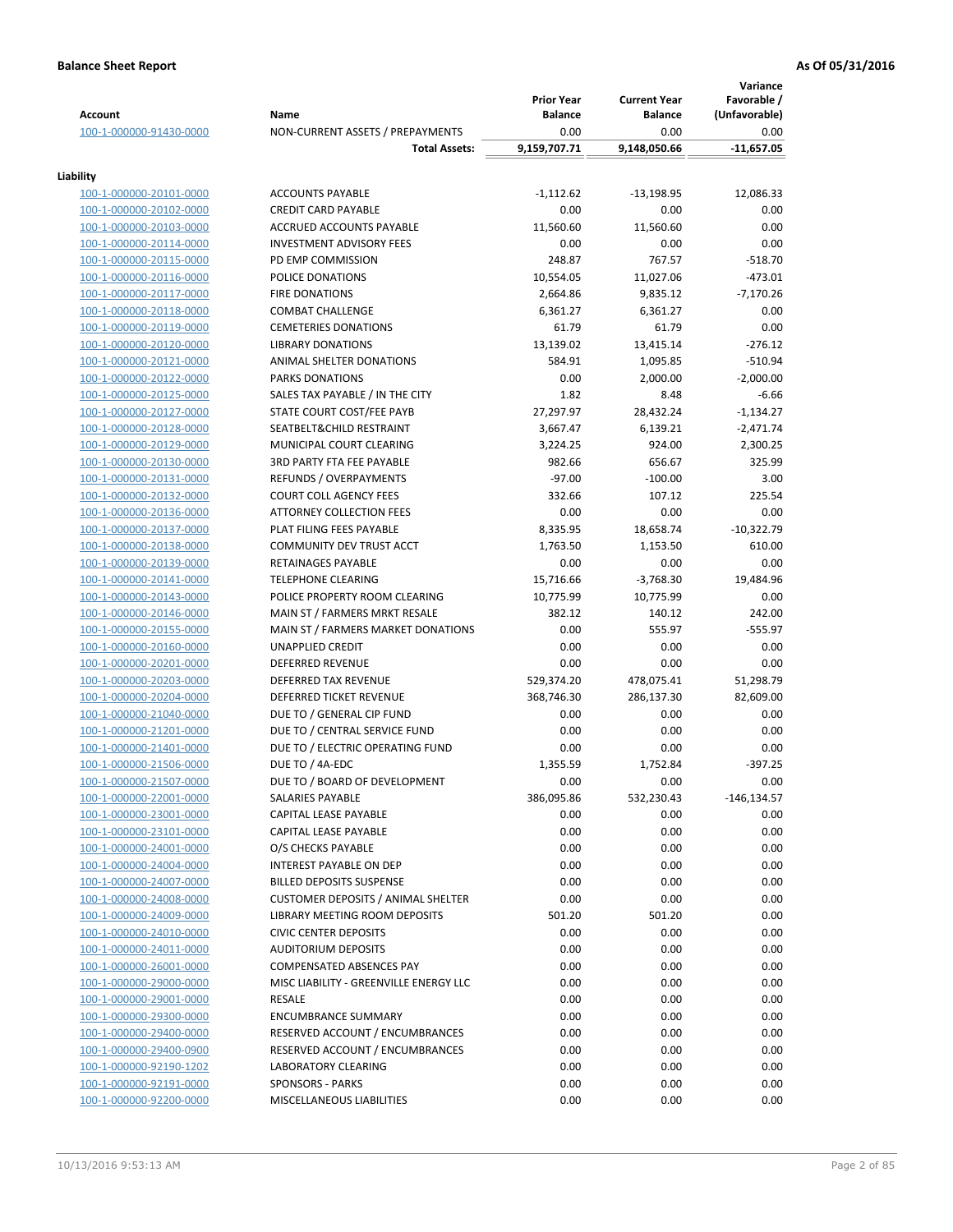| <b>Account</b>                        | Name                                                     | <b>Prior Year</b><br><b>Balance</b> | <b>Current Year</b><br><b>Balance</b> | Variance<br>Favorable /<br>(Unfavorable) |
|---------------------------------------|----------------------------------------------------------|-------------------------------------|---------------------------------------|------------------------------------------|
| 100-1-000000-92270-1600               | <b>CREDIT CARD FEES PAYABLE</b>                          | 0.00                                | 0.00                                  | 0.00                                     |
|                                       | <b>Total Liability:</b>                                  | 1,402,519.95                        | 1,405,306.37                          | $-2,786.42$                              |
| <b>Equity</b>                         |                                                          |                                     |                                       |                                          |
| 100-1-000000-39000-0000               | UNRESERVED-FUND BALANCE                                  | 4,623,342.64                        | 5,954,215.54                          | 1,330,872.90                             |
|                                       | <b>Total Beginning Equity:</b>                           | 4,623,342.64                        | 5,954,215.54                          | 1,330,872.90                             |
| <b>Total Revenue</b>                  |                                                          | 17,299,106.15                       | 16,265,270.16                         | $-1,033,835.99$                          |
| <b>Total Expense</b>                  |                                                          | 14, 165, 261.03                     | 14,476,741.41                         | $-311,480.38$                            |
| <b>Revenues Over/(Under) Expenses</b> |                                                          | 3,133,845.12                        | 1,788,528.75                          | $-1,345,316.37$                          |
|                                       | <b>Total Equity and Current Surplus (Deficit):</b>       | 7,757,187.76                        | 7,742,744.29                          | -14,443.47                               |
|                                       | Total Liabilities, Equity and Current Surplus (Deficit): | 9,159,707.71                        | 9,148,050.66                          | -11,657.05                               |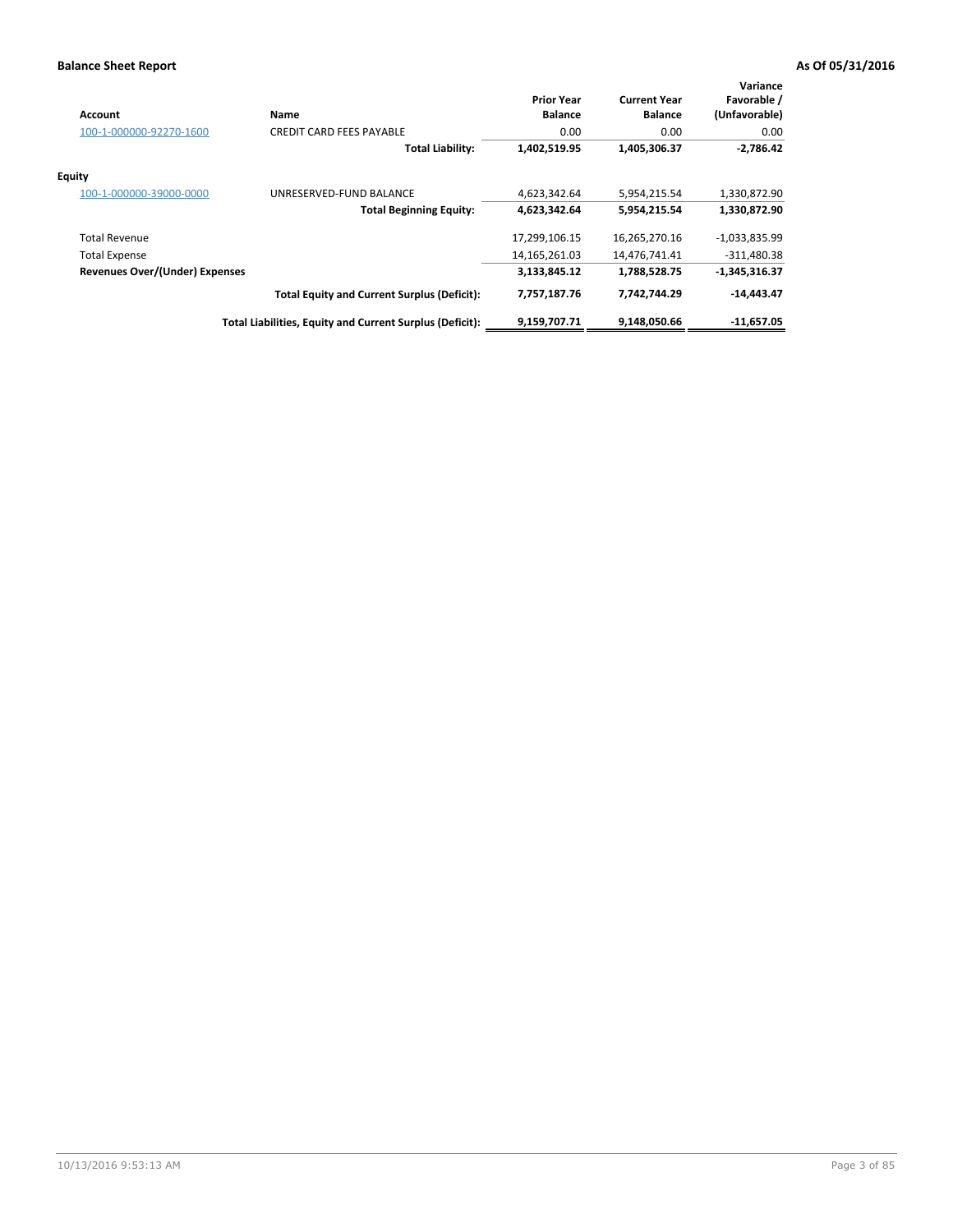| Account                                                   | Name                                                     | <b>Prior Year</b><br><b>Balance</b> | <b>Current Year</b><br><b>Balance</b> | Variance<br>Favorable /<br>(Unfavorable) |
|-----------------------------------------------------------|----------------------------------------------------------|-------------------------------------|---------------------------------------|------------------------------------------|
| <b>Fund: 101 - MUNICIPAL COURT BUILDING SECURITY FEES</b> |                                                          |                                     |                                       |                                          |
| Assets                                                    |                                                          |                                     |                                       |                                          |
| 101-1-000000-10000-0000                                   | <b>CURRENT ASSETS / CASH</b>                             | 30,402.53                           | 37,431.77                             | 7,029.24                                 |
| 101-1-000000-13201-0000                                   | MISC ACCTS RECEIVABLE                                    | 0.00                                | 0.00                                  | 0.00                                     |
| 101-1-000000-13203-0000                                   | NON-CURRENT ASSETS / PREPAYMENTS                         | 0.00                                | 0.00                                  | 0.00                                     |
| 101-1-000000-13205-0000                                   | <b>INTEREST RECEIVABLE</b>                               | 0.00                                | 0.00                                  | 0.00                                     |
|                                                           | <b>Total Assets:</b>                                     | 30,402.53                           | 37,431.77                             | 7,029.24                                 |
| Liability                                                 |                                                          |                                     |                                       |                                          |
| 101-1-000000-20101-0000                                   | <b>ACCOUNTS PAYABLE</b>                                  | 0.00                                | 0.00                                  | 0.00                                     |
| 101-1-000000-20102-0000                                   | <b>CREDIT CARD PAYABLE</b>                               | 0.00                                | 0.00                                  | 0.00                                     |
| 101-1-000000-20103-0000                                   | <b>ACCRUED ACCOUNTS PAYABLE</b>                          | 0.00                                | 0.00                                  | 0.00                                     |
| 101-1-000000-29300-0000                                   | <b>ENCUMBRANCE SUMMARY</b>                               | 0.00                                | 0.00                                  | 0.00                                     |
| 101-1-000000-29400-0000                                   | RESERVED ACCOUNT / ENCUMBRANCES                          | 0.00                                | 0.00                                  | 0.00                                     |
|                                                           | <b>Total Liability:</b>                                  | 0.00                                | 0.00                                  | 0.00                                     |
| <b>Equity</b>                                             |                                                          |                                     |                                       |                                          |
| 101-1-000000-39000-0000                                   | UNRESERVED-FUND BALANCE                                  | 26,589.87                           | 32,257.51                             | 5,667.64                                 |
|                                                           | <b>Total Beginning Equity:</b>                           | 26,589.87                           | 32,257.51                             | 5,667.64                                 |
| <b>Total Revenue</b>                                      |                                                          | 3,820.88                            | 5,208.72                              | 1,387.84                                 |
| <b>Total Expense</b>                                      |                                                          | 8.22                                | 34.46                                 | $-26.24$                                 |
| <b>Revenues Over/(Under) Expenses</b>                     |                                                          | 3,812.66                            | 5,174.26                              | 1,361.60                                 |
|                                                           | <b>Total Equity and Current Surplus (Deficit):</b>       | 30,402.53                           | 37,431.77                             | 7,029.24                                 |
|                                                           | Total Liabilities, Equity and Current Surplus (Deficit): | 30,402.53                           | 37,431.77                             | 7,029.24                                 |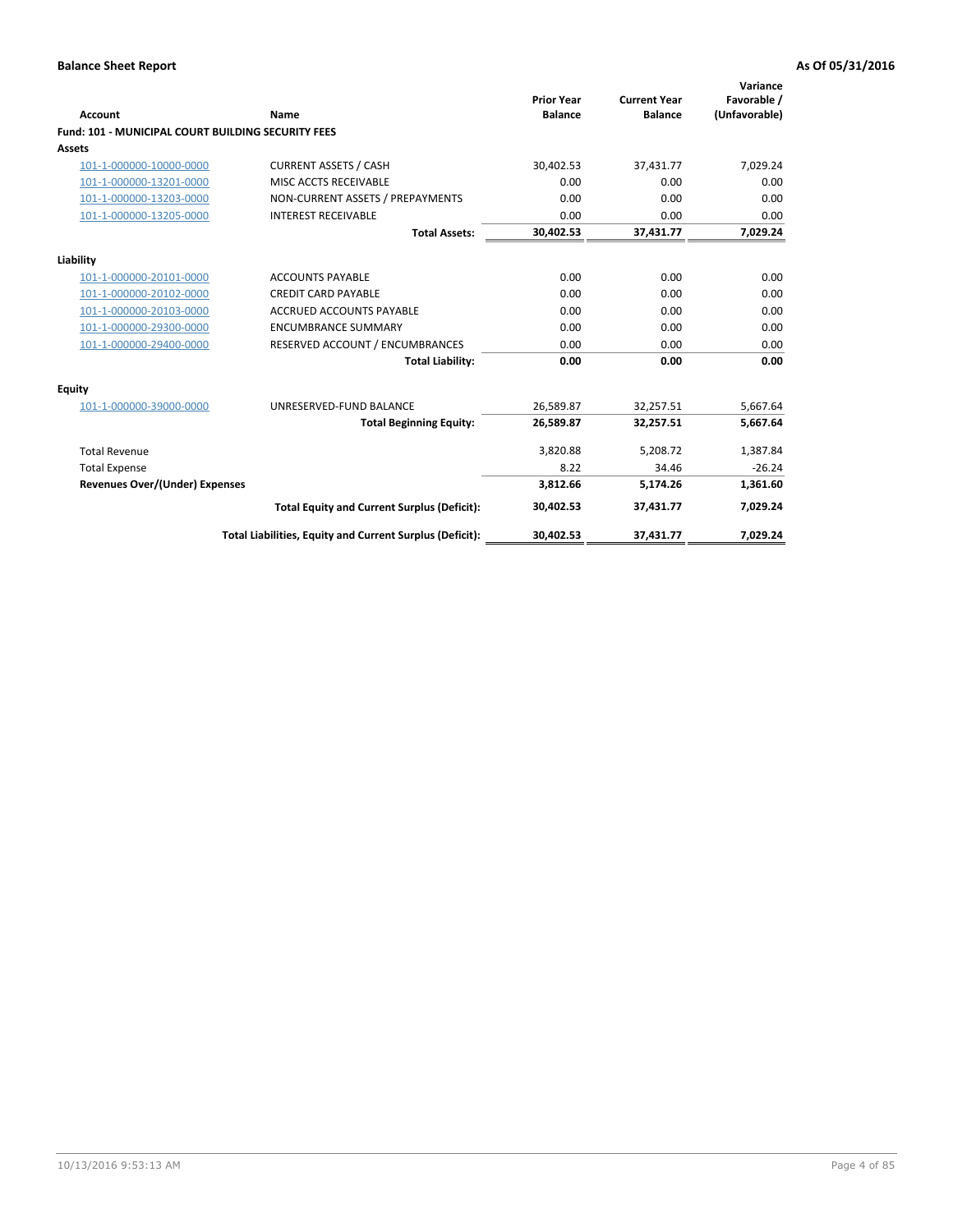| <b>Account</b>                        | <b>Name</b>                                              | <b>Prior Year</b><br><b>Balance</b> | <b>Current Year</b><br><b>Balance</b> | Variance<br>Favorable /<br>(Unfavorable) |
|---------------------------------------|----------------------------------------------------------|-------------------------------------|---------------------------------------|------------------------------------------|
| Fund: 102 - MUNICIPAL COURT TECH FUND |                                                          |                                     |                                       |                                          |
| Assets                                |                                                          |                                     |                                       |                                          |
| 102-1-000000-10000-0000               | <b>CURRENT ASSETS / CASH</b>                             | 9,296.68                            | 6,992.73                              | $-2,303.95$                              |
| 102-1-000000-13201-0000               | MISC ACCTS RECEIVABLE                                    | 0.00                                | 0.00                                  | 0.00                                     |
|                                       | <b>Total Assets:</b>                                     | 9,296.68                            | 6,992.73                              | $-2,303.95$                              |
| Liability                             |                                                          |                                     |                                       |                                          |
| 102-1-000000-20101-0000               | <b>ACCOUNTS PAYABLE</b>                                  | 0.00                                | 0.00                                  | 0.00                                     |
| 102-1-000000-20102-0000               | <b>CREDIT CARD PAYABLE</b>                               | 0.00                                | 0.00                                  | 0.00                                     |
| 102-1-000000-20103-0000               | <b>ACCRUED ACCOUNTS PAYABLE</b>                          | 0.00                                | 0.00                                  | 0.00                                     |
| 102-1-000000-23001-0000               | <b>CAPITAL LEASE PAYABLE</b>                             | 0.00                                | 0.00                                  | 0.00                                     |
| 102-1-000000-23101-0000               | <b>CAPITAL LEASE PAYABLE</b>                             | 0.00                                | 0.00                                  | 0.00                                     |
| 102-1-000000-29300-0000               | <b>ENCUMBRANCE SUMMARY</b>                               | 0.00                                | 0.00                                  | 0.00                                     |
| 102-1-000000-29400-0000               | RESERVED ACCOUNT / ENCUMBRANCES                          | 0.00                                | 0.00                                  | 0.00                                     |
|                                       | <b>Total Liability:</b>                                  | 0.00                                | 0.00                                  | 0.00                                     |
| <b>Equity</b>                         |                                                          |                                     |                                       |                                          |
| 102-1-000000-39000-0000               | UNRESERVED-FUND BALANCE                                  | 16,394.38                           | 6,761.69                              | $-9,632.69$                              |
|                                       | <b>Total Beginning Equity:</b>                           | 16,394.38                           | 6,761.69                              | $-9,632.69$                              |
| <b>Total Revenue</b>                  |                                                          | 5,007.44                            | 6,858.87                              | 1,851.43                                 |
| <b>Total Expense</b>                  |                                                          | 12,105.14                           | 6,627.83                              | 5,477.31                                 |
| <b>Revenues Over/(Under) Expenses</b> |                                                          | $-7,097.70$                         | 231.04                                | 7,328.74                                 |
|                                       | <b>Total Equity and Current Surplus (Deficit):</b>       | 9.296.68                            | 6,992.73                              | $-2,303.95$                              |
|                                       | Total Liabilities, Equity and Current Surplus (Deficit): | 9,296.68                            | 6,992.73                              | $-2,303.95$                              |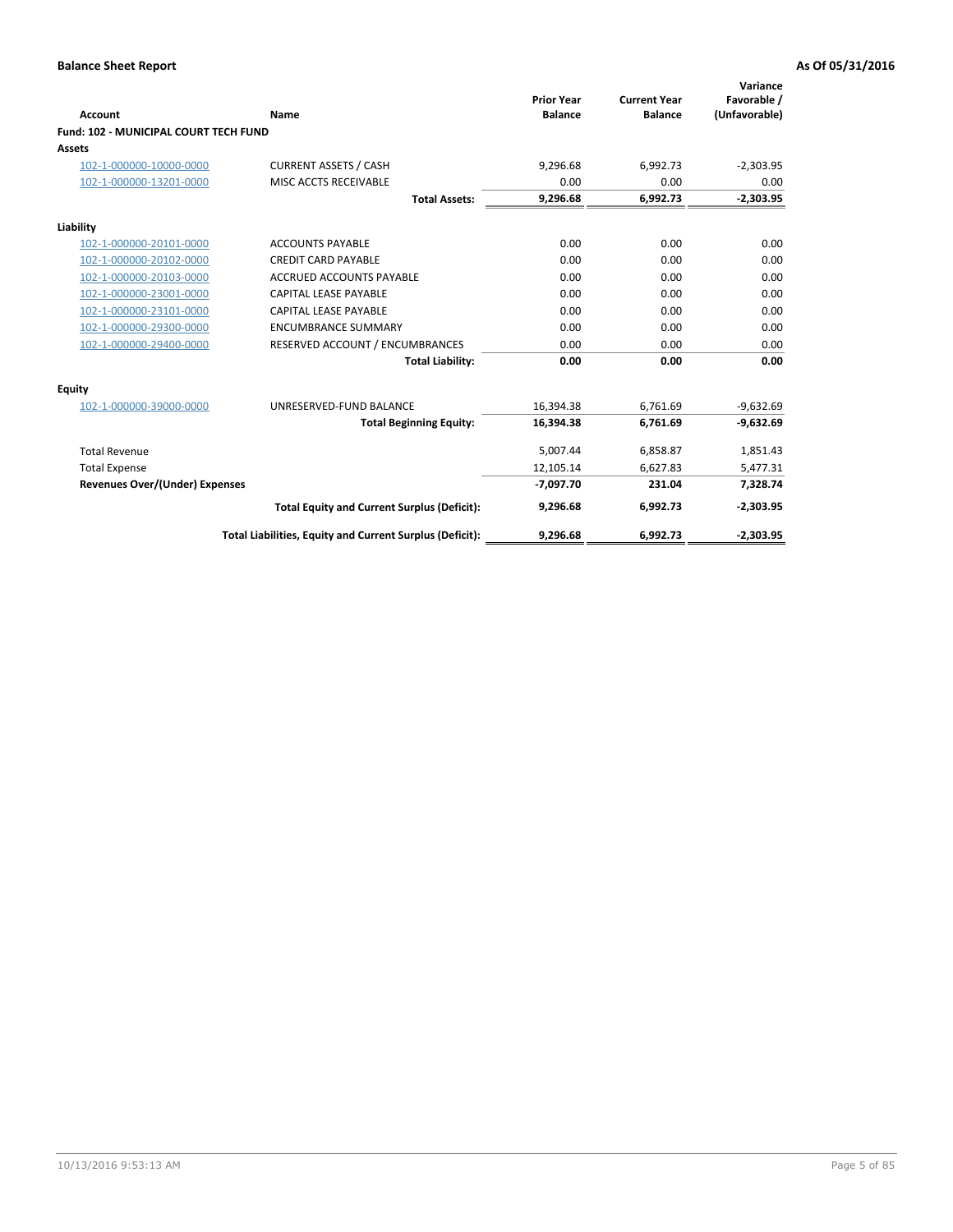| <b>Account</b>                                       | Name                                                     | <b>Prior Year</b><br><b>Balance</b> | <b>Current Year</b><br><b>Balance</b> | Variance<br>Favorable /<br>(Unfavorable) |
|------------------------------------------------------|----------------------------------------------------------|-------------------------------------|---------------------------------------|------------------------------------------|
| <b>Fund: 103 - MUNICIPAL COURT CHILD SAFETY FUND</b> |                                                          |                                     |                                       |                                          |
| <b>Assets</b>                                        |                                                          |                                     |                                       |                                          |
| 103-1-000000-10000-0000                              | <b>CURRENT ASSETS / CASH</b>                             | 12,898.92                           | 9,550.94                              | $-3,347.98$                              |
| 103-1-000000-13201-0000                              | MISC ACCTS RECEIVABLE                                    | 0.00                                | 0.00                                  | 0.00                                     |
| 103-1-000000-13203-0000                              | NON-CURRENT ASSETS / PREPAYMENTS                         | 0.00                                | 0.00                                  | 0.00                                     |
| 103-1-000000-13205-0000                              | <b>INTEREST RECEIVABLE</b>                               | 0.00                                | 0.00                                  | 0.00                                     |
|                                                      | <b>Total Assets:</b>                                     | 12,898.92                           | 9,550.94                              | $-3,347.98$                              |
| Liability                                            |                                                          |                                     |                                       |                                          |
| 103-1-000000-20101-0000                              | <b>ACCOUNTS PAYABLE</b>                                  | 0.00                                | 0.00                                  | 0.00                                     |
| 103-1-000000-20103-0000                              | <b>ACCRUED ACCOUNTS PAYABLE</b>                          | 0.00                                | 0.00                                  | 0.00                                     |
|                                                      | <b>Total Liability:</b>                                  | 0.00                                | 0.00                                  | 0.00                                     |
| Equity                                               |                                                          |                                     |                                       |                                          |
| 103-1-000000-39000-0000                              | UNRESERVED-FUND BALANCE                                  | 12,106.69                           | 6,984.63                              | $-5,122.06$                              |
|                                                      | <b>Total Beginning Equity:</b>                           | 12,106.69                           | 6.984.63                              | $-5,122.06$                              |
| <b>Total Revenue</b>                                 |                                                          | 12,797.69                           | 15,181.65                             | 2,383.96                                 |
| <b>Total Expense</b>                                 |                                                          | 12,005.46                           | 12,615.34                             | $-609.88$                                |
| <b>Revenues Over/(Under) Expenses</b>                |                                                          | 792.23                              | 2,566.31                              | 1,774.08                                 |
|                                                      | <b>Total Equity and Current Surplus (Deficit):</b>       | 12,898.92                           | 9,550.94                              | $-3,347.98$                              |
|                                                      | Total Liabilities, Equity and Current Surplus (Deficit): | 12,898.92                           | 9,550.94                              | $-3,347.98$                              |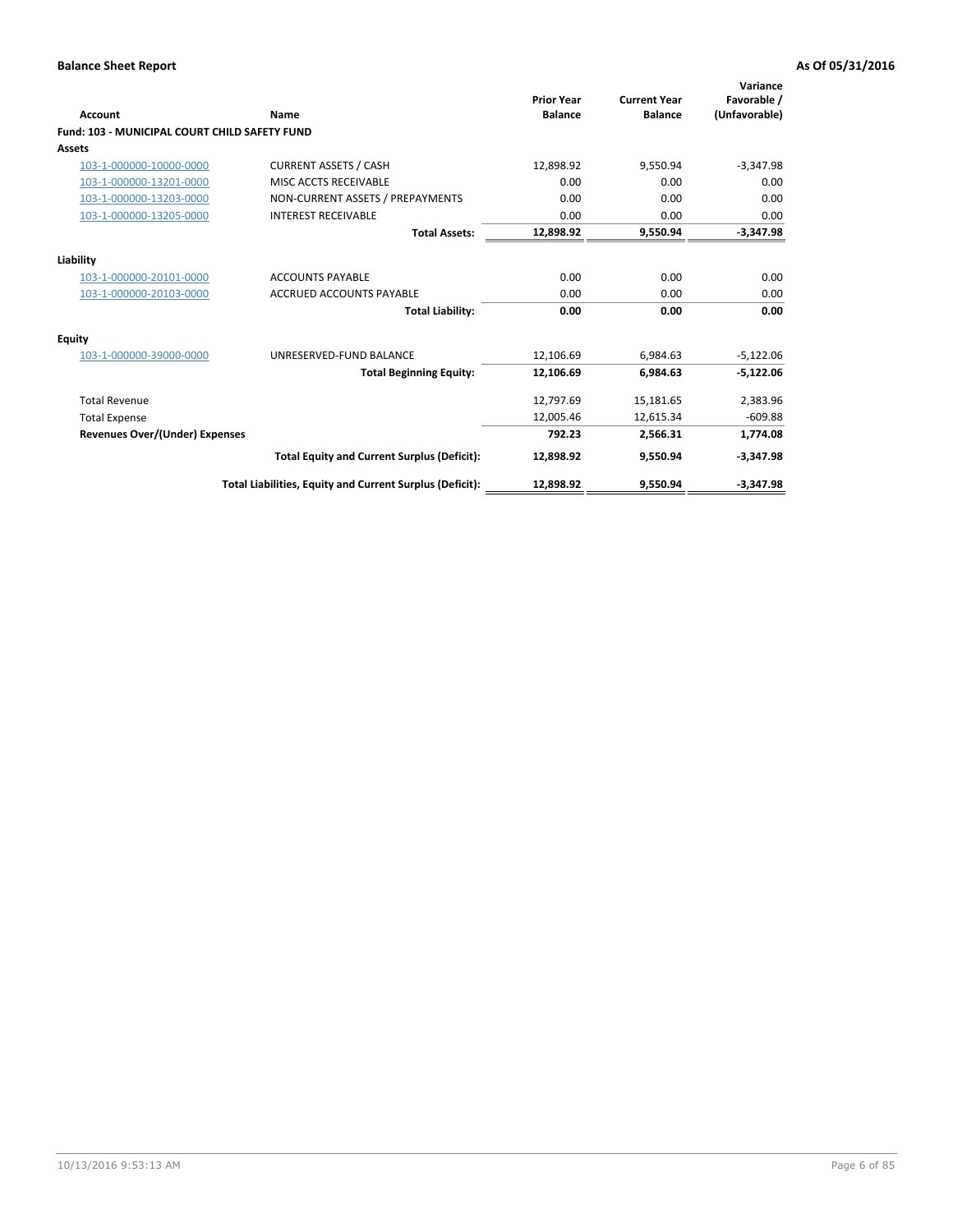|                                           |                                                          | <b>Prior Year</b> | <b>Current Year</b> | Variance<br>Favorable / |
|-------------------------------------------|----------------------------------------------------------|-------------------|---------------------|-------------------------|
| <b>Account</b>                            | Name                                                     | <b>Balance</b>    | <b>Balance</b>      | (Unfavorable)           |
| <b>Fund: 110 - EXCHANGE BUILDING FUND</b> |                                                          |                   |                     |                         |
| Assets                                    |                                                          |                   |                     |                         |
| 110-1-000000-10000-0000                   | <b>CURRENT ASSETS / CASH</b>                             | $-195,088.12$     | $-408,773.80$       | $-213,685.68$           |
| 110-1-000000-13201-0000                   | MISC ACCTS RECEIVABLE                                    | 0.00              | 0.00                | 0.00                    |
| 110-1-000000-13203-0000                   | NON-CURRENT ASSETS / PREPAYMENTS                         | 0.00              | 0.00                | 0.00                    |
| 110-1-000000-13205-0000                   | <b>INTEREST RECEIVABLE</b>                               | 0.00              | 0.00                | 0.00                    |
| 110-1-000000-16001-0000                   | FIXED ASSETS / LAND                                      | 0.00              | 0.00                | 0.00                    |
| 110-1-000000-16002-0000                   | IMPROVMENTS-NON BUILDINGS                                | 0.00              | 0.00                | 0.00                    |
| 110-1-000000-16003-0000                   | ACCUMULATED DEPRECIATION                                 | 0.00              | 0.00                | 0.00                    |
| 110-1-000000-16004-0000                   | FIXED ASSETS / BUILDINGS                                 | 0.00              | 0.00                | 0.00                    |
| 110-1-000000-16005-0000                   | ACCUMULATED DEPRECIATION                                 | 0.00<br>0.00      | 0.00<br>0.00        | 0.00<br>0.00            |
| 110-1-000000-16201-0000                   | MACHINERY AND EQUIPMENT<br>ACCUMULATED DEPRECATION       | 0.00              | 0.00                | 0.00                    |
| 110-1-000000-16202-0000                   |                                                          |                   |                     |                         |
| 110-1-000000-16301-0000                   | FIXED ASSETS / C W I P                                   | 0.00              | 0.00                | 0.00                    |
|                                           | Total Assets:                                            | $-195,088.12$     | -408,773.80         | $-213,685.68$           |
| Liability                                 |                                                          |                   |                     |                         |
| 110-1-000000-20101-0000                   | <b>ACCOUNTS PAYABLE</b>                                  | 66.84             | 0.00                | 66.84                   |
| 110-1-000000-20102-0000                   | <b>CREDIT CARD PAYABLE</b>                               | 0.00              | 0.00                | 0.00                    |
| 110-1-000000-20103-0000                   | ACCRUED ACCOUNTS PAYABLE                                 | 0.00              | 0.00                | 0.00                    |
| 110-1-000000-20109-0000                   | MISCELLANEOUS LIABILITIES                                | 0.00              | 0.00                | 0.00                    |
| 110-1-000000-20110-0000                   | <b>REVENUE BONDS PAYABLE</b>                             | 0.00              | 0.00                | 0.00                    |
| 110-1-000000-20112-0000                   | <b>ACCRUED INTEREST PAYABLE</b>                          | 0.00              | 0.00                | 0.00                    |
| 110-1-000000-20141-0000                   | <b>TELEPHONE CLEARING</b>                                | 0.00              | 0.00                | 0.00                    |
| 110-1-000000-20160-0000                   | <b>UNAPPLIED CREDIT</b>                                  | 0.00              | 0.00                | 0.00                    |
| 110-1-000000-20201-0000                   | <b>DEFERRED REVENUE</b>                                  | 0.00              | 0.00                | 0.00                    |
| 110-1-000000-21001-0000                   | <b>GENERAL FUND / GENERAL FUND</b>                       | 0.00              | 0.00                | 0.00                    |
| 110-1-000000-22001-0000                   | <b>SALARIES PAYABLE</b>                                  | 907.09            | 1,025.56            | $-118.47$               |
| 110-1-000000-22002-0000                   | <b>VACATION/SICK PAYABLE</b>                             | 0.00              | 0.00                | 0.00                    |
| 110-1-000000-26001-0000                   | <b>OBLIG FOR COMP ABSENCES</b>                           | 0.00              | 0.00                | 0.00                    |
| 110-1-000000-26102-0000                   | REVENUE BONDS PAYABLE                                    | 0.00              | 0.00                | 0.00                    |
| 110-1-000000-27001-0000                   | <b>CONTRIBUTED CAPITAL</b>                               | 0.00              | 0.00                | 0.00                    |
| 110-1-000000-29300-0000                   | <b>ENCUMBRANCE SUMMARY</b>                               | 0.00              | 0.00                | 0.00                    |
| 110-1-000000-29400-0100                   | RESERVED ACCOUNT / ENCUMBRANCES                          | 0.00              | 0.00                | 0.00                    |
|                                           | <b>Total Liability:</b>                                  | 973.93            | 1,025.56            | $-51.63$                |
|                                           |                                                          |                   |                     |                         |
| Fquity                                    |                                                          |                   |                     |                         |
| 110-1-000000-39000-0000                   | UNRESERVED-FUND BALANCE                                  | 0.00              | 0.00                | 0.00                    |
| 110-1-000000-39100-0000                   | UNRESERVED-RET. EARNINGS                                 | $-189,820.91$     | $-202,154.21$       | $-12,333.30$            |
|                                           | <b>Total Beginning Equity:</b>                           | -189,820.91       | -202,154.21         | -12,333.30              |
| <b>Total Revenue</b>                      |                                                          | 409,856.00        | 95,539.76           | $-314,316.24$           |
| <b>Total Expense</b>                      |                                                          | 416,097.14        | 303,184.91          | 112,912.23              |
| <b>Revenues Over/(Under) Expenses</b>     |                                                          | $-6,241.14$       | $-207,645.15$       | -201,404.01             |
|                                           | <b>Total Equity and Current Surplus (Deficit):</b>       | -196,062.05       | -409,799.36         | $-213,737.31$           |
|                                           | Total Liabilities, Equity and Current Surplus (Deficit): | -195,088.12       | -408,773.80         | $-213,685.68$           |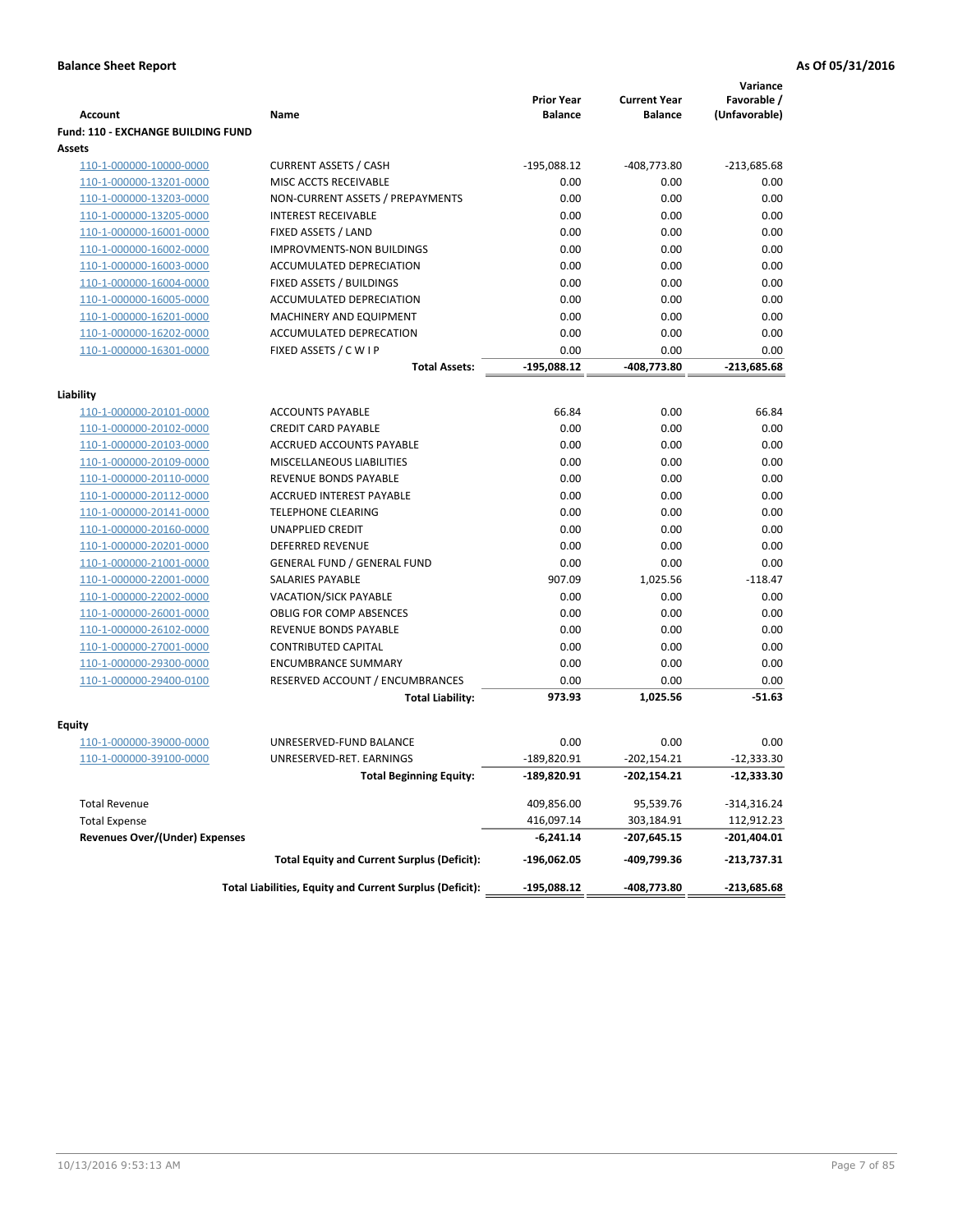| <b>Account</b>                                | Name                                                     | <b>Prior Year</b><br><b>Balance</b> | <b>Current Year</b><br><b>Balance</b> | Variance<br>Favorable /<br>(Unfavorable) |
|-----------------------------------------------|----------------------------------------------------------|-------------------------------------|---------------------------------------|------------------------------------------|
| <b>Fund: 111 - RECREATION ACTIVITIES FUND</b> |                                                          |                                     |                                       |                                          |
| Assets                                        |                                                          |                                     |                                       |                                          |
| 111-1-000000-10000-0000                       | <b>CURRENT ASSETS / CASH</b>                             | $-17,144.90$                        | 1,944.21                              | 19,089.11                                |
| 111-1-000000-10313-0000                       | <b>CHANGE DRAWER - PARK CONCESSIONS</b>                  | 250.00                              | 250.00                                | 0.00                                     |
| 111-1-000000-13201-0000                       | MISC ACCTS RECEIVABLE                                    | 0.00                                | 0.00                                  | 0.00                                     |
| 111-1-000000-13205-0000                       | <b>INTEREST RECEIVABLE</b>                               | 0.00                                | 0.00                                  | 0.00                                     |
|                                               | <b>Total Assets:</b>                                     | $-16,894.90$                        | 2,194.21                              | 19,089.11                                |
| Liability                                     |                                                          |                                     |                                       |                                          |
| 111-1-000000-20101-0000                       | <b>ACCOUNTS PAYABLE</b>                                  | 204.05                              | 0.00                                  | 204.05                                   |
| 111-1-000000-20102-0000                       | <b>CREDIT CARD PAYABLE</b>                               | 0.00                                | 0.00                                  | 0.00                                     |
| 111-1-000000-20103-0000                       | <b>ACCRUED ACCOUNTS PAYABLE</b>                          | 0.00                                | 0.00                                  | 0.00                                     |
| 111-1-000000-20125-0000                       | SALES TAX PAYABLE / IN THE CITY                          | 674.82                              | 1,014.14                              | $-339.32$                                |
| 111-1-000000-20160-0000                       | <b>UNAPPLIED CREDIT</b>                                  | 0.00                                | 0.00                                  | 0.00                                     |
| 111-1-000000-20201-0000                       | <b>DEFERRED REVENUE</b>                                  | 0.00                                | 0.00                                  | 0.00                                     |
| 111-1-000000-22001-0000                       | <b>SALARIES PAYABLE</b>                                  | 145.26                              | 55.94                                 | 89.32                                    |
| 111-1-000000-29300-0000                       | <b>ENCUMBRANCE SUMMARY</b>                               | 0.00                                | 0.00                                  | 0.00                                     |
| 111-1-000000-29400-0100                       | RESERVED ACCOUNT / ENCUMBRANCES                          | 0.00                                | 0.00                                  | 0.00                                     |
|                                               | <b>Total Liability:</b>                                  | 1,024.13                            | 1,070.08                              | $-45.95$                                 |
| Equity                                        |                                                          |                                     |                                       |                                          |
| 111-1-000000-39000-0000                       | UNRESERVED-FUND BALANCE                                  | $-16,101.24$                        | $-14,042.32$                          | 2,058.92                                 |
| 111-1-000000-39100-0000                       | UNRESERVED-RET. EARNINGS                                 | 0.00                                | 0.00                                  | 0.00                                     |
|                                               | <b>Total Beginning Equity:</b>                           | $-16,101.24$                        | $-14,042.32$                          | 2,058.92                                 |
| <b>Total Revenue</b>                          |                                                          | 57,490.60                           | 96,398.95                             | 38,908.35                                |
| <b>Total Expense</b>                          |                                                          | 59,308.39                           | 81,232.50                             | $-21,924.11$                             |
| Revenues Over/(Under) Expenses                |                                                          | $-1,817.79$                         | 15,166.45                             | 16,984.24                                |
|                                               | <b>Total Equity and Current Surplus (Deficit):</b>       | $-17,919.03$                        | 1,124.13                              | 19,043.16                                |
|                                               | Total Liabilities, Equity and Current Surplus (Deficit): | $-16,894.90$                        | 2,194.21                              | 19,089.11                                |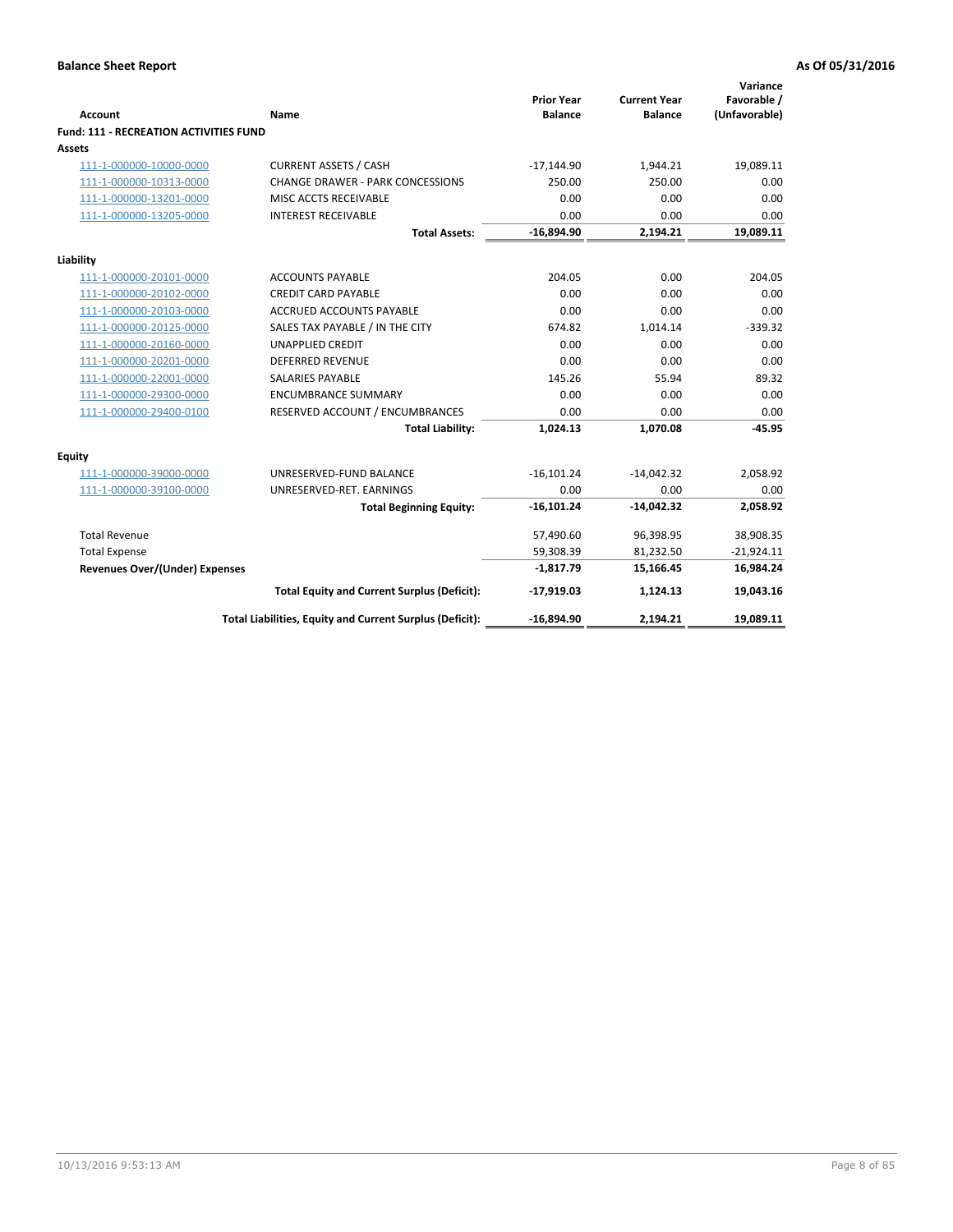|                                       |                                                          |                                     |                                       | Variance                     |
|---------------------------------------|----------------------------------------------------------|-------------------------------------|---------------------------------------|------------------------------|
| <b>Account</b>                        | Name                                                     | <b>Prior Year</b><br><b>Balance</b> | <b>Current Year</b><br><b>Balance</b> | Favorable /<br>(Unfavorable) |
| Fund: 112 - GUN RANGE FUND            |                                                          |                                     |                                       |                              |
| <b>Assets</b>                         |                                                          |                                     |                                       |                              |
| 112-1-000000-10000-0000               | <b>CURRENT ASSETS / CASH</b>                             | 19,531.34                           | 23,847.74                             | 4,316.40                     |
| 112-1-000000-13201-0000               | MISC ACCTS RECEIVABLE                                    | 0.00                                | 0.00                                  | 0.00                         |
|                                       | <b>Total Assets:</b>                                     | 19,531.34                           | 23,847.74                             | 4,316.40                     |
| Liability                             |                                                          |                                     |                                       |                              |
| 112-1-000000-20101-0000               | <b>ACCOUNTS PAYABLE</b>                                  | $-70.00$                            | 0.00                                  | $-70.00$                     |
| 112-1-000000-20103-0000               | <b>ACCRUED ACCOUNTS PAYABLE</b>                          | 0.00                                | 0.00                                  | 0.00                         |
| 112-1-000000-20160-0000               | <b>UNAPPLIED CREDIT</b>                                  | 0.00                                | 0.00                                  | 0.00                         |
| 112-1-000000-21001-0000               | <b>GENERAL FUND / GENERAL FUND</b>                       | 0.00                                | 0.00                                  | 0.00                         |
| 112-1-000000-29300-0000               | <b>ENCUMBRANCE SUMMARY</b>                               | 0.00                                | 0.00                                  | 0.00                         |
| 112-1-000000-29400-0100               | RESERVED ACCOUNT / ENCUMBRANCES                          | 0.00                                | 0.00                                  | 0.00                         |
|                                       | <b>Total Liability:</b>                                  | $-70.00$                            | 0.00                                  | $-70.00$                     |
| Equity                                |                                                          |                                     |                                       |                              |
| 112-1-000000-39000-0000               | UNRESERVED-FUND BALANCE                                  | 14,876.42                           | 22,713.63                             | 7,837.21                     |
| 112-1-000000-39100-0000               | UNRESERVED-RET. EARNINGS                                 | 0.00                                | 0.00                                  | 0.00                         |
|                                       | <b>Total Beginning Equity:</b>                           | 14.876.42                           | 22.713.63                             | 7,837.21                     |
| <b>Total Revenue</b>                  |                                                          | 5,357.78                            | 1,647.23                              | $-3,710.55$                  |
| <b>Total Expense</b>                  |                                                          | 632.86                              | 513.12                                | 119.74                       |
| <b>Revenues Over/(Under) Expenses</b> |                                                          | 4,724.92                            | 1,134.11                              | $-3,590.81$                  |
|                                       | <b>Total Equity and Current Surplus (Deficit):</b>       | 19,601.34                           | 23,847.74                             | 4,246.40                     |
|                                       | Total Liabilities, Equity and Current Surplus (Deficit): | 19,531.34                           | 23,847.74                             | 4,316.40                     |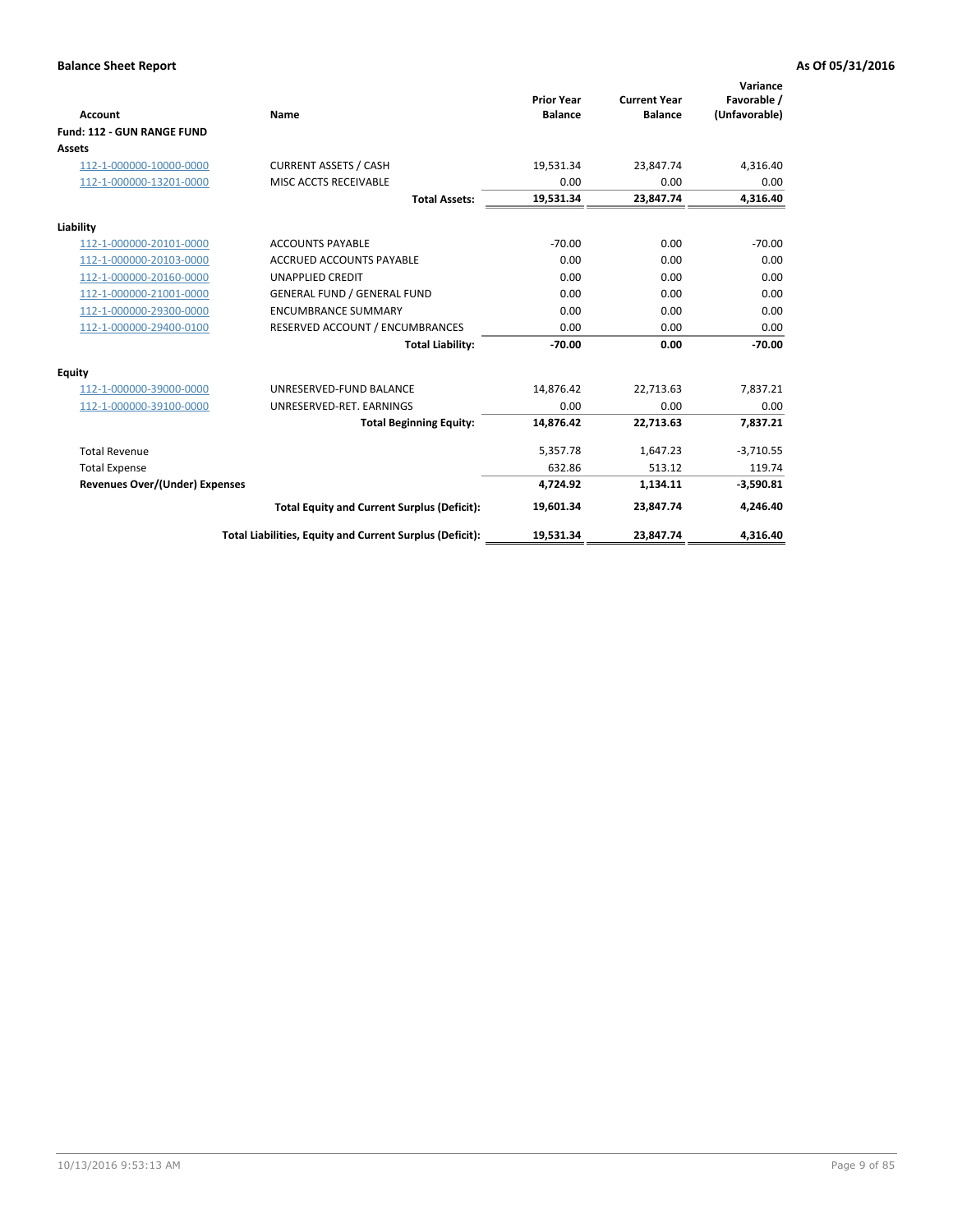| <b>Account</b>                               | Name                                                     | <b>Prior Year</b><br><b>Balance</b> | <b>Current Year</b><br><b>Balance</b> | Variance<br>Favorable /<br>(Unfavorable) |
|----------------------------------------------|----------------------------------------------------------|-------------------------------------|---------------------------------------|------------------------------------------|
| Fund: 113 - HOTEL / MOTEL OCCUPANCY TAX FUND |                                                          |                                     |                                       |                                          |
| Assets                                       |                                                          |                                     |                                       |                                          |
| 113-1-000000-10000-0000                      | <b>CURRENT ASSETS / CASH</b>                             | 299,702.63                          | 356,627.28                            | 56,924.65                                |
| 113-1-000000-13101-0000                      | TAX RECEIVABLE-CURRENT                                   | 0.00                                | 0.00                                  | 0.00                                     |
| 113-1-000000-13201-0000                      | MISC ACCTS RECEIVABLE                                    | 0.00                                | 0.00                                  | 0.00                                     |
| 113-1-000000-13202-0000                      | <b>EMPLOYEE ADVANCES</b>                                 | 0.00                                | 0.00                                  | 0.00                                     |
| 113-1-000000-13203-0000                      | NON-CURRENT ASSETS / PREPAYMENTS                         | 0.00                                | 0.00                                  | 0.00                                     |
| 113-1-000000-13205-0000                      | <b>INTEREST RECEIVABLE</b>                               | 0.00                                | 0.00                                  | 0.00                                     |
|                                              | <b>Total Assets:</b>                                     | 299,702.63                          | 356,627.28                            | 56,924.65                                |
| Liability                                    |                                                          |                                     |                                       |                                          |
| 113-1-000000-20101-0000                      | <b>ACCOUNTS PAYABLE</b>                                  | $-445.64$                           | 0.00                                  | $-445.64$                                |
| 113-1-000000-20102-0000                      | <b>CREDIT CARD PAYABLE</b>                               | 0.00                                | 0.00                                  | 0.00                                     |
| 113-1-000000-20103-0000                      | ACCRUED ACCOUNTS PAYABLE                                 | 0.00                                | 0.00                                  | 0.00                                     |
| 113-1-000000-22001-0000                      | <b>SALARIES PAYABLE</b>                                  | 0.00                                | 1,360.32                              | $-1,360.32$                              |
| 113-1-000000-24001-0000                      | O/S CHECKS PAYABLE                                       | 0.00                                | 0.00                                  | 0.00                                     |
| 113-1-000000-29300-0000                      | <b>ENCUMBRANCE SUMMARY</b>                               | 0.00                                | 0.00                                  | 0.00                                     |
| 113-1-000000-29400-0100                      | RESERVED ACCOUNT / ENCUMBRANCES                          | 0.00                                | 0.00                                  | 0.00                                     |
|                                              | <b>Total Liability:</b>                                  | $-445.64$                           | 1,360.32                              | $-1,805.96$                              |
| Equity                                       |                                                          |                                     |                                       |                                          |
| 113-1-000000-39000-0000                      | UNRESERVED-FUND BALANCE                                  | 219,140.81                          | 347,652.06                            | 128,511.25                               |
|                                              | <b>Total Beginning Equity:</b>                           | 219,140.81                          | 347,652.06                            | 128,511.25                               |
| <b>Total Revenue</b>                         |                                                          | 369,340.51                          | 350,920.94                            | $-18,419.57$                             |
| <b>Total Expense</b>                         |                                                          | 288,333.05                          | 343,306.04                            | $-54,972.99$                             |
| <b>Revenues Over/(Under) Expenses</b>        |                                                          | 81,007.46                           | 7,614.90                              | $-73,392.56$                             |
|                                              | <b>Total Equity and Current Surplus (Deficit):</b>       | 300,148.27                          | 355,266.96                            | 55,118.69                                |
|                                              | Total Liabilities, Equity and Current Surplus (Deficit): | 299,702.63                          | 356,627.28                            | 56,924.65                                |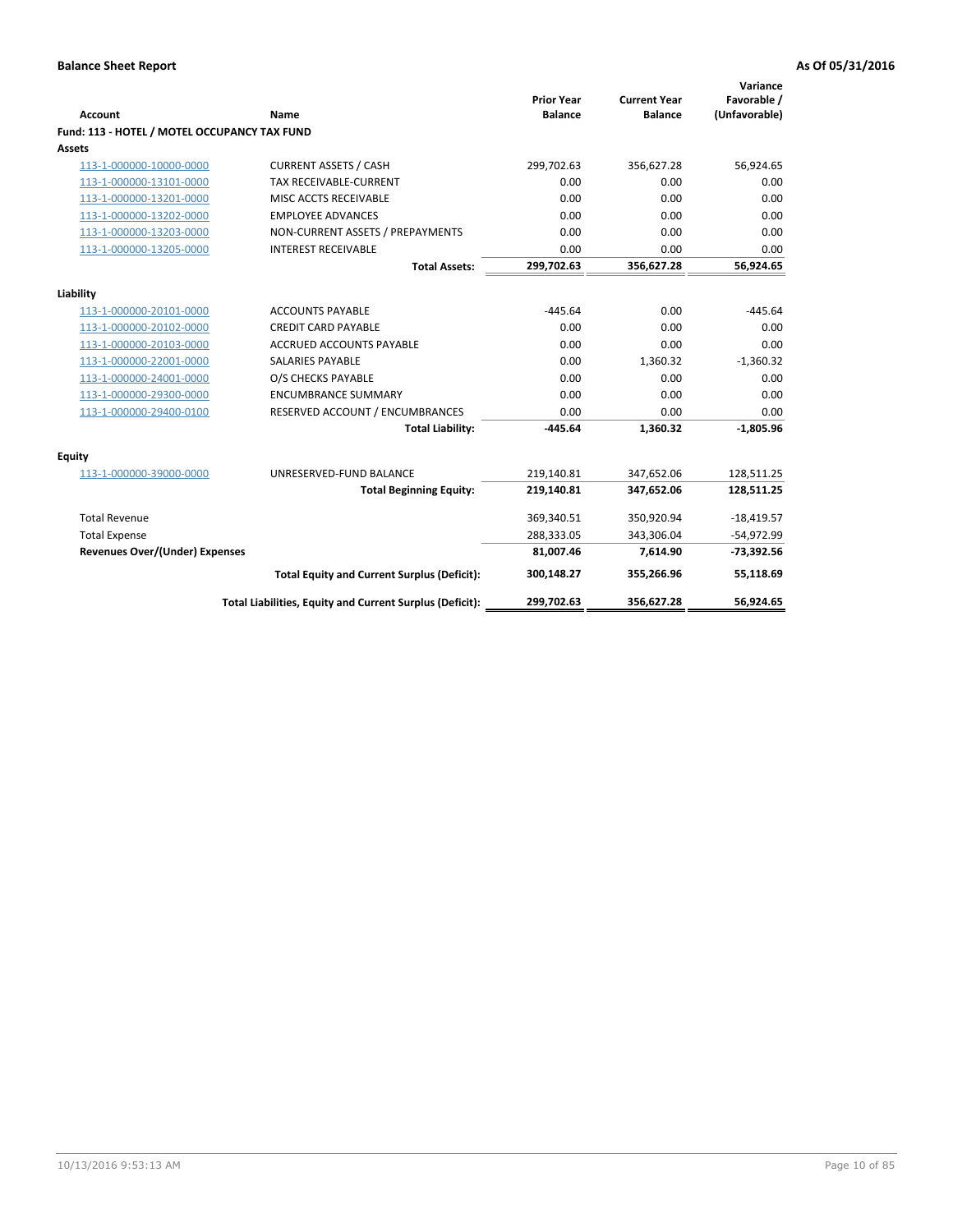| <b>Account</b>                              | Name                                                     | <b>Prior Year</b><br><b>Balance</b> | <b>Current Year</b><br><b>Balance</b> | Variance<br>Favorable /<br>(Unfavorable) |
|---------------------------------------------|----------------------------------------------------------|-------------------------------------|---------------------------------------|------------------------------------------|
| Fund: 114 - VENUE MANAGEMENT FUND<br>Assets |                                                          |                                     |                                       |                                          |
| 114-1-000000-10000-0000                     | <b>CURRENT ASSETS / CASH</b>                             | $-64, 102.50$                       | $-170,729.47$                         | $-106,626.97$                            |
| 114-1-000000-10311-0000                     | CASH / PETTY CASH/CHANGE DRAWERS                         | 200.00                              | 200.00                                | 0.00                                     |
| 114-1-000000-13201-0000                     | MISC ACCTS RECEIVABLE                                    | 0.00                                | 0.00                                  | 0.00                                     |
| 114-1-000000-13203-0000                     | NON-CURRENT ASSETS / PREPAYMENTS                         | 0.00                                | 0.00                                  | 0.00                                     |
| 114-1-000000-13205-0000                     | <b>INTEREST RECEIVABLE</b>                               | 0.00                                | 0.00                                  | 0.00                                     |
|                                             | <b>Total Assets:</b>                                     | $-63,902.50$                        | -170,529.47                           | $-106,626.97$                            |
| Liability                                   |                                                          |                                     |                                       |                                          |
| 114-1-000000-20101-0000                     | <b>ACCOUNTS PAYABLE</b>                                  | 49.38                               | $-505.60$                             | 554.98                                   |
| 114-1-000000-20102-0000                     | <b>CREDIT CARD PAYABLE</b>                               | 0.00                                | 0.00                                  | 0.00                                     |
| 114-1-000000-20103-0000                     | <b>ACCRUED ACCOUNTS PAYABLE</b>                          | 0.00                                | 0.00                                  | 0.00                                     |
| 114-1-000000-20125-0000                     | SALES TAX PAYABLE / IN THE CITY                          | 51.90                               | 0.00                                  | 51.90                                    |
| 114-1-000000-20150-0000                     | <b>TICKET SALE SHARING</b>                               | 0.00                                | 120.00                                | $-120.00$                                |
| 114-1-000000-20151-0000                     | <b>SOUND &amp; LIGHTING</b>                              | 1,095.00                            | $-680.00$                             | 1,775.00                                 |
| 114-1-000000-20160-0000                     | <b>UNAPPLIED CREDIT</b>                                  | 0.00                                | 0.00                                  | 0.00                                     |
| 114-1-000000-20201-0000                     | <b>DEFERRED REVENUE</b>                                  | 0.00                                | 0.00                                  | 0.00                                     |
| 114-1-000000-22001-0000                     | <b>SALARIES PAYABLE</b>                                  | 2,316.67                            | 1,072.95                              | 1,243.72                                 |
| 114-1-000000-24010-0000                     | <b>CIVIC CENTER DEPOSITS</b>                             | 4,600.00                            | 5,285.00                              | $-685.00$                                |
| 114-1-000000-24012-0000                     | <b>AUDITORIUM DEPOSITS</b>                               | 5,500.00                            | 4,650.00                              | 850.00                                   |
| 114-1-000000-29300-0000                     | <b>ENCUMBRANCE SUMMARY</b>                               | 0.00                                | 0.00                                  | 0.00                                     |
| 114-1-000000-29400-0000                     | RESERVED ACCOUNT / ENCUMBRANCES                          | 0.00                                | 0.00                                  | 0.00                                     |
|                                             | <b>Total Liability:</b>                                  | 13,612.95                           | 9,942.35                              | 3,670.60                                 |
| Equity                                      |                                                          |                                     |                                       |                                          |
| 114-1-000000-39000-0000                     | UNRESERVED-FUND BALANCE                                  | $-18,849.29$                        | $-114,485.64$                         | $-95,636.35$                             |
|                                             | <b>Total Beginning Equity:</b>                           | -18,849.29                          | -114,485.64                           | $-95,636.35$                             |
| <b>Total Revenue</b>                        |                                                          | 171,877.98                          | 153,237.08                            | $-18,640.90$                             |
| <b>Total Expense</b>                        |                                                          | 230,544.14                          | 219,223.26                            | 11,320.88                                |
| <b>Revenues Over/(Under) Expenses</b>       |                                                          | $-58,666.16$                        | $-65,986.18$                          | $-7,320.02$                              |
|                                             | <b>Total Equity and Current Surplus (Deficit):</b>       | -77,515.45                          | -180,471.82                           | $-102,956.37$                            |
|                                             | Total Liabilities, Equity and Current Surplus (Deficit): | -63,902.50                          | -170,529.47                           | -106,626.97                              |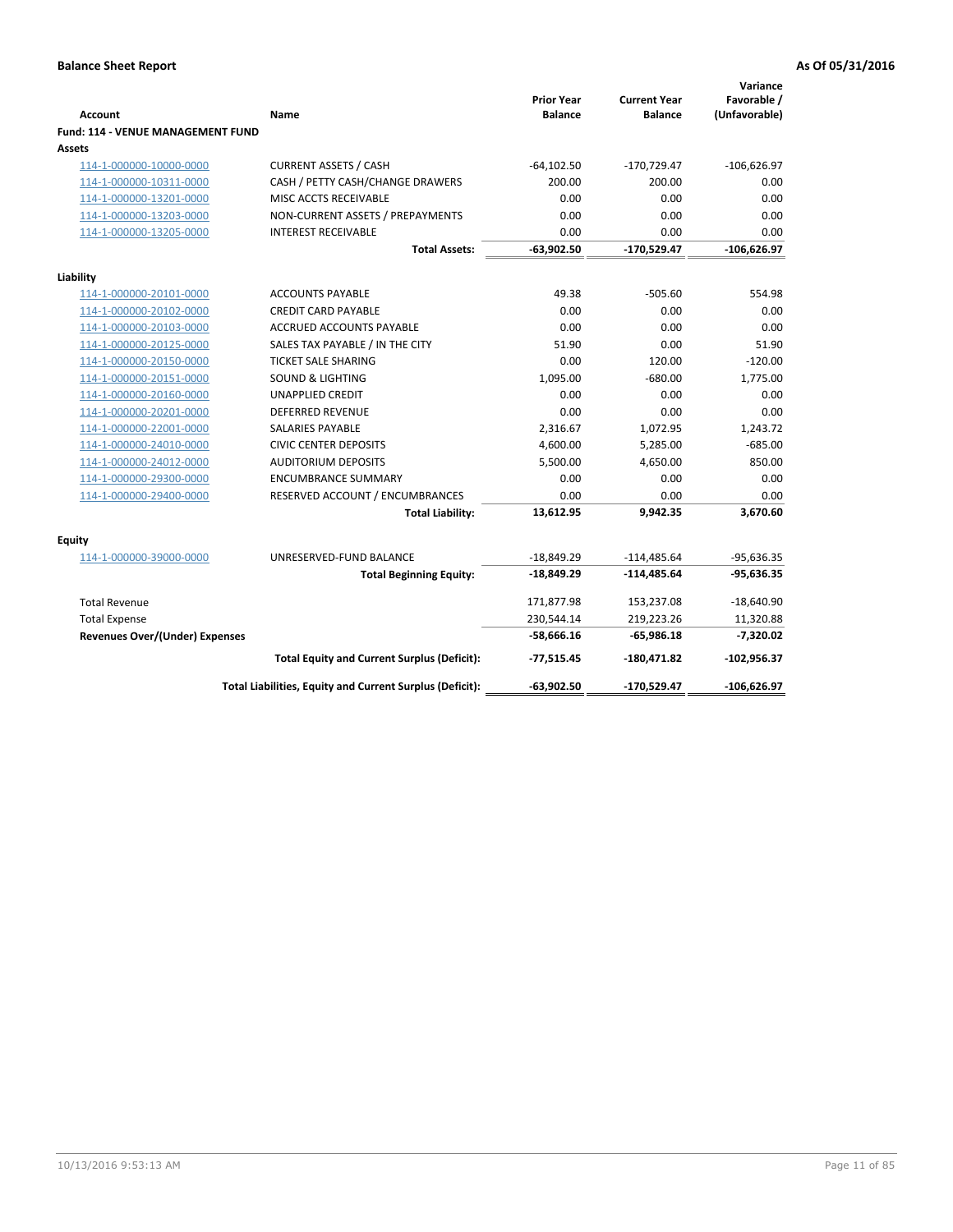| <b>Account</b>                        | Name                                                     | <b>Prior Year</b><br><b>Balance</b> | <b>Current Year</b><br><b>Balance</b> | Variance<br>Favorable /<br>(Unfavorable) |
|---------------------------------------|----------------------------------------------------------|-------------------------------------|---------------------------------------|------------------------------------------|
| Fund: 115 - TIRZ FUND                 |                                                          |                                     |                                       |                                          |
| Assets                                |                                                          |                                     |                                       |                                          |
| 115-1-000000-10000-0000               | <b>CURRENT ASSETS / CASH</b>                             | 0.00                                | 0.00                                  | 0.00                                     |
| 115-1-000000-13101-0000               | TAX RECEIVABLE-CURRENT                                   | 0.00                                | 0.00                                  | 0.00                                     |
| 115-1-000000-13102-0000               | <b>TAXES REC-DELINQUENT</b>                              | 0.00                                | 0.00                                  | 0.00                                     |
| 115-1-000000-13103-0000               | ALLOW FOR UNCOLLECT TAXES                                | 0.00                                | 0.00                                  | 0.00                                     |
| 115-1-000000-13201-0000               | MISC ACCTS RECEIVABLE                                    | 0.00                                | 0.00                                  | 0.00                                     |
| 115-1-000000-13205-0000               | <b>INTEREST RECEIVABLE</b>                               | 0.00                                | 0.00                                  | 0.00                                     |
|                                       | <b>Total Assets:</b>                                     | 0.00                                | 0.00                                  | 0.00                                     |
| Liability                             |                                                          |                                     |                                       |                                          |
| 115-1-000000-20101-0000               | <b>ACCOUNTS PAYABLE</b>                                  | 0.00                                | 0.00                                  | 0.00                                     |
| 115-1-000000-20103-0000               | <b>ACCRUED ACCOUNTS PAYABLE</b>                          | 0.00                                | 0.00                                  | 0.00                                     |
| 115-1-000000-20203-0000               | <b>DEFERRED TAX REVENUE</b>                              | 0.00                                | 0.00                                  | 0.00                                     |
| 115-1-000000-29300-0000               | <b>ENCUMBRANCE SUMMARY</b>                               | 0.00                                | 0.00                                  | 0.00                                     |
| 115-1-000000-29400-0100               | RESERVED ACCOUNT / ENCUMBRANCES                          | 0.00                                | 0.00                                  | 0.00                                     |
|                                       | <b>Total Liability:</b>                                  | 0.00                                | 0.00                                  | 0.00                                     |
| Equity                                |                                                          |                                     |                                       |                                          |
| 115-1-000000-39000-0000               | UNRESERVED-FUND BALANCE                                  | 0.00                                | 0.00                                  | 0.00                                     |
| 115-1-000000-39100-0000               | UNRESERVED-RET. EARNINGS                                 | 0.00                                | 0.00                                  | 0.00                                     |
|                                       | <b>Total Beginning Equity:</b>                           | 0.00                                | 0.00                                  | 0.00                                     |
| <b>Total Revenue</b>                  |                                                          | 0.00                                | 0.00                                  | 0.00                                     |
| <b>Total Expense</b>                  |                                                          | 0.00                                | 0.00                                  | 0.00                                     |
| <b>Revenues Over/(Under) Expenses</b> |                                                          | 0.00                                | 0.00                                  | 0.00                                     |
|                                       | <b>Total Equity and Current Surplus (Deficit):</b>       | 0.00                                | 0.00                                  | 0.00                                     |
|                                       | Total Liabilities, Equity and Current Surplus (Deficit): | 0.00                                | 0.00                                  | 0.00                                     |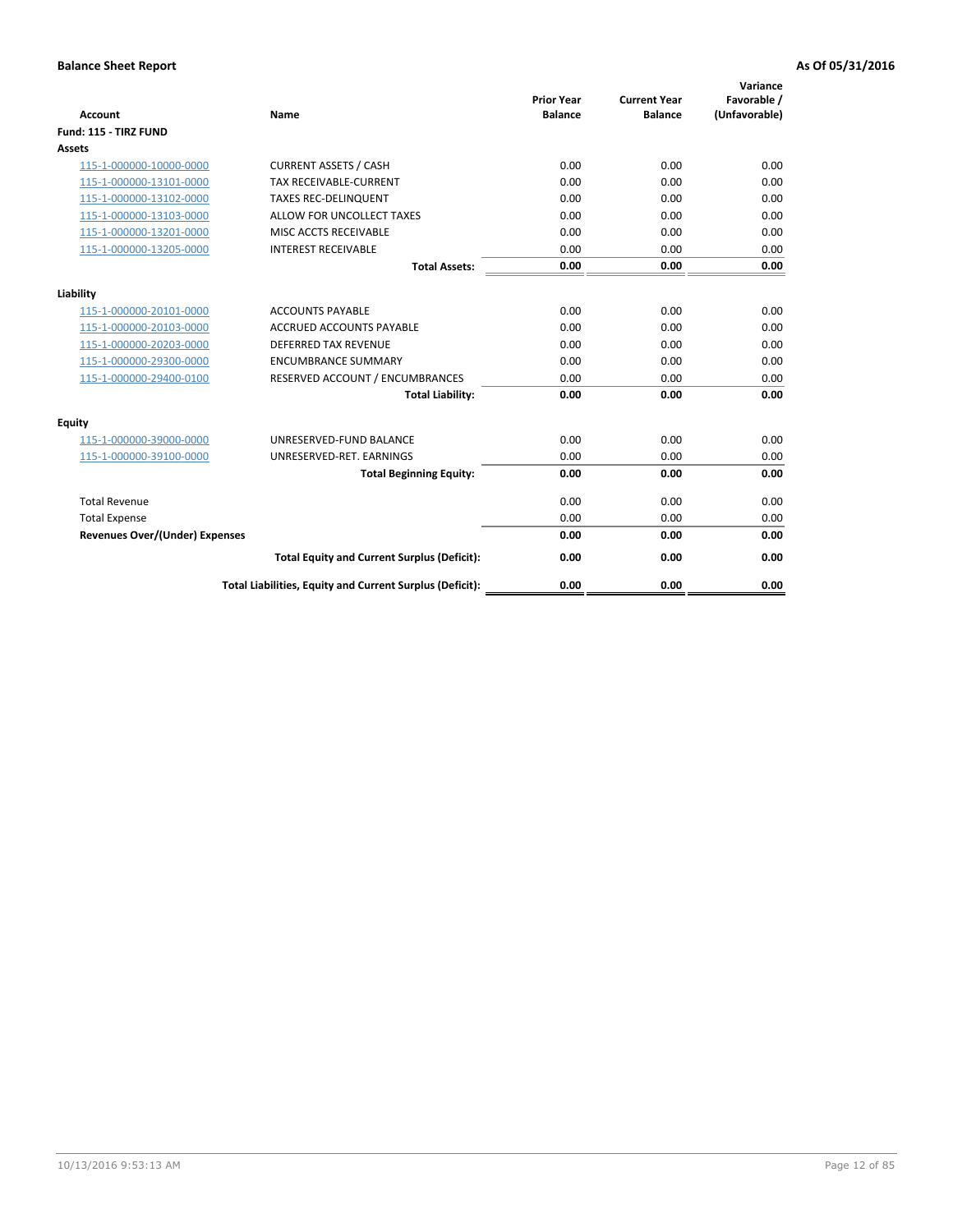| <b>Account</b>                        | Name                                                     | <b>Prior Year</b><br><b>Balance</b> | <b>Current Year</b><br><b>Balance</b> | Variance<br>Favorable /<br>(Unfavorable) |
|---------------------------------------|----------------------------------------------------------|-------------------------------------|---------------------------------------|------------------------------------------|
| Fund: 116 - ROADWAY IMPACT FEE 1      |                                                          |                                     |                                       |                                          |
| Assets                                |                                                          |                                     |                                       |                                          |
| 116-1-000000-10000-0000               | <b>CURRENT ASSETS / CASH</b>                             | 13,075.19                           | 13,101.68                             | 26.49                                    |
| 116-1-000000-13201-0000               | MISC ACCTS RECEIVABLE                                    | 0.00                                | 0.00                                  | 0.00                                     |
| 116-1-000000-13205-0000               | <b>INTEREST RECEIVABLE</b>                               | 0.00                                | 0.00                                  | 0.00                                     |
|                                       | <b>Total Assets:</b>                                     | 13,075.19                           | 13,101.68                             | 26.49                                    |
| Liability                             |                                                          |                                     |                                       |                                          |
| 116-1-000000-20101-0000               | <b>ACCOUNTS PAYABLE</b>                                  | 0.00                                | 0.00                                  | 0.00                                     |
| 116-1-000000-20103-0000               | <b>ACCRUED ACCOUNTS PAYABLE</b>                          | 0.00                                | 0.00                                  | 0.00                                     |
|                                       | <b>Total Liability:</b>                                  | 0.00                                | 0.00                                  | 0.00                                     |
| Equity                                |                                                          |                                     |                                       |                                          |
| 116-1-000000-39000-0000               | UNRESERVED-FUND BALANCE                                  | 0.00                                | 0.00                                  | 0.00                                     |
| 116-1-000000-39100-0000               | UNRESERVED-RET. EARNINGS                                 | 13,034.07                           | 13,089.18                             | 55.11                                    |
|                                       | <b>Total Beginning Equity:</b>                           | 13,034.07                           | 13,089.18                             | 55.11                                    |
| <b>Total Revenue</b>                  |                                                          | 44.98                               | 25.29                                 | $-19.69$                                 |
| <b>Total Expense</b>                  |                                                          | 3.86                                | 12.79                                 | $-8.93$                                  |
| <b>Revenues Over/(Under) Expenses</b> |                                                          | 41.12                               | 12.50                                 | $-28.62$                                 |
|                                       | <b>Total Equity and Current Surplus (Deficit):</b>       | 13,075.19                           | 13,101.68                             | 26.49                                    |
|                                       | Total Liabilities, Equity and Current Surplus (Deficit): | 13,075.19                           | 13,101.68                             | 26.49                                    |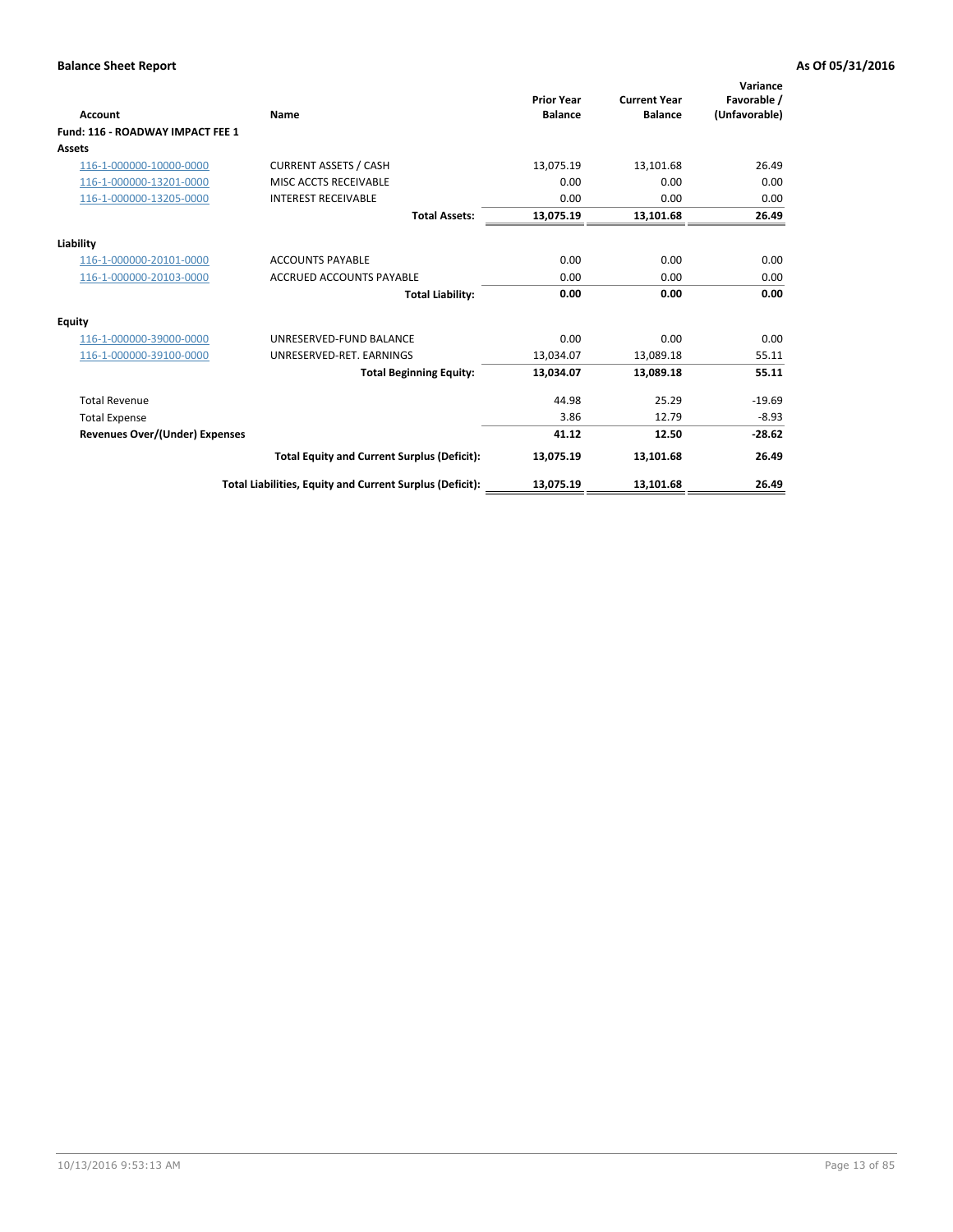| <b>Account</b>                        | Name                                                     | <b>Prior Year</b><br><b>Balance</b> | <b>Current Year</b><br><b>Balance</b> | Variance<br>Favorable /<br>(Unfavorable) |
|---------------------------------------|----------------------------------------------------------|-------------------------------------|---------------------------------------|------------------------------------------|
| Fund: 117 - ROADWAY IMPACT FEE 2      |                                                          |                                     |                                       |                                          |
| Assets                                |                                                          |                                     |                                       |                                          |
| 117-1-000000-10000-0000               | <b>CURRENT ASSETS / CASH</b>                             | 64.50                               | 64.65                                 | 0.15                                     |
| 117-1-000000-13201-0000               | MISC ACCTS RECEIVABLE                                    | 0.00                                | 0.00                                  | 0.00                                     |
| 117-1-000000-13205-0000               | <b>INTEREST RECEIVABLE</b>                               | 0.00                                | 0.00                                  | 0.00                                     |
|                                       | <b>Total Assets:</b>                                     | 64.50                               | 64.65                                 | 0.15                                     |
| Liability                             |                                                          |                                     |                                       |                                          |
| 117-1-000000-20101-0000               | <b>ACCOUNTS PAYABLE</b>                                  | 0.00                                | 0.00                                  | 0.00                                     |
| 117-1-000000-20103-0000               | <b>ACCRUED ACCOUNTS PAYABLE</b>                          | 0.00                                | 0.00                                  | 0.00                                     |
|                                       | <b>Total Liability:</b>                                  | 0.00                                | 0.00                                  | 0.00                                     |
| Equity                                |                                                          |                                     |                                       |                                          |
| 117-1-000000-39000-0000               | UNRESERVED-FUND BALANCE                                  | 0.00                                | 0.00                                  | 0.00                                     |
| 117-1-000000-39100-0000               | UNRESERVED-RET. EARNINGS                                 | 62,221.66                           | 64.58                                 | $-62,157.08$                             |
|                                       | <b>Total Beginning Equity:</b>                           | 62,221.66                           | 64.58                                 | $-62,157.08$                             |
| <b>Total Revenue</b>                  |                                                          | 50,292.28                           | 0.13                                  | $-50,292.15$                             |
| <b>Total Expense</b>                  |                                                          | 112,449.44                          | 0.06                                  | 112,449.38                               |
| <b>Revenues Over/(Under) Expenses</b> |                                                          | $-62,157.16$                        | 0.07                                  | 62,157.23                                |
|                                       | <b>Total Equity and Current Surplus (Deficit):</b>       | 64.50                               | 64.65                                 | 0.15                                     |
|                                       | Total Liabilities, Equity and Current Surplus (Deficit): | 64.50                               | 64.65                                 | 0.15                                     |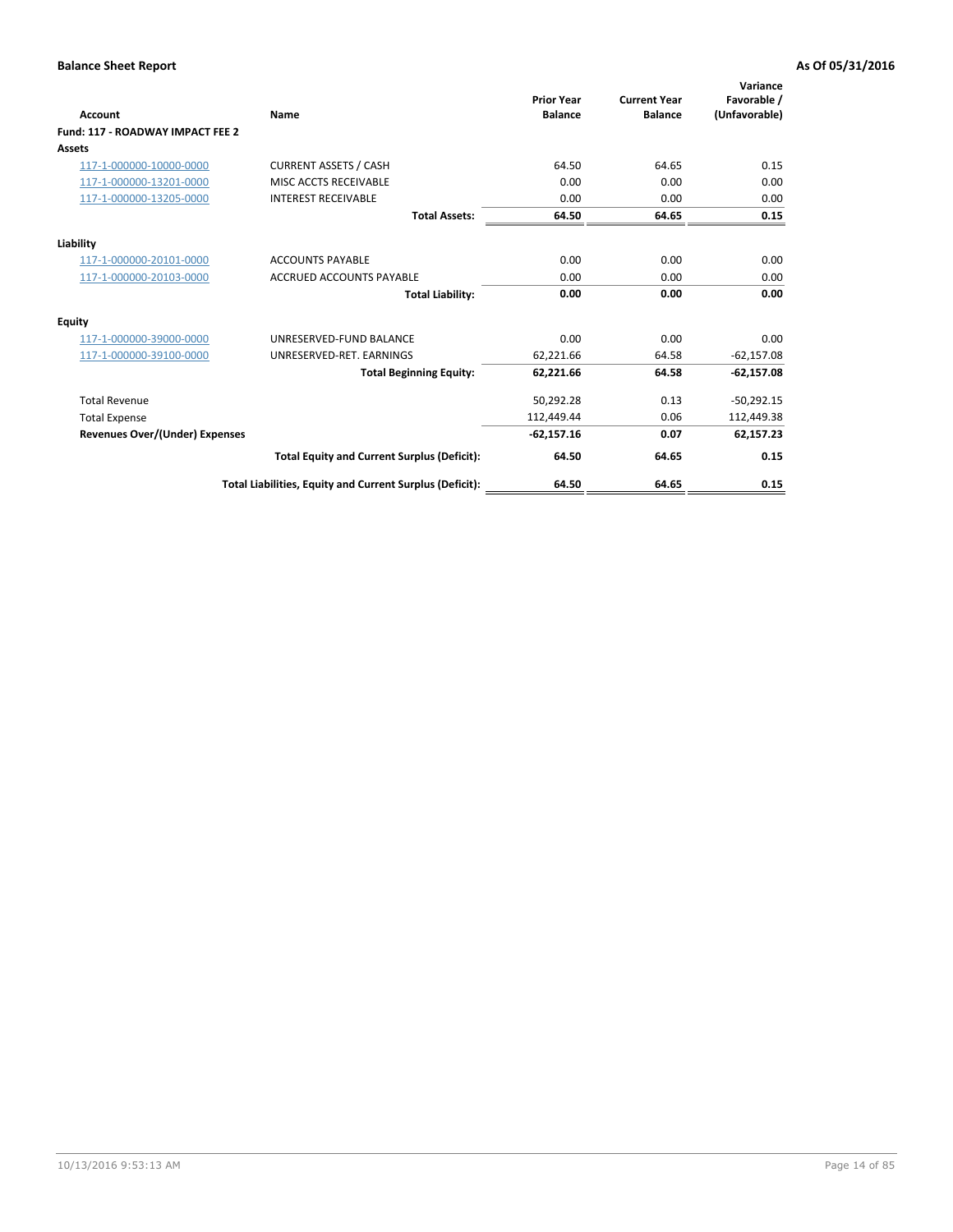| <b>Account</b>                        | Name                                                     | <b>Prior Year</b><br><b>Balance</b> | <b>Current Year</b><br><b>Balance</b> | Variance<br>Favorable /<br>(Unfavorable) |
|---------------------------------------|----------------------------------------------------------|-------------------------------------|---------------------------------------|------------------------------------------|
| Fund: 118 - ROADWAY IMPACT FEE 3      |                                                          |                                     |                                       |                                          |
| Assets                                |                                                          |                                     |                                       |                                          |
| 118-1-000000-10000-0000               | <b>CURRENT ASSETS / CASH</b>                             | 109.48                              | 109.75                                | 0.27                                     |
| 118-1-000000-13201-0000               | MISC ACCTS RECEIVABLE                                    | 0.00                                | 0.00                                  | 0.00                                     |
| 118-1-000000-13205-0000               | <b>INTEREST RECEIVABLE</b>                               | 0.00                                | 0.00                                  | 0.00                                     |
|                                       | <b>Total Assets:</b>                                     | 109.48                              | 109.75                                | 0.27                                     |
| Liability                             |                                                          |                                     |                                       |                                          |
| 118-1-000000-20101-0000               | <b>ACCOUNTS PAYABLE</b>                                  | 0.00                                | 0.00                                  | 0.00                                     |
| 118-1-000000-20103-0000               | <b>ACCRUED ACCOUNTS PAYABLE</b>                          | 0.00                                | 0.00                                  | 0.00                                     |
|                                       | <b>Total Liability:</b>                                  | 0.00                                | 0.00                                  | 0.00                                     |
| Equity                                |                                                          |                                     |                                       |                                          |
| 118-1-000000-39000-0000               | UNRESERVED-FUND BALANCE                                  | 0.00                                | 0.00                                  | 0.00                                     |
| 118-1-000000-39100-0000               | UNRESERVED-RET. EARNINGS                                 | 19.87                               | 109.62                                | 89.75                                    |
|                                       | <b>Total Beginning Equity:</b>                           | 19.87                               | 109.62                                | 89.75                                    |
| <b>Total Revenue</b>                  |                                                          | 87,360.56                           | 0.22                                  | $-87,360.34$                             |
| <b>Total Expense</b>                  |                                                          | 87,270.95                           | 0.09                                  | 87,270.86                                |
| <b>Revenues Over/(Under) Expenses</b> |                                                          | 89.61                               | 0.13                                  | $-89.48$                                 |
|                                       | <b>Total Equity and Current Surplus (Deficit):</b>       | 109.48                              | 109.75                                | 0.27                                     |
|                                       | Total Liabilities, Equity and Current Surplus (Deficit): | 109.48                              | 109.75                                | 0.27                                     |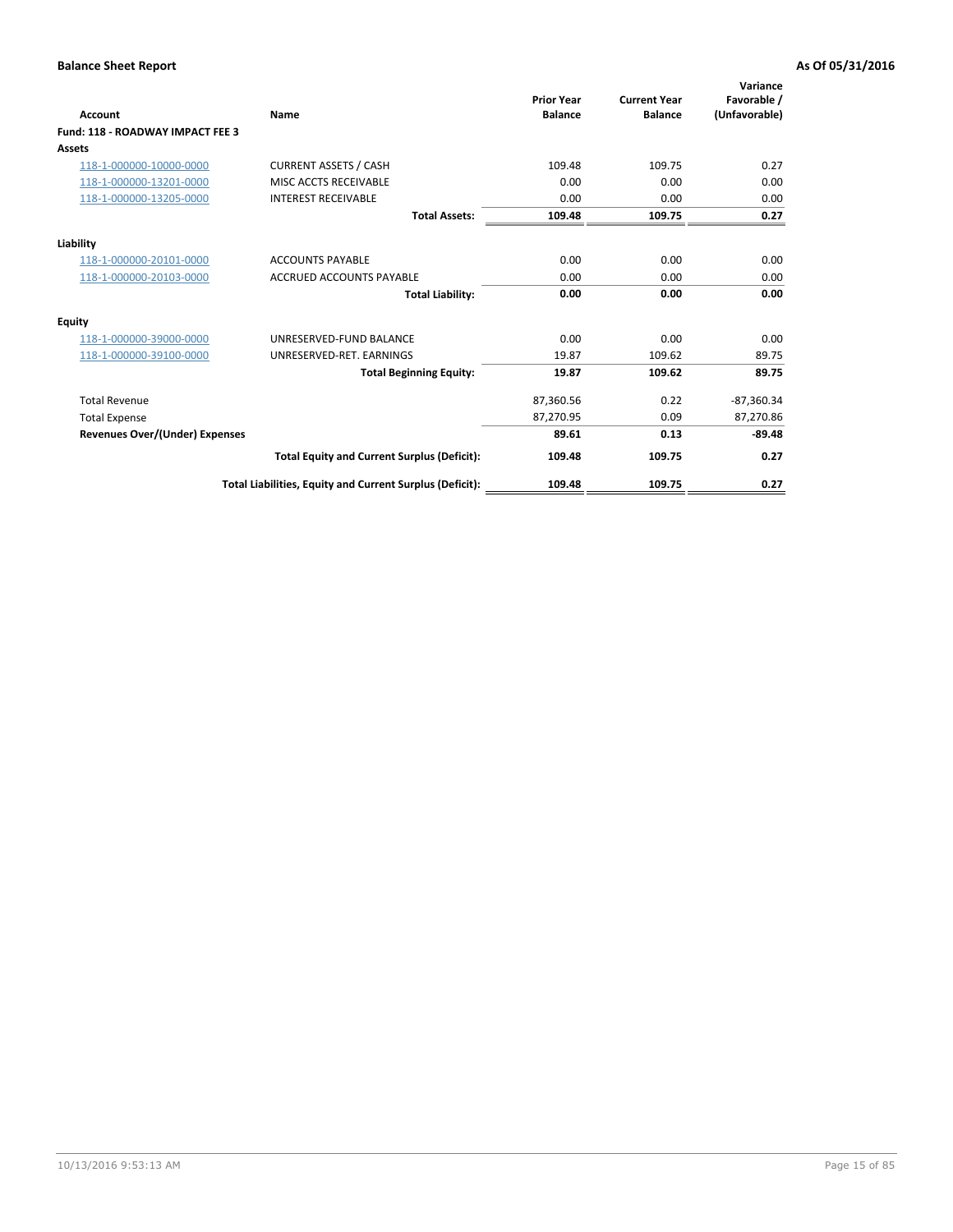| <b>Account</b>                        | Name                                                     | <b>Prior Year</b><br><b>Balance</b> | <b>Current Year</b><br><b>Balance</b> | Variance<br>Favorable /<br>(Unfavorable) |
|---------------------------------------|----------------------------------------------------------|-------------------------------------|---------------------------------------|------------------------------------------|
| Fund: 119 - ROADWAY IMPACT FEE 4      |                                                          |                                     |                                       |                                          |
| Assets                                |                                                          |                                     |                                       |                                          |
| 119-1-000000-10000-0000               | <b>CURRENT ASSETS / CASH</b>                             | 4.61                                | 4.63                                  | 0.02                                     |
| 119-1-000000-13201-0000               | MISC ACCTS RECEIVABLE                                    | 0.00                                | 0.00                                  | 0.00                                     |
| 119-1-000000-13205-0000               | <b>INTEREST RECEIVABLE</b>                               | 0.00                                | 0.00                                  | 0.00                                     |
|                                       | <b>Total Assets:</b>                                     | 4.61                                | 4.63                                  | 0.02                                     |
| Liability                             |                                                          |                                     |                                       |                                          |
| 119-1-000000-20101-0000               | <b>ACCOUNTS PAYABLE</b>                                  | 0.00                                | 0.00                                  | 0.00                                     |
| 119-1-000000-20103-0000               | <b>ACCRUED ACCOUNTS PAYABLE</b>                          | 0.00                                | 0.00                                  | 0.00                                     |
|                                       | <b>Total Liability:</b>                                  | 0.00                                | 0.00                                  | 0.00                                     |
| Equity                                |                                                          |                                     |                                       |                                          |
| 119-1-000000-39000-0000               | UNRESERVED-FUND BALANCE                                  | 0.00                                | 0.00                                  | 0.00                                     |
| 119-1-000000-39100-0000               | UNRESERVED-RET. EARNINGS                                 | 8.04                                | 4.62                                  | $-3.42$                                  |
|                                       | <b>Total Beginning Equity:</b>                           | 8.04                                | 4.62                                  | $-3.42$                                  |
| <b>Total Revenue</b>                  |                                                          | 68,969.27                           | 0.01                                  | $-68,969.26$                             |
| <b>Total Expense</b>                  |                                                          | 68,972.70                           | 0.00                                  | 68,972.70                                |
| <b>Revenues Over/(Under) Expenses</b> |                                                          | $-3.43$                             | 0.01                                  | 3.44                                     |
|                                       | <b>Total Equity and Current Surplus (Deficit):</b>       | 4.61                                | 4.63                                  | 0.02                                     |
|                                       | Total Liabilities, Equity and Current Surplus (Deficit): | 4.61                                | 4.63                                  | 0.02                                     |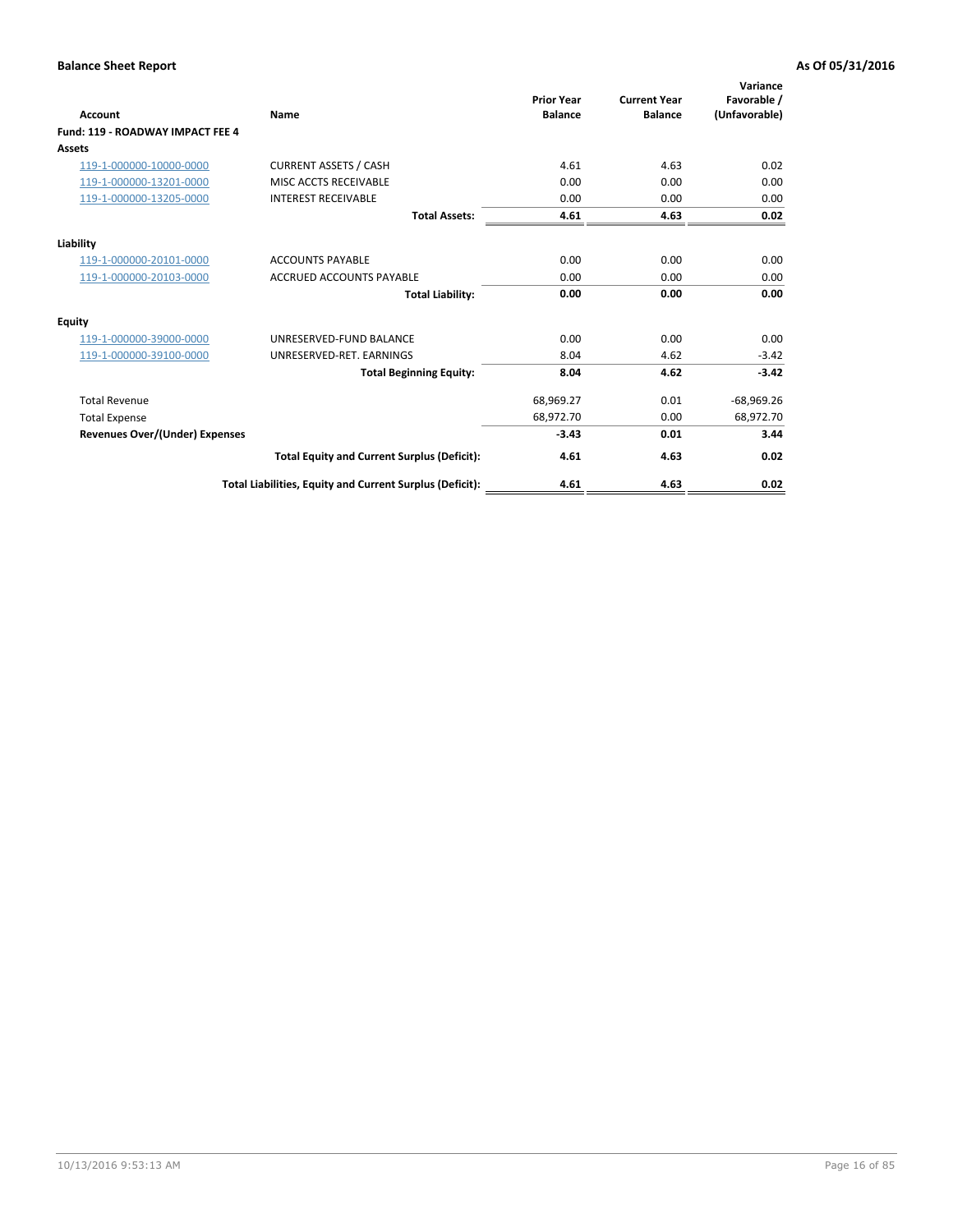| <b>Account</b>                                    | Name                                                     | <b>Prior Year</b><br><b>Balance</b> | <b>Current Year</b><br><b>Balance</b> | Variance<br>Favorable /<br>(Unfavorable) |
|---------------------------------------------------|----------------------------------------------------------|-------------------------------------|---------------------------------------|------------------------------------------|
| Fund: 120 - BROWNSFIELD HAZARDOUS WASTE EPA GRANT |                                                          |                                     |                                       |                                          |
| Assets                                            |                                                          |                                     |                                       |                                          |
| 120-1-000000-10000-0000                           | <b>CURRENT ASSETS / CASH</b>                             | $-2,710.90$                         | 0.00                                  | 2,710.90                                 |
| 120-1-000000-13201-0000                           | MISC ACCTS RECEIVABLE                                    | 0.00                                | 0.00                                  | 0.00                                     |
|                                                   | <b>Total Assets:</b>                                     | $-2,710.90$                         | 0.00                                  | 2,710.90                                 |
| Liability                                         |                                                          |                                     |                                       |                                          |
| 120-1-000000-20101-0000                           | <b>ACCOUNTS PAYABLE</b>                                  | 0.00                                | 0.00                                  | 0.00                                     |
| 120-1-000000-20102-0000                           | <b>CREDIT CARD PAYABLE</b>                               | 0.00                                | 0.00                                  | 0.00                                     |
| 120-1-000000-20902-0000                           | <b>DEFERRED GRANT REVENUE</b>                            | 0.00                                | 0.00                                  | 0.00                                     |
| 120-1-000000-29300-0000                           | <b>ENCUMBRANCE SUMMARY</b>                               | 0.00                                | 0.00                                  | 0.00                                     |
| 120-1-000000-29400-0000                           | RESERVED ACCOUNT / ENCUMBRANCES                          | 0.00                                | 0.00                                  | 0.00                                     |
|                                                   | <b>Total Liability:</b>                                  | 0.00                                | 0.00                                  | 0.00                                     |
| Equity                                            |                                                          |                                     |                                       |                                          |
| 120-1-000000-39000-0000                           | UNRESERVED-FUND BALANCE                                  | 0.00                                | 0.00                                  | 0.00                                     |
|                                                   | <b>Total Beginning Equity:</b>                           | 0.00                                | 0.00                                  | 0.00                                     |
| <b>Total Revenue</b>                              |                                                          | 20,562.35                           | 0.00                                  | $-20,562.35$                             |
| <b>Total Expense</b>                              |                                                          | 23,273.25                           | 0.00                                  | 23,273.25                                |
| <b>Revenues Over/(Under) Expenses</b>             |                                                          | $-2,710.90$                         | 0.00                                  | 2,710.90                                 |
|                                                   | <b>Total Equity and Current Surplus (Deficit):</b>       | $-2,710.90$                         | 0.00                                  | 2,710.90                                 |
|                                                   | Total Liabilities, Equity and Current Surplus (Deficit): | $-2,710.90$                         | 0.00                                  | 2,710.90                                 |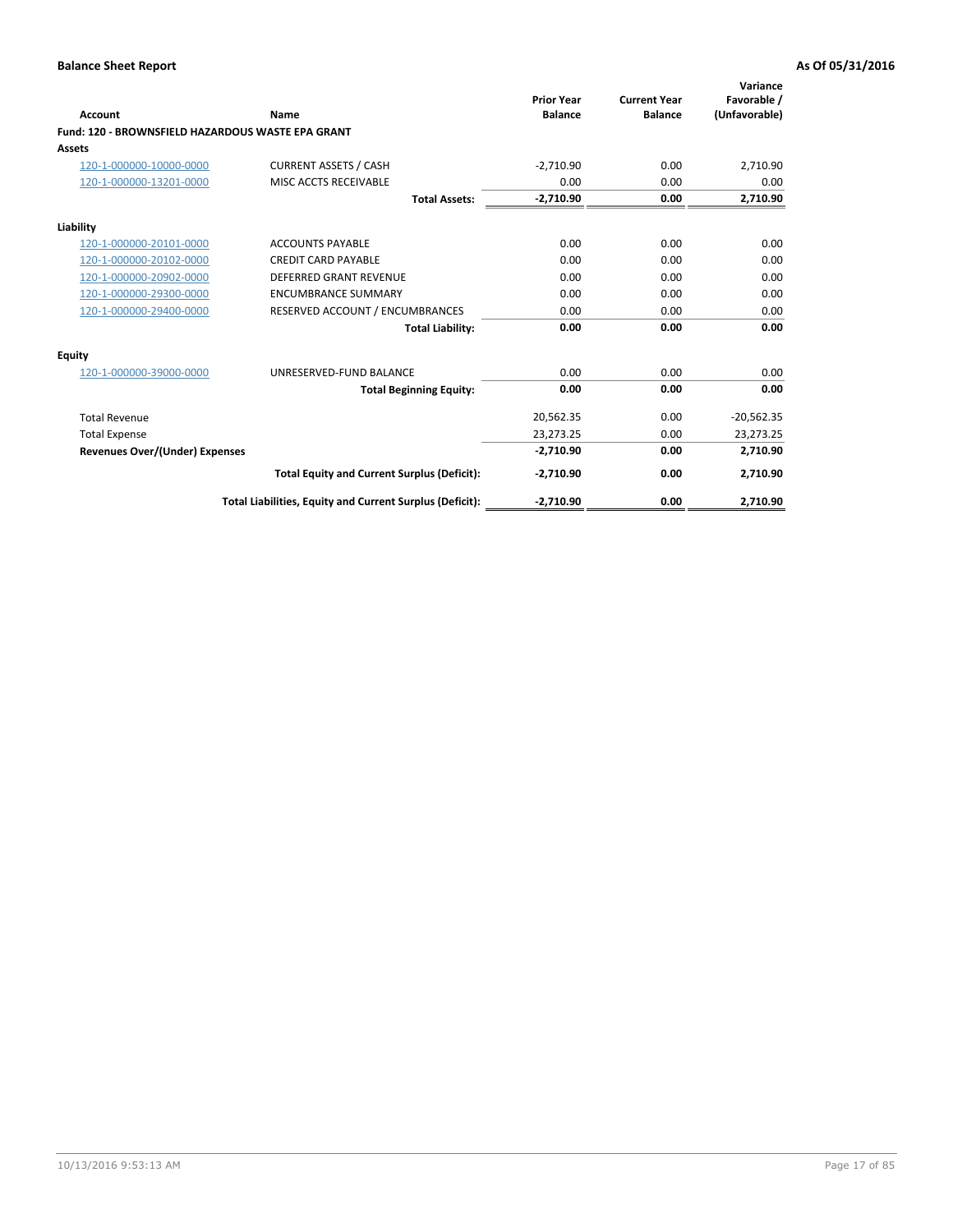| <b>Account</b>                              | Name                                                     | <b>Prior Year</b><br><b>Balance</b> | <b>Current Year</b><br><b>Balance</b> | Variance<br>Favorable /<br>(Unfavorable) |
|---------------------------------------------|----------------------------------------------------------|-------------------------------------|---------------------------------------|------------------------------------------|
| Fund: 121 - BROWNSFIELD PETROLEUM EPA GRANT |                                                          |                                     |                                       |                                          |
| <b>Assets</b>                               |                                                          |                                     |                                       |                                          |
| 121-1-000000-10000-0000                     | <b>CURRENT ASSETS / CASH</b>                             | 2,715.85                            | 0.00                                  | $-2,715.85$                              |
| 121-1-000000-13201-0000                     | <b>MISC ACCTS RECEIVABLE</b>                             | 0.00                                | 0.00                                  | 0.00                                     |
|                                             | <b>Total Assets:</b>                                     | 2,715.85                            | 0.00                                  | $-2,715.85$                              |
| Liability                                   |                                                          |                                     |                                       |                                          |
| 121-1-000000-20101-0000                     | <b>ACCOUNTS PAYABLE</b>                                  | 0.00                                | 0.00                                  | 0.00                                     |
| 121-1-000000-20102-0000                     | <b>CREDIT CARD PAYABLE</b>                               | 0.00                                | 0.00                                  | 0.00                                     |
| 121-1-000000-20103-0000                     | <b>ACCRUED ACCOUNTS PAYABLE</b>                          | 0.00                                | 0.00                                  | 0.00                                     |
| 121-1-000000-20902-0000                     | <b>DEFERRED GRANT REVENUE</b>                            | 0.00                                | 0.00                                  | 0.00                                     |
| 121-1-000000-29300-0000                     | <b>ENCUMBRANCE SUMMARY</b>                               | 0.00                                | 0.00                                  | 0.00                                     |
| 121-1-000000-29400-0000                     | RESERVED ACCOUNT / ENCUMBRANCES                          | 0.00                                | 0.00                                  | 0.00                                     |
|                                             | <b>Total Liability:</b>                                  | 0.00                                | 0.00                                  | 0.00                                     |
| <b>Equity</b>                               |                                                          |                                     |                                       |                                          |
| 121-1-000000-39000-0000                     | UNRESERVED-FUND BALANCE                                  | 0.00                                | 15.82                                 | 15.82                                    |
|                                             | <b>Total Beginning Equity:</b>                           | 0.00                                | 15.82                                 | 15.82                                    |
| <b>Total Revenue</b>                        |                                                          | 5.25                                | $-15.82$                              | $-21.07$                                 |
| <b>Total Expense</b>                        |                                                          | $-2,710.60$                         | 0.00                                  | $-2,710.60$                              |
| <b>Revenues Over/(Under) Expenses</b>       |                                                          | 2,715.85                            | $-15.82$                              | $-2,731.67$                              |
|                                             | <b>Total Equity and Current Surplus (Deficit):</b>       | 2,715.85                            | 0.00                                  | $-2,715.85$                              |
|                                             | Total Liabilities, Equity and Current Surplus (Deficit): | 2,715.85                            | 0.00                                  | $-2,715.85$                              |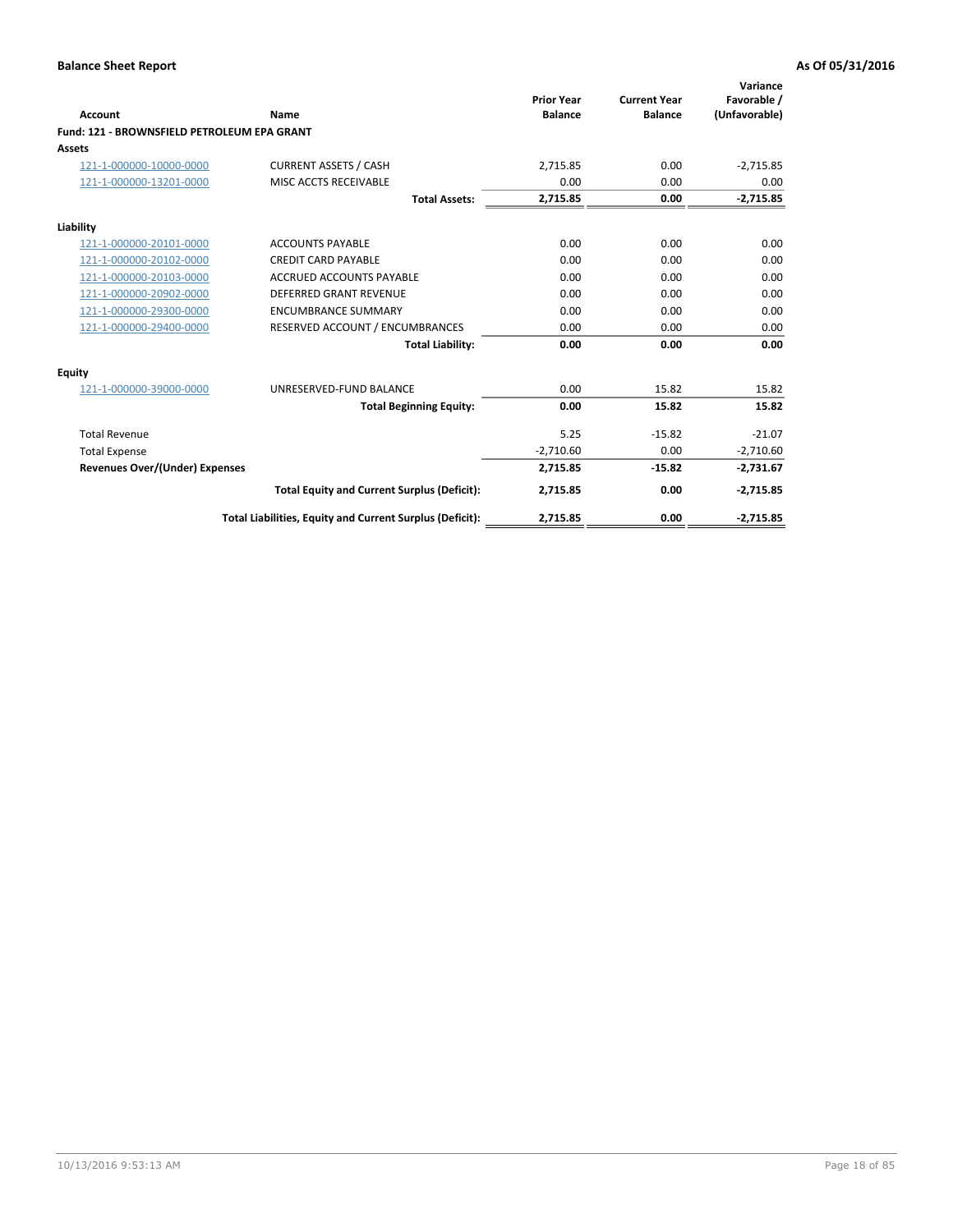| <b>Account</b>                                     | Name                                                     | <b>Prior Year</b><br><b>Balance</b> | <b>Current Year</b><br><b>Balance</b> | Variance<br>Favorable /<br>(Unfavorable) |
|----------------------------------------------------|----------------------------------------------------------|-------------------------------------|---------------------------------------|------------------------------------------|
| Fund: 122 - COPS HIRING PROGRAM GRANT 2010UMWX0308 |                                                          |                                     |                                       |                                          |
| Assets                                             |                                                          |                                     |                                       |                                          |
| 122-1-000000-10000-0000                            | <b>CURRENT ASSETS / CASH</b>                             | 0.00                                | 0.00                                  | 0.00                                     |
| 122-1-000000-13201-0000                            | MISC ACCTS RECEIVABLE                                    | 0.00                                | 0.00                                  | 0.00                                     |
|                                                    | <b>Total Assets:</b>                                     | 0.00                                | 0.00                                  | 0.00                                     |
| Liability                                          |                                                          |                                     |                                       |                                          |
| 122-1-000000-20101-0000                            | <b>ACCOUNTS PAYABLE</b>                                  | 0.00                                | 0.00                                  | 0.00                                     |
| 122-1-000000-20102-0000                            | <b>CREDIT CARD PAYABLE</b>                               | 0.00                                | 0.00                                  | 0.00                                     |
| 122-1-000000-20103-0000                            | <b>ACCRUED ACCOUNTS PAYABLE</b>                          | 0.00                                | 0.00                                  | 0.00                                     |
| 122-1-000000-20902-0000                            | <b>DEFERRED GRANT REVENUE</b>                            | 0.00                                | 0.00                                  | 0.00                                     |
|                                                    | <b>Total Liability:</b>                                  | 0.00                                | 0.00                                  | 0.00                                     |
| Equity                                             |                                                          |                                     |                                       |                                          |
| 122-1-000000-39000-0000                            | UNRESERVED-FUND BALANCE                                  | 0.00                                | 0.00                                  | 0.00                                     |
|                                                    | <b>Total Beginning Equity:</b>                           | 0.00                                | 0.00                                  | 0.00                                     |
| <b>Total Revenue</b>                               |                                                          | 81,039.74                           | 0.00                                  | $-81,039.74$                             |
| <b>Total Expense</b>                               |                                                          | 81,039.74                           | 0.00                                  | 81,039.74                                |
| <b>Revenues Over/(Under) Expenses</b>              |                                                          | 0.00                                | 0.00                                  | 0.00                                     |
|                                                    | <b>Total Equity and Current Surplus (Deficit):</b>       | 0.00                                | 0.00                                  | 0.00                                     |
|                                                    | Total Liabilities, Equity and Current Surplus (Deficit): | 0.00                                | 0.00                                  | 0.00                                     |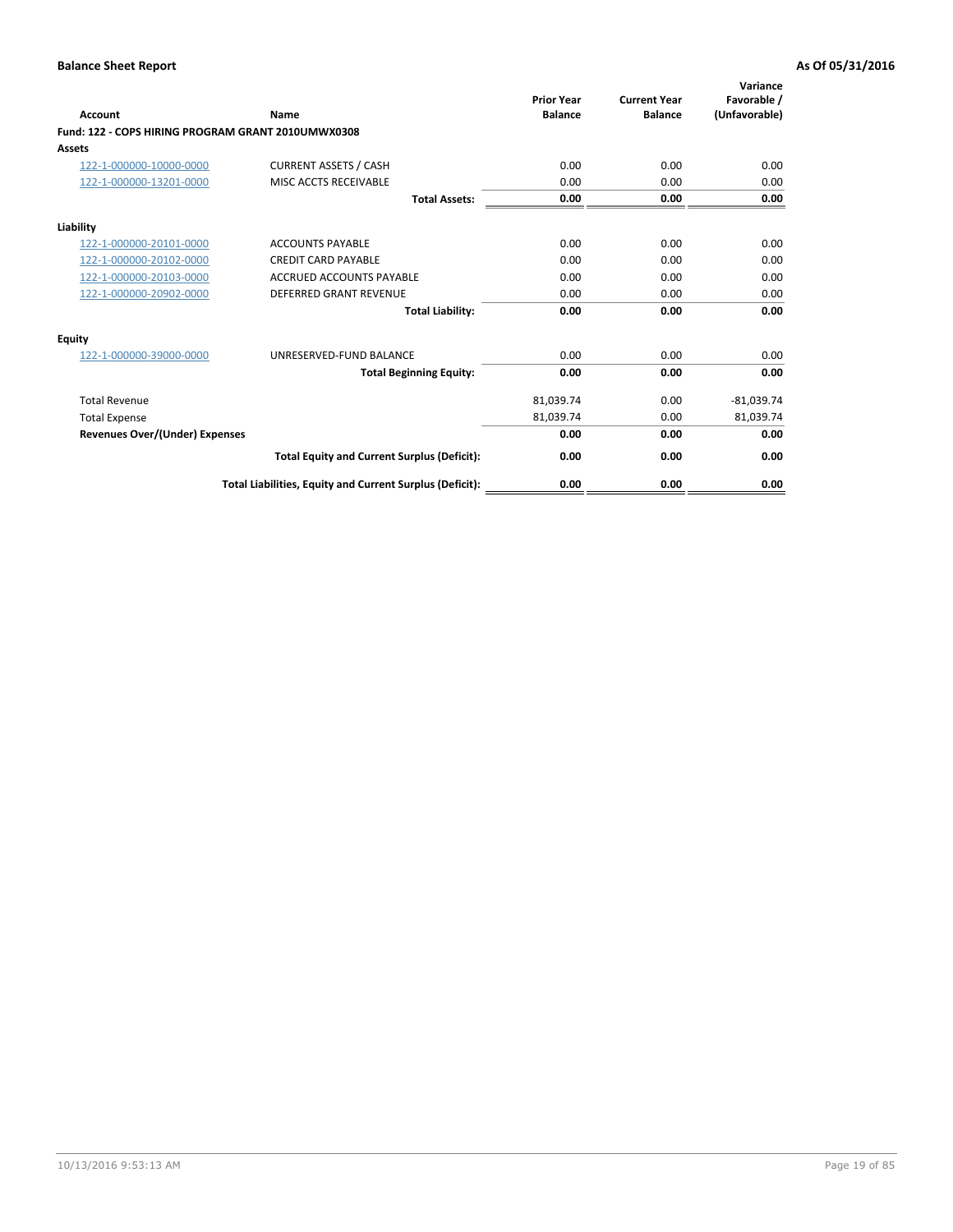|                                       |                                                                           | <b>Prior Year</b> | <b>Current Year</b> | Variance<br>Favorable / |
|---------------------------------------|---------------------------------------------------------------------------|-------------------|---------------------|-------------------------|
| <b>Account</b>                        | Name                                                                      | <b>Balance</b>    | <b>Balance</b>      | (Unfavorable)           |
|                                       | <b>Fund: 123 - PTRAIN - POLICE REIMBURSEMENT GRANTS &amp; CONT EDUCAT</b> |                   |                     |                         |
| <b>Assets</b>                         |                                                                           |                   |                     |                         |
| 123-1-000000-10000-0000               | <b>CURRENT ASSETS / CASH</b>                                              | 9,634.21          | 7,040.31            | $-2,593.90$             |
| 123-1-000000-13201-0000               | MISC ACCTS RECEIVABLE                                                     | 0.00              | 0.00                | 0.00                    |
|                                       | <b>Total Assets:</b>                                                      | 9,634.21          | 7,040.31            | $-2,593.90$             |
| Liability                             |                                                                           |                   |                     |                         |
| 123-1-000000-20101-0000               | <b>ACCOUNTS PAYABLE</b>                                                   | 0.00              | 0.00                | 0.00                    |
| 123-1-000000-20102-0000               | <b>CREDIT CARD PAYABLE</b>                                                | 0.00              | 0.00                | 0.00                    |
| 123-1-000000-20103-0000               | <b>ACCRUED ACCOUNTS PAYABLE</b>                                           | 0.00              | 0.00                | 0.00                    |
|                                       | <b>Total Liability:</b>                                                   | 0.00              | 0.00                | 0.00                    |
| <b>Equity</b>                         |                                                                           |                   |                     |                         |
| 123-1-000000-39000-0000               | UNRESERVED-FUND BALANCE                                                   | 7.145.86          | 8,071.25            | 925.39                  |
|                                       | <b>Total Beginning Equity:</b>                                            | 7,145.86          | 8,071.25            | 925.39                  |
| <b>Total Revenue</b>                  |                                                                           | 5,427.26          | 8,693.31            | 3,266.05                |
| <b>Total Expense</b>                  |                                                                           | 2.938.91          | 9.724.25            | $-6,785.34$             |
| <b>Revenues Over/(Under) Expenses</b> |                                                                           | 2.488.35          | $-1,030.94$         | $-3,519.29$             |
|                                       | <b>Total Equity and Current Surplus (Deficit):</b>                        | 9,634.21          | 7,040.31            | $-2,593.90$             |
|                                       | Total Liabilities, Equity and Current Surplus (Deficit):                  | 9,634.21          | 7.040.31            | $-2,593.90$             |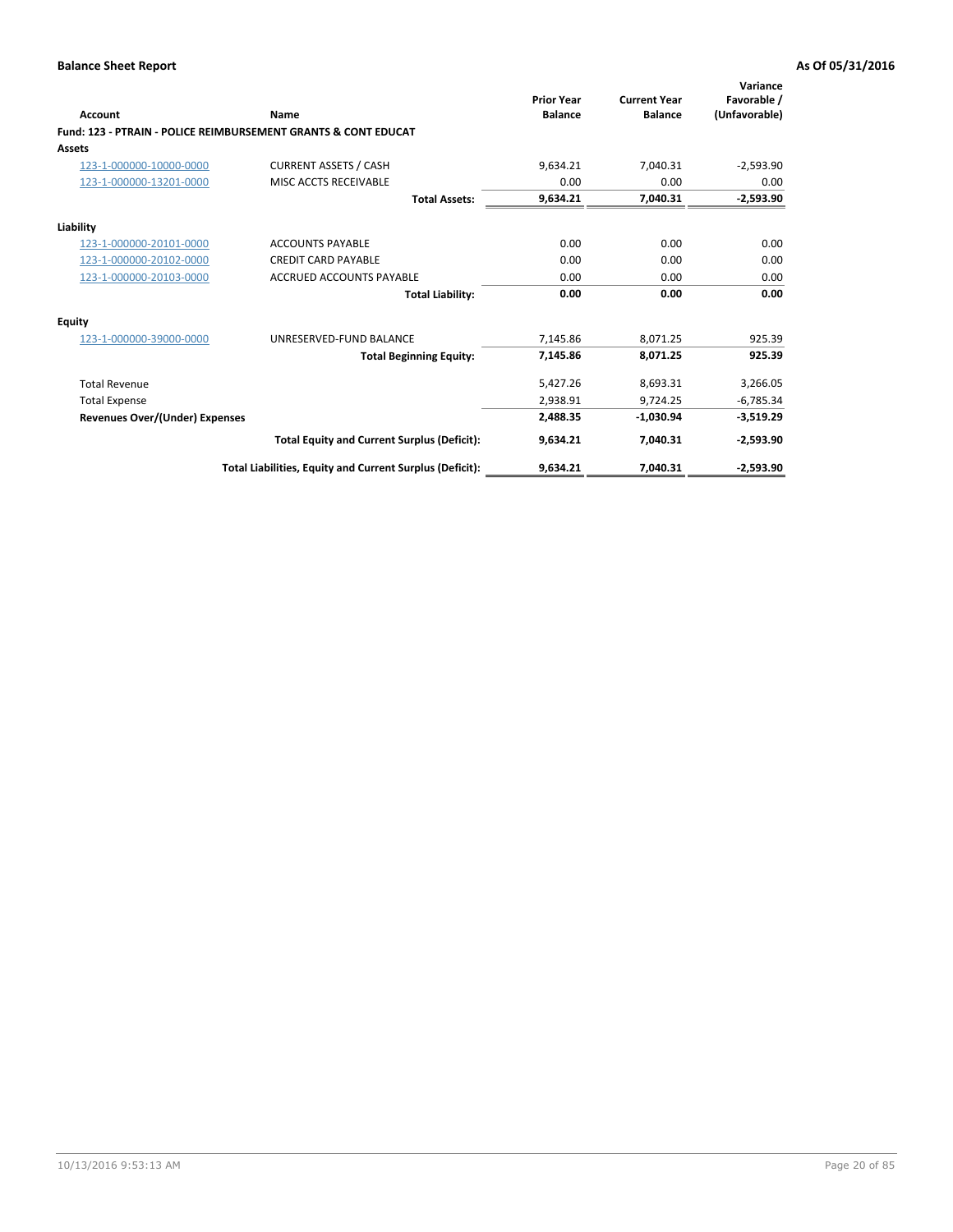| <b>Account</b>                        | <b>Name</b>                                              | <b>Prior Year</b><br><b>Balance</b> | <b>Current Year</b><br><b>Balance</b> | Variance<br>Favorable /<br>(Unfavorable) |
|---------------------------------------|----------------------------------------------------------|-------------------------------------|---------------------------------------|------------------------------------------|
| <b>Fund: 124 - FIRE HAZMAT GRANT</b>  |                                                          |                                     |                                       |                                          |
| Assets                                |                                                          |                                     |                                       |                                          |
| 124-1-000000-10000-0000               | <b>CURRENT ASSETS / CASH</b>                             | 0.00                                | 0.00                                  | 0.00                                     |
| 124-1-000000-13201-0000               | MISC ACCTS RECEIVABLE                                    | 0.00                                | 0.00                                  | 0.00                                     |
| 124-1-000000-13205-0000               | <b>INTEREST RECEIVABLE</b>                               | 0.00                                | 0.00                                  | 0.00                                     |
|                                       | <b>Total Assets:</b>                                     | 0.00                                | 0.00                                  | 0.00                                     |
| Liability                             |                                                          |                                     |                                       |                                          |
| 124-1-000000-20101-0000               | <b>ACCOUNTS PAYABLE</b>                                  | 0.00                                | 0.00                                  | 0.00                                     |
| 124-1-000000-20102-0000               | <b>CREDIT CARD PAYABLE</b>                               | 0.00                                | 0.00                                  | 0.00                                     |
| 124-1-000000-20902-0000               | <b>DEFERRED GRANT REVENUE</b>                            | 0.00                                | 0.00                                  | 0.00                                     |
| 124-1-000000-21001-0000               | <b>GENERAL FUND / GENERAL FUND</b>                       | 0.00                                | 0.00                                  | 0.00                                     |
| 124-1-000000-29300-0000               | <b>ENCUMBRANCE SUMMARY</b>                               | 0.00                                | 0.00                                  | 0.00                                     |
| 124-1-000000-29400-0000               | RESERVED ACCOUNT / ENCUMBRANCES                          | 0.00                                | 0.00                                  | 0.00                                     |
|                                       | <b>Total Liability:</b>                                  | 0.00                                | 0.00                                  | 0.00                                     |
| Equity                                |                                                          |                                     |                                       |                                          |
| 124-1-000000-39000-0000               | UNRESERVED-FUND BALANCE                                  | 0.00                                | 0.00                                  | 0.00                                     |
|                                       | <b>Total Beginning Equity:</b>                           | 0.00                                | 0.00                                  | 0.00                                     |
| <b>Total Revenue</b>                  |                                                          | 0.00                                | 0.00                                  | 0.00                                     |
| <b>Total Expense</b>                  |                                                          | 0.00                                | 0.00                                  | 0.00                                     |
| <b>Revenues Over/(Under) Expenses</b> |                                                          | 0.00                                | 0.00                                  | 0.00                                     |
|                                       | <b>Total Equity and Current Surplus (Deficit):</b>       | 0.00                                | 0.00                                  | 0.00                                     |
|                                       | Total Liabilities, Equity and Current Surplus (Deficit): | 0.00                                | 0.00                                  | 0.00                                     |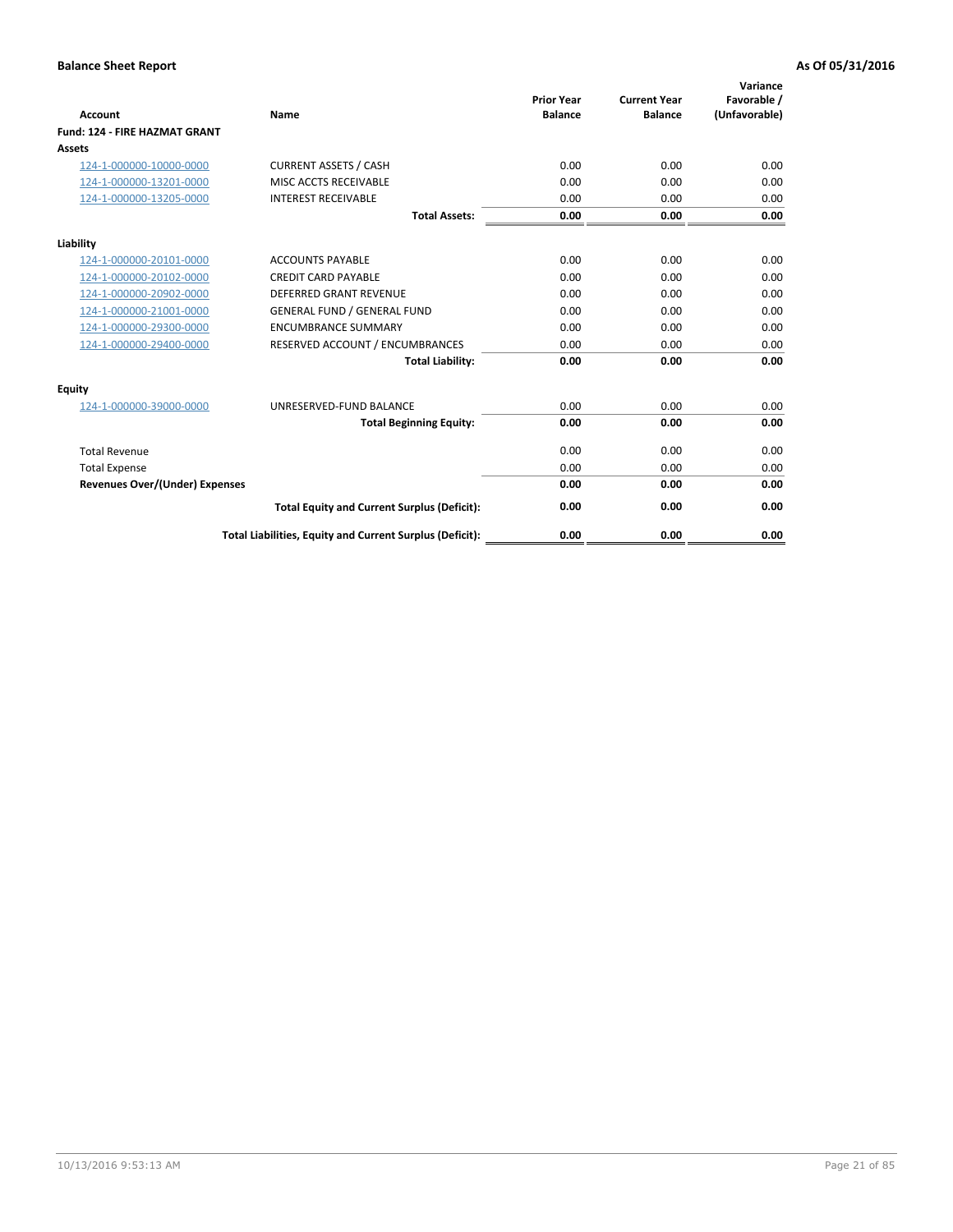| <b>Account</b>                                            | Name                                                     | <b>Prior Year</b><br><b>Balance</b> | <b>Current Year</b><br><b>Balance</b> | Variance<br>Favorable /<br>(Unfavorable) |
|-----------------------------------------------------------|----------------------------------------------------------|-------------------------------------|---------------------------------------|------------------------------------------|
| <b>Fund: 125 - TRAINING &amp; HUMANITIES TEXAS GRANTS</b> |                                                          |                                     |                                       |                                          |
| Assets                                                    |                                                          |                                     |                                       |                                          |
| 125-1-000000-10000-0000                                   | <b>CURRENT ASSETS / CASH</b>                             | $-8,124.62$                         | 0.00                                  | 8,124.62                                 |
| 125-1-000000-13205-0000                                   | <b>INTEREST RECEIVABLE</b>                               | 0.00                                | 0.00                                  | 0.00                                     |
|                                                           | <b>Total Assets:</b>                                     | $-8,124.62$                         | 0.00                                  | 8,124.62                                 |
| Liability                                                 |                                                          |                                     |                                       |                                          |
| 125-1-000000-20101-0000                                   | <b>ACCOUNTS PAYABLE</b>                                  | 0.00                                | 0.00                                  | 0.00                                     |
| 125-1-000000-20102-0000                                   | <b>CREDIT CARD PAYABLE</b>                               | 0.00                                | 0.00                                  | 0.00                                     |
| 125-1-000000-20103-0000                                   | <b>ACCRUED ACCOUNTS PAYABLE</b>                          | 0.00                                | 0.00                                  | 0.00                                     |
| 125-1-000000-20902-0000                                   | DEFERRED GRANT REVENUE                                   | 0.00                                | 0.00                                  | 0.00                                     |
| 125-1-000000-29300-0000                                   | <b>ENCUMBRANCE SUMMARY</b>                               | 0.00                                | 0.00                                  | 0.00                                     |
| 125-1-000000-29400-0000                                   | RESERVED ACCOUNT / ENCUMBRANCES                          | 0.00                                | 0.00                                  | 0.00                                     |
|                                                           | <b>Total Liability:</b>                                  | 0.00                                | 0.00                                  | 0.00                                     |
| Equity                                                    |                                                          |                                     |                                       |                                          |
| 125-1-000000-39000-0000                                   | UNRESERVED-FUND BALANCE                                  | 0.00                                | 0.00                                  | 0.00                                     |
|                                                           | <b>Total Beginning Equity:</b>                           | 0.00                                | 0.00                                  | 0.00                                     |
| <b>Total Revenue</b>                                      |                                                          | 0.00                                | 0.00                                  | 0.00                                     |
| <b>Total Expense</b>                                      |                                                          | 8,124.62                            | 0.00                                  | 8,124.62                                 |
| <b>Revenues Over/(Under) Expenses</b>                     |                                                          | $-8,124.62$                         | 0.00                                  | 8,124.62                                 |
|                                                           | <b>Total Equity and Current Surplus (Deficit):</b>       | $-8,124.62$                         | 0.00                                  | 8,124.62                                 |
|                                                           | Total Liabilities, Equity and Current Surplus (Deficit): | $-8,124.62$                         | 0.00                                  | 8,124.62                                 |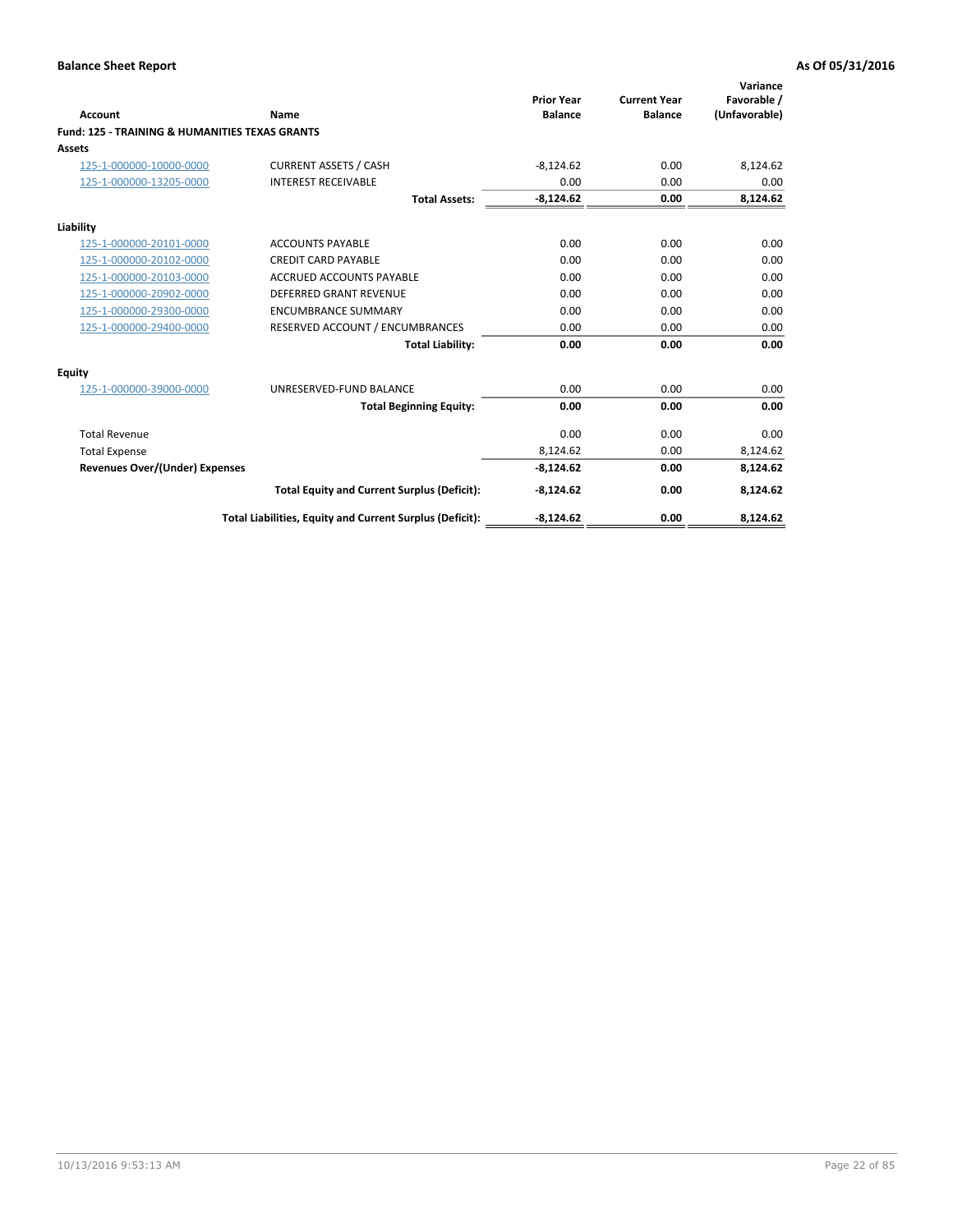| <b>Account</b>                         | Name                                                     | <b>Prior Year</b><br><b>Balance</b> | <b>Current Year</b><br><b>Balance</b> | Variance<br>Favorable /<br>(Unfavorable) |
|----------------------------------------|----------------------------------------------------------|-------------------------------------|---------------------------------------|------------------------------------------|
| <b>Fund: 126 - TIFMAS MOBILIZATION</b> |                                                          |                                     |                                       |                                          |
| Assets                                 |                                                          |                                     |                                       |                                          |
| 126-1-000000-10000-0000                | <b>CURRENT ASSETS / CASH</b>                             | 0.00                                | 0.00                                  | 0.00                                     |
| 126-1-000000-13201-0000                | MISC ACCTS RECEIVABLE                                    | 0.00                                | 0.00                                  | 0.00                                     |
|                                        | <b>Total Assets:</b>                                     | 0.00                                | 0.00                                  | 0.00                                     |
| Liability                              |                                                          |                                     |                                       |                                          |
| 126-1-000000-20101-0000                | <b>ACCOUNTS PAYABLE</b>                                  | 0.00                                | 0.00                                  | 0.00                                     |
| 126-1-000000-20102-0000                | <b>CREDIT CARD PAYABLE</b>                               | 0.00                                | 0.00                                  | 0.00                                     |
| 126-1-000000-39100-0000                | UNRESERVED-RET. EARNINGS                                 | 0.00                                | 0.00                                  | 0.00                                     |
|                                        | <b>Total Liability:</b>                                  | 0.00                                | 0.00                                  | 0.00                                     |
| Equity                                 |                                                          |                                     |                                       |                                          |
| 126-1-000000-39000-0000                | UNRESERVED-FUND BALANCE                                  | 0.00                                | 0.00                                  | 0.00                                     |
|                                        | <b>Total Beginning Equity:</b>                           | 0.00                                | 0.00                                  | 0.00                                     |
| <b>Total Revenue</b>                   |                                                          | 0.00                                | 0.00                                  | 0.00                                     |
| <b>Total Expense</b>                   |                                                          | 0.00                                | 0.00                                  | 0.00                                     |
| Revenues Over/(Under) Expenses         |                                                          | 0.00                                | 0.00                                  | 0.00                                     |
|                                        | <b>Total Equity and Current Surplus (Deficit):</b>       | 0.00                                | 0.00                                  | 0.00                                     |
|                                        | Total Liabilities, Equity and Current Surplus (Deficit): | 0.00                                | 0.00                                  | 0.00                                     |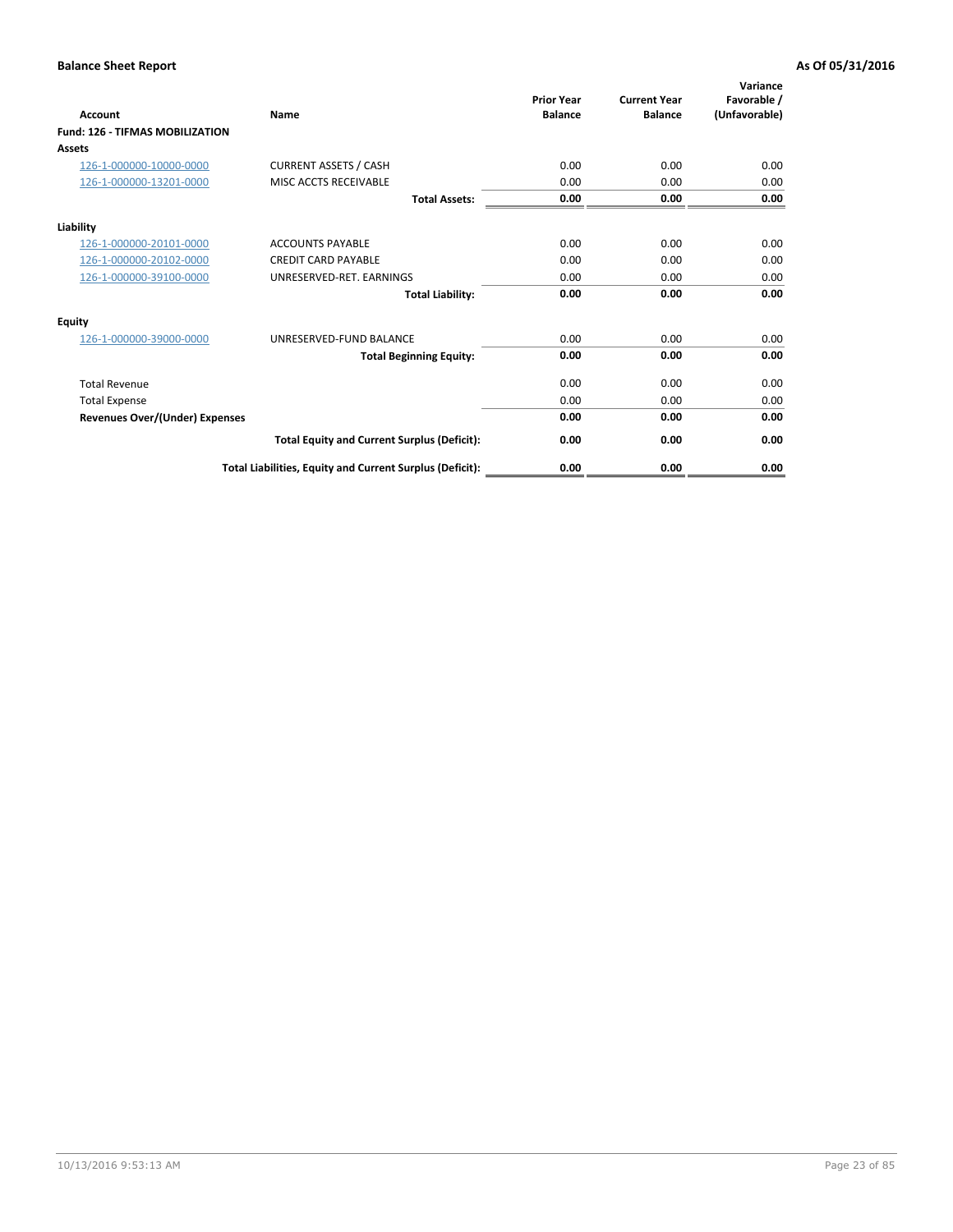| Account                               | Name                                                     | <b>Prior Year</b><br><b>Balance</b> | <b>Current Year</b><br><b>Balance</b> | Variance<br>Favorable /<br>(Unfavorable) |
|---------------------------------------|----------------------------------------------------------|-------------------------------------|---------------------------------------|------------------------------------------|
| Fund: 127 - FIRE GRANT                |                                                          |                                     |                                       |                                          |
| Assets                                |                                                          |                                     |                                       |                                          |
| 127-1-000000-10000-0000               | <b>CURRENT ASSETS / CASH</b>                             | 0.00                                | 0.00                                  | 0.00                                     |
| 127-1-000000-13201-0000               | MISC ACCTS RECEIVABLE                                    | 0.00                                | 0.00                                  | 0.00                                     |
|                                       | <b>Total Assets:</b>                                     | 0.00                                | 0.00                                  | 0.00                                     |
| Liability                             |                                                          |                                     |                                       |                                          |
| 127-1-000000-20101-0000               | <b>ACCOUNTS PAYABLE</b>                                  | 0.00                                | 0.00                                  | 0.00                                     |
|                                       | <b>Total Liability:</b>                                  | 0.00                                | 0.00                                  | 0.00                                     |
| <b>Equity</b>                         |                                                          |                                     |                                       |                                          |
| 127-1-000000-39000-0000               | UNRESERVED-FUND BALANCE                                  | 0.00                                | 0.00                                  | 0.00                                     |
|                                       | <b>Total Beginning Equity:</b>                           | 0.00                                | 0.00                                  | 0.00                                     |
| <b>Total Revenue</b>                  |                                                          | 0.00                                | 0.00                                  | 0.00                                     |
| <b>Total Expense</b>                  |                                                          | 0.00                                | 0.00                                  | 0.00                                     |
| <b>Revenues Over/(Under) Expenses</b> |                                                          | 0.00                                | 0.00                                  | 0.00                                     |
|                                       | <b>Total Equity and Current Surplus (Deficit):</b>       | 0.00                                | 0.00                                  | 0.00                                     |
|                                       | Total Liabilities, Equity and Current Surplus (Deficit): | 0.00                                | 0.00                                  | 0.00                                     |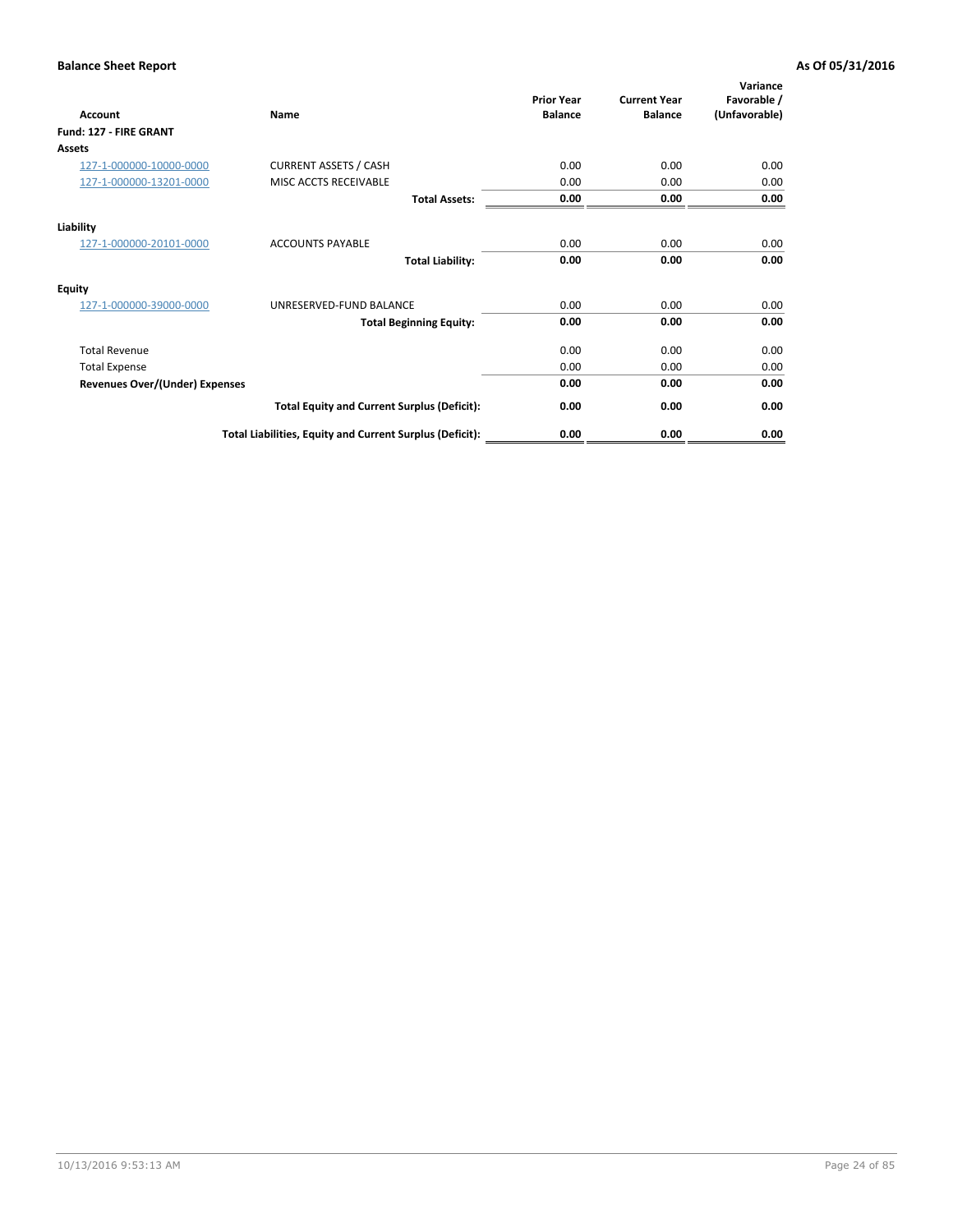| <b>Account</b>                        | Name                                                     | <b>Prior Year</b><br><b>Balance</b> | <b>Current Year</b><br><b>Balance</b> | Variance<br>Favorable /<br>(Unfavorable) |
|---------------------------------------|----------------------------------------------------------|-------------------------------------|---------------------------------------|------------------------------------------|
| Fund: 140 - DEBT SERVICE FUND         |                                                          |                                     |                                       |                                          |
| Assets                                |                                                          |                                     |                                       |                                          |
| 140-1-000000-10000-0000               | <b>CURRENT ASSETS / CASH</b>                             | 503,244.71                          | 605,842.63                            | 102,597.92                               |
| 140-1-000000-12101-0000               | <b>BOND ISSUANCE COSTS</b>                               | 0.00                                | 0.00                                  | 0.00                                     |
| 140-1-000000-13101-0000               | TAX RECEIVABLE-CURRENT                                   | 42,673.04                           | 68,487.96                             | 25,814.92                                |
| 140-1-000000-13102-0000               | <b>TAXES REC-DELINQUENT</b>                              | 194,600.40                          | 176,223.01                            | $-18,377.39$                             |
| 140-1-000000-13103-0000               | ALLOW FOR UNCOLLECT TAXES                                | $-117,660.26$                       | $-126,663.48$                         | $-9,003.22$                              |
| 140-1-000000-13203-0000               | NON-CURRENT ASSETS / PREPAYMENTS                         | 0.00                                | 0.00                                  | 0.00                                     |
| 140-1-000000-13205-0000               | <b>INTEREST RECEIVABLE</b>                               | 0.00                                | 0.00                                  | 0.00                                     |
| 140-1-000000-13221-0000               | MISC A/R - PROPERTY TAXES                                | 5,090.75                            | 8,375.83                              | 3,285.08                                 |
|                                       | <b>Total Assets:</b>                                     | 627,948.64                          | 732,265.95                            | 104,317.31                               |
| Liability                             |                                                          |                                     |                                       |                                          |
| 140-1-000000-20101-0000               | <b>ACCOUNTS PAYABLE</b>                                  | 0.00                                | 0.00                                  | 0.00                                     |
| 140-1-000000-20102-0000               | <b>CREDIT CARD PAYABLE</b>                               | 0.00                                | 0.00                                  | 0.00                                     |
| 140-1-000000-20103-0000               | ACCRUED ACCOUNTS PAYABLE                                 | 0.00                                | 0.00                                  | 0.00                                     |
| 140-1-000000-20108-0000               | <b>MATURED BONDS PAYABLE</b>                             | 0.00                                | 0.00                                  | 0.00                                     |
| 140-1-000000-20111-0000               | MATURED INTEREST PAYABLE                                 | 0.00                                | 0.00                                  | 0.00                                     |
| 140-1-000000-20112-0000               | <b>ACCRUED INTEREST PAYABLE</b>                          | 0.00                                | 0.00                                  | 0.00                                     |
| 140-1-000000-20203-0000               | <b>DEFERRED TAX REVENUE</b>                              | 98,724.64                           | 113,503.95                            | $-14,779.31$                             |
| 140-1-000000-21001-0000               | <b>GENERAL FUND / GENERAL FUND</b>                       | 0.00                                | 0.00                                  | 0.00                                     |
| 140-1-000000-21040-0000               | DUE TO / GENERAL CIP FUND                                | 0.00                                | 0.00                                  | 0.00                                     |
| 140-1-000000-29300-0000               | <b>ENCUMBRANCE SUMMARY</b>                               | 0.00                                | 0.00                                  | 0.00                                     |
| 140-1-000000-29400-0000               | RESERVED ACCOUNT / ENCUMBRANCES                          | 0.00                                | 0.00                                  | 0.00                                     |
|                                       | <b>Total Liability:</b>                                  | 98,724.64                           | 113,503.95                            | $-14,779.31$                             |
| Equity                                |                                                          |                                     |                                       |                                          |
| 140-1-000000-39000-0000               | UNRESERVED-FUND BALANCE                                  | 411,844.78                          | 452,712.07                            | 40,867.29                                |
|                                       | <b>Total Beginning Equity:</b>                           | 411,844.78                          | 452,712.07                            | 40,867.29                                |
| <b>Total Revenue</b>                  |                                                          | 4,291,752.23                        | 5,359,222.85                          | 1,067,470.62                             |
| <b>Total Expense</b>                  |                                                          | 4,174,373.01                        | 5,193,172.92                          | $-1,018,799.91$                          |
| <b>Revenues Over/(Under) Expenses</b> |                                                          | 117,379.22                          | 166,049.93                            | 48,670.71                                |
|                                       | <b>Total Equity and Current Surplus (Deficit):</b>       | 529,224.00                          | 618.762.00                            | 89,538.00                                |
|                                       | Total Liabilities, Equity and Current Surplus (Deficit): | 627,948.64                          | 732,265.95                            | 104,317.31                               |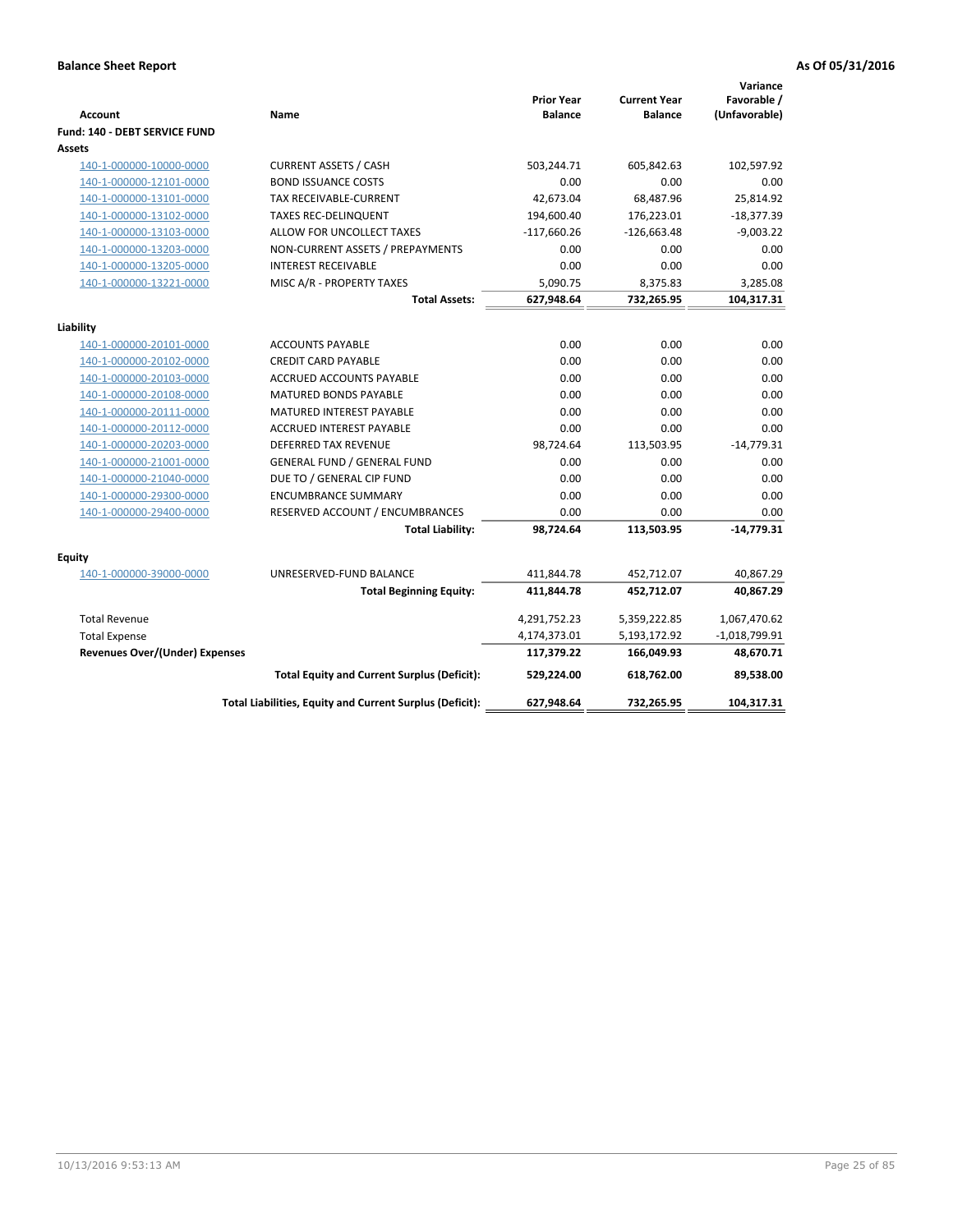|                                                     |                                                                          |                                     |                                       | Variance                     |
|-----------------------------------------------------|--------------------------------------------------------------------------|-------------------------------------|---------------------------------------|------------------------------|
| <b>Account</b>                                      | Name                                                                     | <b>Prior Year</b><br><b>Balance</b> | <b>Current Year</b><br><b>Balance</b> | Favorable /<br>(Unfavorable) |
| <b>Fund: 160 - GENERAL CAPITAL IMPROVEMENT FUND</b> |                                                                          |                                     |                                       |                              |
| Assets                                              |                                                                          |                                     |                                       |                              |
| 160-1-000000-10000-0000                             | <b>CURRENT ASSETS / CASH</b>                                             | 2,779,260.87                        | 3,104,508.90                          | 325,248.03                   |
| 160-1-000000-11402-0000                             | 2002 CO'S                                                                | 282,620.25                          | 283,188.05                            | 567.80                       |
| 160-1-000000-11514-0000                             | EXCHANGE BLDG - TX DAILY ACCOUNT 1157                                    | 0.00                                | 2,250,893.73                          | 2,250,893.73                 |
| 160-1-000000-11517-0000                             | <b>EXCHANGE BLDG - TX TERM</b>                                           | 0.00                                | 0.00                                  | 0.00                         |
| 160-1-000000-11520-0000                             | <b>CERTIFICATES OF DEPOSIT</b>                                           | 150,000.00                          | 300,000.00                            | 150,000.00                   |
| 160-1-000000-11602-0000                             | 2001 CO                                                                  | 87,688.19                           | 87,852.61                             | 164.42                       |
| 160-1-000000-11603-0000                             | 2001-A CO'S                                                              | 73,199.56                           | 73,336.78                             | 137.22                       |
| 160-1-000000-13201-0000                             | MISC ACCTS RECEIVABLE                                                    | 0.00                                | 0.00                                  | 0.00                         |
| 160-1-000000-13205-0000                             | <b>INTEREST RECEIVABLE</b>                                               | 0.00                                | 0.00                                  | 0.00                         |
| 160-1-000000-14035-0000                             | DEBT SERVICE / DEBT SERVICE FUND                                         | 0.00                                | 0.00                                  | 0.00                         |
|                                                     | <b>Total Assets:</b>                                                     | 3,372,768.87                        | 6,099,780.07                          | 2,727,011.20                 |
|                                                     |                                                                          |                                     |                                       |                              |
| Liability                                           |                                                                          |                                     |                                       |                              |
| 160-1-000000-20101-0000                             | <b>ACCOUNTS PAYABLE</b>                                                  | 0.00                                | 0.00                                  | 0.00                         |
| 160-1-000000-20102-0000                             | <b>CREDIT CARD PAYABLE</b>                                               | 0.00                                | 0.00                                  | 0.00                         |
| 160-1-000000-20103-0000                             | ACCRUED ACCOUNTS PAYABLE                                                 | 0.00                                | 0.00                                  | 0.00                         |
| 160-1-000000-20113-0000                             | <b>DEVELOPERS ESCROW</b>                                                 | 4,861.10                            | 4,861.10                              | 0.00                         |
| 160-1-000000-20139-0000                             | <b>RETAINAGES PAYABLE</b>                                                | 4,861.10                            | 4,861.10                              | 0.00                         |
| 160-1-000000-20902-0000                             | DEFERRED GRANT REVENUE                                                   | 0.00<br>0.00                        | 0.00<br>0.00                          | 0.00                         |
| 160-1-000000-21001-0000                             | <b>GENERAL FUND / GENERAL FUND</b>                                       |                                     |                                       | 0.00                         |
| 160-1-000000-21035-0000<br>160-1-000000-21101-0000  | DEBT SERVICE / DUE TO DEBT SERVICE<br>ENTERPRISE / WTR/WWTR UTILITY FUND | 0.00<br>0.00                        | 0.00<br>0.00                          | 0.00<br>0.00                 |
| 160-1-000000-29300-0000                             | <b>ENCUMBRANCE SUMMARY</b>                                               | 0.00                                | 0.00                                  | 0.00                         |
| 160-1-000000-29400-0100                             | RESERVED ACCOUNT / ENCUMBRANCES                                          | 0.00                                | 0.00                                  | 0.00                         |
|                                                     | <b>Total Liability:</b>                                                  | 9,722.20                            | 9,722.20                              | 0.00                         |
|                                                     |                                                                          |                                     |                                       |                              |
| <b>Equity</b>                                       |                                                                          |                                     |                                       |                              |
| 160-1-000000-39000-0000                             | UNRESERVED-FUND BALANCE                                                  | 2,403,806.12                        | 2,786,709.99                          | 382,903.87                   |
|                                                     | <b>Total Beginning Equity:</b>                                           | 2,403,806.12                        | 2,786,709.99                          | 382,903.87                   |
| <b>Total Revenue</b>                                |                                                                          | 1,521,106.79                        | 4,411,105.92                          | 2,889,999.13                 |
| <b>Total Expense</b>                                |                                                                          | 561,866.24                          | 1,107,758.04                          | -545,891.80                  |
| Revenues Over/(Under) Expenses                      |                                                                          | 959,240.55                          | 3,303,347.88                          | 2,344,107.33                 |
|                                                     | <b>Total Equity and Current Surplus (Deficit):</b>                       | 3,363,046.67                        | 6,090,057.87                          | 2,727,011.20                 |
|                                                     | Total Liabilities, Equity and Current Surplus (Deficit):                 | 3,372,768.87                        | 6,099,780.07                          | 2,727,011.20                 |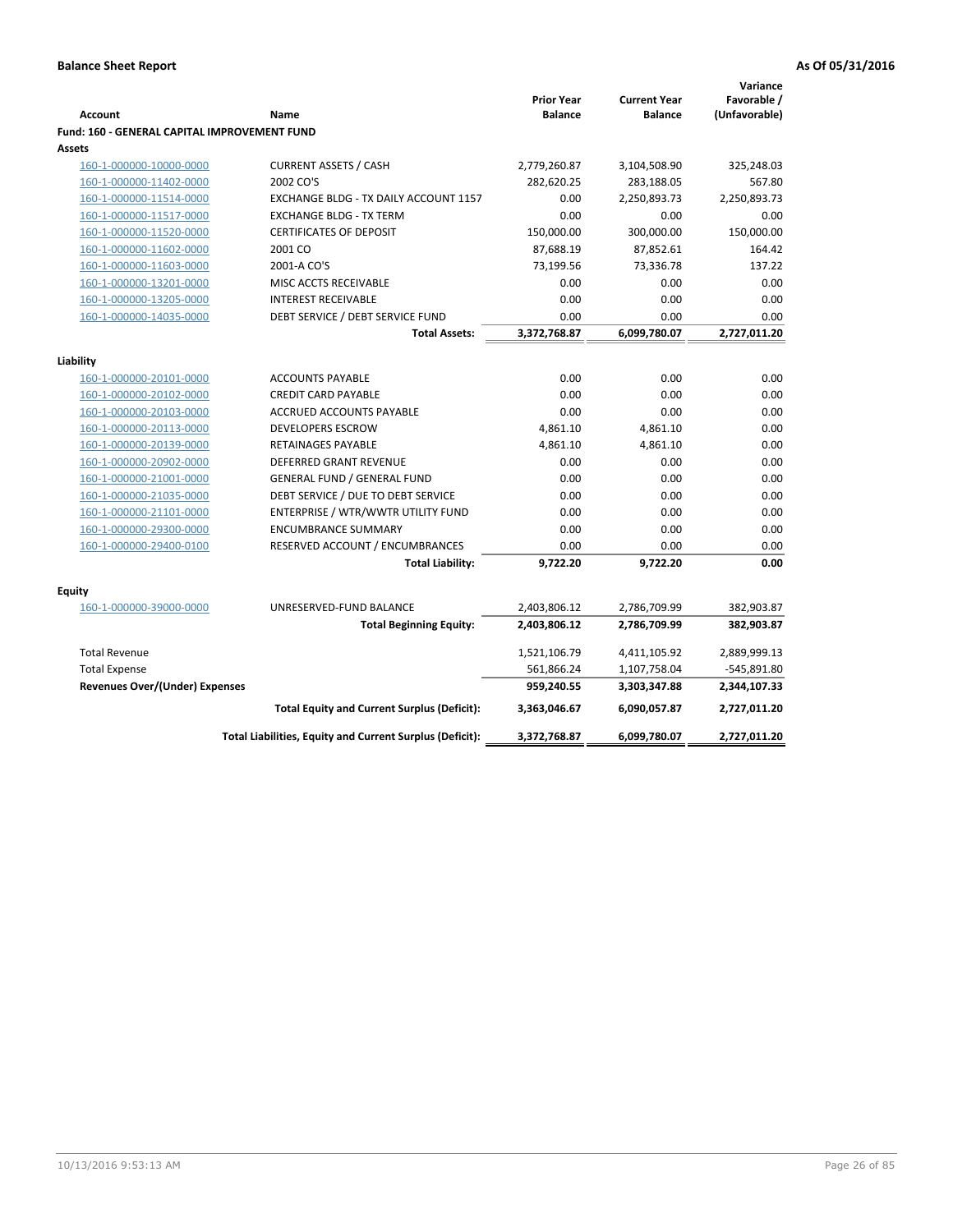| <b>Account</b>                       | Name                                                     | <b>Prior Year</b><br><b>Balance</b> | <b>Current Year</b><br><b>Balance</b> | Variance<br>Favorable /<br>(Unfavorable) |
|--------------------------------------|----------------------------------------------------------|-------------------------------------|---------------------------------------|------------------------------------------|
| Fund: 161 - STREET CONSTRUCTION FUND |                                                          |                                     |                                       |                                          |
| Assets                               |                                                          |                                     |                                       |                                          |
| 161-1-000000-10000-0000              | <b>CURRENT ASSETS / CASH</b>                             | $-7,393.31$                         | 0.00                                  | 7,393.31                                 |
| 161-1-000000-11003-0000              | 2010 CO'S                                                | 847,917.79                          | 843,044.76                            | $-4,873.03$                              |
| 161-1-000000-13205-0000              | <b>INTEREST RECEIVABLE</b>                               | 0.00                                | 0.00                                  | 0.00                                     |
| 161-1-000000-14035-0000              | DEBT SERVICE / DEBT SERVICE FUND                         | 0.00                                | 0.00                                  | 0.00                                     |
|                                      | <b>Total Assets:</b>                                     | 840,524.48                          | 843,044.76                            | 2,520.28                                 |
| Liability                            |                                                          |                                     |                                       |                                          |
| 161-1-000000-20101-0000              | <b>ACCOUNTS PAYABLE</b>                                  | 0.00                                | 0.00                                  | 0.00                                     |
| 161-1-000000-20102-0000              | <b>CREDIT CARD PAYABLE</b>                               | 0.00                                | 0.00                                  | 0.00                                     |
| 161-1-000000-20103-0000              | <b>ACCRUED ACCOUNTS PAYABLE</b>                          | 0.00                                | 0.00                                  | 0.00                                     |
| 161-1-000000-20139-0000              | <b>RETAINAGES PAYABLE</b>                                | 0.00                                | 0.00                                  | 0.00                                     |
| 161-1-000000-21001-0000              | <b>GENERAL FUND / GENERAL FUND</b>                       | 0.00                                | 0.00                                  | 0.00                                     |
| 161-1-000000-21035-0000              | DEBT SERVICE / DUE TO DEBT SERVICE                       | 0.00                                | 0.00                                  | 0.00                                     |
| 161-1-000000-29300-0000              | <b>ENCUMBRANCE SUMMARY</b>                               | 0.00                                | 0.00                                  | 0.00                                     |
| 161-1-000000-29400-0100              | RESERVED ACCOUNT / ENCUMBRANCES                          | 0.00                                | 0.00                                  | 0.00                                     |
|                                      | <b>Total Liability:</b>                                  | 0.00                                | 0.00                                  | 0.00                                     |
| <b>Equity</b>                        |                                                          |                                     |                                       |                                          |
| 161-1-000000-39000-0000              | UNRESERVED-FUND BALANCE                                  | 848,617.91                          | 840,690.20                            | $-7,927.71$                              |
|                                      | <b>Total Beginning Equity:</b>                           | 848,617.91                          | 840,690.20                            | $-7,927.71$                              |
| <b>Total Revenue</b>                 |                                                          | 629.80                              | 2,354.56                              | 1,724.76                                 |
| <b>Total Expense</b>                 |                                                          | 8,723.23                            | 0.00                                  | 8,723.23                                 |
| Revenues Over/(Under) Expenses       |                                                          | $-8,093.43$                         | 2,354.56                              | 10,447.99                                |
|                                      | <b>Total Equity and Current Surplus (Deficit):</b>       | 840,524.48                          | 843,044.76                            | 2,520.28                                 |
|                                      | Total Liabilities, Equity and Current Surplus (Deficit): | 840,524.48                          | 843,044.76                            | 2,520.28                                 |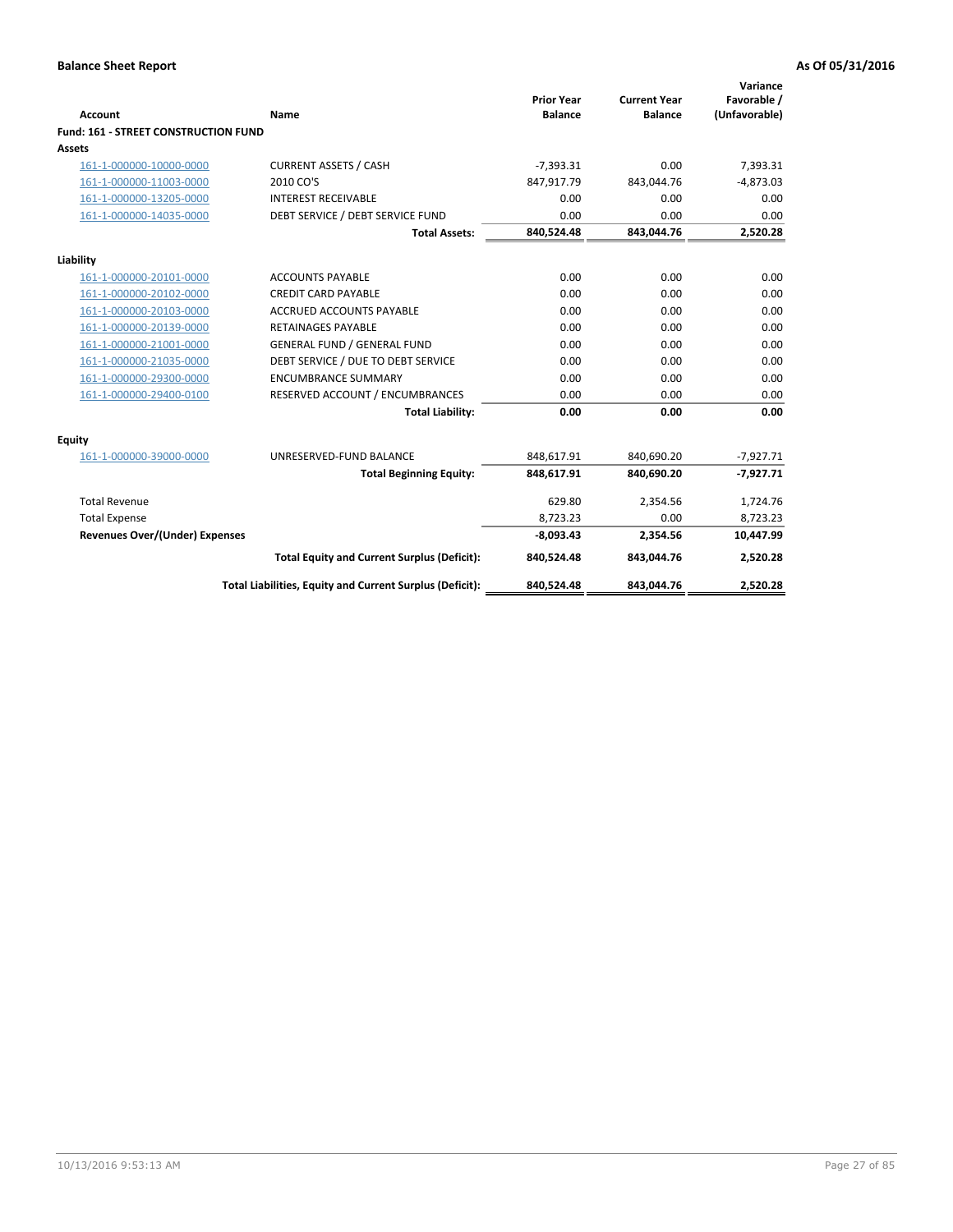| <b>Account</b>                                  | Name                                                     | <b>Prior Year</b><br><b>Balance</b> | <b>Current Year</b><br><b>Balance</b> | Variance<br>Favorable /<br>(Unfavorable) |
|-------------------------------------------------|----------------------------------------------------------|-------------------------------------|---------------------------------------|------------------------------------------|
| <b>Fund: 162 - GRAHAM PARK RENOVATIONS FUND</b> |                                                          |                                     |                                       |                                          |
| <b>Assets</b>                                   |                                                          |                                     |                                       |                                          |
| 162-1-000000-10000-0000                         | <b>CURRENT ASSETS / CASH</b>                             | 0.00                                | 0.00                                  | 0.00                                     |
| 162-1-000000-13201-0000                         | MISC ACCTS RECEIVABLE                                    | 0.00                                | 0.00                                  | 0.00                                     |
|                                                 | <b>Total Assets:</b>                                     | 0.00                                | 0.00                                  | 0.00                                     |
| Liability                                       |                                                          |                                     |                                       |                                          |
| 162-1-000000-20101-0000                         | <b>ACCOUNTS PAYABLE</b>                                  | 0.00                                | 0.00                                  | 0.00                                     |
| 162-1-000000-20139-0000                         | <b>RETAINAGES PAYABLE</b>                                | 0.00                                | 0.00                                  | 0.00                                     |
| 162-1-000000-20202-0000                         | <b>DEFERRED REVENUE</b>                                  | 0.00                                | 0.00                                  | 0.00                                     |
| 162-1-000000-29300-0000                         | <b>ENCUMBRANCE SUMMARY</b>                               | 0.00                                | 0.00                                  | 0.00                                     |
| 162-1-000000-29400-0000                         | RESERVED ACCOUNT / ENCUMBRANCES                          | 0.00                                | 0.00                                  | 0.00                                     |
|                                                 | <b>Total Liability:</b>                                  | 0.00                                | 0.00                                  | 0.00                                     |
| Equity                                          |                                                          |                                     |                                       |                                          |
| 162-1-000000-39000-0000                         | UNRESERVED-FUND BALANCE                                  | 0.00                                | 0.00                                  | 0.00                                     |
|                                                 | <b>Total Beginning Equity:</b>                           | 0.00                                | 0.00                                  | 0.00                                     |
| <b>Total Revenue</b>                            |                                                          | 0.00                                | 0.00                                  | 0.00                                     |
| <b>Total Expense</b>                            |                                                          | 0.00                                | 0.00                                  | 0.00                                     |
| <b>Revenues Over/(Under) Expenses</b>           |                                                          | 0.00                                | 0.00                                  | 0.00                                     |
|                                                 | <b>Total Equity and Current Surplus (Deficit):</b>       | 0.00                                | 0.00                                  | 0.00                                     |
|                                                 | Total Liabilities, Equity and Current Surplus (Deficit): | 0.00                                | 0.00                                  | 0.00                                     |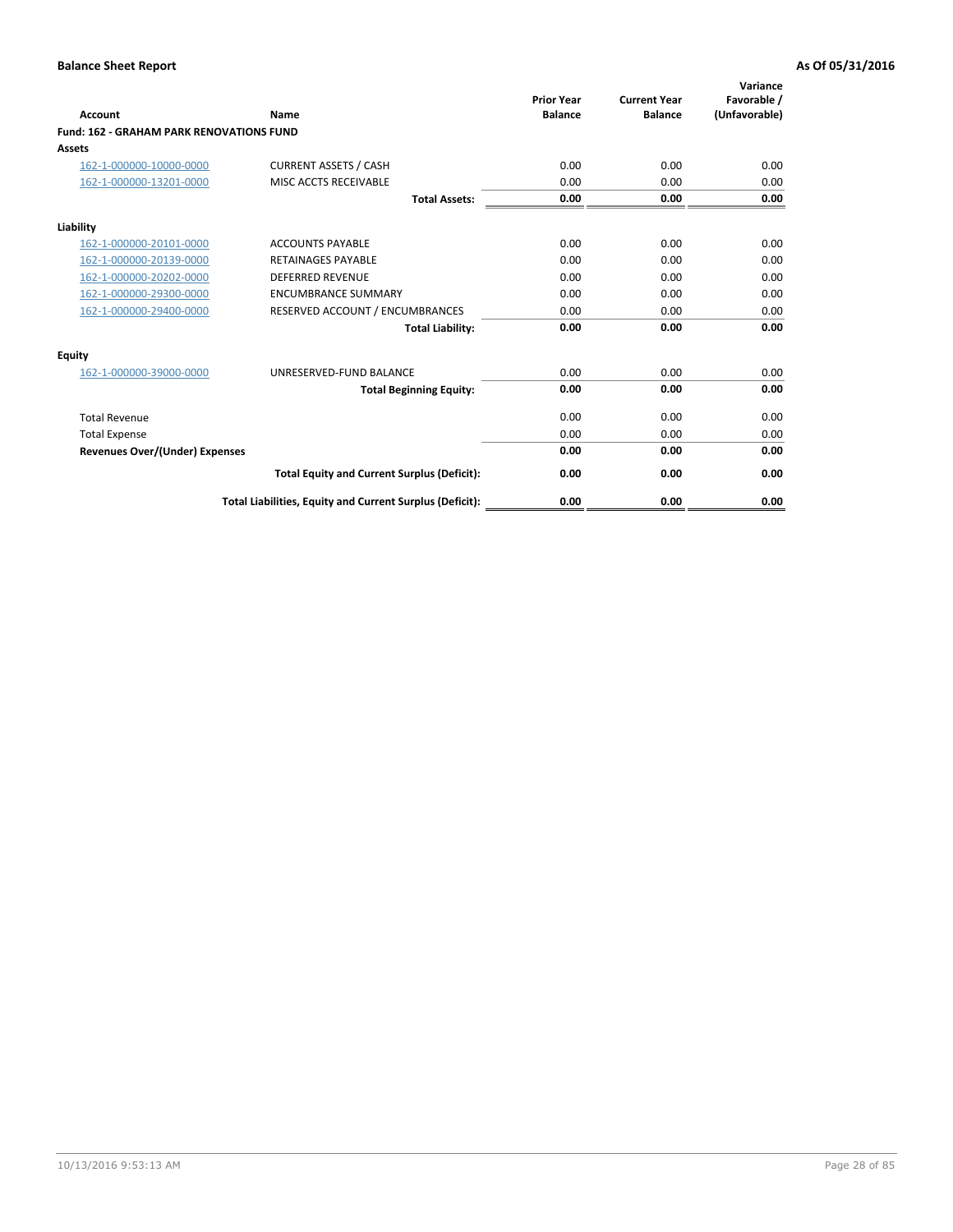| Account                                      | Name                                                     | <b>Prior Year</b><br><b>Balance</b> | <b>Current Year</b><br><b>Balance</b> | Variance<br>Favorable /<br>(Unfavorable) |
|----------------------------------------------|----------------------------------------------------------|-------------------------------------|---------------------------------------|------------------------------------------|
| <b>Fund: 163 - SECO STIMULAS BLOCK GRANT</b> |                                                          |                                     |                                       |                                          |
| <b>Assets</b>                                |                                                          |                                     |                                       |                                          |
| 163-1-000000-10000-0000                      | <b>CURRENT ASSETS / CASH</b>                             | 0.00                                | 0.00                                  | 0.00                                     |
| 163-1-000000-13201-0000                      | MISC ACCTS RECEIVABLE                                    | 0.00                                | 0.00                                  | 0.00                                     |
| 163-1-000000-13205-0000                      | <b>INTEREST RECEIVABLE</b>                               | 0.00                                | 0.00                                  | 0.00                                     |
|                                              | <b>Total Assets:</b>                                     | 0.00                                | 0.00                                  | 0.00                                     |
| Liability                                    |                                                          |                                     |                                       |                                          |
| 163-1-000000-20101-0000                      | <b>ACCOUNTS PAYABLE</b>                                  | 0.00                                | 0.00                                  | 0.00                                     |
| 163-1-000000-20102-0000                      | <b>CREDIT CARD PAYABLE</b>                               | 0.00                                | 0.00                                  | 0.00                                     |
| 163-1-000000-20103-0000                      | <b>ACCRUED ACCOUNTS PAYABLE</b>                          | 0.00                                | 0.00                                  | 0.00                                     |
| 163-1-000000-20139-0000                      | <b>RETAINAGES PAYABLE</b>                                | 0.00                                | 0.00                                  | 0.00                                     |
| 163-1-000000-20902-0000                      | <b>DEFERRED GRANT REVENUE</b>                            | 0.00                                | 0.00                                  | 0.00                                     |
| 163-1-000000-29300-0000                      | <b>ENCUMBRANCE SUMMARY</b>                               | 0.00                                | 0.00                                  | 0.00                                     |
| 163-1-000000-29400-0100                      | RESERVED ACCOUNT / ENCUMBRANCES                          | 0.00                                | 0.00                                  | 0.00                                     |
|                                              | <b>Total Liability:</b>                                  | 0.00                                | 0.00                                  | 0.00                                     |
| <b>Equity</b>                                |                                                          |                                     |                                       |                                          |
| 163-1-000000-39000-0000                      | UNRESERVED-FUND BALANCE                                  | 0.00                                | 0.00                                  | 0.00                                     |
|                                              | <b>Total Beginning Equity:</b>                           | 0.00                                | 0.00                                  | 0.00                                     |
| <b>Total Revenue</b>                         |                                                          | 0.00                                | 0.00                                  | 0.00                                     |
| <b>Total Expense</b>                         |                                                          | 0.00                                | 0.00                                  | 0.00                                     |
| Revenues Over/(Under) Expenses               |                                                          | 0.00                                | 0.00                                  | 0.00                                     |
|                                              | <b>Total Equity and Current Surplus (Deficit):</b>       | 0.00                                | 0.00                                  | 0.00                                     |
|                                              | Total Liabilities, Equity and Current Surplus (Deficit): | 0.00                                | 0.00                                  | 0.00                                     |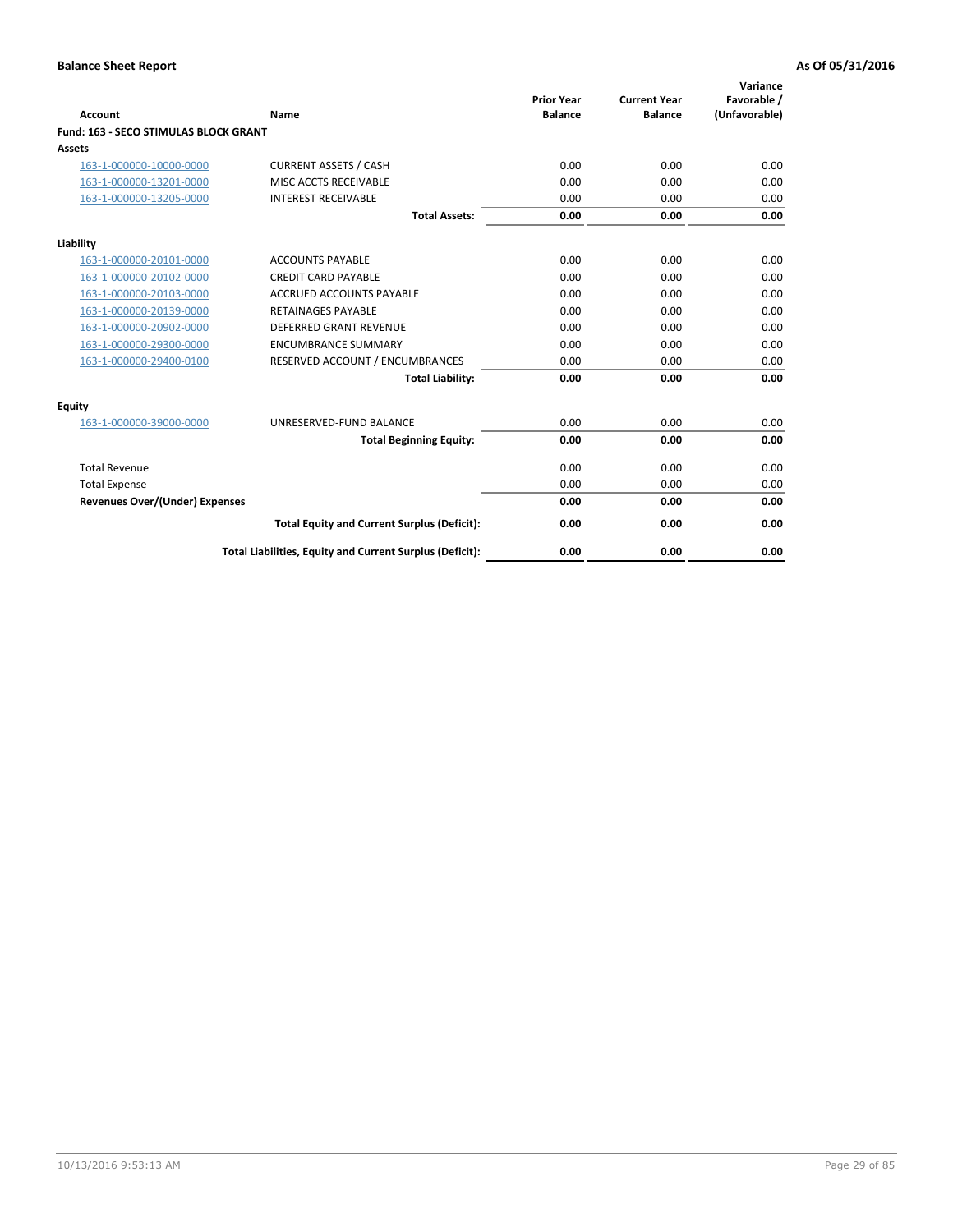| <b>Account</b>                        | Name                                                     | <b>Prior Year</b><br><b>Balance</b> | <b>Current Year</b><br><b>Balance</b> | Variance<br>Favorable /<br>(Unfavorable) |
|---------------------------------------|----------------------------------------------------------|-------------------------------------|---------------------------------------|------------------------------------------|
| Fund: 164 - 2013 CO CAPITAL FUND      |                                                          |                                     |                                       |                                          |
| Assets                                |                                                          |                                     |                                       |                                          |
| 164-1-000000-10000-0000               | <b>CURRENT ASSETS / CASH</b>                             | 0.00                                | 0.00                                  | 0.00                                     |
| 164-1-000000-11508-0000               | 2013 CO'S PROJ CONST                                     | 101,456.53                          | 28,732.04                             | $-72,724.49$                             |
| 164-1-000000-11509-0000               | 2013 CO'S DEBT SERVICE                                   | 4.705.89                            | 4.717.50                              | 11.61                                    |
| 164-1-000000-13205-0000               | <b>INTEREST RECEIVABLE</b>                               | 0.00                                | 0.00                                  | 0.00                                     |
| 164-1-000000-14035-0000               | DEBT SERVICE / DEBT SERVICE FUND                         | 0.00                                | 0.00                                  | 0.00                                     |
|                                       | <b>Total Assets:</b>                                     | 106,162.42                          | 33,449.54                             | $-72,712.88$                             |
| Liability                             |                                                          |                                     |                                       |                                          |
| 164-1-000000-20101-0000               | <b>ACCOUNTS PAYABLE</b>                                  | 0.00                                | 0.00                                  | 0.00                                     |
| 164-1-000000-20102-0000               | <b>CREDIT CARD PAYABLE</b>                               | 0.00                                | 0.00                                  | 0.00                                     |
| 164-1-000000-20103-0000               | <b>ACCRUED ACCOUNTS PAYABLE</b>                          | 0.00                                | 0.00                                  | 0.00                                     |
| 164-1-000000-20139-0000               | <b>RETAINAGES PAYABLE</b>                                | 62,819.20                           | 0.00                                  | 62,819.20                                |
| 164-1-000000-21001-0000               | <b>GENERAL FUND / GENERAL FUND</b>                       | 0.00                                | 0.00                                  | 0.00                                     |
| 164-1-000000-21035-0000               | DEBT SERVICE / DUE TO DEBT SERVICE                       | 0.00                                | 0.00                                  | 0.00                                     |
| 164-1-000000-29300-0000               | <b>ENCUMBRANCE SUMMARY</b>                               | 0.00                                | 0.00                                  | 0.00                                     |
| 164-1-000000-29400-0100               | RESERVED ACCOUNT / ENCUMBRANCES                          | 0.00                                | 0.00                                  | 0.00                                     |
|                                       | <b>Total Liability:</b>                                  | 62.819.20                           | 0.00                                  | 62,819.20                                |
| Equity                                |                                                          |                                     |                                       |                                          |
| 164-1-000000-39000-0000               | UNRESERVED-FUND BALANCE                                  | 43,263.93                           | 33,379.24                             | $-9,884.69$                              |
|                                       | <b>Total Beginning Equity:</b>                           | 43,263.93                           | 33,379.24                             | $-9,884.69$                              |
| <b>Total Revenue</b>                  |                                                          | 79.29                               | 70.30                                 | $-8.99$                                  |
| <b>Total Expense</b>                  |                                                          | 0.00                                | 0.00                                  | 0.00                                     |
| <b>Revenues Over/(Under) Expenses</b> |                                                          | 79.29                               | 70.30                                 | $-8.99$                                  |
|                                       | <b>Total Equity and Current Surplus (Deficit):</b>       | 43.343.22                           | 33.449.54                             | $-9.893.68$                              |
|                                       | Total Liabilities, Equity and Current Surplus (Deficit): | 106,162.42                          | 33,449.54                             | $-72.712.88$                             |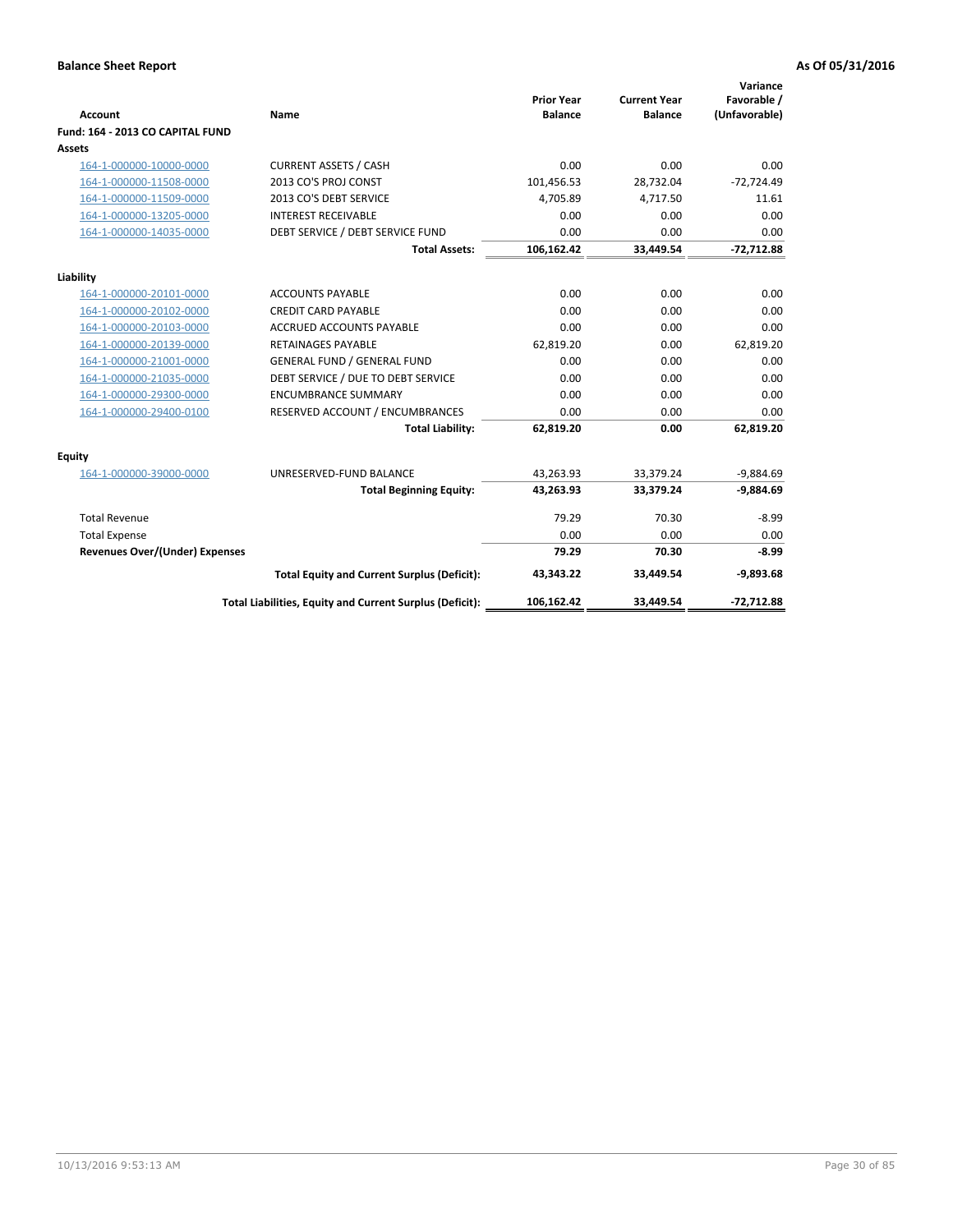| Account                               | Name                                                     | <b>Prior Year</b><br><b>Balance</b> | <b>Current Year</b><br><b>Balance</b> | Variance<br>Favorable /<br>(Unfavorable) |
|---------------------------------------|----------------------------------------------------------|-------------------------------------|---------------------------------------|------------------------------------------|
| Fund: 165 - 2014 GO FUND              |                                                          |                                     |                                       |                                          |
| Assets                                |                                                          |                                     |                                       |                                          |
| 165-1-000000-10000-0000               | <b>CURRENT ASSETS / CASH</b>                             | $-335,236.91$                       | $-1,629,227.07$                       | $-1,293,990.16$                          |
| 165-1-000000-11003-0000               | 2010 CO'S                                                | 0.00                                | 0.00                                  | 0.00                                     |
| 165-1-000000-11202-0000               | 2014 GO STREET BONDS                                     | 3,562,190.63                        | 1,919,539.89                          | $-1,642,650.74$                          |
| 165-1-000000-11511-0000               | 2015 GO PROJECT CONSTRUCTION                             | 100,060.48                          | 5,615,549.91                          | 5,515,489.43                             |
| 165-1-000000-11520-0000               | <b>CERTIFICATES OF DEPOSIT</b>                           | 3,611,000.00                        | 1,875,000.00                          | $-1,736,000.00$                          |
| 165-1-000000-11530-0000               | TexasTERM CP                                             | 3,750,000.00                        | 0.00                                  | $-3,750,000.00$                          |
| 165-1-000000-13201-0000               | MISC ACCTS RECEIVABLE                                    | 0.00                                | 0.00                                  | 0.00                                     |
| 165-1-000000-13205-0000               | <b>INTEREST RECEIVABLE</b>                               | 0.00                                | 0.00                                  | 0.00                                     |
| 165-1-000000-14035-0000               | DEBT SERVICE / DEBT SERVICE FUND                         | 0.00                                | 0.00                                  | 0.00                                     |
|                                       | <b>Total Assets:</b>                                     | 10,688,014.20                       | 7,780,862.73                          | $-2,907,151.47$                          |
| Liability                             |                                                          |                                     |                                       |                                          |
| 165-1-000000-20101-0000               | <b>ACCOUNTS PAYABLE</b>                                  | 32,040.20                           | 0.00                                  | 32,040.20                                |
| 165-1-000000-20102-0000               | <b>CREDIT CARD PAYABLE</b>                               | 0.00                                | 0.00                                  | 0.00                                     |
| 165-1-000000-20103-0000               | <b>ACCRUED ACCOUNTS PAYABLE</b>                          | 0.00                                | 0.00                                  | 0.00                                     |
| 165-1-000000-20139-0000               | <b>RETAINAGES PAYABLE</b>                                | 76,947.43                           | 0.00                                  | 76,947.43                                |
| 165-1-000000-21001-0000               | <b>GENERAL FUND / GENERAL FUND</b>                       | 0.00                                | 0.00                                  | 0.00                                     |
| 165-1-000000-21035-0000               | DEBT SERVICE / DUE TO DEBT SERVICE                       | 0.00                                | 0.00                                  | 0.00                                     |
| 165-1-000000-29300-0000               | <b>ENCUMBRANCE SUMMARY</b>                               | 0.00                                | 0.00                                  | 0.00                                     |
| 165-1-000000-29400-0100               | RESERVED ACCOUNT / ENCUMBRANCES                          | 0.00                                | 0.00                                  | 0.00                                     |
|                                       | <b>Total Liability:</b>                                  | 108,987.63                          | 0.00                                  | 108,987.63                               |
| <b>Equity</b>                         |                                                          |                                     |                                       |                                          |
| 165-1-000000-39000-0000               | UNRESERVED-FUND BALANCE                                  | $-244,519.99$                       | 8,706,752.14                          | 8,951,272.13                             |
|                                       | <b>Total Beginning Equity:</b>                           | -244,519.99                         | 8,706,752.14                          | 8,951,272.13                             |
| <b>Total Revenue</b>                  |                                                          | 12,602,895.47                       | 32,253.88                             | $-12,570,641.59$                         |
| <b>Total Expense</b>                  |                                                          | 1,779,348.91                        | 958,143.29                            | 821,205.62                               |
| <b>Revenues Over/(Under) Expenses</b> |                                                          | 10,823,546.56                       | -925,889.41                           | $-11,749,435.97$                         |
|                                       | <b>Total Equity and Current Surplus (Deficit):</b>       | 10,579,026.57                       | 7,780,862.73                          | $-2,798,163.84$                          |
|                                       | Total Liabilities, Equity and Current Surplus (Deficit): | 10,688,014.20                       | 7,780,862.73                          | $-2,907,151.47$                          |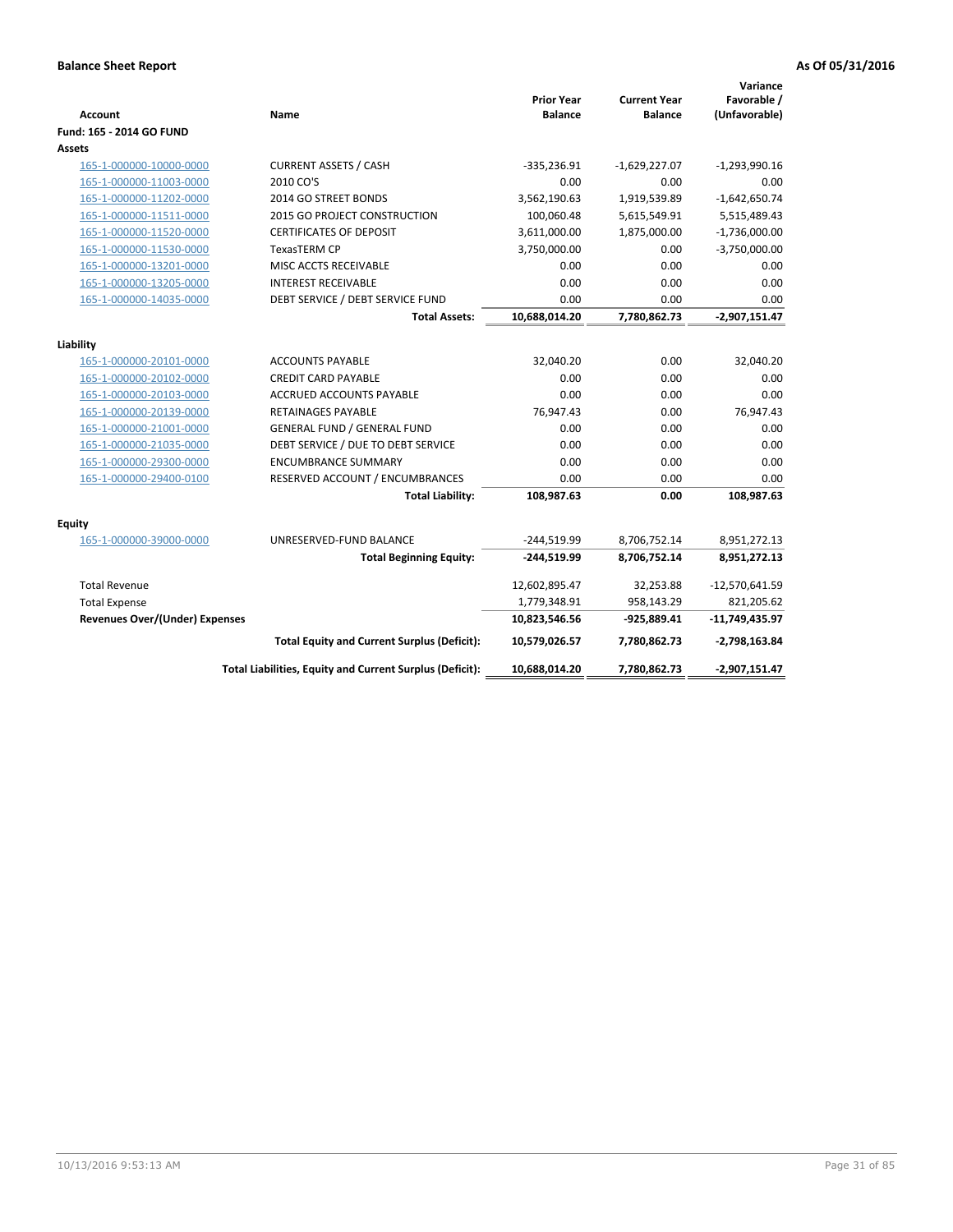| <b>Account</b>                                        | Name                                                     | <b>Prior Year</b><br><b>Balance</b> | <b>Current Year</b><br><b>Balance</b> | Variance<br>Favorable /<br>(Unfavorable) |
|-------------------------------------------------------|----------------------------------------------------------|-------------------------------------|---------------------------------------|------------------------------------------|
| Fund: 170 - LAW ENFORCEMENT GRANT - CAPITAL PURCHASES |                                                          |                                     |                                       |                                          |
| <b>Assets</b>                                         |                                                          |                                     |                                       |                                          |
| 170-1-000000-10000-0000                               | <b>CURRENT ASSETS / CASH</b>                             | 194.66                              | 194.66                                | 0.00                                     |
| 170-1-000000-13201-0000                               | MISC ACCTS RECEIVABLE                                    | 0.00                                | 0.00                                  | 0.00                                     |
|                                                       | <b>Total Assets:</b>                                     | 194.66                              | 194.66                                | 0.00                                     |
| Liability                                             |                                                          |                                     |                                       |                                          |
| 170-1-000000-20101-0000                               | <b>ACCOUNTS PAYABLE</b>                                  | 0.00                                | 0.00                                  | 0.00                                     |
| 170-1-000000-20102-0000                               | <b>CREDIT CARD PAYABLE</b>                               | 0.00                                | 0.00                                  | 0.00                                     |
| 170-1-000000-20103-0000                               | <b>ACCRUED ACCOUNTS PAYABLE</b>                          | 0.00                                | 0.00                                  | 0.00                                     |
| 170-1-000000-20902-0000                               | <b>DEFERRED GRANT REVENUE</b>                            | 0.00                                | 0.00                                  | 0.00                                     |
| 170-1-000000-21001-0000                               | <b>GENERAL FUND / GENERAL FUND</b>                       | 0.00                                | 0.00                                  | 0.00                                     |
| 170-1-000000-24004-0000                               | <b>INTEREST PAYABLE ON DEP</b>                           | 0.00                                | 0.00                                  | 0.00                                     |
| 170-1-000000-29300-0000                               | <b>ENCUMBRANCE SUMMARY</b>                               | 0.00                                | 0.00                                  | 0.00                                     |
| 170-1-000000-29400-0000                               | RESERVED ACCOUNT / ENCUMBRANCES                          | 0.00                                | 0.00                                  | 0.00                                     |
|                                                       | <b>Total Liability:</b>                                  | 0.00                                | 0.00                                  | 0.00                                     |
| <b>Equity</b>                                         |                                                          |                                     |                                       |                                          |
| 170-1-000000-39000-0000                               | UNRESERVED-FUND BALANCE                                  | 194.66                              | 194.66                                | 0.00                                     |
|                                                       | <b>Total Beginning Equity:</b>                           | 194.66                              | 194.66                                | 0.00                                     |
| <b>Total Revenue</b>                                  |                                                          | 0.00                                | 0.00                                  | 0.00                                     |
| <b>Total Expense</b>                                  |                                                          | 0.00                                | 0.00                                  | 0.00                                     |
| <b>Revenues Over/(Under) Expenses</b>                 |                                                          | 0.00                                | 0.00                                  | 0.00                                     |
|                                                       | <b>Total Equity and Current Surplus (Deficit):</b>       | 194.66                              | 194.66                                | 0.00                                     |
|                                                       | Total Liabilities, Equity and Current Surplus (Deficit): | 194.66                              | 194.66                                | 0.00                                     |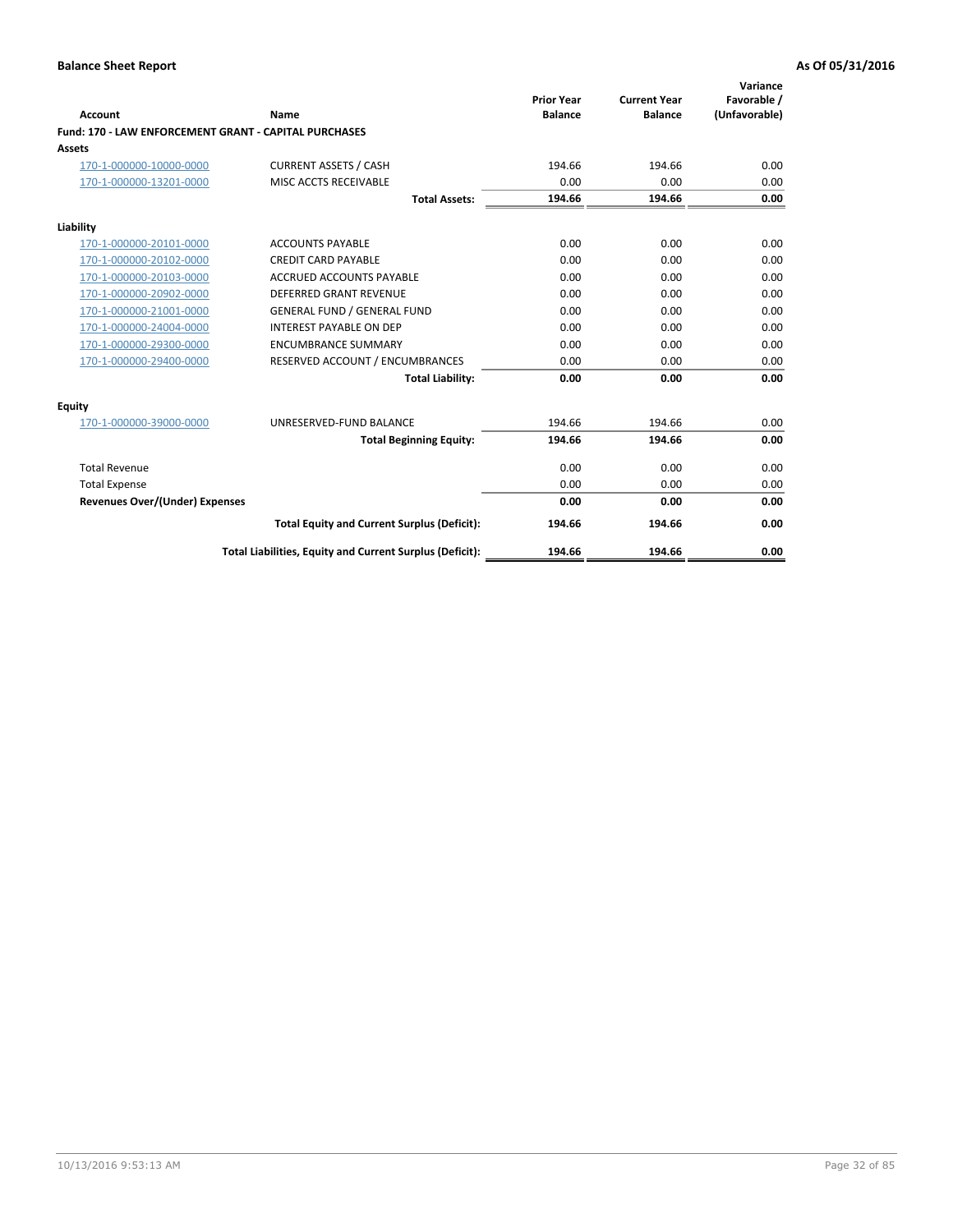|                                                |                                                          | <b>Prior Year</b> | <b>Current Year</b> | Variance<br>Favorable / |
|------------------------------------------------|----------------------------------------------------------|-------------------|---------------------|-------------------------|
| Account                                        | Name                                                     | <b>Balance</b>    | <b>Balance</b>      | (Unfavorable)           |
| <b>Fund: 171 - MAIN STREET SPECIAL REVENUE</b> |                                                          |                   |                     |                         |
| Assets                                         |                                                          |                   |                     |                         |
| 171-1-000000-10000-0000                        | <b>CURRENT ASSETS / CASH</b>                             | 39,641.28         | 48.263.28           | 8,622.00                |
| 171-1-000000-13201-0000                        | MISC ACCTS RECEIVABLE                                    | 0.00              | 0.00                | 0.00                    |
| 171-1-000000-13205-0000                        | <b>INTEREST RECEIVABLE</b>                               | 0.00              | 0.00                | 0.00                    |
|                                                | <b>Total Assets:</b>                                     | 39,641.28         | 48,263.28           | 8,622.00                |
| Liability                                      |                                                          |                   |                     |                         |
| 171-1-000000-20101-0000                        | <b>ACCOUNTS PAYABLE</b>                                  | 0.00              | 0.00                | 0.00                    |
| 171-1-000000-20102-0000                        | <b>CREDIT CARD PAYABLE</b>                               | 0.00              | 0.00                | 0.00                    |
| 171-1-000000-20103-0000                        | <b>ACCRUED ACCOUNTS PAYABLE</b>                          | 0.00              | 0.00                | 0.00                    |
| 171-1-000000-20139-0000                        | <b>RETAINAGES PAYABLE</b>                                | 0.00              | 0.00                | 0.00                    |
| 171-1-000000-20902-0000                        | <b>DEFERRED GRANT REVENUE</b>                            | 0.00              | 0.00                | 0.00                    |
| 171-1-000000-29300-0000                        | <b>ENCUMBRANCE SUMMARY</b>                               | 0.00              | 0.00                | 0.00                    |
| 171-1-000000-29400-0100                        | RESERVED ACCOUNT / ENCUMBRANCES                          | 0.00              | 0.00                | 0.00                    |
|                                                | <b>Total Liability:</b>                                  | 0.00              | 0.00                | 0.00                    |
| <b>Equity</b>                                  |                                                          |                   |                     |                         |
| 171-1-000000-39000-0000                        | UNRESERVED-FUND BALANCE                                  | 27,191.28         | 29,641.28           | 2,450.00                |
|                                                | <b>Total Beginning Equity:</b>                           | 27,191.28         | 29,641.28           | 2,450.00                |
| <b>Total Revenue</b>                           |                                                          | 25,000.00         | 25,000.00           | 0.00                    |
| <b>Total Expense</b>                           |                                                          | 12,550.00         | 6,378.00            | 6,172.00                |
| <b>Revenues Over/(Under) Expenses</b>          |                                                          | 12,450.00         | 18,622.00           | 6,172.00                |
|                                                | <b>Total Equity and Current Surplus (Deficit):</b>       | 39,641.28         | 48,263.28           | 8,622.00                |
|                                                | Total Liabilities, Equity and Current Surplus (Deficit): | 39,641.28         | 48,263.28           | 8,622.00                |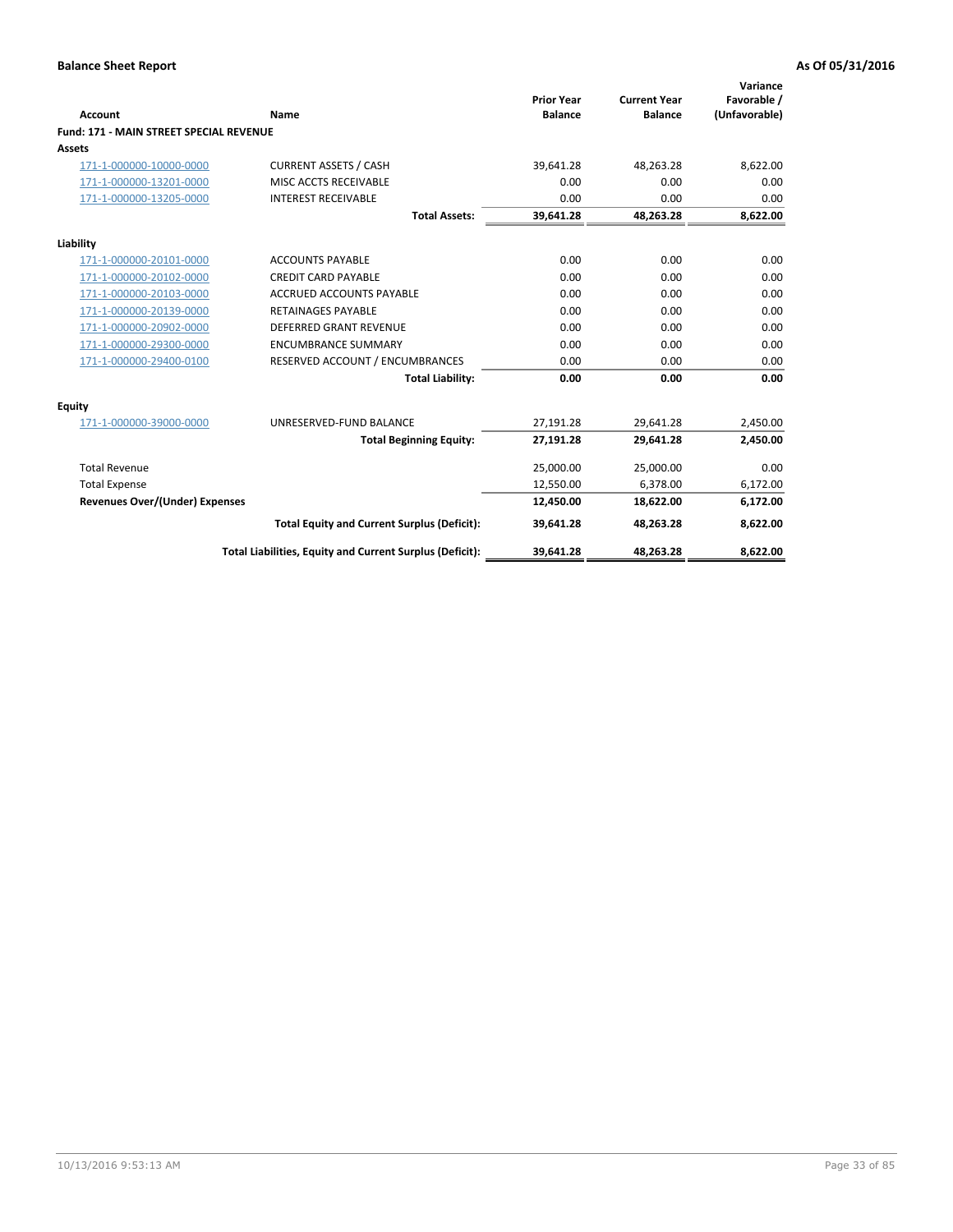|                                       |                                                          |                                     |                                       | Variance                     |
|---------------------------------------|----------------------------------------------------------|-------------------------------------|---------------------------------------|------------------------------|
| <b>Account</b>                        | Name                                                     | <b>Prior Year</b><br><b>Balance</b> | <b>Current Year</b><br><b>Balance</b> | Favorable /<br>(Unfavorable) |
| <b>Fund: 172 - MINOR GRANTS FUND</b>  |                                                          |                                     |                                       |                              |
| <b>Assets</b>                         |                                                          |                                     |                                       |                              |
| 172-1-000000-10000-0000               | <b>CURRENT ASSETS / CASH</b>                             | 10,016.30                           | 12,555.89                             | 2,539.59                     |
| 172-1-000000-13201-0000               | MISC ACCTS RECEIVABLE                                    | 0.00                                | 0.00                                  | 0.00                         |
| 172-1-000000-13205-0000               | <b>INTEREST RECEIVABLE</b>                               | 0.00                                | 0.00                                  | 0.00                         |
|                                       | <b>Total Assets:</b>                                     | 10,016.30                           | 12,555.89                             | 2,539.59                     |
| Liability                             |                                                          |                                     |                                       |                              |
| 172-1-000000-20101-0000               | <b>ACCOUNTS PAYABLE</b>                                  | 76.00                               | 0.00                                  | 76.00                        |
| 172-1-000000-20102-0000               | <b>CREDIT CARD PAYABLE</b>                               | 0.00                                | 0.00                                  | 0.00                         |
| 172-1-000000-20103-0000               | <b>ACCRUED ACCOUNTS PAYABLE</b>                          | 0.00                                | 0.00                                  | 0.00                         |
| 172-1-000000-20902-0000               | <b>DEFERRED GRANT REVENUE</b>                            | 0.00                                | 0.00                                  | 0.00                         |
| 172-1-000000-29300-0000               | <b>ENCUMBRANCE SUMMARY</b>                               | 0.00                                | 0.00                                  | 0.00                         |
| 172-1-000000-29400-0000               | RESERVED ACCOUNT / ENCUMBRANCES                          | 0.00                                | 0.00                                  | 0.00                         |
|                                       | <b>Total Liability:</b>                                  | 76.00                               | 0.00                                  | 76.00                        |
| Equity                                |                                                          |                                     |                                       |                              |
| 172-1-000000-39000-0000               | UNRESERVED-FUND BALANCE                                  | 393.93                              | 2,129.85                              | 1,735.92                     |
|                                       | <b>Total Beginning Equity:</b>                           | 393.93                              | 2,129.85                              | 1,735.92                     |
| <b>Total Revenue</b>                  |                                                          | 18,222.04                           | 18,666.83                             | 444.79                       |
| <b>Total Expense</b>                  |                                                          | 8.675.67                            | 8.240.79                              | 434.88                       |
| <b>Revenues Over/(Under) Expenses</b> |                                                          | 9,546.37                            | 10,426.04                             | 879.67                       |
|                                       | <b>Total Equity and Current Surplus (Deficit):</b>       | 9.940.30                            | 12.555.89                             | 2,615.59                     |
|                                       | Total Liabilities, Equity and Current Surplus (Deficit): | 10,016.30                           | 12,555.89                             | 2,539.59                     |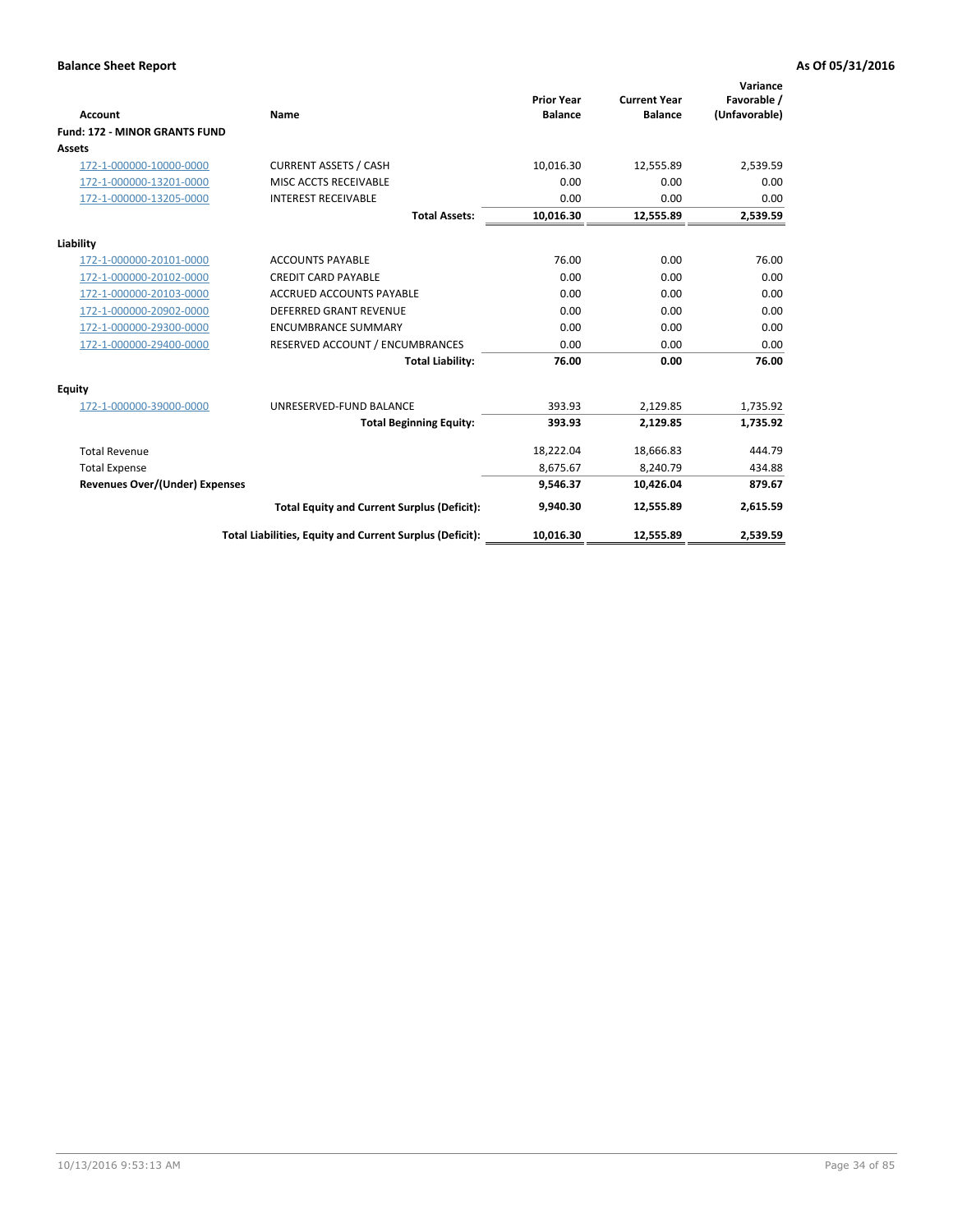| <b>Account</b>                         | <b>Name</b>                                              | <b>Prior Year</b><br><b>Balance</b> | <b>Current Year</b><br><b>Balance</b> | Variance<br>Favorable /<br>(Unfavorable) |
|----------------------------------------|----------------------------------------------------------|-------------------------------------|---------------------------------------|------------------------------------------|
| <b>Fund: 173 - FL YOUNG FOUNDATION</b> |                                                          |                                     |                                       |                                          |
| Assets                                 |                                                          |                                     |                                       |                                          |
| 173-1-000000-10000-0000                | <b>CURRENT ASSETS / CASH</b>                             | 0.00                                | 0.00                                  | 0.00                                     |
| 173-1-000000-13201-0000                | MISC ACCTS RECEIVABLE                                    | 0.00                                | 0.00                                  | 0.00                                     |
|                                        | <b>Total Assets:</b>                                     | 0.00                                | 0.00                                  | 0.00                                     |
| Liability                              |                                                          |                                     |                                       |                                          |
| 173-1-000000-20101-0000                | <b>ACCOUNTS PAYABLE</b>                                  | 0.00                                | 0.00                                  | 0.00                                     |
| 173-1-000000-20102-0000                | <b>CREDIT CARD PAYABLE</b>                               | 0.00                                | 0.00                                  | 0.00                                     |
| 173-1-000000-20902-0000                | <b>DEFERRED GRANT REVENUE</b>                            | 0.00                                | 0.00                                  | 0.00                                     |
| 173-1-000000-29300-0000                | <b>ENCUMBRANCE SUMMARY</b>                               | 0.00                                | 0.00                                  | 0.00                                     |
| 173-1-000000-29400-0000                | RESERVED ACCOUNT / ENCUMBRANCES                          | 0.00                                | 0.00                                  | 0.00                                     |
|                                        | <b>Total Liability:</b>                                  | 0.00                                | 0.00                                  | 0.00                                     |
| Equity                                 |                                                          |                                     |                                       |                                          |
| 173-1-000000-39000-0000                | UNRESERVED-FUND BALANCE                                  | 0.00                                | 0.00                                  | 0.00                                     |
|                                        | <b>Total Beginning Equity:</b>                           | 0.00                                | 0.00                                  | 0.00                                     |
| <b>Total Revenue</b>                   |                                                          | 0.00                                | 0.00                                  | 0.00                                     |
| <b>Total Expense</b>                   |                                                          | 0.00                                | 0.00                                  | 0.00                                     |
| <b>Revenues Over/(Under) Expenses</b>  |                                                          | 0.00                                | 0.00                                  | 0.00                                     |
|                                        | <b>Total Equity and Current Surplus (Deficit):</b>       | 0.00                                | 0.00                                  | 0.00                                     |
|                                        | Total Liabilities, Equity and Current Surplus (Deficit): | 0.00                                | 0.00                                  | 0.00                                     |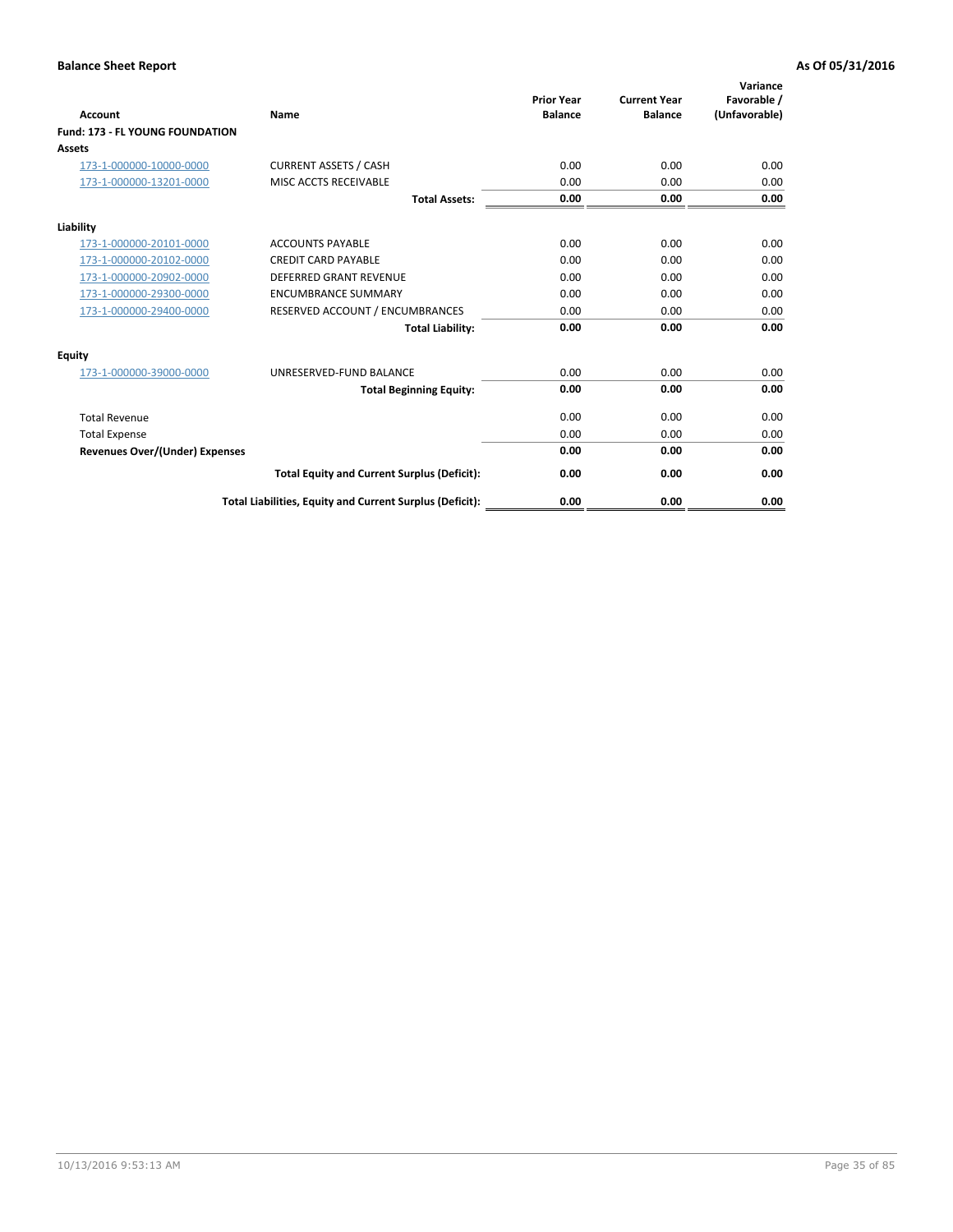| <b>Account</b>                        | <b>Name</b>                                              | <b>Prior Year</b><br><b>Balance</b> | <b>Current Year</b><br><b>Balance</b> | Variance<br>Favorable /<br>(Unfavorable) |
|---------------------------------------|----------------------------------------------------------|-------------------------------------|---------------------------------------|------------------------------------------|
| Fund: 174 - FEMA GRANT                |                                                          |                                     |                                       |                                          |
| Assets                                |                                                          |                                     |                                       |                                          |
| 174-1-000000-10000-0000               | <b>CURRENT ASSETS / CASH</b>                             | 1.08                                | 1.08                                  | 0.00                                     |
| 174-1-000000-13201-0000               | MISC ACCTS RECEIVABLE                                    | 0.00                                | 0.00                                  | 0.00                                     |
| 174-1-000000-13205-0000               | <b>INTEREST RECEIVABLE</b>                               | 0.00                                | 0.00                                  | 0.00                                     |
|                                       | <b>Total Assets:</b>                                     | 1.08                                | 1.08                                  | 0.00                                     |
| Liability                             |                                                          |                                     |                                       |                                          |
| 174-1-000000-20101-0000               | <b>ACCOUNTS PAYABLE</b>                                  | 0.00                                | 0.00                                  | 0.00                                     |
| 174-1-000000-20102-0000               | <b>CREDIT CARD PAYABLE</b>                               | 0.00                                | 0.00                                  | 0.00                                     |
| 174-1-000000-20103-0000               | <b>ACCRUED ACCOUNTS PAYABLE</b>                          | 0.00                                | 0.00                                  | 0.00                                     |
| 174-1-000000-20902-0000               | DEFERRED GRANT REVENUE                                   | 0.00                                | 0.00                                  | 0.00                                     |
| 174-1-000000-29300-0000               | <b>ENCUMBRANCE SUMMARY</b>                               | 0.00                                | 0.00                                  | 0.00                                     |
| 174-1-000000-29400-0000               | RESERVED ACCOUNT / ENCUMBRANCES                          | 0.00                                | 0.00                                  | 0.00                                     |
|                                       | <b>Total Liability:</b>                                  | 0.00                                | 0.00                                  | 0.00                                     |
| Equity                                |                                                          |                                     |                                       |                                          |
| 174-1-000000-39000-0000               | UNRESERVED-FUND BALANCE                                  | 1.08                                | 1.08                                  | 0.00                                     |
|                                       | <b>Total Beginning Equity:</b>                           | 1.08                                | 1.08                                  | 0.00                                     |
| <b>Total Revenue</b>                  |                                                          | 0.00                                | 0.00                                  | 0.00                                     |
| <b>Total Expense</b>                  |                                                          | 0.00                                | 0.00                                  | 0.00                                     |
| <b>Revenues Over/(Under) Expenses</b> |                                                          | 0.00                                | 0.00                                  | 0.00                                     |
|                                       | <b>Total Equity and Current Surplus (Deficit):</b>       | 1.08                                | 1.08                                  | 0.00                                     |
|                                       | Total Liabilities, Equity and Current Surplus (Deficit): | 1.08                                | 1.08                                  | 0.00                                     |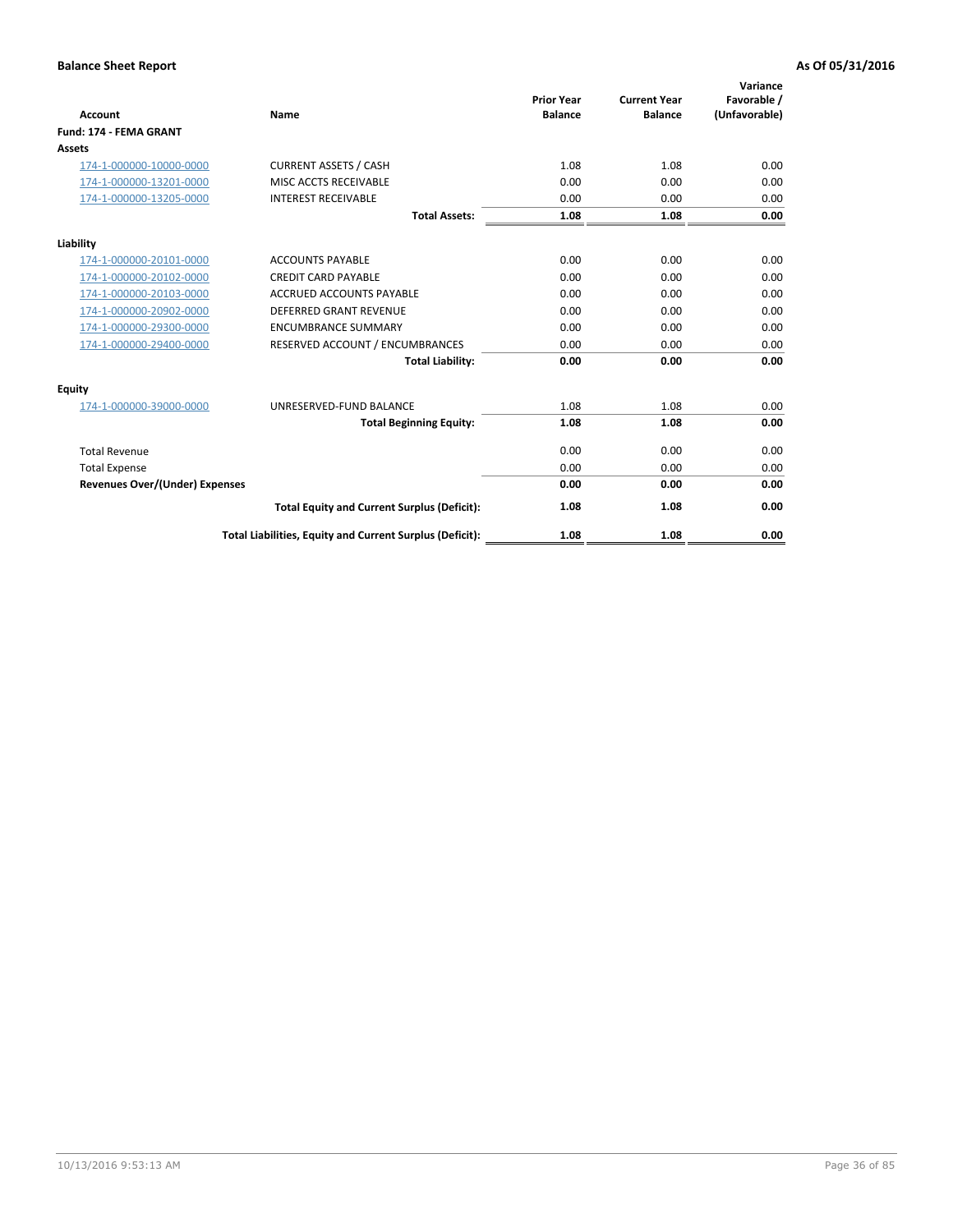| <b>Account</b>                             | Name                                                     | <b>Prior Year</b><br><b>Balance</b> | <b>Current Year</b><br><b>Balance</b> | Variance<br>Favorable /<br>(Unfavorable) |
|--------------------------------------------|----------------------------------------------------------|-------------------------------------|---------------------------------------|------------------------------------------|
| Fund: 175 - JUSTICE ASSISTANCE GRANT - JAG |                                                          |                                     |                                       |                                          |
| <b>Assets</b>                              |                                                          |                                     |                                       |                                          |
| 175-1-000000-10000-0000                    | <b>CURRENT ASSETS / CASH</b>                             | 30.65                               | $-1,909.35$                           | $-1,940.00$                              |
| 175-1-000000-13201-0000                    | <b>MISC ACCTS RECEIVABLE</b>                             | 0.00                                | 0.00                                  | 0.00                                     |
|                                            | <b>Total Assets:</b>                                     | 30.65                               | $-1,909.35$                           | $-1,940.00$                              |
| Liability                                  |                                                          |                                     |                                       |                                          |
| 175-1-000000-20101-0000                    | <b>ACCOUNTS PAYABLE</b>                                  | 0.00                                | 0.00                                  | 0.00                                     |
| 175-1-000000-20102-0000                    | <b>CREDIT CARD PAYABLE</b>                               | 0.00                                | 0.00                                  | 0.00                                     |
| 175-1-000000-20902-0000                    | DEFERRED GRANT REVENUE                                   | 0.00                                | 0.00                                  | 0.00                                     |
| 175-1-000000-29300-0000                    | <b>ENCUMBRANCE SUMMARY</b>                               | 0.00                                | 0.00                                  | 0.00                                     |
| 175-1-000000-29400-0000                    | RESERVED ACCOUNT / ENCUMBRANCES                          | 0.00                                | 0.00                                  | 0.00                                     |
|                                            | <b>Total Liability:</b>                                  | 0.00                                | 0.00                                  | 0.00                                     |
| <b>Equity</b>                              |                                                          |                                     |                                       |                                          |
| 175-1-000000-39000-0000                    | UNRESERVED-FUND BALANCE                                  | 0.00                                | 30.65                                 | 30.65                                    |
|                                            | <b>Total Beginning Equity:</b>                           | 0.00                                | 30.65                                 | 30.65                                    |
| <b>Total Revenue</b>                       |                                                          | 15,366.00                           | 0.00                                  | $-15,366.00$                             |
| <b>Total Expense</b>                       |                                                          | 15,335.35                           | 1.940.00                              | 13,395.35                                |
| <b>Revenues Over/(Under) Expenses</b>      |                                                          | 30.65                               | $-1,940.00$                           | $-1,970.65$                              |
|                                            | <b>Total Equity and Current Surplus (Deficit):</b>       | 30.65                               | $-1,909.35$                           | $-1,940.00$                              |
|                                            | Total Liabilities, Equity and Current Surplus (Deficit): | 30.65                               | $-1,909.35$                           | $-1,940.00$                              |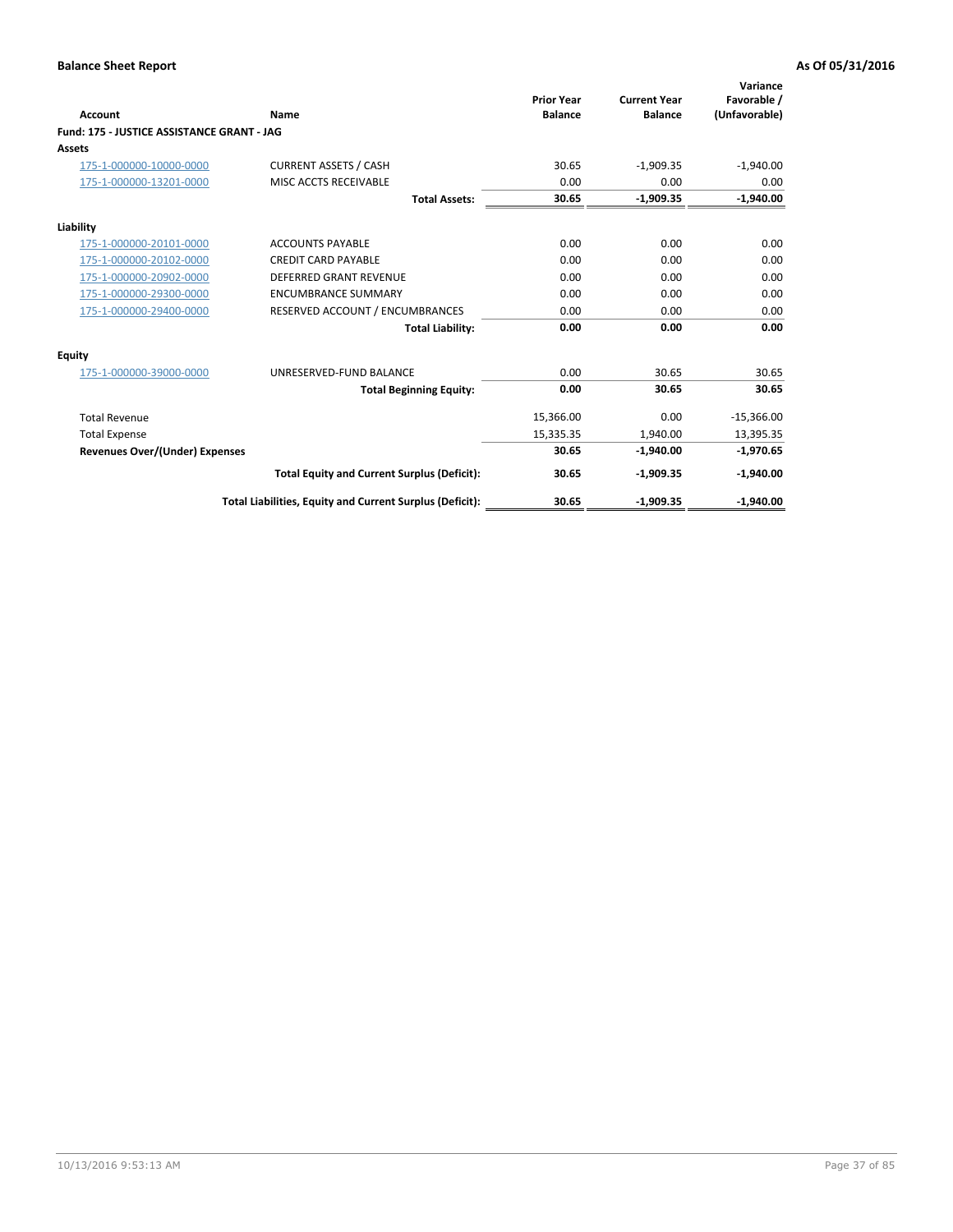| <b>Account</b>                        | <b>Name</b>                                              | <b>Prior Year</b><br><b>Balance</b> | <b>Current Year</b><br><b>Balance</b> | Variance<br>Favorable /<br>(Unfavorable) |
|---------------------------------------|----------------------------------------------------------|-------------------------------------|---------------------------------------|------------------------------------------|
| <b>Fund: 176 - HOME GRANT FUND</b>    |                                                          |                                     |                                       |                                          |
| Assets                                |                                                          |                                     |                                       |                                          |
| 176-1-000000-10000-0000               | <b>CURRENT ASSETS / CASH</b>                             | 0.00                                | 0.00                                  | 0.00                                     |
| 176-1-000000-13201-0000               | MISC ACCTS RECEIVABLE                                    | 0.00                                | 0.00                                  | 0.00                                     |
| 176-1-000000-13205-0000               | <b>INTEREST RECEIVABLE</b>                               | 0.00                                | 0.00                                  | 0.00                                     |
|                                       | <b>Total Assets:</b>                                     | 0.00                                | 0.00                                  | 0.00                                     |
| Liability                             |                                                          |                                     |                                       |                                          |
| 176-1-000000-20101-0000               | <b>ACCOUNTS PAYABLE</b>                                  | 0.00                                | 0.00                                  | 0.00                                     |
| 176-1-000000-20102-0000               | <b>CREDIT CARD PAYABLE</b>                               | 0.00                                | 0.00                                  | 0.00                                     |
| 176-1-000000-20103-0000               | <b>ACCRUED ACCOUNTS PAYABLE</b>                          | 0.00                                | 0.00                                  | 0.00                                     |
| 176-1-000000-20902-0000               | DEFERRED GRANT REVENUE                                   | 0.00                                | 0.00                                  | 0.00                                     |
| 176-1-000000-29300-0000               | <b>ENCUMBRANCE SUMMARY</b>                               | 0.00                                | 0.00                                  | 0.00                                     |
| 176-1-000000-29400-0000               | RESERVED ACCOUNT / ENCUMBRANCES                          | 0.00                                | 0.00                                  | 0.00                                     |
|                                       | <b>Total Liability:</b>                                  | 0.00                                | 0.00                                  | 0.00                                     |
| Equity                                |                                                          |                                     |                                       |                                          |
| 176-1-000000-39000-0000               | UNRESERVED-FUND BALANCE                                  | 0.00                                | 0.00                                  | 0.00                                     |
|                                       | <b>Total Beginning Equity:</b>                           | 0.00                                | 0.00                                  | 0.00                                     |
| <b>Total Revenue</b>                  |                                                          | 0.00                                | 0.00                                  | 0.00                                     |
| <b>Total Expense</b>                  |                                                          | 0.00                                | 0.00                                  | 0.00                                     |
| <b>Revenues Over/(Under) Expenses</b> |                                                          | 0.00                                | 0.00                                  | 0.00                                     |
|                                       | <b>Total Equity and Current Surplus (Deficit):</b>       | 0.00                                | 0.00                                  | 0.00                                     |
|                                       | Total Liabilities, Equity and Current Surplus (Deficit): | 0.00                                | 0.00                                  | 0.00                                     |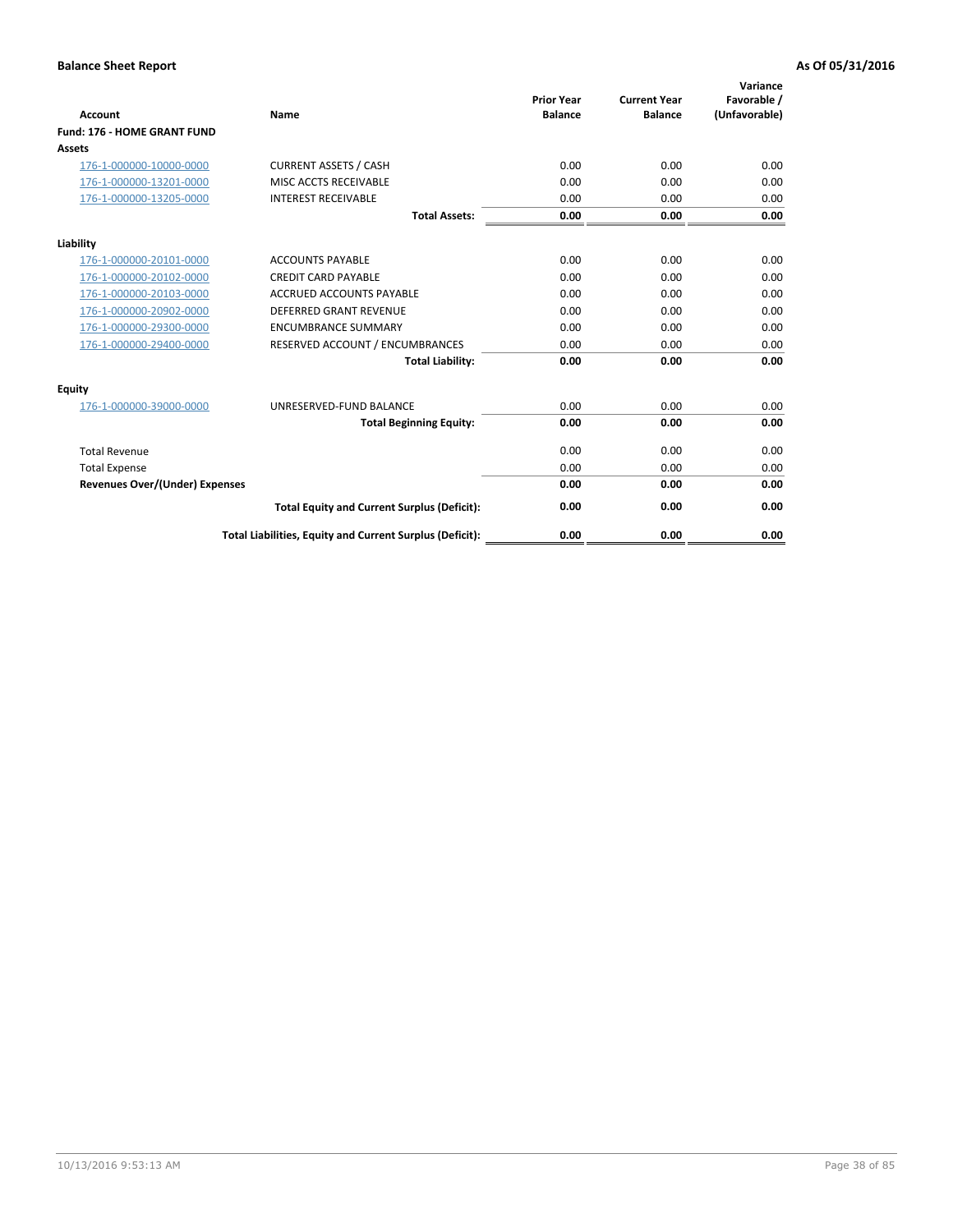| Account                                        | Name                                                     | <b>Prior Year</b><br><b>Balance</b> | <b>Current Year</b><br><b>Balance</b> | Variance<br>Favorable /<br>(Unfavorable) |
|------------------------------------------------|----------------------------------------------------------|-------------------------------------|---------------------------------------|------------------------------------------|
| <b>Fund: 177 - SAFE ROUTES TO SCHOOL GRANT</b> |                                                          |                                     |                                       |                                          |
| <b>Assets</b>                                  |                                                          |                                     |                                       |                                          |
| 177-1-000000-10000-0000                        | <b>CURRENT ASSETS / CASH</b>                             | 0.02                                | 0.02                                  | 0.00                                     |
| 177-1-000000-13201-0000                        | MISC ACCTS RECEIVABLE                                    | 0.00                                | 0.00                                  | 0.00                                     |
| 177-1-000000-13205-0000                        | <b>INTEREST RECEIVABLE</b>                               | 0.00                                | 0.00                                  | 0.00                                     |
|                                                | <b>Total Assets:</b>                                     | 0.02                                | 0.02                                  | 0.00                                     |
| Liability                                      |                                                          |                                     |                                       |                                          |
| 177-1-000000-20101-0000                        | <b>ACCOUNTS PAYABLE</b>                                  | 0.00                                | 0.00                                  | 0.00                                     |
| 177-1-000000-20102-0000                        | <b>CREDIT CARD PAYABLE</b>                               | 0.00                                | 0.00                                  | 0.00                                     |
| 177-1-000000-20139-0000                        | <b>RETAINAGES PAYABLE</b>                                | 0.00                                | 0.00                                  | 0.00                                     |
| 177-1-000000-20902-0000                        | <b>DEFERRED GRANT REVENUE</b>                            | 0.00                                | 0.00                                  | 0.00                                     |
|                                                | <b>Total Liability:</b>                                  | 0.00                                | 0.00                                  | 0.00                                     |
| Equity                                         |                                                          |                                     |                                       |                                          |
| 177-1-000000-39000-0000                        | UNRESERVED-FUND BALANCE                                  | 0.02                                | 0.02                                  | 0.00                                     |
|                                                | <b>Total Beginning Equity:</b>                           | 0.02                                | 0.02                                  | 0.00                                     |
| <b>Total Revenue</b>                           |                                                          | 0.00                                | 0.00                                  | 0.00                                     |
| <b>Total Expense</b>                           |                                                          | 0.00                                | 0.00                                  | 0.00                                     |
| Revenues Over/(Under) Expenses                 |                                                          | 0.00                                | 0.00                                  | 0.00                                     |
|                                                | <b>Total Equity and Current Surplus (Deficit):</b>       | 0.02                                | 0.02                                  | 0.00                                     |
|                                                | Total Liabilities, Equity and Current Surplus (Deficit): | 0.02                                | 0.02                                  | 0.00                                     |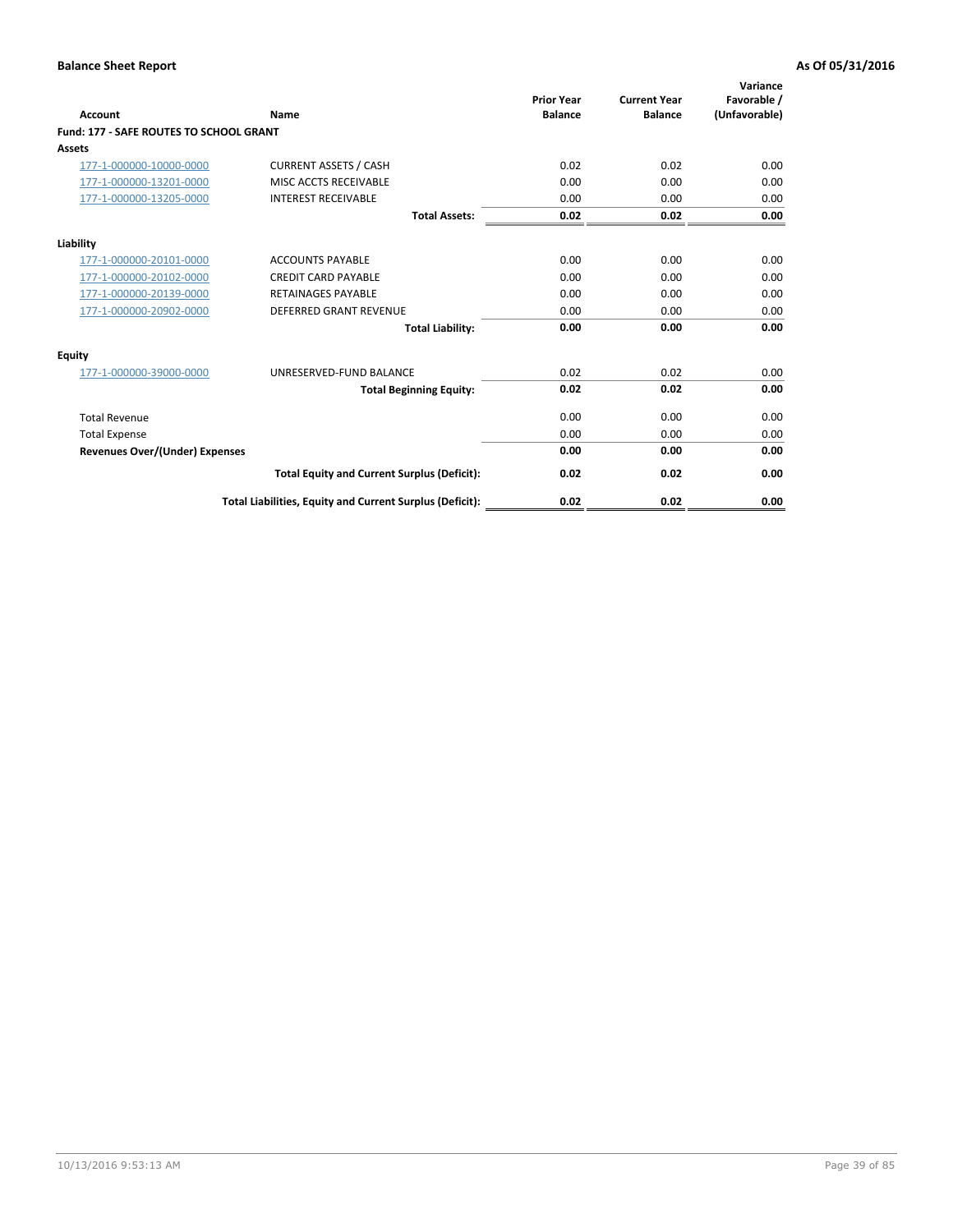| <b>Account</b>                                     | Name                                                            | <b>Prior Year</b><br><b>Balance</b> | <b>Current Year</b><br><b>Balance</b> | Variance<br>Favorable /<br>(Unfavorable) |
|----------------------------------------------------|-----------------------------------------------------------------|-------------------------------------|---------------------------------------|------------------------------------------|
| Fund: 190 - FIXED ASSETS                           |                                                                 |                                     |                                       |                                          |
| Assets<br>190-1-000000-10000-0000                  | <b>CURRENT ASSETS / CASH</b>                                    | 0.00                                | 0.00                                  | 0.00                                     |
| 190-1-000000-16001-0000                            | FIXED ASSETS / LAND                                             | 2,219,154.75                        | 1,432,334.75                          | -786,820.00                              |
|                                                    | FIXED ASSETS / IMPROVMENTS-NON BUILDI                           | 8,369,064.04                        |                                       | 100,668.90                               |
| 190-1-000000-16002-0000                            |                                                                 |                                     | 8,469,732.94                          |                                          |
| 190-1-000000-16003-0000<br>190-1-000000-16004-0000 | ACCUM DEPR / IMPROVEMENTS- NON BUIL<br>FIXED ASSETS / BUILDINGS | $-3,209,942.60$<br>22,566,070.84    | $-3,471,050.55$                       | $-261, 107.95$<br>935,185.30             |
| 190-1-000000-16005-0000                            | <b>ACCUM DEPR / BUILDINGS</b>                                   | $-7,014,537.76$                     | 23,501,256.14<br>-7,547,999.04        | $-533,461.28$                            |
| 190-1-000000-16109-0000                            | FIXED ASSETS / INFRASTRUCTURE                                   | 31,419,001.05                       | 36,030,072.95                         | 4,611,071.90                             |
| 190-1-000000-16110-0000                            | ACCUM DEPR / INFRASTRUCTURE                                     | $-15,829,511.08$                    | $-16,216,860.87$                      | -387,349.79                              |
| 190-1-000000-16201-0000                            | FIXED ASSETS / MACHINERY AND EQUIPMEN                           | 5,948,521.77                        | 6,012,215.41                          | 63,693.64                                |
| 190-1-000000-16202-0000                            | ACCUM DEPR / MACHINERY AND EQUIPMEI                             | $-3,664,000.60$                     | -3,959,622.39                         | -295,621.79                              |
| 190-1-000000-16205-0000                            | FIXED ASSETS / SEIZURE FUNDED VEHICLES                          | 62,680.68                           |                                       | 47,056.17                                |
| 190-1-000000-16206-0000                            | ACCUM DEPR / SEIZURE FUNDED VEHICLES                            | $-55,368.00$                        | 109,736.85<br>$-67,386.30$            | $-12,018.30$                             |
| 190-1-000000-16301-0000                            | FIXED ASSETS / C W I P                                          | 3,022,592.69                        | 1,135,346.08                          | $-1,887,246.61$                          |
|                                                    | <b>Total Assets:</b>                                            | 43,833,725.78                       | 45,427,775.97                         | 1,594,050.19                             |
|                                                    |                                                                 |                                     |                                       |                                          |
| Liability                                          |                                                                 |                                     |                                       |                                          |
| 190-1-000000-20101-0000                            | <b>ACCOUNTS PAYABLE</b>                                         | 0.00                                | 0.00                                  | 0.00                                     |
| 190-1-000000-20102-0000                            | <b>CREDIT CARD PAYABLE</b>                                      | 0.00                                | 0.00                                  | 0.00                                     |
| 190-1-000000-27001-0000                            | CONTRIBUTED CAPITAL / DEVELOPERS                                | 7,196,125.29                        | 7,196,125.29                          | 0.00                                     |
| 190-1-000000-27101-0000                            | INVESTMENT IN GFA / GENERAL FUND                                | 2,159,477.38                        | 2,194,657.07                          | $-35,179.69$                             |
| 190-1-000000-27102-0000                            | SPECIAL REVENUE FUNDS                                           | 4,861,998.29                        | 4,861,998.29                          | 0.00                                     |
| 190-1-000000-27103-0000                            | <b>GENERAL CIP FUND</b>                                         | 44,876,646.93                       | 47,834,759.54                         | $-2,958,112.61$                          |
| 190-1-000000-27104-0000                            | PROPRIETARY FUNDS                                               | 13,885,324.34                       | 13,885,324.34                         | 0.00                                     |
| 190-1-000000-27105-0000                            | <b>INTERNAL SERVICE FUNDS</b>                                   | 0.00                                | 0.00                                  | 0.00                                     |
| 190-1-000000-27106-0000                            | <b>EXPENDABLE TRUST FUNDS</b>                                   | 0.00                                | 0.00                                  | 0.00                                     |
| 190-1-000000-27107-0000                            | INVESTMENT IN GFA / SEIZURE FUNDS                               | 127,680.68                          | 127,680.68                            | 0.00                                     |
| 190-1-000000-27108-0000                            | INVESTMENT IN GFA / FIRE DEPARTMEN                              | 0.00                                | 0.00                                  | 0.00                                     |
| 190-1-000000-27109-0000                            | PARKS & RECREATION DEPT                                         | 0.00                                | 0.00                                  | 0.00                                     |
| 190-1-000000-27110-0000                            | INVESTMENT IN GFA / 4A EDC                                      | 383,073.49                          | 524,560.49                            | $-141,487.00$                            |
| 190-1-000000-27201-0000                            | CAFR USE / MUNICIPAL BUILDINGS                                  | 1,862,037.81                        | 1,862,037.81                          | 0.00                                     |
| 190-1-000000-27202-0000                            | CAFR USE / OTHER GENERAL GOVERNMEN                              | 363,987.04                          | 363,987.04                            | 0.00                                     |
| 190-1-000000-27203-0000                            | CAFR USE / POLICE PROTECTION                                    | 1,742,383.46                        | 1,742,383.46                          | 0.00                                     |
| 190-1-000000-27204-0000                            | CAFR USE / FIRE PROTECTION                                      | 2,609,936.84                        | 2,609,936.84                          | 0.00                                     |
| 190-1-000000-27205-0000                            | CAFR USE / PUBLIC WORKS                                         | 2,509,263.59                        | 2,509,263.59                          | 0.00                                     |
| 190-1-000000-27206-0000                            | CAFR USE / LIBRARIES                                            | 2,147,054.00                        | 2,147,054.00                          | 0.00                                     |
| 190-1-000000-27207-0000                            | CAFR USE / RECREATION                                           | 4,153,623.63                        | 4,153,623.63                          | 0.00                                     |
| 190-1-000000-27208-0000                            | CAFR USE / CEMETERY                                             | 246,894.00                          | 246,894.00                            | 0.00                                     |
| 190-1-000000-27209-0000                            | CAFR USE / EXCHANGE BUILDING                                    | 6,053,703.29                        | 6,053,703.29                          | 0.00                                     |
| 190-1-000000-27210-0000                            | CAFR USE / INVESTMENT IN GFA                                    | -21,688,883.66                      | -21,688,883.66                        | 0.00                                     |
| 190-1-000000-27301-0000                            | DONATIONS/GRANTS                                                | 2,092,706.06                        | 2,092,706.06                          | 0.00                                     |
|                                                    | <b>Total Liability:</b>                                         | 75,583,032.46                       | 78,717,811.76                         | -3,134,779.30                            |
| <b>Equity</b>                                      |                                                                 |                                     |                                       |                                          |
| 190-1-000000-39000-0000                            | UNRESERVED-FUND BALANCE                                         | -31,749,306.68                      | -33,290,035.79                        | -1,540,729.11                            |
|                                                    | <b>Total Beginning Equity:</b>                                  | -31,749,306.68                      | -33,290,035.79                        | -1,540,729.11                            |
|                                                    |                                                                 |                                     |                                       |                                          |
| <b>Total Expense</b>                               |                                                                 | 0.00                                | 0.00                                  | 0.00                                     |
| <b>Revenues Over/(Under) Expenses</b>              |                                                                 | 0.00                                | 0.00                                  | 0.00                                     |
|                                                    | <b>Total Equity and Current Surplus (Deficit):</b>              | -31,749,306.68                      | -33,290,035.79                        | -1,540,729.11                            |
|                                                    | Total Liabilities, Equity and Current Surplus (Deficit):        | 43,833,725.78                       | 45,427,775.97                         | 1,594,050.19                             |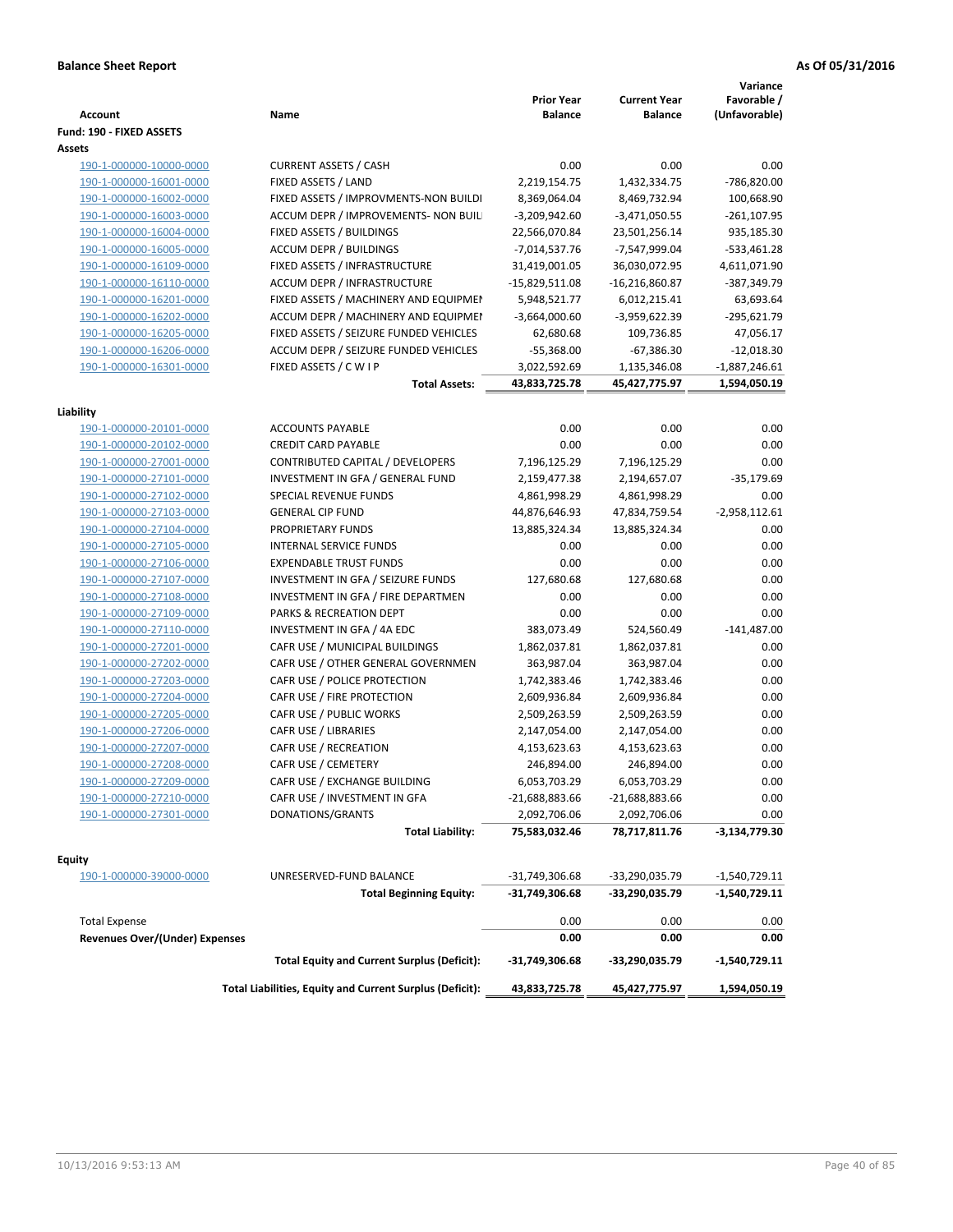| <b>Account</b>                 | Name                                                     | <b>Prior Year</b><br><b>Balance</b> | <b>Current Year</b><br><b>Balance</b> | Variance<br>Favorable /<br>(Unfavorable) |
|--------------------------------|----------------------------------------------------------|-------------------------------------|---------------------------------------|------------------------------------------|
| <b>Fund: 191 - DEBT</b>        |                                                          |                                     |                                       |                                          |
| <b>Assets</b>                  |                                                          |                                     |                                       |                                          |
| 191-1-000000-12101-0000        | <b>BOND ISSUANCE COSTS</b>                               | 0.00                                | 0.00                                  | 0.00                                     |
| 191-1-000000-12201-0000        | DEFERRED CHARGES / BOND DISCOUNT                         | $-1,293,031.34$                     | $-1,094,398.22$                       | 198,633.12                               |
| 191-1-000000-14101-0000        | WTR/WWTR UTILITY FUND                                    | 0.00                                | 0.00                                  | 0.00                                     |
| 191-1-000000-17101-0000        | LONG-TERM DEBT / AMT TO BE PROVIDE                       | 10,016,942.22                       | 7,551,515.46                          | $-2,465,426.76$                          |
|                                | <b>Total Assets:</b>                                     | 8,723,910.88                        | 6,457,117.24                          | $-2,266,793.64$                          |
| Liability                      |                                                          |                                     |                                       |                                          |
| 191-1-000000-20102-0000        | <b>CREDIT CARD PAYABLE</b>                               | 0.00                                | 0.00                                  | 0.00                                     |
| 191-1-000000-22002-0000        | <b>VACATION/SICK PAYABLE</b>                             | 1,386,977.59                        | 1,656,587.16                          | $-269,609.57$                            |
| 191-1-000000-26001-0000        | <b>COMPENSATED ABSENCES PAY</b>                          | 1,871,723.44                        | 1,600,423.44                          | 271,300.00                               |
| 191-1-000000-26003-0000        | EXCESS SALES TAX DUE TO STATE OF TEXAS                   | 2,728,301.60                        | 2,728,301.60                          | 0.00                                     |
| 191-1-000000-26101-0000        | <b>GENERAL OBLIG BONDS PAY</b>                           | 40,710,000.00                       | 38,194,000.00                         | 2,516,000.00                             |
| 191-1-000000-26103-0000        | DEFERRED LOSS/DEFEASEMENT                                | $-1,109,374.99$                     | $-1,109,374.99$                       | 0.00                                     |
| 191-1-000000-26104-0000        | <b>ACCRETED INTEREST</b>                                 | 173,664.47                          | 225,928.14                            | $-52,263.67$                             |
| 191-1-000000-26105-0000        | INV NET OF RELATED DEBT                                  | -34,384,329.59                      | -34,384,329.59                        | 0.00                                     |
| 191-1-000000-26106-0000        | <b>RESTRICTED DEBT SERVICE</b>                           | 621,308.00                          | 621,308.00                            | 0.00                                     |
|                                | <b>Total Liability:</b>                                  | 11,998,270.52                       | 9,532,843.76                          | 2,465,426.76                             |
| Equity                         |                                                          |                                     |                                       |                                          |
| 191-1-000000-39000-0000        | UNRESERVED-FUND BALANCE                                  | $-3,274,359.64$                     | $-3,075,726.52$                       | 198,633.12                               |
|                                | <b>Total Beginning Equity:</b>                           | $-3,274,359.64$                     | $-3,075,726.52$                       | 198,633.12                               |
| <b>Total Expense</b>           |                                                          | 0.00                                | 0.00                                  | 0.00                                     |
| Revenues Over/(Under) Expenses |                                                          | 0.00                                | 0.00                                  | 0.00                                     |
|                                | <b>Total Equity and Current Surplus (Deficit):</b>       | $-3,274,359.64$                     | $-3,075,726.52$                       | 198,633.12                               |
|                                | Total Liabilities, Equity and Current Surplus (Deficit): | 8,723,910.88                        | 6,457,117.24                          | $-2,266,793.64$                          |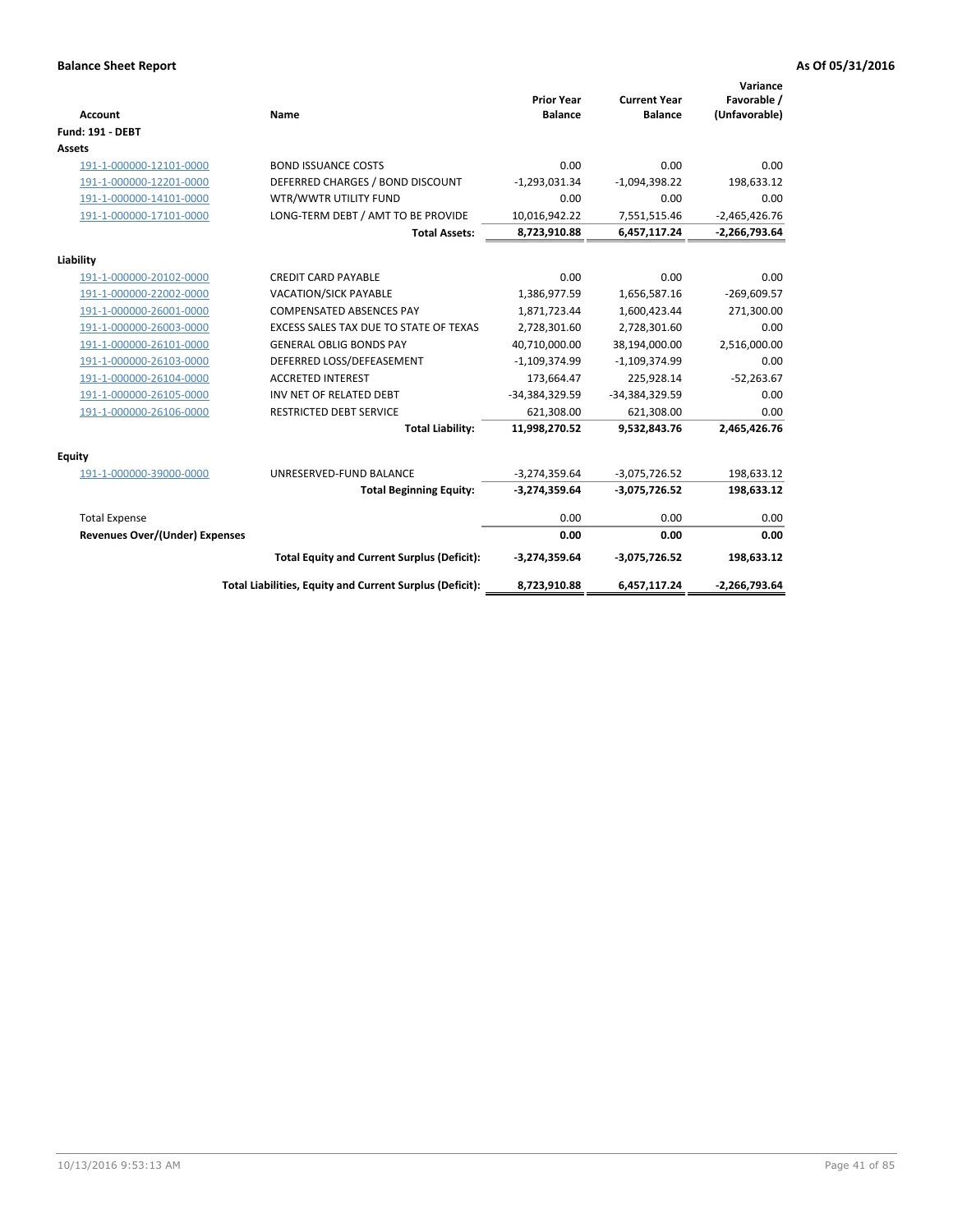| <b>Account</b>                                | Name                                  | <b>Prior Year</b><br><b>Balance</b> | <b>Current Year</b><br><b>Balance</b> | Variance<br>Favorable /<br>(Unfavorable) |
|-----------------------------------------------|---------------------------------------|-------------------------------------|---------------------------------------|------------------------------------------|
| <b>Fund: 192 - PAYROLL CLEARING</b><br>Assets |                                       |                                     |                                       |                                          |
| 192-1-000000-10000-0000                       | <b>CURRENT ASSETS / CASH</b>          | 184,754.80                          | 168,754.78                            | $-16,000.02$                             |
| 192-1-000000-13201-0000                       | MISC ACCTS RECEIVABLE                 | 1,852.68                            | 2,228.78                              | 376.10                                   |
| 192-1-000000-13203-0000                       | NON-CURRENT ASSETS / PREPAYMENTS      | 0.00                                | 0.00                                  | 0.00                                     |
| 192-1-000000-13205-0000                       | <b>INTEREST RECEIVABLE</b>            | 0.00                                | 0.00                                  | 0.00                                     |
|                                               | <b>Total Assets:</b>                  | 186,607.48                          | 170,983.56                            | $-15,623.92$                             |
| Liability                                     |                                       |                                     |                                       |                                          |
| 192-1-000000-20101-0000                       | <b>ACCOUNTS PAYABLE</b>               | $-9,781.09$                         | 0.00                                  | $-9,781.09$                              |
| 192-1-000000-20102-0000                       | <b>CREDIT CARD PAYABLE</b>            | 0.00                                | 0.00                                  | 0.00                                     |
| 192-1-000000-20103-0000                       | ACCRUED ACCOUNTS PAYABLE              | 0.00                                | 0.00                                  | 0.00                                     |
| 192-1-000000-22001-0000                       | SALARIES PAYABLE                      | 0.00                                | $-635.36$                             | 635.36                                   |
| 192-1-000000-22002-0000                       | <b>VACATION/SICK PAYABLE</b>          | 0.00                                | 0.00                                  | 0.00                                     |
| 192-1-000000-22101-0000                       | TAXES - FEDERAL WITHHOLDING           | 0.00                                | 0.00                                  | 0.00                                     |
| 192-1-000000-22102-0000                       | <b>TAXES - FICA</b>                   | $-0.01$                             | $-0.01$                               | 0.00                                     |
| 192-1-000000-22103-0000                       | <b>TAXES - MEDICARE</b>               | 0.00                                | 0.00                                  | 0.00                                     |
| 192-1-000000-22201-0000                       | INS - AFLAC                           | 6,456.22                            | 6,722.81                              | $-266.59$                                |
| 192-1-000000-22202-0000                       | INS - LIFE INSURANCE                  | 0.00                                | 0.00                                  | 0.00                                     |
| 192-1-000000-22203-0000                       | INS - CITY EMPLOYEE PORTION           | 0.00                                | 0.00                                  | 0.00                                     |
| 192-1-000000-22204-0000                       | INS - GEUS EMPLOYEE PORTION           | 0.00                                | 0.00                                  | 0.00                                     |
| 192-1-000000-22205-0000                       | INS - CITY EMPL-FLEXCARD              | $-1,368.93$                         | 17.08                                 | $-1,386.01$                              |
| 192-1-000000-22206-0000                       | INS - CITY EMPL-DEPENDENT CARE        | 0.00                                | 0.00                                  | 0.00                                     |
| 192-1-000000-22207-0000                       | INS - GEUS EMPL-HEALTH CARE           | 0.00                                | 0.00                                  | 0.00                                     |
| 192-1-000000-22208-0000                       | INS - AMERICAN FIDELITY               | 0.00                                | 0.00                                  | 0.00                                     |
| 192-1-000000-22209-0000                       | INS - GEUS EMPL-DEPENDENT CARE        | 0.00                                | 0.00                                  | 0.00                                     |
| 192-1-000000-22210-0000                       | INS - CITY EMPLOYEE - OPT OU          | 0.00                                | 0.00                                  | 0.00                                     |
| 192-1-000000-22211-0000                       | INS - GEUS EMP - OPT OU               | 0.00                                | 0.00                                  | 0.00                                     |
| 192-1-000000-22212-0000                       | <b>INS - VISION PLAN</b>              | $-312.50$                           | $-4,360.52$                           | 4,048.02                                 |
| 192-1-000000-22213-0000                       | INS - AIG CRITICAL CARE               | 0.00                                | 0.00                                  | 0.00                                     |
| 192-1-000000-22214-0000                       | INS - AIG ACCIDENT                    | 0.00                                | 0.00                                  | 0.00                                     |
| 192-1-000000-22215-0000                       | <b>INS - ALLSTATE CANCER</b>          | 0.00                                | 0.00                                  | 0.00                                     |
| 192-1-000000-22216-0000                       | INS - CRITICAL ILLNESS/CHARTIS        | 0.00                                | 0.00                                  | 0.00                                     |
| 192-1-000000-22217-0000                       | INS - MUTUAL OF OMAHA                 | $-9,478.87$                         | $-6,969.47$                           | $-2,509.40$                              |
| 192-1-000000-22218-0000                       | INS - TX LIFE                         | 0.33                                | 0.81                                  | $-0.48$                                  |
| 192-1-000000-22219-0000                       | <b>INS - NEW YORK LIFE</b>            | 0.00                                | 70.00                                 | $-70.00$                                 |
| 192-1-000000-22220-0000                       | INS - AFLAC CRITICAL INSURANCE        | 985.99                              | 865.22                                | 120.77                                   |
| 192-1-000000-22223-0000                       | <b>INS - DENTAL PLAN</b>              | $-20,908.19$                        | $-44,797.27$                          | 23,889.08                                |
| 192-1-000000-22301-0000                       | <b>RETIREMENT - TMRS</b>              | 220,883.98                          | 221,364.64                            | -480.66                                  |
| 192-1-000000-22302-0000                       | RETIREMENT - F R & R                  | 0.00                                | $-1,423.92$                           | 1,423.92                                 |
| 192-1-000000-22303-0000                       | RETIREMENT - NATIONWIDE / PEBSCO      | 0.00                                | 0.00                                  | 0.00                                     |
| 192-1-000000-22304-0000                       | RETIREMENT - 401 ICMA RETIREMENT      | 0.00                                | 0.00                                  | 0.00                                     |
| 192-1-000000-22305-0000                       | RETIREMENT - VANTAGE CARE PRE-TAX RSP | 0.00                                | 0.00                                  | 0.00                                     |
| 192-1-000000-22401-0000                       | <b>GARNISHMENT - TAX LEVY</b>         | 0.00                                | 0.00                                  | 0.00                                     |
| 192-1-000000-22402-0000                       | <b>GARNISHMENT - CHILD SUPPORT</b>    | 0.00                                | 0.00                                  | 0.00                                     |
| 192-1-000000-22403-0000                       | GARNISHMENT - CHAPTER 13              | 0.00                                | 0.00                                  | 0.00                                     |
| 192-1-000000-22404-0000                       | GARNISHMENT - STUDENT LOAN            | 0.00                                | 0.00                                  | 0.00                                     |
| 192-1-000000-22501-0000                       | <b>CHARITY PAYABLE</b>                | 0.00                                | 0.00                                  | 0.00                                     |
| 192-1-000000-22502-0000                       | UNITED WAY                            | 0.00                                | 0.00                                  | 0.00                                     |
| 192-1-000000-22503-0000                       | AMERICAN CANCER SOCIETY               | 0.00                                | 0.00                                  | 0.00                                     |
| 192-1-000000-22601-0000                       | PR DEDUCT - SAVINGS BOND              | 0.00                                | 0.00                                  | 0.00                                     |
| 192-1-000000-22602-0000                       | PR DEDUCT - CREDIT UNION              | 0.00                                | 0.00                                  | 0.00                                     |
| 192-1-000000-22603-0000                       | PR DEDUCT - PRE PAID LEGAL FEE        | 130.55                              | 129.55                                | 1.00                                     |
| 192-1-000000-22604-0000                       | PR DEDUCT - AUTO LEASE AGREEMENT      | 0.00                                | 0.00                                  | 0.00                                     |
| 192-1-000000-22605-0000                       | PR DEDUCT - YMCA                      | 0.00                                | 0.00                                  | 0.00                                     |
| 192-1-000000-22606-0000                       | PR DEDUCT - GAC                       | 0.00                                | 0.00                                  | 0.00                                     |
| 192-1-000000-22607-0000                       | PR DEDUCT - WEIGHT WATCHERS           | 0.00                                | 0.00                                  | 0.00                                     |
| 192-1-000000-22608-0000                       | PR DEDUCT - HUNT REG-FITNESS CTR      | 0.00                                | 0.00                                  | 0.00                                     |
| 192-1-000000-22609-0000                       | PR DEDUCT - MISCELLANEOUS             | 0.00                                | 0.00                                  | 0.00                                     |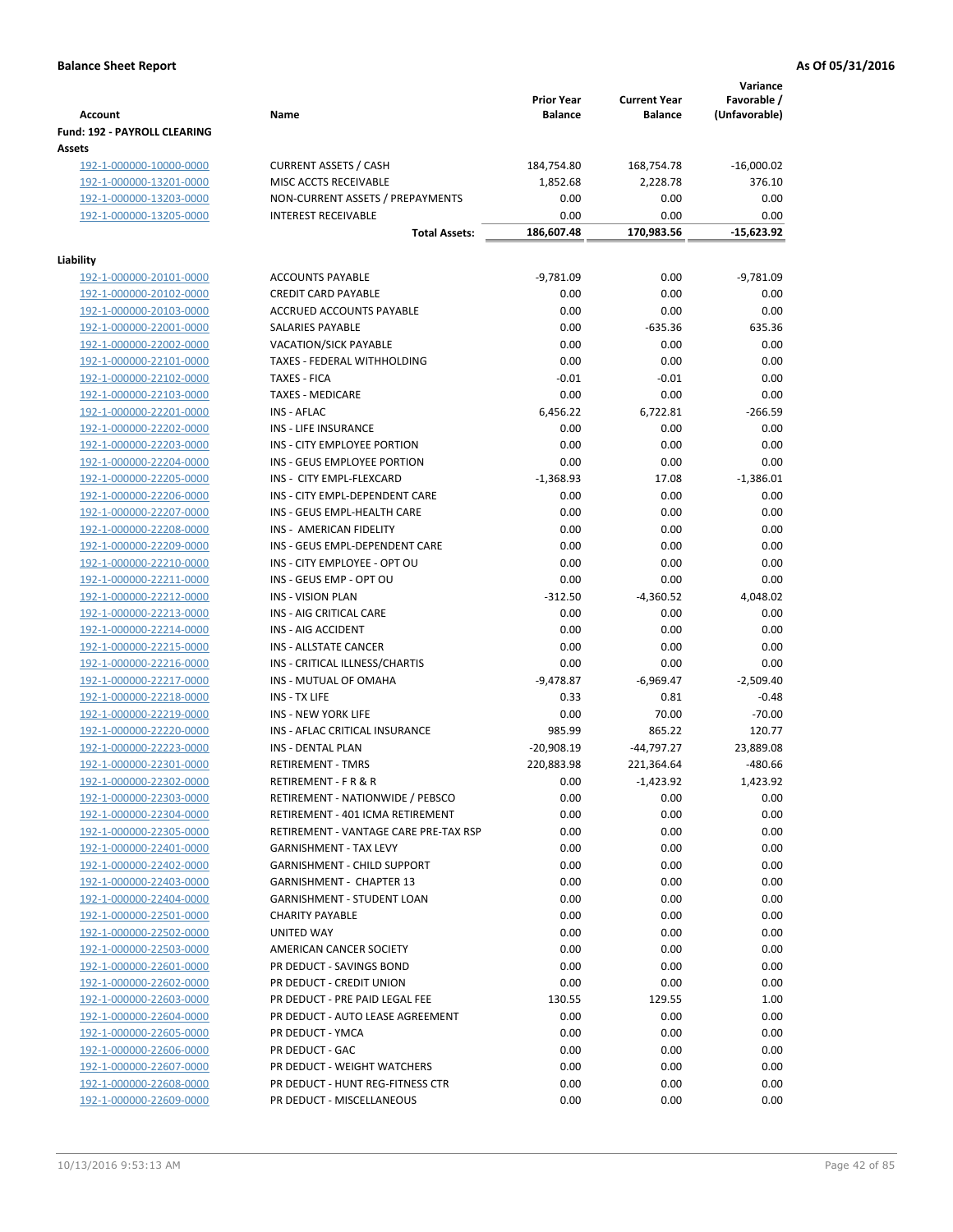| Account                 | Name                                                     | <b>Prior Year</b><br><b>Balance</b> | <b>Current Year</b><br><b>Balance</b> | Variance<br>Favorable /<br>(Unfavorable) |
|-------------------------|----------------------------------------------------------|-------------------------------------|---------------------------------------|------------------------------------------|
| 192-1-000000-22610-0000 | PR DEDUCT - MISC REIMB                                   | 0.00                                | 0.00                                  | 0.00                                     |
| 192-1-000000-22611-0000 | PR DEDUCT - GOLF COURSE FEES                             | 0.00                                | 0.00                                  | 0.00                                     |
| 192-1-000000-22612-0000 | PR DEDUCT - WEARING APPAREL                              | 0.00                                | 0.00                                  | 0.00                                     |
| 192-1-000000-22613-0000 | PR DEDUCT - SNAP FITNESS                                 | 0.00                                | 0.00                                  | 0.00                                     |
|                         | <b>Total Liability:</b>                                  | 186,607.48                          | 170,983.56                            | 15,623.92                                |
| <b>Equity</b>           |                                                          |                                     |                                       |                                          |
| 192-1-000000-39000-0000 | UNRESERVED-FUND BALANCE                                  | 0.00                                | 0.00                                  | 0.00                                     |
|                         | <b>Total Beginning Equity:</b>                           | 0.00                                | 0.00                                  | 0.00                                     |
|                         | <b>Total Equity and Current Surplus (Deficit):</b>       | 0.00                                | 0.00                                  | 0.00                                     |
|                         | Total Liabilities, Equity and Current Surplus (Deficit): | 186.607.48                          | 170.983.56                            | $-15.623.92$                             |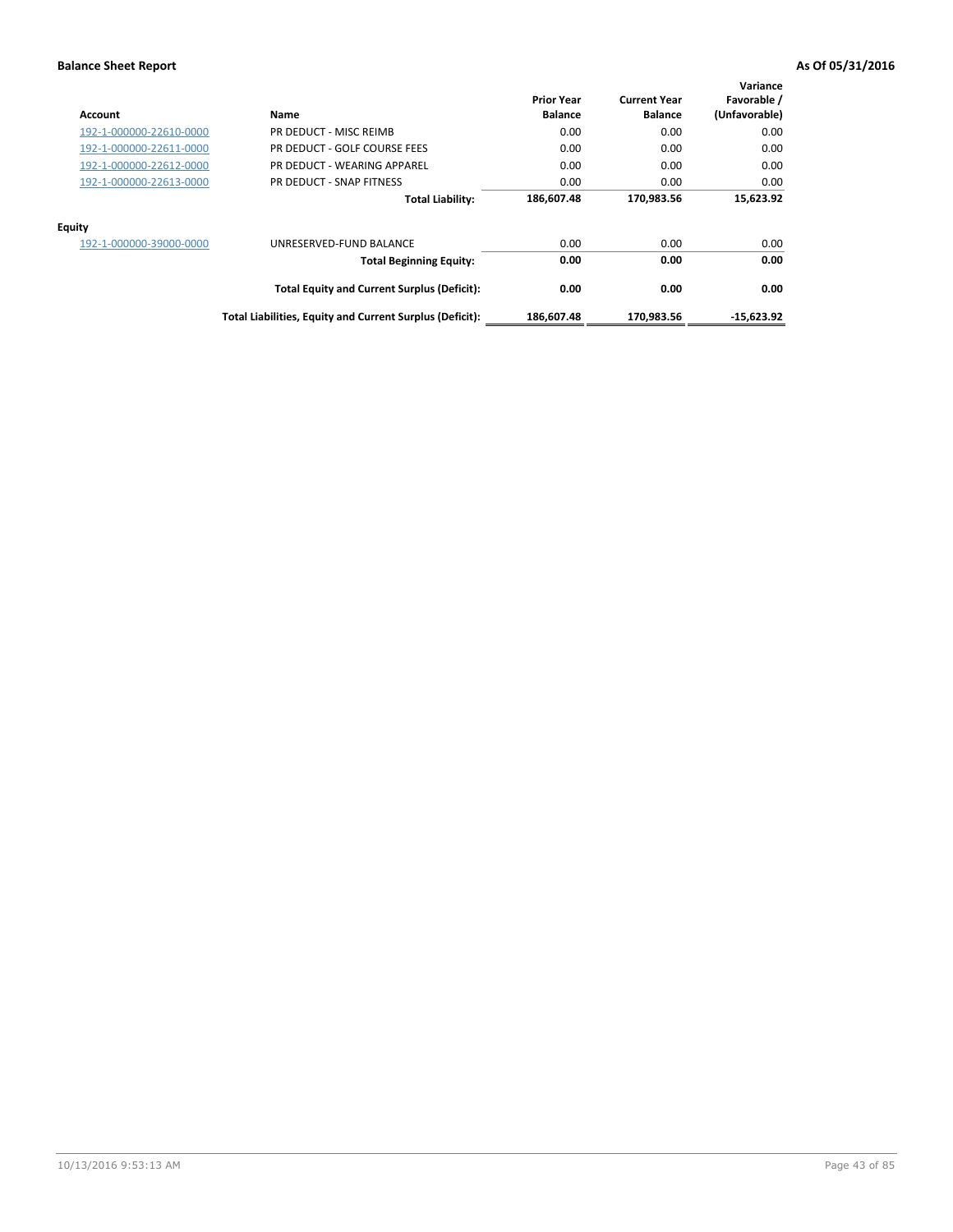|                                                    |                                                           |                                |                                  | Variance                 |
|----------------------------------------------------|-----------------------------------------------------------|--------------------------------|----------------------------------|--------------------------|
|                                                    |                                                           | <b>Prior Year</b>              | <b>Current Year</b>              | Favorable /              |
| Account                                            | Name                                                      | <b>Balance</b>                 | <b>Balance</b>                   | (Unfavorable)            |
| Fund: 200 - WATER / WASTEWATER FUND<br>Assets      |                                                           |                                |                                  |                          |
| 200-2-000000-10000-0000                            | <b>CURRENT ASSETS / CASH</b>                              | 5,819,185.32                   | 5,542,501.64                     | $-276,683.68$            |
| 200-2-000000-12101-0000                            | <b>BOND ISSUANCE COSTS</b>                                | 0.00                           | 0.00                             | 0.00                     |
| 200-2-000000-12201-0000                            | DEFERRED CHARGES / BOND DISCOUNT                          | $-53,144.49$                   | $-45,740.73$                     | 7,403.76                 |
| 200-2-000000-13000-0000                            | <b>CUSTOMER ACCTS RECEIVABLE</b>                          | 390,197.45                     | 341,840.04                       | $-48,357.41$             |
| 200-2-000000-13001-0000                            | NON CURRENT CUSTOMER ACCTS RECEIVAE                       | 128,115.28                     | 154,442.67                       | 26,327.39                |
| 200-2-000000-13002-0000                            | ALLOW FOR UNCOLLECT REC                                   | $-103,946.30$                  | $-146,301.30$                    | $-42,355.00$             |
| 200-2-000000-13003-0000                            | UNBILLED YEAR-END ACCRUAL                                 | 855,656.34                     | 1,289,398.91                     | 433,742.57               |
| 200-2-000000-13004-0000                            | <b>WASTE HAULER RECEIVABLE</b>                            | 54,523.00                      | 35,822.60                        | $-18,700.40$             |
| 200-2-000000-13007-0000                            | <b>RETURNED CHECKS</b>                                    | 0.00                           | 0.00                             | 0.00                     |
| 200-2-000000-13010-0000                            | <b>CADDO MILLS</b>                                        | 0.00                           | 0.00                             | 0.00                     |
| 200-2-000000-13201-0000                            | MISC ACCTS RECEIVABLE                                     | 0.00                           | 0.00                             | 0.00                     |
| 200-2-000000-13202-0000                            | <b>EMPLOYEE ADVANCES</b>                                  | 0.00                           | 0.00                             | 0.00                     |
| 200-2-000000-13203-0000                            | NON-CURRENT ASSETS / PREPAYMENTS                          | 0.00                           | 0.00                             | 0.00                     |
| 200-2-000000-13205-0000                            | <b>INTEREST RECEIVABLE</b>                                | 0.00                           | 0.00                             | 0.00                     |
| 200-2-000000-14001-0000                            | DUE FROM / GENERAL FUND                                   | 0.00                           | 0.00                             | 0.00                     |
| 200-2-000000-14040-0000                            | <b>GENERAL CIP / GENERAL CIP</b>                          | 0.00                           | 0.00                             | 0.00                     |
| 200-2-000000-14120-0000                            | DUE FROM UTILITY CIP                                      | 38,336,026.85                  | 38,336,026.85                    | 0.00                     |
| 200-2-000000-15401-0000                            | <b>INVENTORIES / WATER STOCK</b>                          | 158,114.25                     | 212,797.73                       | 54,683.48                |
| 200-2-000000-15501-0000                            | <b>INVENTORIES / WASTEWATER STOCK</b>                     | 18,599.43                      | 31,411.12                        | 12,811.69                |
| 200-2-000000-16001-0000                            | FIXED ASSETS / LAND                                       | 685,983.11                     | 685,983.11                       | 0.00                     |
| 200-2-000000-16002-0000                            | FIXED ASSETS / IMPROVMENTS-NON BUILDI                     | 5,384,796.63                   | 5,396,182.49                     | 11,385.86                |
| 200-2-000000-16003-0000                            | ACCUM DEPR / IMPROVEMENTS-NON BUILI                       | $-1,397,236.68$                | $-1,609,654.50$                  | $-212,417.82$            |
| 200-2-000000-16004-0000<br>200-2-000000-16005-0000 | FIXED ASSETS / BUILDINGS<br><b>ACCUM DEPR / BUILDINGS</b> | 23,421,260.64<br>$-652,824.94$ | 23,420,667.00<br>$-1,379,925.46$ | $-593.64$<br>-727,100.52 |
| 200-2-000000-16006-0000                            | FIXED ASSETS / FILTRATION PLANT                           | 10,529,295.00                  | 10,529,295.00                    | 0.00                     |
| 200-2-000000-16007-0000                            | ACCUM DEPR / FILTRATION PLANT                             | -6,402,496.66                  | -6,628,314.94                    | $-225,818.28$            |
| 200-2-000000-16008-0000                            | FIXED ASSETS / WATER RECLAMATION PLAN                     | 6,424,693.00                   | 6,424,693.00                     | 0.00                     |
| 200-2-000000-16009-0000                            | ACCUM DEPR / WATER RECLAMATION PLAN                       | $-5,867,114.06$                | -5,797,976.53                    | 69,137.53                |
| 200-2-000000-16101-0000                            | FIXED ASSETS / WATER MAINS                                | 19,107,999.39                  | 19,560,838.81                    | 452,839.42               |
| 200-2-000000-16102-0000                            | <b>ACCUM DEPR / WATER MAINS</b>                           | -8,511,096.12                  | -8,898,988.27                    | -387,892.15              |
| 200-2-000000-16103-0000                            | FIXED ASSETS / SANITARY SEWERS                            | 25,361,000.76                  | 25,544,578.76                    | 183,578.00               |
| 200-2-000000-16104-0000                            | <b>ACCUM DEPR / SANITARY SEWERS</b>                       | $-9,048,781.77$                | -9,628,469.08                    | -579,687.31              |
| 200-2-000000-16105-0000                            | FIXED ASSETS / RESERVOIRS & TANKS                         | 1,023,525.00                   | 1,023,525.00                     | 0.00                     |
| 200-2-000000-16106-0000                            | ACCUM DEPR / RESERVOIRS & TANKS                           | -787,288.56                    | -796,294.04                      | $-9,005.48$              |
| 200-2-000000-16107-0000                            | FIXED ASSETS / PUMP STATIONS                              | 307,450.06                     | 366,796.61                       | 59,346.55                |
| 200-2-000000-16108-0000                            | <b>ACCUM DEPR / PUMP STATIONS</b>                         | $-253,312.94$                  | $-265,667.46$                    | $-12,354.52$             |
| 200-2-000000-16201-0000                            | FIXED ASSETS / MACHINERY AND EQUIPMEN                     | 2,339,805.21                   | 2,680,080.80                     | 340,275.59               |
| 200-2-000000-16202-0000                            | ACCUM DEPR / MACHINERY AND EQUIPMEI                       | $-1,294,633.42$                | $-1,267,769.25$                  | 26,864.17                |
| 200-2-000000-16301-0000                            | FIXED ASSETS / C W I P                                    | 0.00                           | 0.00                             | 0.00                     |
| 200-2-000000-17501-0000                            | <b>EMPLOYEE CONTRIBUTIONS</b>                             | 0.00                           | 146,294.00                       | 146,294.00               |
| 200-2-000000-17504-0000                            | <b>INVESTMENT RETURN</b>                                  | 0.00                           | 106,189.00                       | 106,189.00               |
| 200-2-000000-17508-0000                            | <b>EXPERIENCE DIFFERENCE</b>                              | 0.00                           | 1,275.00                         | 1,275.00                 |
|                                                    | <b>Total Assets:</b>                                      | 105,974,350.78                 | 105,365,538.58                   | -608,812.20              |
| Liability                                          |                                                           |                                |                                  |                          |
| 200-2-000000-20101-0000                            | <b>ACCOUNTS PAYABLE</b>                                   | 711.19                         | $-632.00$                        | 1,343.19                 |
| 200-2-000000-20102-0000                            | <b>CREDIT CARD PAYABLE</b>                                | 0.00                           | 0.00                             | 0.00                     |
| 200-2-000000-20103-0000                            | ACCRUED ACCOUNTS PAYABLE                                  | 0.00                           | 0.00                             | 0.00                     |
| 200-2-000000-20104-0000                            | <b>ESCHEATED LIABILITY</b>                                | 0.00                           | 0.00                             | 0.00                     |
| 200-2-000000-20109-0000                            | <b>GENERAL OBLIG BONDS PAY</b>                            | 1,245,000.00                   | 1,334,000.00                     | $-89,000.00$             |
| 200-2-000000-20110-0000                            | REVENUE BONDS PAYABLE                                     | 1,040,000.00                   | 910,000.00                       | 130,000.00               |
| 200-2-000000-20112-0000                            | ACCRUED INTEREST PAYABLE                                  | 92,651.32                      | 77,667.06                        | 14,984.26                |
| 200-2-000000-20125-0000                            | SALES TAX PAYABLE / IN THE CITY                           | 0.00                           | 0.00                             | 0.00                     |
| 200-2-000000-20139-0000                            | RETAINAGES PAYABLE                                        | 0.00                           | 0.00                             | 0.00                     |
| 200-2-000000-20141-0000                            | <b>TELEPHONE CLEARING</b>                                 | 0.01                           | 0.01                             | 0.00                     |
| 200-2-000000-20160-0000                            | <b>UNAPPLIED CREDIT</b>                                   | 0.00                           | 0.00                             | 0.00                     |
| 200-2-000000-21001-0000                            | <b>GENERAL FUND / GENERAL FUND</b>                        | 0.00                           | 0.00                             | 0.00                     |
|                                                    |                                                           |                                |                                  |                          |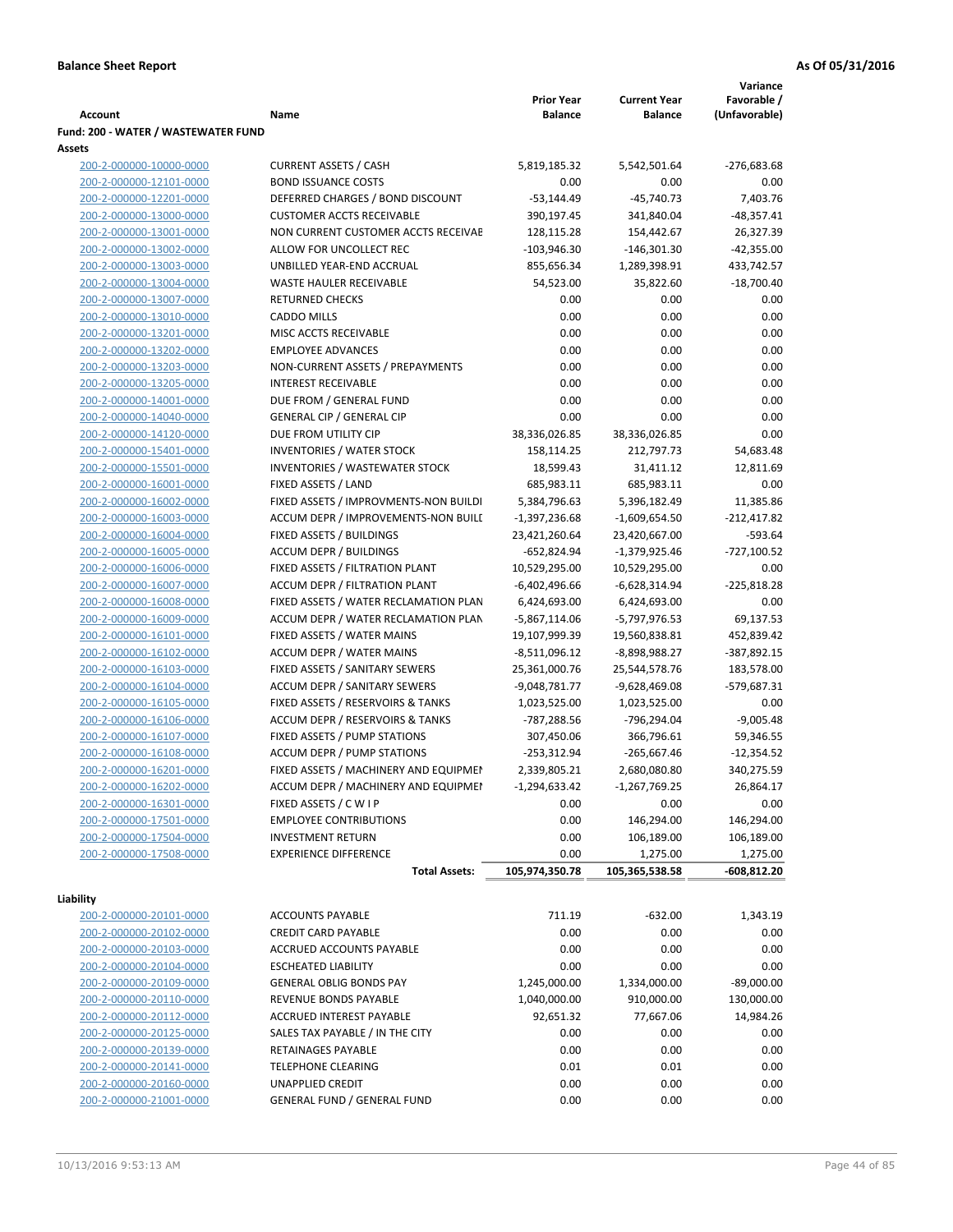| <b>Account</b>                        | Name                                                     | <b>Prior Year</b><br><b>Balance</b> | <b>Current Year</b><br><b>Balance</b> | Variance<br>Favorable /<br>(Unfavorable) |
|---------------------------------------|----------------------------------------------------------|-------------------------------------|---------------------------------------|------------------------------------------|
| 200-2-000000-21101-0000               | ENTERPRISE / WTR/WWTR UTILITY FUND                       | 0.00                                | 0.00                                  | 0.00                                     |
| 200-2-000000-22001-0000               | <b>SALARIES PAYABLE</b>                                  | 59,110.92                           | 66,832.69                             | $-7,721.77$                              |
| 200-2-000000-22002-0000               | <b>VACATION/SICK PAYABLE</b>                             | 183,272.45                          | 184,901.55                            | $-1,629.10$                              |
| 200-2-000000-23001-0000               | CAPITAL LEASE PAYABLE                                    | 0.00                                | 0.00                                  | 0.00                                     |
| 200-2-000000-24001-0000               | O/S CHECKS PAYABLE                                       | 0.00                                | 0.00                                  | 0.00                                     |
| 200-2-000000-24002-0000               | <b>CUSTOMER DEPOSITS</b>                                 | 539,725.21                          | 615,613.28                            | -75,888.07                               |
| 200-2-000000-24003-0000               | <b>CUSTOMER OVERPMT SUSPENSE</b>                         | 91,620.18                           | 121,562.55                            | $-29,942.37$                             |
| 200-2-000000-24004-0000               | <b>INTEREST PAYABLE ON DEP</b>                           | 0.00                                | 0.00                                  | 0.00                                     |
| 200-2-000000-24005-0000               | ACCRUED INT PAY ON DEP                                   | 0.00                                | 0.00                                  | 0.00                                     |
| 200-2-000000-24006-0000               | <b>AWAITING CUSTOMER SETUP</b>                           | 1,955.61                            | 1,955.61                              | 0.00                                     |
| 200-2-000000-24007-0000               | <b>BILLED DEPOSITS SUSPENSE</b>                          | 0.00                                | 0.00                                  | 0.00                                     |
| 200-2-000000-26001-0000               | <b>COMPENSATED ABSENCES PAY</b>                          | 300,723.08                          | 251,537.37                            | 49,185.71                                |
| 200-2-000000-26101-0000               | <b>GENERAL OBLIG BONDS PAY</b>                           | 11,589,000.00                       | 10,207,000.00                         | 1,382,000.00                             |
| 200-2-000000-26102-0000               | <b>REVENUE BONDS PAYABLE</b>                             | 15,980,000.00                       | 15,070,000.00                         | 910,000.00                               |
| 200-2-000000-26103-0000               | DEFERRED LOSS/DEFEASEMENT                                | $-446, 143.13$                      | $-363,302.13$                         | $-82,841.00$                             |
| 200-2-000000-27001-0000               | <b>CONTRIBUTED CAPITAL</b>                               | 0.00                                | 0.00                                  | 0.00                                     |
| 200-2-000000-27002-0000               | CONTRIBUTED CAPITAL / DEVELOPERS                         | 0.00                                | 0.00                                  | 0.00                                     |
| 200-2-000000-29300-0000               | <b>ENCUMBRANCE SUMMARY</b>                               | 0.00                                | 0.00                                  | 0.00                                     |
| 200-2-000000-29400-0100               | RESERVED ACCOUNT / ENCUMBRANCES                          | 0.00                                | 0.00                                  | 0.00                                     |
| 200-2-000000-29999-0000               | <b>NET PENSION LIABILITY</b>                             | 0.00                                | 191,698.00                            | $-191,698.00$                            |
| 200-2-000000-92080-0000               | <b>GLTDAG</b>                                            | 0.00                                | 0.00                                  | 0.00                                     |
|                                       | <b>Total Liability:</b>                                  | 30,677,626.84                       | 28,668,833.99                         | 2,008,792.85                             |
| <b>Equity</b>                         |                                                          |                                     |                                       |                                          |
| 200-2-000000-39000-0000               | UNRESERVED-FUND BALANCE                                  | 0.00                                | 0.00                                  | 0.00                                     |
| 200-2-000000-39100-0000               | UNRESERVED-RET. EARNINGS                                 | 76,262,823.39                       | 77,295,959.47                         | 1,033,136.08                             |
| 200-2-000000-39150-0000               | RESERVED-RET. EARNINGS                                   | 0.00                                | 0.00                                  | 0.00                                     |
| 200-2-000000-39500-0000               | <b>NET POSITION - PENSION</b>                            | 0.00                                | $-965.00$                             | $-965.00$                                |
|                                       | <b>Total Beginning Equity:</b>                           | 76,262,823.39                       | 77,294,994.47                         | 1,032,171.08                             |
| <b>Total Revenue</b>                  |                                                          | 7,843,929.19                        | 8,241,938.81                          | 398,009.62                               |
| <b>Total Expense</b>                  |                                                          | 8,810,028.64                        | 8,840,228.69                          | $-30,200.05$                             |
| <b>Revenues Over/(Under) Expenses</b> |                                                          | -966,099.45                         | -598,289.88                           | 367,809.57                               |
|                                       | <b>Total Equity and Current Surplus (Deficit):</b>       | 75,296,723.94                       | 76,696,704.59                         | 1,399,980.65                             |
|                                       | Total Liabilities, Equity and Current Surplus (Deficit): | 105,974,350.78                      | 105,365,538.58                        | $-608,812.20$                            |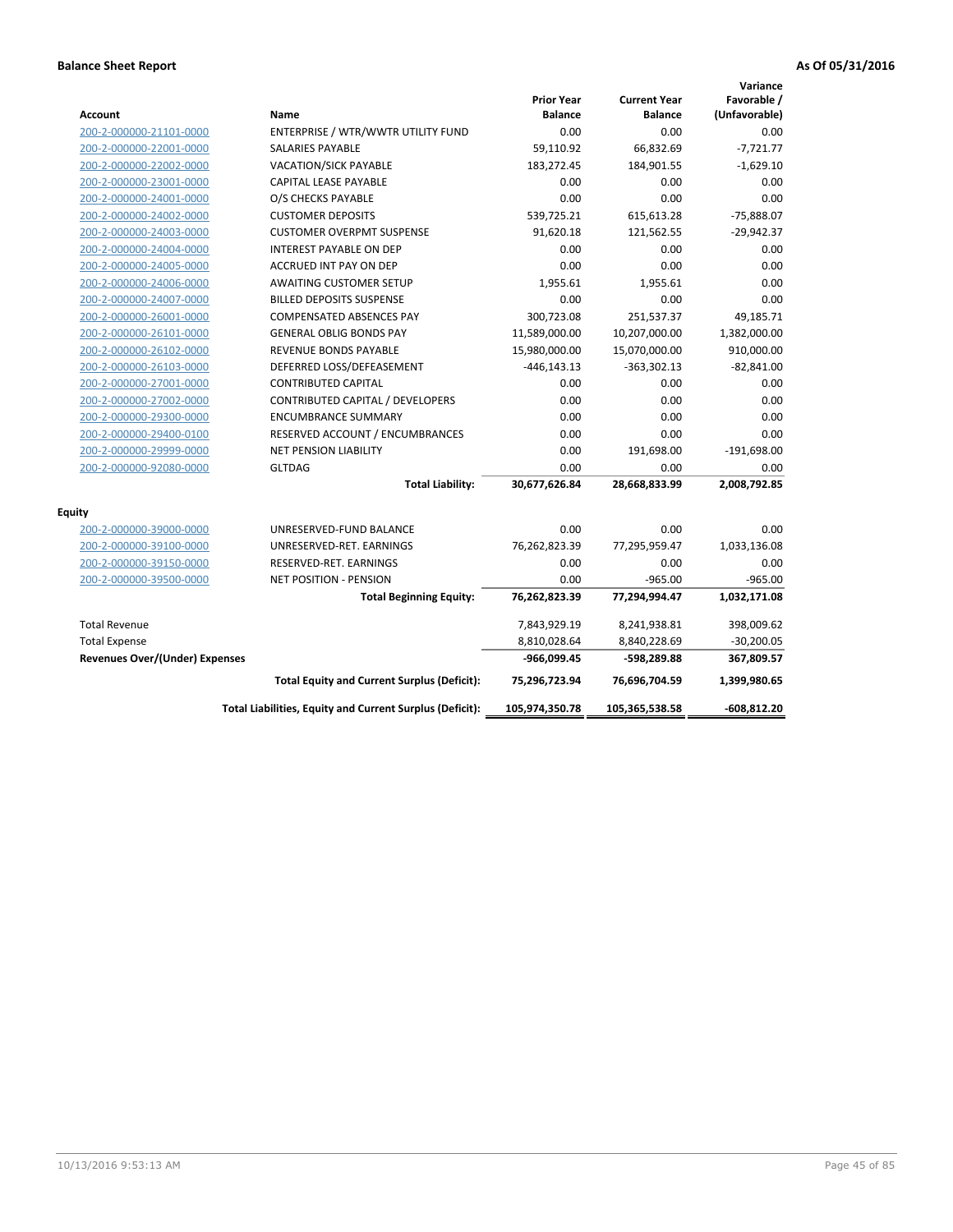| <b>Account</b>                        | Name                                                     | <b>Prior Year</b><br><b>Balance</b> | <b>Current Year</b><br><b>Balance</b> | Variance<br>Favorable /<br>(Unfavorable) |
|---------------------------------------|----------------------------------------------------------|-------------------------------------|---------------------------------------|------------------------------------------|
| <b>Fund: 210 - WATER IMPACT FEES</b>  |                                                          |                                     |                                       |                                          |
| <b>Assets</b>                         |                                                          |                                     |                                       |                                          |
| 210-2-000000-10000-0000               | <b>CURRENT ASSETS / CASH</b>                             | 36.59                               | 36.72                                 | 0.13                                     |
| 210-2-000000-13201-0000               | MISC ACCTS RECEIVABLE                                    | 0.00                                | 0.00                                  | 0.00                                     |
| 210-2-000000-13205-0000               | <b>INTEREST RECEIVABLE</b>                               | 0.00                                | 0.00                                  | 0.00                                     |
|                                       | <b>Total Assets:</b>                                     | 36.59                               | 36.72                                 | 0.13                                     |
| Liability                             |                                                          |                                     |                                       |                                          |
| 210-2-000000-20101-0000               | <b>ACCOUNTS PAYABLE</b>                                  | 0.00                                | 0.00                                  | 0.00                                     |
| 210-2-000000-20103-0000               | <b>ACCRUED ACCOUNTS PAYABLE</b>                          | 0.00                                | 0.00                                  | 0.00                                     |
| 210-2-000000-29300-0000               | <b>ENCUMBRANCE SUMMARY</b>                               | 0.00                                | 0.00                                  | 0.00                                     |
| 210-2-000000-29400-0000               | RESERVED ACCOUNT / ENCUMBRANCES                          | 0.00                                | 0.00                                  | 0.00                                     |
|                                       | <b>Total Liability:</b>                                  | 0.00                                | 0.00                                  | 0.00                                     |
| <b>Equity</b>                         |                                                          |                                     |                                       |                                          |
| 210-2-000000-39000-0000               | UNRESERVED-FUND BALANCE                                  | 0.00                                | 0.00                                  | 0.00                                     |
| 210-2-000000-39100-0000               | UNRESERVED-RET. EARNINGS                                 | 8.23                                | 36.65                                 | 28.42                                    |
|                                       | <b>Total Beginning Equity:</b>                           | 8.23                                | 36.65                                 | 28.42                                    |
| <b>Total Revenue</b>                  |                                                          | 79,443.46                           | 0.08                                  | $-79,443.38$                             |
| <b>Total Expense</b>                  |                                                          | 79,415.10                           | 0.01                                  | 79,415.09                                |
| <b>Revenues Over/(Under) Expenses</b> |                                                          | 28.36                               | 0.07                                  | $-28.29$                                 |
|                                       | <b>Total Equity and Current Surplus (Deficit):</b>       | 36.59                               | 36.72                                 | 0.13                                     |
|                                       | Total Liabilities, Equity and Current Surplus (Deficit): | 36.59                               | 36.72                                 | 0.13                                     |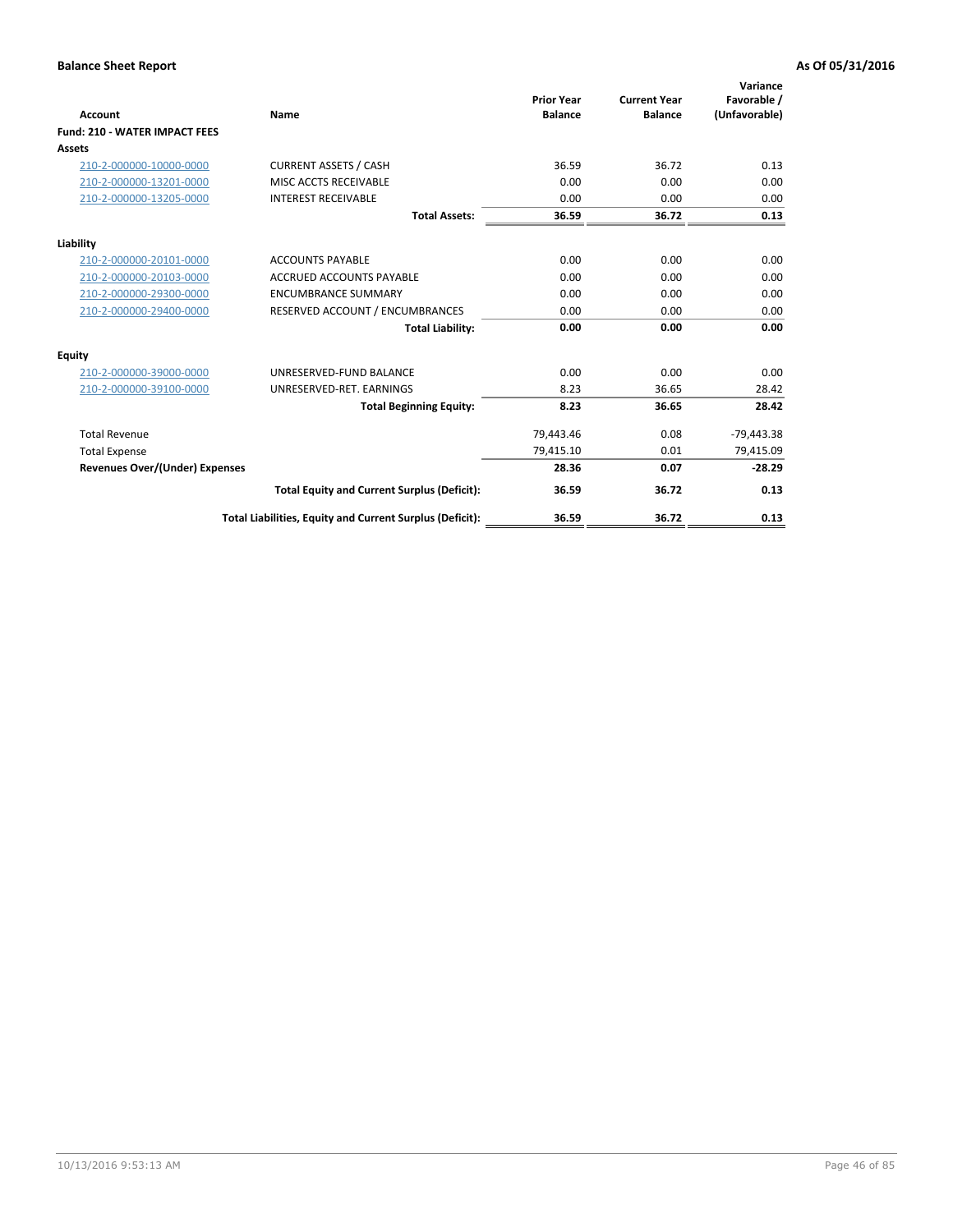| Account                                   | Name                                                     | <b>Prior Year</b><br><b>Balance</b> | <b>Current Year</b><br><b>Balance</b> | Variance<br>Favorable /<br>(Unfavorable) |
|-------------------------------------------|----------------------------------------------------------|-------------------------------------|---------------------------------------|------------------------------------------|
| <b>Fund: 211 - WASTEWATER IMPACT FEES</b> |                                                          |                                     |                                       |                                          |
| <b>Assets</b>                             |                                                          |                                     |                                       |                                          |
| 211-2-000000-10000-0000                   | <b>CURRENT ASSETS / CASH</b>                             | 27.86                               | 1,993.71                              | 1,965.85                                 |
| 211-2-000000-13201-0000                   | MISC ACCTS RECEIVABLE                                    | 0.00                                | 0.00                                  | 0.00                                     |
| 211-2-000000-13205-0000                   | <b>INTEREST RECEIVABLE</b>                               | 0.00                                | 0.00                                  | 0.00                                     |
|                                           | <b>Total Assets:</b>                                     | 27.86                               | 1,993.71                              | 1,965.85                                 |
| Liability                                 |                                                          |                                     |                                       |                                          |
| 211-2-000000-20101-0000                   | <b>ACCOUNTS PAYABLE</b>                                  | 0.00                                | 0.00                                  | 0.00                                     |
| 211-2-000000-20103-0000                   | <b>ACCRUED ACCOUNTS PAYABLE</b>                          | 0.00                                | 0.00                                  | 0.00                                     |
|                                           | <b>Total Liability:</b>                                  | 0.00                                | 0.00                                  | 0.00                                     |
| Equity                                    |                                                          |                                     |                                       |                                          |
| 211-2-000000-39000-0000                   | UNRESERVED-FUND BALANCE                                  | 0.00                                | 0.00                                  | 0.00                                     |
| 211-2-000000-39100-0000                   | UNRESERVED-RET. EARNINGS                                 | 9.39                                | 1,991.86                              | 1,982.47                                 |
|                                           | <b>Total Beginning Equity:</b>                           | 9.39                                | 1,991.86                              | 1,982.47                                 |
| <b>Total Revenue</b>                      |                                                          | 34,741.11                           | 3.86                                  | $-34,737.25$                             |
| <b>Total Expense</b>                      |                                                          | 34,722.64                           | 2.01                                  | 34,720.63                                |
| <b>Revenues Over/(Under) Expenses</b>     |                                                          | 18.47                               | 1.85                                  | $-16.62$                                 |
|                                           | <b>Total Equity and Current Surplus (Deficit):</b>       | 27.86                               | 1,993.71                              | 1,965.85                                 |
|                                           | Total Liabilities, Equity and Current Surplus (Deficit): | 27.86                               | 1,993.71                              | 1.965.85                                 |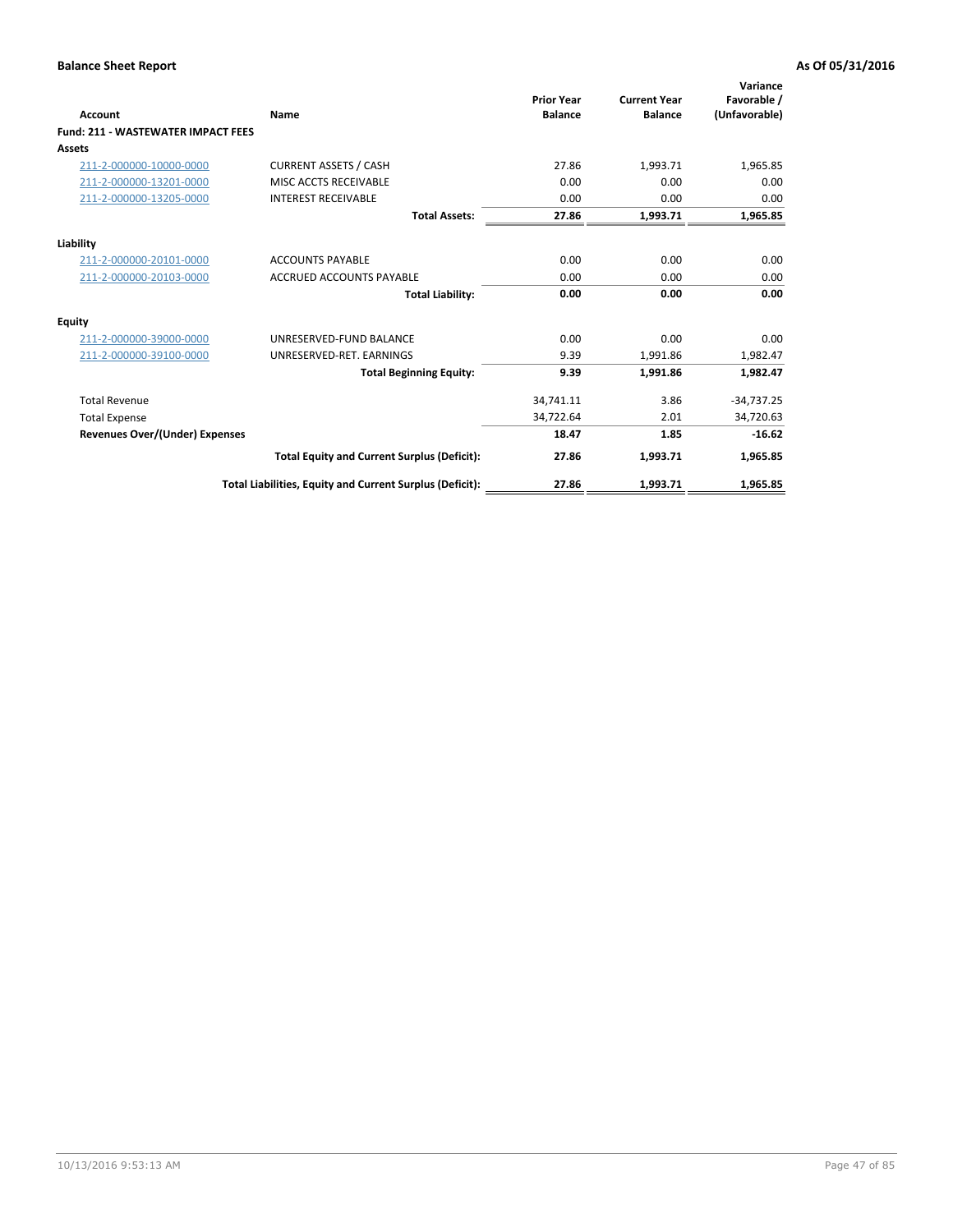| <b>Account</b>                        | Name                                                      | <b>Prior Year</b><br><b>Balance</b> | <b>Current Year</b><br><b>Balance</b> | Variance<br>Favorable /<br>(Unfavorable) |
|---------------------------------------|-----------------------------------------------------------|-------------------------------------|---------------------------------------|------------------------------------------|
|                                       | Fund: 212 - TX COMMUNITY DEV SWR SYSTEM IMPROV PROG GRANT |                                     |                                       |                                          |
| <b>Assets</b>                         |                                                           |                                     |                                       |                                          |
| 212-2-000000-10000-0000               | <b>CURRENT ASSETS / CASH</b>                              | 23,863.30                           | 0.00                                  | $-23,863.30$                             |
| 212-2-000000-13201-0000               | MISC ACCTS RECEIVABLE                                     | 0.00                                | 0.00                                  | 0.00                                     |
| 212-2-000000-13205-0000               | <b>INTEREST RECEIVABLE</b>                                | 0.00                                | 0.00                                  | 0.00                                     |
| 212-2-000000-16301-0000               | FIXED ASSETS / C W I P                                    | 24,697.50                           | 0.00                                  | $-24,697.50$                             |
|                                       | <b>Total Assets:</b>                                      | 48,560.80                           | 0.00                                  | -48,560.80                               |
| Liability                             |                                                           |                                     |                                       |                                          |
| 212-2-000000-20101-0000               | <b>ACCOUNTS PAYABLE</b>                                   | 1,100.00                            | 0.00                                  | 1,100.00                                 |
| 212-2-000000-20102-0000               | <b>CREDIT CARD PAYABLE</b>                                | 0.00                                | 0.00                                  | 0.00                                     |
| 212-2-000000-20103-0000               | <b>ACCRUED ACCOUNTS PAYABLE</b>                           | 0.00                                | 0.00                                  | 0.00                                     |
| 212-2-000000-20139-0000               | <b>RETAINAGES PAYABLE</b>                                 | 0.00                                | 0.00                                  | 0.00                                     |
| 212-2-000000-20902-0000               | <b>DEFERRED GRANT REVENUE</b>                             | 0.00                                | 0.00                                  | 0.00                                     |
| 212-2-000000-21001-0000               | <b>GENERAL FUND / GENERAL FUND</b>                        | 0.00                                | 0.00                                  | 0.00                                     |
| 212-2-000000-29300-0000               | <b>ENCUMBRANCE SUMMARY</b>                                | 0.00                                | 0.00                                  | 0.00                                     |
| 212-2-000000-29400-0100               | RESERVED ACCOUNT / ENCUMBRANCES                           | 0.00                                | 0.00                                  | 0.00                                     |
|                                       | <b>Total Liability:</b>                                   | 1,100.00                            | 0.00                                  | 1,100.00                                 |
| <b>Equity</b>                         |                                                           |                                     |                                       |                                          |
| 212-2-000000-39100-0000               | UNRESERVED-RET. EARNINGS                                  | 55,000.00                           | 0.00                                  | $-55,000.00$                             |
|                                       | <b>Total Beginning Equity:</b>                            | 55,000.00                           | 0.00                                  | $-55,000.00$                             |
| <b>Total Revenue</b>                  |                                                           | 261,882.50                          | 0.00                                  | $-261,882.50$                            |
| <b>Total Expense</b>                  |                                                           | 269,421.70                          | 0.00                                  | 269,421.70                               |
| <b>Revenues Over/(Under) Expenses</b> |                                                           | $-7,539.20$                         | 0.00                                  | 7,539.20                                 |
|                                       | <b>Total Equity and Current Surplus (Deficit):</b>        | 47,460.80                           | 0.00                                  | -47,460.80                               |
|                                       | Total Liabilities, Equity and Current Surplus (Deficit):  | 48,560.80                           | 0.00                                  | -48,560.80                               |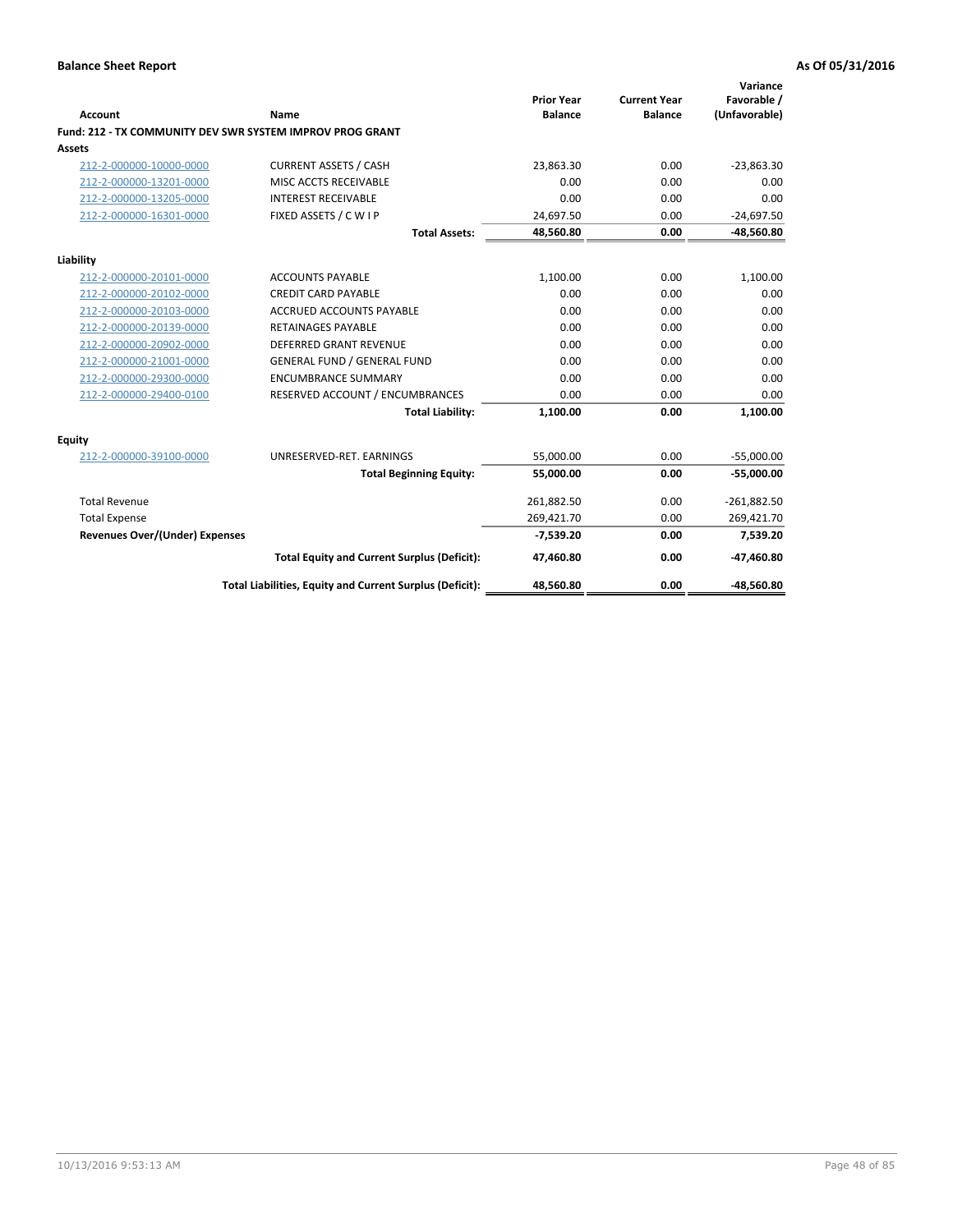| Favorable /<br><b>Prior Year</b><br><b>Current Year</b><br>(Unfavorable)<br><b>Balance</b><br><b>Balance</b><br><b>Account</b><br>Name<br><b>Fund: 216 - UTILIITY CIP FUND</b><br><b>Assets</b><br><b>CURRENT ASSETS / CASH</b><br>1,962,293.90<br>3,033,700.88<br>1,071,406.98<br>216-2-000000-10000-0000<br>MBIA ACCOUNTS / 2002 WSSR<br>0.00<br>0.00<br>0.00<br>216-2-000000-11101-0000<br>216-2-000000-11103-0000<br><b>2005 WSSR</b><br>0.00<br>0.00<br>0.00<br>RESERVE FUND / 2003 WSSR<br>0.01<br>0.01<br>0.00<br>216-2-000000-11403-0000<br>2008WSSR CONST 486000273<br>0.00<br>0.00<br>0.00<br>216-2-000000-11503-0000<br>0.00<br>0.00<br>216-2-000000-13000-0000<br><b>CUSTOMER ACCTS RECEIVABLE</b><br>0.00<br>0.00<br>216-2-000000-13002-0000<br>ALLOW FOR UNCOLLECT REC<br>0.00<br>0.00<br>0.00<br>0.00<br>0.00<br>216-2-000000-13003-0000<br>UNBILLED YEAR-END ACCRUAL<br>216-2-000000-13201-0000<br>0.00<br>0.00<br>0.00<br>MISC ACCTS RECEIVABLE<br>0.00<br>216-2-000000-13205-0000<br><b>INTEREST RECEIVABLE</b><br>0.00<br>0.00<br>FIXED ASSETS / C W I P<br>352,476.09<br>605,992.45<br>216-2-000000-16301-0000<br>958,468.54<br><b>Total Assets:</b><br>2,314,770.00<br>3,992,169.43<br>1,677,399.43<br>Liability<br><b>ACCOUNTS PAYABLE</b><br>0.00<br>0.00<br>216-2-000000-20101-0000<br>0.00<br>0.00<br>216-2-000000-20102-0000<br><b>CREDIT CARD PAYABLE</b><br>0.00<br>0.00<br>0.00<br>0.00<br>0.00<br>216-2-000000-20103-0000<br><b>ACCRUED ACCOUNTS PAYABLE</b><br>800.00<br>800.00<br>216-2-000000-20113-0000<br><b>DEVELOPERS ESCROW</b><br>0.00<br>22,001.86<br>0.00<br>22,001.86<br>216-2-000000-20139-0000<br><b>RETAINAGES PAYABLE</b><br>18,939,652.64<br>0.00<br>216-2-000000-21101-0000<br>ENTERPRISE / WTR/WWTR UTILITY FUND<br>18,939,652.64<br>216-2-000000-29300-0000<br>0.00<br>0.00<br>0.00<br><b>ENCUMBRANCE SUMMARY</b><br>0.00<br>216-2-000000-29400-0100<br>RESERVED ACCOUNT / ENCUMBRANCES<br>0.00<br>0.00<br>22,801.86<br><b>Total Liability:</b><br>18,962,454.50<br>18,939,652.64<br><b>Equity</b><br>216-2-000000-39000-0000<br>0.00<br>0.00<br>0.00<br>UNRESERVED-FUND BALANCE<br>216-2-000000-39100-0000<br>UNRESERVED-RET. EARNINGS<br>$-16,633,628.07$<br>-15,886,357.89<br>747,270.18<br>747,270.18<br><b>Total Beginning Equity:</b><br>$-16,633,628.07$<br>-15,886,357.89<br><b>Total Revenue</b><br>1,051,992.12<br>1,199,268.65<br>147,276.53<br>260,393.97<br>1,066,048.55<br>805,654.58<br><b>Total Expense</b><br>952,931.11<br><b>Revenues Over/(Under) Expenses</b><br>$-14,056.43$<br>938,874.68<br>1,700,201.29<br><b>Total Equity and Current Surplus (Deficit):</b><br>$-16,647,684.50$<br>$-14,947,483.21$<br>Total Liabilities, Equity and Current Surplus (Deficit):<br>2,314,770.00<br>3,992,169.43<br>1,677,399.43 |  |  | Variance |
|----------------------------------------------------------------------------------------------------------------------------------------------------------------------------------------------------------------------------------------------------------------------------------------------------------------------------------------------------------------------------------------------------------------------------------------------------------------------------------------------------------------------------------------------------------------------------------------------------------------------------------------------------------------------------------------------------------------------------------------------------------------------------------------------------------------------------------------------------------------------------------------------------------------------------------------------------------------------------------------------------------------------------------------------------------------------------------------------------------------------------------------------------------------------------------------------------------------------------------------------------------------------------------------------------------------------------------------------------------------------------------------------------------------------------------------------------------------------------------------------------------------------------------------------------------------------------------------------------------------------------------------------------------------------------------------------------------------------------------------------------------------------------------------------------------------------------------------------------------------------------------------------------------------------------------------------------------------------------------------------------------------------------------------------------------------------------------------------------------------------------------------------------------------------------------------------------------------------------------------------------------------------------------------------------------------------------------------------------------------------------------------------------------------------------------------------------------------------------------------------------------------------------------------------------------------------------------------------------------------------------------------------------------------------------------------------------------------------------------------------------------------------------------------------|--|--|----------|
|                                                                                                                                                                                                                                                                                                                                                                                                                                                                                                                                                                                                                                                                                                                                                                                                                                                                                                                                                                                                                                                                                                                                                                                                                                                                                                                                                                                                                                                                                                                                                                                                                                                                                                                                                                                                                                                                                                                                                                                                                                                                                                                                                                                                                                                                                                                                                                                                                                                                                                                                                                                                                                                                                                                                                                                              |  |  |          |
|                                                                                                                                                                                                                                                                                                                                                                                                                                                                                                                                                                                                                                                                                                                                                                                                                                                                                                                                                                                                                                                                                                                                                                                                                                                                                                                                                                                                                                                                                                                                                                                                                                                                                                                                                                                                                                                                                                                                                                                                                                                                                                                                                                                                                                                                                                                                                                                                                                                                                                                                                                                                                                                                                                                                                                                              |  |  |          |
|                                                                                                                                                                                                                                                                                                                                                                                                                                                                                                                                                                                                                                                                                                                                                                                                                                                                                                                                                                                                                                                                                                                                                                                                                                                                                                                                                                                                                                                                                                                                                                                                                                                                                                                                                                                                                                                                                                                                                                                                                                                                                                                                                                                                                                                                                                                                                                                                                                                                                                                                                                                                                                                                                                                                                                                              |  |  |          |
|                                                                                                                                                                                                                                                                                                                                                                                                                                                                                                                                                                                                                                                                                                                                                                                                                                                                                                                                                                                                                                                                                                                                                                                                                                                                                                                                                                                                                                                                                                                                                                                                                                                                                                                                                                                                                                                                                                                                                                                                                                                                                                                                                                                                                                                                                                                                                                                                                                                                                                                                                                                                                                                                                                                                                                                              |  |  |          |
|                                                                                                                                                                                                                                                                                                                                                                                                                                                                                                                                                                                                                                                                                                                                                                                                                                                                                                                                                                                                                                                                                                                                                                                                                                                                                                                                                                                                                                                                                                                                                                                                                                                                                                                                                                                                                                                                                                                                                                                                                                                                                                                                                                                                                                                                                                                                                                                                                                                                                                                                                                                                                                                                                                                                                                                              |  |  |          |
|                                                                                                                                                                                                                                                                                                                                                                                                                                                                                                                                                                                                                                                                                                                                                                                                                                                                                                                                                                                                                                                                                                                                                                                                                                                                                                                                                                                                                                                                                                                                                                                                                                                                                                                                                                                                                                                                                                                                                                                                                                                                                                                                                                                                                                                                                                                                                                                                                                                                                                                                                                                                                                                                                                                                                                                              |  |  |          |
|                                                                                                                                                                                                                                                                                                                                                                                                                                                                                                                                                                                                                                                                                                                                                                                                                                                                                                                                                                                                                                                                                                                                                                                                                                                                                                                                                                                                                                                                                                                                                                                                                                                                                                                                                                                                                                                                                                                                                                                                                                                                                                                                                                                                                                                                                                                                                                                                                                                                                                                                                                                                                                                                                                                                                                                              |  |  |          |
|                                                                                                                                                                                                                                                                                                                                                                                                                                                                                                                                                                                                                                                                                                                                                                                                                                                                                                                                                                                                                                                                                                                                                                                                                                                                                                                                                                                                                                                                                                                                                                                                                                                                                                                                                                                                                                                                                                                                                                                                                                                                                                                                                                                                                                                                                                                                                                                                                                                                                                                                                                                                                                                                                                                                                                                              |  |  |          |
|                                                                                                                                                                                                                                                                                                                                                                                                                                                                                                                                                                                                                                                                                                                                                                                                                                                                                                                                                                                                                                                                                                                                                                                                                                                                                                                                                                                                                                                                                                                                                                                                                                                                                                                                                                                                                                                                                                                                                                                                                                                                                                                                                                                                                                                                                                                                                                                                                                                                                                                                                                                                                                                                                                                                                                                              |  |  |          |
|                                                                                                                                                                                                                                                                                                                                                                                                                                                                                                                                                                                                                                                                                                                                                                                                                                                                                                                                                                                                                                                                                                                                                                                                                                                                                                                                                                                                                                                                                                                                                                                                                                                                                                                                                                                                                                                                                                                                                                                                                                                                                                                                                                                                                                                                                                                                                                                                                                                                                                                                                                                                                                                                                                                                                                                              |  |  |          |
|                                                                                                                                                                                                                                                                                                                                                                                                                                                                                                                                                                                                                                                                                                                                                                                                                                                                                                                                                                                                                                                                                                                                                                                                                                                                                                                                                                                                                                                                                                                                                                                                                                                                                                                                                                                                                                                                                                                                                                                                                                                                                                                                                                                                                                                                                                                                                                                                                                                                                                                                                                                                                                                                                                                                                                                              |  |  |          |
|                                                                                                                                                                                                                                                                                                                                                                                                                                                                                                                                                                                                                                                                                                                                                                                                                                                                                                                                                                                                                                                                                                                                                                                                                                                                                                                                                                                                                                                                                                                                                                                                                                                                                                                                                                                                                                                                                                                                                                                                                                                                                                                                                                                                                                                                                                                                                                                                                                                                                                                                                                                                                                                                                                                                                                                              |  |  |          |
|                                                                                                                                                                                                                                                                                                                                                                                                                                                                                                                                                                                                                                                                                                                                                                                                                                                                                                                                                                                                                                                                                                                                                                                                                                                                                                                                                                                                                                                                                                                                                                                                                                                                                                                                                                                                                                                                                                                                                                                                                                                                                                                                                                                                                                                                                                                                                                                                                                                                                                                                                                                                                                                                                                                                                                                              |  |  |          |
|                                                                                                                                                                                                                                                                                                                                                                                                                                                                                                                                                                                                                                                                                                                                                                                                                                                                                                                                                                                                                                                                                                                                                                                                                                                                                                                                                                                                                                                                                                                                                                                                                                                                                                                                                                                                                                                                                                                                                                                                                                                                                                                                                                                                                                                                                                                                                                                                                                                                                                                                                                                                                                                                                                                                                                                              |  |  |          |
|                                                                                                                                                                                                                                                                                                                                                                                                                                                                                                                                                                                                                                                                                                                                                                                                                                                                                                                                                                                                                                                                                                                                                                                                                                                                                                                                                                                                                                                                                                                                                                                                                                                                                                                                                                                                                                                                                                                                                                                                                                                                                                                                                                                                                                                                                                                                                                                                                                                                                                                                                                                                                                                                                                                                                                                              |  |  |          |
|                                                                                                                                                                                                                                                                                                                                                                                                                                                                                                                                                                                                                                                                                                                                                                                                                                                                                                                                                                                                                                                                                                                                                                                                                                                                                                                                                                                                                                                                                                                                                                                                                                                                                                                                                                                                                                                                                                                                                                                                                                                                                                                                                                                                                                                                                                                                                                                                                                                                                                                                                                                                                                                                                                                                                                                              |  |  |          |
|                                                                                                                                                                                                                                                                                                                                                                                                                                                                                                                                                                                                                                                                                                                                                                                                                                                                                                                                                                                                                                                                                                                                                                                                                                                                                                                                                                                                                                                                                                                                                                                                                                                                                                                                                                                                                                                                                                                                                                                                                                                                                                                                                                                                                                                                                                                                                                                                                                                                                                                                                                                                                                                                                                                                                                                              |  |  |          |
|                                                                                                                                                                                                                                                                                                                                                                                                                                                                                                                                                                                                                                                                                                                                                                                                                                                                                                                                                                                                                                                                                                                                                                                                                                                                                                                                                                                                                                                                                                                                                                                                                                                                                                                                                                                                                                                                                                                                                                                                                                                                                                                                                                                                                                                                                                                                                                                                                                                                                                                                                                                                                                                                                                                                                                                              |  |  |          |
|                                                                                                                                                                                                                                                                                                                                                                                                                                                                                                                                                                                                                                                                                                                                                                                                                                                                                                                                                                                                                                                                                                                                                                                                                                                                                                                                                                                                                                                                                                                                                                                                                                                                                                                                                                                                                                                                                                                                                                                                                                                                                                                                                                                                                                                                                                                                                                                                                                                                                                                                                                                                                                                                                                                                                                                              |  |  |          |
|                                                                                                                                                                                                                                                                                                                                                                                                                                                                                                                                                                                                                                                                                                                                                                                                                                                                                                                                                                                                                                                                                                                                                                                                                                                                                                                                                                                                                                                                                                                                                                                                                                                                                                                                                                                                                                                                                                                                                                                                                                                                                                                                                                                                                                                                                                                                                                                                                                                                                                                                                                                                                                                                                                                                                                                              |  |  |          |
|                                                                                                                                                                                                                                                                                                                                                                                                                                                                                                                                                                                                                                                                                                                                                                                                                                                                                                                                                                                                                                                                                                                                                                                                                                                                                                                                                                                                                                                                                                                                                                                                                                                                                                                                                                                                                                                                                                                                                                                                                                                                                                                                                                                                                                                                                                                                                                                                                                                                                                                                                                                                                                                                                                                                                                                              |  |  |          |
|                                                                                                                                                                                                                                                                                                                                                                                                                                                                                                                                                                                                                                                                                                                                                                                                                                                                                                                                                                                                                                                                                                                                                                                                                                                                                                                                                                                                                                                                                                                                                                                                                                                                                                                                                                                                                                                                                                                                                                                                                                                                                                                                                                                                                                                                                                                                                                                                                                                                                                                                                                                                                                                                                                                                                                                              |  |  |          |
|                                                                                                                                                                                                                                                                                                                                                                                                                                                                                                                                                                                                                                                                                                                                                                                                                                                                                                                                                                                                                                                                                                                                                                                                                                                                                                                                                                                                                                                                                                                                                                                                                                                                                                                                                                                                                                                                                                                                                                                                                                                                                                                                                                                                                                                                                                                                                                                                                                                                                                                                                                                                                                                                                                                                                                                              |  |  |          |
|                                                                                                                                                                                                                                                                                                                                                                                                                                                                                                                                                                                                                                                                                                                                                                                                                                                                                                                                                                                                                                                                                                                                                                                                                                                                                                                                                                                                                                                                                                                                                                                                                                                                                                                                                                                                                                                                                                                                                                                                                                                                                                                                                                                                                                                                                                                                                                                                                                                                                                                                                                                                                                                                                                                                                                                              |  |  |          |
|                                                                                                                                                                                                                                                                                                                                                                                                                                                                                                                                                                                                                                                                                                                                                                                                                                                                                                                                                                                                                                                                                                                                                                                                                                                                                                                                                                                                                                                                                                                                                                                                                                                                                                                                                                                                                                                                                                                                                                                                                                                                                                                                                                                                                                                                                                                                                                                                                                                                                                                                                                                                                                                                                                                                                                                              |  |  |          |
|                                                                                                                                                                                                                                                                                                                                                                                                                                                                                                                                                                                                                                                                                                                                                                                                                                                                                                                                                                                                                                                                                                                                                                                                                                                                                                                                                                                                                                                                                                                                                                                                                                                                                                                                                                                                                                                                                                                                                                                                                                                                                                                                                                                                                                                                                                                                                                                                                                                                                                                                                                                                                                                                                                                                                                                              |  |  |          |
|                                                                                                                                                                                                                                                                                                                                                                                                                                                                                                                                                                                                                                                                                                                                                                                                                                                                                                                                                                                                                                                                                                                                                                                                                                                                                                                                                                                                                                                                                                                                                                                                                                                                                                                                                                                                                                                                                                                                                                                                                                                                                                                                                                                                                                                                                                                                                                                                                                                                                                                                                                                                                                                                                                                                                                                              |  |  |          |
|                                                                                                                                                                                                                                                                                                                                                                                                                                                                                                                                                                                                                                                                                                                                                                                                                                                                                                                                                                                                                                                                                                                                                                                                                                                                                                                                                                                                                                                                                                                                                                                                                                                                                                                                                                                                                                                                                                                                                                                                                                                                                                                                                                                                                                                                                                                                                                                                                                                                                                                                                                                                                                                                                                                                                                                              |  |  |          |
|                                                                                                                                                                                                                                                                                                                                                                                                                                                                                                                                                                                                                                                                                                                                                                                                                                                                                                                                                                                                                                                                                                                                                                                                                                                                                                                                                                                                                                                                                                                                                                                                                                                                                                                                                                                                                                                                                                                                                                                                                                                                                                                                                                                                                                                                                                                                                                                                                                                                                                                                                                                                                                                                                                                                                                                              |  |  |          |
|                                                                                                                                                                                                                                                                                                                                                                                                                                                                                                                                                                                                                                                                                                                                                                                                                                                                                                                                                                                                                                                                                                                                                                                                                                                                                                                                                                                                                                                                                                                                                                                                                                                                                                                                                                                                                                                                                                                                                                                                                                                                                                                                                                                                                                                                                                                                                                                                                                                                                                                                                                                                                                                                                                                                                                                              |  |  |          |
|                                                                                                                                                                                                                                                                                                                                                                                                                                                                                                                                                                                                                                                                                                                                                                                                                                                                                                                                                                                                                                                                                                                                                                                                                                                                                                                                                                                                                                                                                                                                                                                                                                                                                                                                                                                                                                                                                                                                                                                                                                                                                                                                                                                                                                                                                                                                                                                                                                                                                                                                                                                                                                                                                                                                                                                              |  |  |          |
|                                                                                                                                                                                                                                                                                                                                                                                                                                                                                                                                                                                                                                                                                                                                                                                                                                                                                                                                                                                                                                                                                                                                                                                                                                                                                                                                                                                                                                                                                                                                                                                                                                                                                                                                                                                                                                                                                                                                                                                                                                                                                                                                                                                                                                                                                                                                                                                                                                                                                                                                                                                                                                                                                                                                                                                              |  |  |          |
|                                                                                                                                                                                                                                                                                                                                                                                                                                                                                                                                                                                                                                                                                                                                                                                                                                                                                                                                                                                                                                                                                                                                                                                                                                                                                                                                                                                                                                                                                                                                                                                                                                                                                                                                                                                                                                                                                                                                                                                                                                                                                                                                                                                                                                                                                                                                                                                                                                                                                                                                                                                                                                                                                                                                                                                              |  |  |          |
|                                                                                                                                                                                                                                                                                                                                                                                                                                                                                                                                                                                                                                                                                                                                                                                                                                                                                                                                                                                                                                                                                                                                                                                                                                                                                                                                                                                                                                                                                                                                                                                                                                                                                                                                                                                                                                                                                                                                                                                                                                                                                                                                                                                                                                                                                                                                                                                                                                                                                                                                                                                                                                                                                                                                                                                              |  |  |          |
|                                                                                                                                                                                                                                                                                                                                                                                                                                                                                                                                                                                                                                                                                                                                                                                                                                                                                                                                                                                                                                                                                                                                                                                                                                                                                                                                                                                                                                                                                                                                                                                                                                                                                                                                                                                                                                                                                                                                                                                                                                                                                                                                                                                                                                                                                                                                                                                                                                                                                                                                                                                                                                                                                                                                                                                              |  |  |          |
|                                                                                                                                                                                                                                                                                                                                                                                                                                                                                                                                                                                                                                                                                                                                                                                                                                                                                                                                                                                                                                                                                                                                                                                                                                                                                                                                                                                                                                                                                                                                                                                                                                                                                                                                                                                                                                                                                                                                                                                                                                                                                                                                                                                                                                                                                                                                                                                                                                                                                                                                                                                                                                                                                                                                                                                              |  |  |          |
|                                                                                                                                                                                                                                                                                                                                                                                                                                                                                                                                                                                                                                                                                                                                                                                                                                                                                                                                                                                                                                                                                                                                                                                                                                                                                                                                                                                                                                                                                                                                                                                                                                                                                                                                                                                                                                                                                                                                                                                                                                                                                                                                                                                                                                                                                                                                                                                                                                                                                                                                                                                                                                                                                                                                                                                              |  |  |          |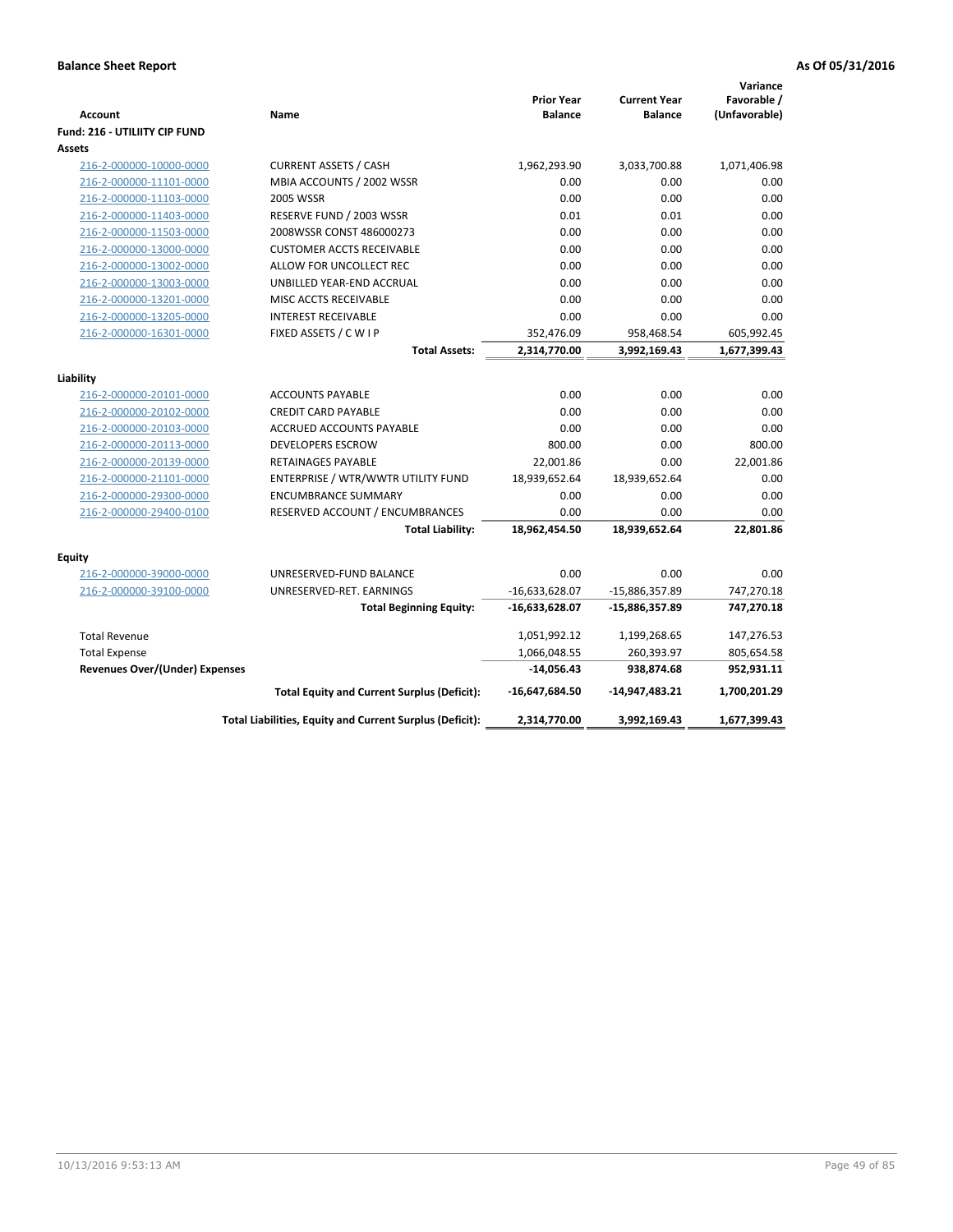| Account                                        | Name                                                     | <b>Prior Year</b><br><b>Balance</b> | <b>Current Year</b><br><b>Balance</b> | Variance<br>Favorable /<br>(Unfavorable) |
|------------------------------------------------|----------------------------------------------------------|-------------------------------------|---------------------------------------|------------------------------------------|
| <b>Fund: 217 - WASTEWATER RECLAMATION FUND</b> |                                                          |                                     |                                       |                                          |
| <b>Assets</b>                                  |                                                          |                                     |                                       |                                          |
| 217-2-000000-10000-0000                        | <b>CURRENT ASSETS / CASH</b>                             | 0.00                                | 0.00                                  | 0.00                                     |
| 217-2-000000-11301-0000                        | TEXASTERM / 2008 WSSR REVENUE BOND                       | 0.00                                | 0.00                                  | 0.00                                     |
| 217-2-000000-11302-0000                        | 2008 WSSR REVENUE BOND                                   | 0.00                                | 0.00                                  | 0.00                                     |
| 217-2-000000-11503-0000                        | 2008WSSR CONST 486000273                                 | 733,146.98                          | 734,956.55                            | 1,809.57                                 |
| 217-2-000000-13000-0000                        | <b>CUSTOMER ACCTS RECEIVABLE</b>                         | 0.00                                | 0.00                                  | 0.00                                     |
| 217-2-000000-13002-0000                        | ALLOW FOR UNCOLLECT REC                                  | 0.00                                | 0.00                                  | 0.00                                     |
| 217-2-000000-13201-0000                        | MISC ACCTS RECEIVABLE                                    | 0.00                                | 0.00                                  | 0.00                                     |
| 217-2-000000-13205-0000                        | <b>INTEREST RECEIVABLE</b>                               | 0.00                                | 0.00                                  | 0.00                                     |
| 217-2-000000-16301-0000                        | FIXED ASSETS / C W I P                                   | 0.00                                | 0.00                                  | 0.00                                     |
|                                                | <b>Total Assets:</b>                                     | 733,146.98                          | 734,956.55                            | 1,809.57                                 |
|                                                |                                                          |                                     |                                       |                                          |
| Liability                                      |                                                          |                                     |                                       |                                          |
| 217-2-000000-20101-0000                        | <b>ACCOUNTS PAYABLE</b>                                  | 0.00                                | 0.00                                  | 0.00                                     |
| 217-2-000000-20102-0000                        | <b>CREDIT CARD PAYABLE</b>                               | 0.00                                | 0.00                                  | 0.00                                     |
| 217-2-000000-20103-0000                        | <b>ACCRUED ACCOUNTS PAYABLE</b>                          | 0.00                                | 0.00                                  | 0.00                                     |
| 217-2-000000-20139-0000                        | RETAINAGES PAYABLE                                       | 0.00                                | 0.00                                  | 0.00                                     |
| 217-2-000000-21101-0000                        | ENTERPRISE / WTR/WWTR UTILITY FUND                       | 19,396,374.21                       | 19,396,374.21                         | 0.00                                     |
| 217-2-000000-29300-0000                        | <b>ENCUMBRANCE SUMMARY</b>                               | 0.00                                | 0.00                                  | 0.00                                     |
| 217-2-000000-29400-0100                        | RESERVED ACCOUNT / ENCUMBRANCES                          | 0.00                                | 0.00                                  | 0.00                                     |
|                                                | <b>Total Liability:</b>                                  | 19,396,374.21                       | 19,396,374.21                         | 0.00                                     |
| <b>Equity</b>                                  |                                                          |                                     |                                       |                                          |
| 217-2-000000-39100-0000                        | UNRESERVED-RET. EARNINGS                                 | $-18,663,590.17$                    | $-18,662,962.72$                      | 627.45                                   |
|                                                | <b>Total Beginning Equity:</b>                           | -18,663,590.17                      | $-18,662,962.72$                      | 627.45                                   |
| <b>Total Revenue</b>                           |                                                          | 362.94                              | 1,545.06                              | 1,182.12                                 |
| <b>Total Expense</b>                           |                                                          | 0.00                                | 0.00                                  | 0.00                                     |
| Revenues Over/(Under) Expenses                 |                                                          | 362.94                              | 1,545.06                              | 1,182.12                                 |
|                                                | <b>Total Equity and Current Surplus (Deficit):</b>       | $-18,663,227.23$                    | $-18,661,417.66$                      | 1,809.57                                 |
|                                                | Total Liabilities, Equity and Current Surplus (Deficit): | 733,146.98                          | 734,956.55                            | 1,809.57                                 |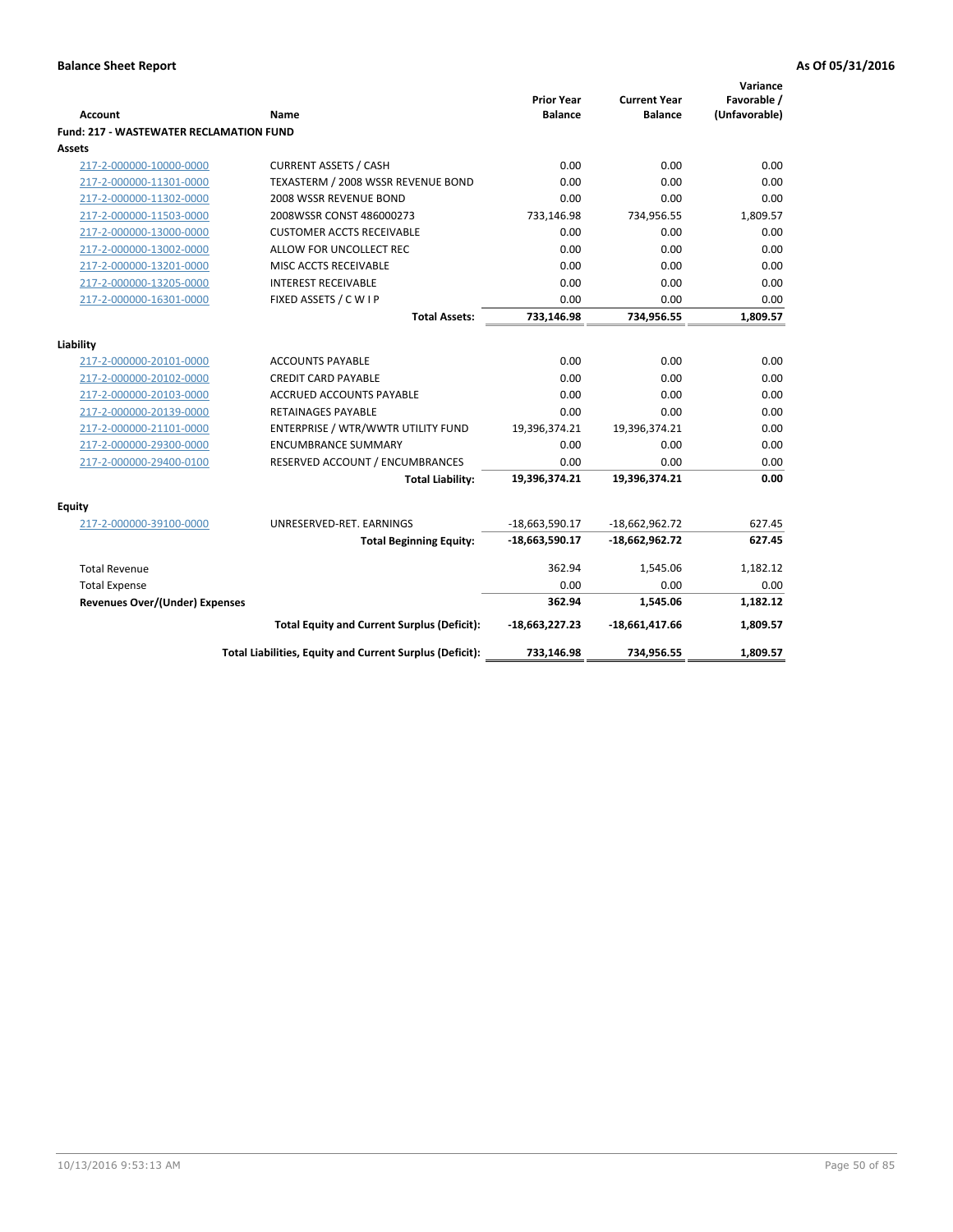| <b>Account</b>                                     | Name                                                            | <b>Prior Year</b><br><b>Balance</b> | <b>Current Year</b><br>Balance | Variance<br>Favorable /<br>(Unfavorable) |
|----------------------------------------------------|-----------------------------------------------------------------|-------------------------------------|--------------------------------|------------------------------------------|
| Fund: 300 - AIRPORT FUND                           |                                                                 |                                     |                                |                                          |
| Assets                                             |                                                                 |                                     |                                |                                          |
| 300-2-000000-10000-0000                            | <b>CURRENT ASSETS / CASH</b>                                    | 257,076.60                          | 805,005.41                     | 547,928.81                               |
| 300-2-000000-13201-0000                            | MISC ACCTS RECEIVABLE                                           | 0.00                                | 0.00                           | 0.00                                     |
| 300-2-000000-13202-0000                            | <b>EMPLOYEE ADVANCES</b>                                        | 0.00                                | 0.00                           | 0.00                                     |
| 300-2-000000-13203-0000                            | NON-CURRENT ASSETS / PREPAYMENTS                                | 0.00                                | 0.00                           | 0.00                                     |
| 300-2-000000-13205-0000                            | <b>INTEREST RECEIVABLE</b>                                      | 0.00                                | 0.00                           | 0.00                                     |
| 300-2-000000-14126-0000                            | <b>GRANT FUND / AIRPORT GRANT FUND</b>                          | 0.00                                | 0.00                           | 0.00                                     |
| 300-2-000000-16001-0000                            | FIXED ASSETS / LAND                                             | 813,937.00                          | 813,937.00                     | 0.00                                     |
| 300-2-000000-16002-0000                            | FIXED ASSETS / IMPROVMENTS-NON BUILDI                           | 53,523,321.36                       | 64,531,290.21                  | 11,007,968.85                            |
| 300-2-000000-16003-0000                            | ACCUM DEPR / IMPROVEMENTS-NON BUILI                             | -30,541,794.31                      | $-32,694,577.61$               | $-2,152,783.30$                          |
| 300-2-000000-16004-0000                            | FIXED ASSETS / BUILDINGS                                        | 60,824,408.10                       | 60,824,408.10                  | 0.00                                     |
| 300-2-000000-16005-0000                            | <b>ACCUM DEPR / BUILDINGS</b>                                   | -20,885,470.54                      | -22,157,381.37                 | $-1,271,910.83$                          |
| 300-2-000000-16201-0000                            | FIXED ASSETS / MACHINERY AND EQUIPMEN                           | 12,340.00                           | 12,340.00                      | 0.00                                     |
| 300-2-000000-16202-0000                            | ACCUM DEPR / MACHINERY AND EQUIPMEI                             | $-12,339.94$                        | $-12,339.94$                   | 0.00                                     |
| 300-2-000000-16301-0000                            | FIXED ASSETS / C W I P                                          | 70,357.55                           | 1,024,406.10                   | 954,048.55                               |
| 300-2-000000-17501-0000                            | <b>EMPLOYEE CONTRIBUTIONS</b>                                   | 0.00                                | 0.00                           | 0.00                                     |
| 300-2-000000-17504-0000                            | <b>INVESTMENT RETURN</b>                                        | 0.00                                | 0.00                           | 0.00                                     |
| 300-2-000000-17508-0000                            | <b>EXPERIENCE DIFFERENCE</b>                                    | 0.00                                | 0.00                           | 0.00                                     |
|                                                    | <b>Total Assets:</b>                                            | 64,061,835.82                       | 73,147,087.90                  | 9,085,252.08                             |
|                                                    |                                                                 |                                     |                                |                                          |
| Liability                                          |                                                                 |                                     |                                |                                          |
| 300-2-000000-20101-0000                            | <b>ACCOUNTS PAYABLE</b>                                         | 0.00                                | 0.00                           | 0.00                                     |
| 300-2-000000-20102-0000                            | <b>CREDIT CARD PAYABLE</b>                                      | 0.00                                | 0.00                           | 0.00                                     |
| 300-2-000000-20103-0000                            | ACCRUED ACCOUNTS PAYABLE                                        | 0.00                                | 0.00                           | 0.00                                     |
| 300-2-000000-20105-0000                            | <b>L-3 FUNDS PAYABLE</b>                                        | 34,530.60                           | 0.00                           | 34,530.60                                |
| 300-2-000000-20106-0000                            | <b>GRANT MATCH</b>                                              | 0.00                                | 0.00                           | 0.00                                     |
| 300-2-000000-20108-0000                            | <b>MATURED BONDS PAYABLE</b>                                    | 0.00                                | 0.00                           | 0.00                                     |
| 300-2-000000-20110-0000                            | REVENUE BONDS PAYABLE                                           | 0.00                                | 0.00                           | 0.00                                     |
| 300-2-000000-20111-0000                            | MATURED INTEREST PAYABLE                                        | 0.00                                | 0.00                           | 0.00                                     |
| 300-2-000000-20112-0000                            | <b>ACCRUED INTEREST PAYABLE</b>                                 | 0.00                                | 0.00                           | 0.00                                     |
| 300-2-000000-20139-0000                            | RETAINAGES PAYABLE                                              | 0.00                                | 0.00                           | 0.00                                     |
| 300-2-000000-20141-0000                            | <b>TELEPHONE CLEARING</b>                                       | 0.00                                | 0.00                           | 0.00                                     |
| 300-2-000000-20160-0000                            | UNAPPLIED CREDIT                                                | 0.00                                | 0.00                           | 0.00<br>0.00                             |
| 300-2-000000-20201-0000                            | DEFERRED REVENUE                                                | 0.00                                | 0.00                           |                                          |
| 300-2-000000-21001-0000                            | <b>GENERAL FUND / GENERAL FUND</b>                              | 0.00                                | 0.00                           | 0.00                                     |
| 300-2-000000-22001-0000                            | SALARIES PAYABLE                                                | 865.12                              | 1,078.43                       | $-213.31$                                |
| 300-2-000000-22002-0000                            | VACATION/SICK PAYABLE                                           | 244.13                              | 966.57                         | $-722.44$                                |
| 300-2-000000-26001-0000                            | COMPENSATED ABSENCES PAY                                        | $-0.21$                             | 1,112.85                       | $-1,113.06$                              |
| 300-2-000000-26101-0000                            | <b>GENERAL OBLIG BONDS PAY</b><br>REVENUE BONDS PAYABLE         | 0.00                                | 0.00                           | 0.00                                     |
| 300-2-000000-26102-0000                            |                                                                 | 0.00                                | 0.00                           | 0.00                                     |
| 300-2-000000-29300-0000                            | <b>ENCUMBRANCE SUMMARY</b>                                      | 0.00                                | 0.00                           | 0.00                                     |
| 300-2-000000-29400-0100<br>300-2-000000-29999-0000 | RESERVED ACCOUNT / ENCUMBRANCES<br><b>NET PENSION LIABILITY</b> | 0.00<br>0.00                        | 0.00<br>0.00                   | 0.00<br>0.00                             |
|                                                    | <b>Total Liability:</b>                                         | 35,639.64                           | 3,157.85                       | 32,481.79                                |
|                                                    |                                                                 |                                     |                                |                                          |
| Fquity<br>300-2-000000-39000-0000                  | UNRESERVED-FUND BALANCE                                         | 0.00                                | 0.00                           | 0.00                                     |
|                                                    | UNRESERVED-RET. EARNINGS                                        | 63,671,453.00                       | 72,742,602.86                  |                                          |
| 300-2-000000-39100-0000<br>300-2-000000-39500-0000 | <b>NET POSITION - PENSION</b>                                   | 0.00                                | 0.00                           | 9,071,149.86<br>0.00                     |
|                                                    | <b>Total Beginning Equity:</b>                                  | 63,671,453.00                       | 72,742,602.86                  | 9,071,149.86                             |
|                                                    |                                                                 |                                     |                                |                                          |
| <b>Total Revenue</b>                               |                                                                 | 443,927.34                          | 544,257.67                     | 100,330.33                               |
| <b>Total Expense</b>                               |                                                                 | 89,184.16                           | 142,930.48                     | -53,746.32                               |
| <b>Revenues Over/(Under) Expenses</b>              |                                                                 | 354,743.18                          | 401,327.19                     | 46,584.01                                |
|                                                    | <b>Total Equity and Current Surplus (Deficit):</b>              | 64,026,196.18                       | 73,143,930.05                  | 9,117,733.87                             |
|                                                    | Total Liabilities, Equity and Current Surplus (Deficit):        | 64,061,835.82                       | 73,147,087.90                  | 9,085,252.08                             |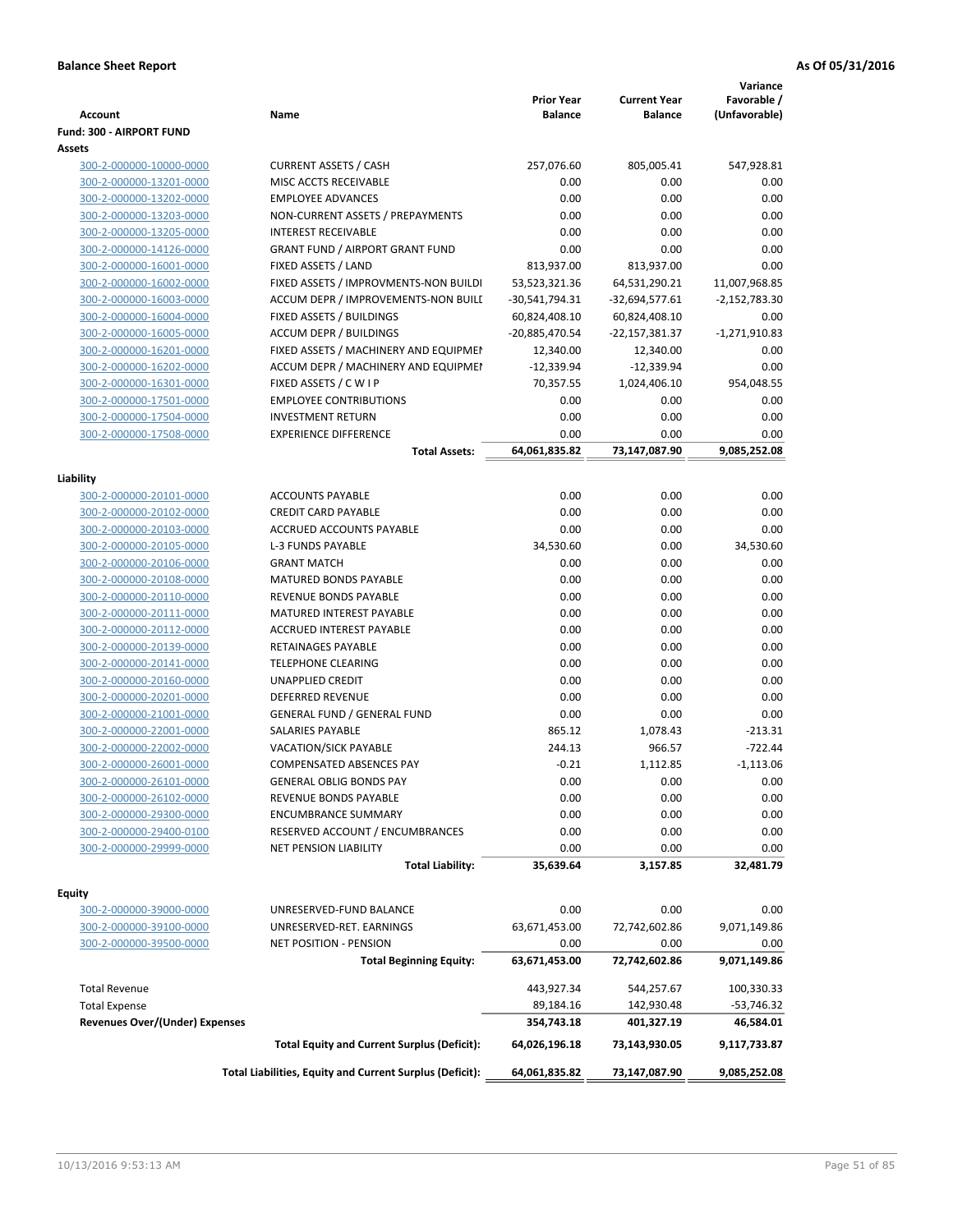|                                 |                                                          |                                     |                                       | Variance                     |
|---------------------------------|----------------------------------------------------------|-------------------------------------|---------------------------------------|------------------------------|
| <b>Account</b>                  | Name                                                     | <b>Prior Year</b><br><b>Balance</b> | <b>Current Year</b><br><b>Balance</b> | Favorable /<br>(Unfavorable) |
| Fund: 320 - AIRPORT TXDOT GRANT |                                                          |                                     |                                       |                              |
| <b>Assets</b>                   |                                                          |                                     |                                       |                              |
| 320-2-000000-10000-0000         | <b>CURRENT ASSETS / CASH</b>                             | 69,646.56                           | 0.00                                  | $-69,646.56$                 |
| 320-2-000000-13201-0000         | MISC ACCTS RECEIVABLE                                    | 0.00                                | 0.00                                  | 0.00                         |
| 320-2-000000-13205-0000         | <b>INTEREST RECEIVABLE</b>                               | 0.00                                | 0.00                                  | 0.00                         |
|                                 | <b>Total Assets:</b>                                     | 69,646.56                           | 0.00                                  | $-69,646.56$                 |
| Liability                       |                                                          |                                     |                                       |                              |
| 320-2-000000-20101-0000         | <b>ACCOUNTS PAYABLE</b>                                  | 0.00                                | 0.00                                  | 0.00                         |
| 320-2-000000-20102-0000         | <b>CREDIT CARD PAYABLE</b>                               | 0.00                                | 0.00                                  | 0.00                         |
| 320-2-000000-20103-0000         | <b>ACCRUED ACCOUNTS PAYABLE</b>                          | 0.00                                | 0.00                                  | 0.00                         |
| 320-2-000000-20902-0000         | <b>DEFERRED GRANT REVENUE</b>                            | 0.00                                | 0.00                                  | 0.00                         |
| 320-2-000000-21125-0000         | DUE TO / AIRPORT FUND                                    | 0.00                                | 0.00                                  | 0.00                         |
| 320-2-000000-29300-0000         | <b>ENCUMBRANCE SUMMARY</b>                               | 0.00                                | 0.00                                  | 0.00                         |
| 320-2-000000-29400-0100         | RESERVED ACCOUNT / ENCUMBRANCES                          | 0.00                                | 0.00                                  | 0.00                         |
|                                 | <b>Total Liability:</b>                                  | 0.00                                | 0.00                                  | 0.00                         |
| <b>Equity</b>                   |                                                          |                                     |                                       |                              |
| 320-2-000000-39000-0000         | UNRESERVED-FUND BALANCE                                  | 69,646.56                           | 69,646.56                             | 0.00                         |
|                                 | <b>Total Beginning Equity:</b>                           | 69,646.56                           | 69.646.56                             | 0.00                         |
| <b>Total Revenue</b>            |                                                          | 56,492.37                           | 436,366.44                            | 379,874.07                   |
| <b>Total Expense</b>            |                                                          | 56,492.37                           | 506,013.00                            | $-449,520.63$                |
| Revenues Over/(Under) Expenses  |                                                          | 0.00                                | $-69.646.56$                          | $-69,646.56$                 |
|                                 | <b>Total Equity and Current Surplus (Deficit):</b>       | 69,646.56                           | 0.00                                  | $-69,646.56$                 |
|                                 | Total Liabilities, Equity and Current Surplus (Deficit): | 69.646.56                           | 0.00                                  | $-69.646.56$                 |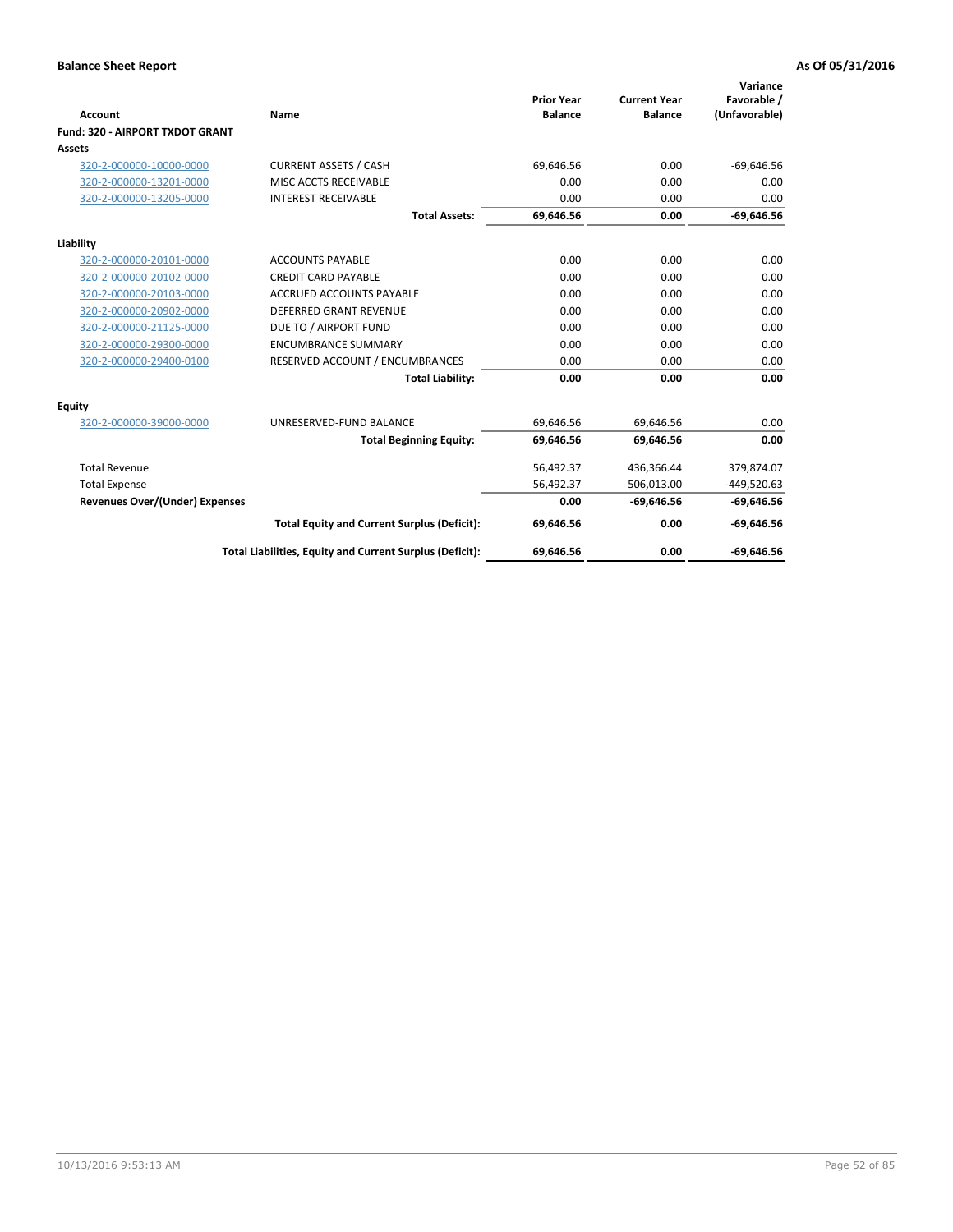| <b>Account</b>                          | Name                                                     | <b>Prior Year</b><br><b>Balance</b> | <b>Current Year</b><br><b>Balance</b> | Variance<br>Favorable /<br>(Unfavorable) |
|-----------------------------------------|----------------------------------------------------------|-------------------------------------|---------------------------------------|------------------------------------------|
| <b>Fund: 360 - AIRPORT CAPITAL FUND</b> |                                                          |                                     |                                       |                                          |
| Assets                                  |                                                          |                                     |                                       |                                          |
| 360-2-000000-10000-0000                 | <b>CURRENT ASSETS / CASH</b>                             | 624,491.83                          | 807,162.17                            | 182,670.34                               |
| 360-2-000000-13201-0000                 | MISC ACCTS RECEIVABLE                                    | 0.00                                | 0.00                                  | 0.00                                     |
| 360-2-000000-13205-0000                 | <b>INTEREST RECEIVABLE</b>                               | 0.00                                | 0.00                                  | 0.00                                     |
| 360-2-000000-16301-0000                 | FIXED ASSETS / C W I P                                   | 66,769.54                           | 146,068.31                            | 79,298.77                                |
|                                         | <b>Total Assets:</b>                                     | 691,261.37                          | 953,230.48                            | 261,969.11                               |
| Liability                               |                                                          |                                     |                                       |                                          |
| 360-2-000000-20101-0000                 | <b>ACCOUNTS PAYABLE</b>                                  | 0.00                                | 0.00                                  | 0.00                                     |
| 360-2-000000-20102-0000                 | <b>CREDIT CARD PAYABLE</b>                               | 0.00                                | 0.00                                  | 0.00                                     |
| 360-2-000000-20103-0000                 | <b>ACCRUED ACCOUNTS PAYABLE</b>                          | 0.00                                | 0.00                                  | 0.00                                     |
| 360-2-000000-20125-0000                 | SALES TAX PAYABLE / IN THE CITY                          | 0.00                                | 17.57                                 | $-17.57$                                 |
| 360-2-000000-20139-0000                 | <b>RETAINAGES PAYABLE</b>                                | 0.00                                | 0.00                                  | 0.00                                     |
| 360-2-000000-21001-0000                 | <b>GENERAL FUND / GENERAL FUND</b>                       | 0.00                                | 0.00                                  | 0.00                                     |
| 360-2-000000-27001-0000                 | <b>CONTRIBUTED CAPITAL</b>                               | 0.00                                | 0.00                                  | 0.00                                     |
| 360-2-000000-29300-0000                 | <b>ENCUMBRANCE SUMMARY</b>                               | 0.00                                | 0.00                                  | 0.00                                     |
| 360-2-000000-29400-0000                 | RESERVED ACCOUNT / ENCUMBRANCES                          | 0.00                                | 0.00                                  | 0.00                                     |
|                                         | <b>Total Liability:</b>                                  | 0.00                                | 17.57                                 | $-17.57$                                 |
| Equity                                  |                                                          |                                     |                                       |                                          |
| 360-2-000000-39000-0000                 | UNRESERVED-FUND BALANCE                                  | 0.00                                | 0.00                                  | 0.00                                     |
| 360-2-000000-39100-0000                 | UNRESERVED-RET. EARNINGS                                 | 424,698.72                          | 847,601.72                            | 422,903.00                               |
|                                         | <b>Total Beginning Equity:</b>                           | 424,698.72                          | 847,601.72                            | 422,903.00                               |
| <b>Total Revenue</b>                    |                                                          | 314,357.89                          | 125,751.27                            | $-188,606.62$                            |
| <b>Total Expense</b>                    |                                                          | 47,795.24                           | 20,140.08                             | 27,655.16                                |
| Revenues Over/(Under) Expenses          |                                                          | 266,562.65                          | 105,611.19                            | $-160,951.46$                            |
|                                         | <b>Total Equity and Current Surplus (Deficit):</b>       | 691,261.37                          | 953,212.91                            | 261,951.54                               |
|                                         | Total Liabilities, Equity and Current Surplus (Deficit): | 691,261.37                          | 953,230.48                            | 261,969.11                               |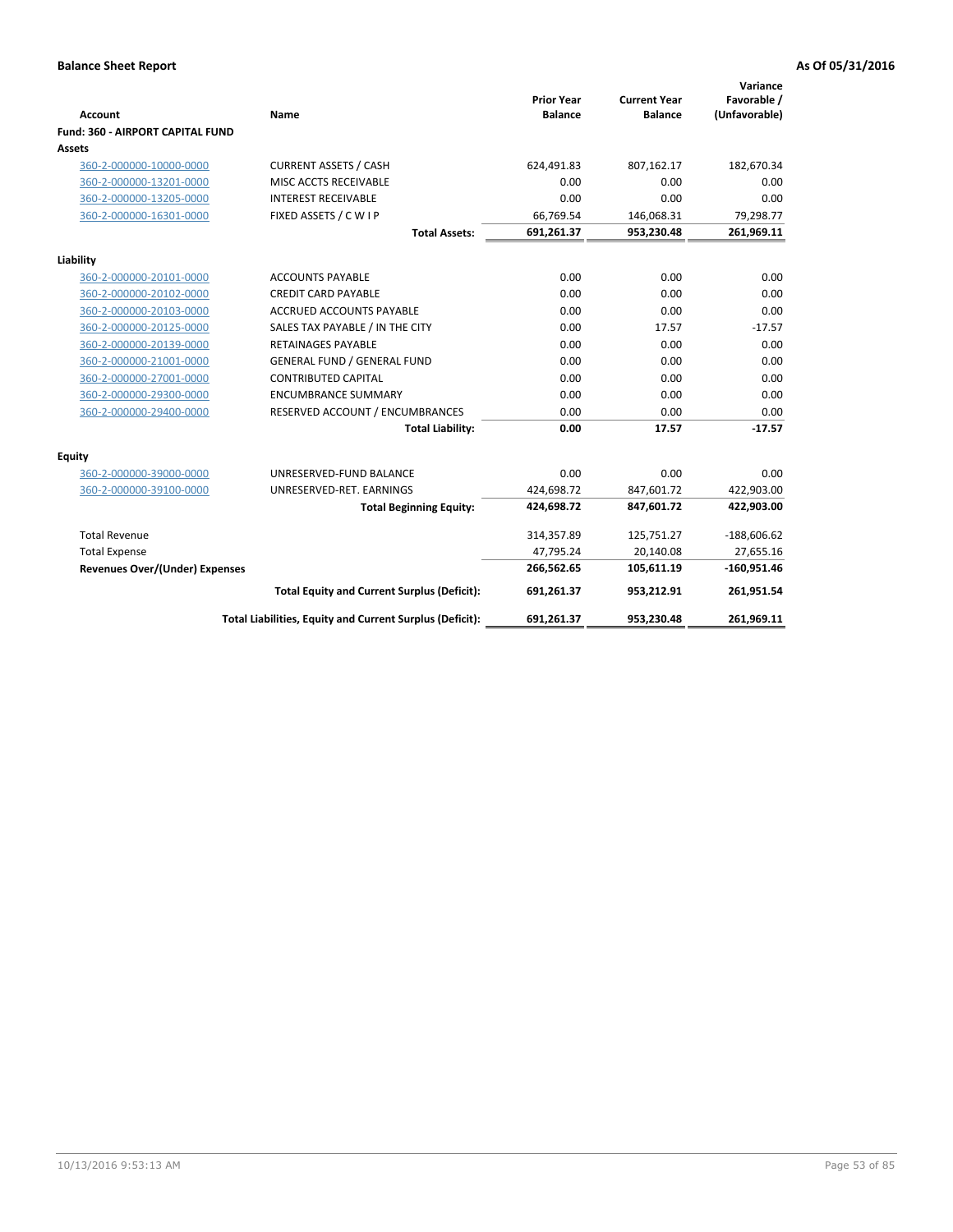| <b>Account</b>                        | <b>Name</b>                                              | <b>Prior Year</b><br><b>Balance</b> | <b>Current Year</b><br><b>Balance</b> | Variance<br>Favorable /<br>(Unfavorable) |
|---------------------------------------|----------------------------------------------------------|-------------------------------------|---------------------------------------|------------------------------------------|
| <b>Fund: 361 - L3-IDC FUND</b>        |                                                          |                                     |                                       |                                          |
| Assets                                |                                                          |                                     |                                       |                                          |
| 361-2-000000-10000-0000               | <b>CURRENT ASSETS / CASH</b>                             | 0.00                                | 0.00                                  | 0.00                                     |
| 361-2-000000-13201-0000               | MISC ACCTS RECEIVABLE                                    | 0.00                                | 0.00                                  | 0.00                                     |
| 361-2-000000-13205-0000               | <b>INTEREST RECEIVABLE</b>                               | 0.00                                | 0.00                                  | 0.00                                     |
|                                       | <b>Total Assets:</b>                                     | 0.00                                | 0.00                                  | 0.00                                     |
| Liability                             |                                                          |                                     |                                       |                                          |
| 361-2-000000-20101-0000               | <b>ACCOUNTS PAYABLE</b>                                  | 0.00                                | 0.00                                  | 0.00                                     |
| 361-2-000000-20102-0000               | <b>CREDIT CARD PAYABLE</b>                               | 0.00                                | 0.00                                  | 0.00                                     |
| 361-2-000000-20103-0000               | MISCELLANEOUS LIABILITIES                                | 0.00                                | 0.00                                  | 0.00                                     |
| 361-2-000000-20108-0000               | <b>MATURED BONDS PAYABLE</b>                             | 0.00                                | 0.00                                  | 0.00                                     |
| 361-2-000000-20111-0000               | <b>MATURED INTEREST PAYABLE</b>                          | 0.00                                | 0.00                                  | 0.00                                     |
| 361-2-000000-20112-0000               | <b>ACCRUED INTEREST PAYABLE</b>                          | 0.00                                | 0.00                                  | 0.00                                     |
| 361-2-000000-20139-0000               | <b>RETAINAGES PAYABLE</b>                                | 0.00                                | 0.00                                  | 0.00                                     |
| 361-2-000000-21001-0000               | <b>GENERAL FUND / GENERAL FUND</b>                       | 0.00                                | 0.00                                  | 0.00                                     |
|                                       | <b>Total Liability:</b>                                  | 0.00                                | 0.00                                  | 0.00                                     |
| Equity                                |                                                          |                                     |                                       |                                          |
| 361-2-000000-39000-0000               | UNRESERVED-FUND BALANCE                                  | 0.00                                | 0.00                                  | 0.00                                     |
| 361-2-000000-39100-0000               | UNRESERVED-RET. EARNINGS                                 | $-2,881,924.85$                     | $-2,881,924.85$                       | 0.00                                     |
| 361-2-000000-39150-0000               | RESERVED-RET. EARNINGS                                   | 2,881,924.85                        | 2,881,924.85                          | 0.00                                     |
|                                       | <b>Total Beginning Equity:</b>                           | 0.00                                | 0.00                                  | 0.00                                     |
| <b>Total Revenue</b>                  |                                                          | 0.00                                | 0.00                                  | 0.00                                     |
| <b>Total Expense</b>                  |                                                          | 0.00                                | 0.00                                  | 0.00                                     |
| <b>Revenues Over/(Under) Expenses</b> |                                                          | 0.00                                | 0.00                                  | 0.00                                     |
|                                       | <b>Total Equity and Current Surplus (Deficit):</b>       | 0.00                                | 0.00                                  | 0.00                                     |
|                                       | Total Liabilities, Equity and Current Surplus (Deficit): | 0.00                                | 0.00                                  | 0.00                                     |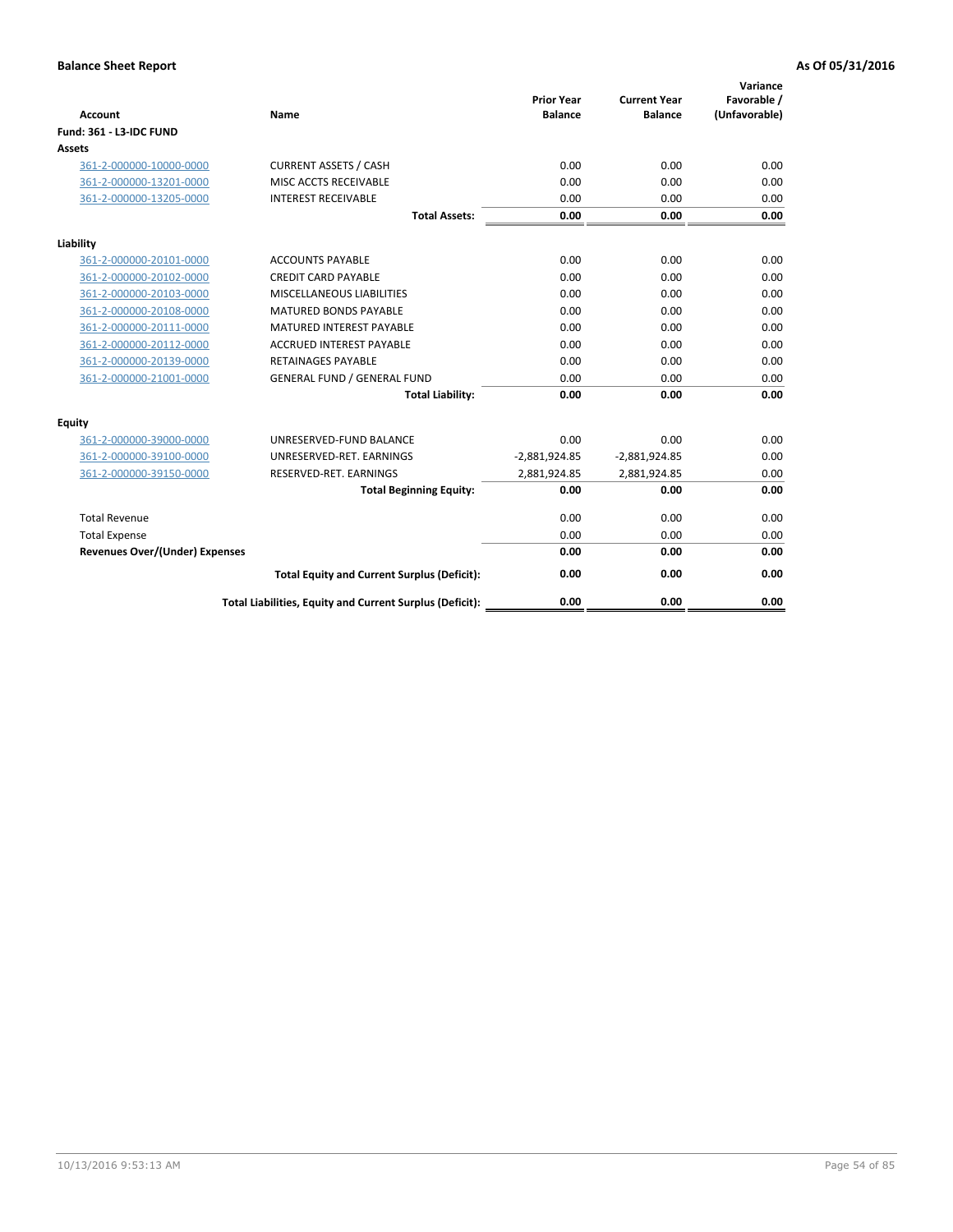|                                       |                                                          |                                     |                                       | Variance                     |
|---------------------------------------|----------------------------------------------------------|-------------------------------------|---------------------------------------|------------------------------|
| Account                               | Name                                                     | <b>Prior Year</b><br><b>Balance</b> | <b>Current Year</b><br><b>Balance</b> | Favorable /<br>(Unfavorable) |
| Fund: 362 - AIRPORT FBO FUEL          |                                                          |                                     |                                       |                              |
| Assets                                |                                                          |                                     |                                       |                              |
| 362-2-000000-10000-0000               | <b>CURRENT ASSETS / CASH</b>                             | 0.00                                | 0.00                                  | 0.00                         |
| 362-2-000000-13201-0000               | MISC ACCTS RECEIVABLE                                    | 0.00                                | 0.00                                  | 0.00                         |
| 362-2-000000-13205-0000               | <b>INTEREST RECEIVABLE</b>                               | 0.00                                | 0.00                                  | 0.00                         |
|                                       | <b>Total Assets:</b>                                     | 0.00                                | 0.00                                  | 0.00                         |
| Liability                             |                                                          |                                     |                                       |                              |
| 362-2-000000-20101-0000               | <b>ACCOUNTS PAYABLE</b>                                  | 0.00                                | 0.00                                  | 0.00                         |
| 362-2-000000-20102-0000               | <b>CREDIT CARD PAYABLE</b>                               | 0.00                                | 0.00                                  | 0.00                         |
| 362-2-000000-20103-0000               | <b>ACCRUED ACCOUNTS PAYABLE</b>                          | 0.00                                | 0.00                                  | 0.00                         |
| 362-2-000000-20125-0000               | SALES TAX PAYABLE / IN THE CITY                          | 0.00                                | 0.00                                  | 0.00                         |
| 362-2-000000-29300-0000               | <b>ENCUMBRANCE SUMMARY</b>                               | 0.00                                | 0.00                                  | 0.00                         |
| 362-2-000000-29400-0000               | RESERVED ACCOUNT / ENCUMBRANCES                          | 0.00                                | 0.00                                  | 0.00                         |
|                                       | <b>Total Liability:</b>                                  | 0.00                                | 0.00                                  | 0.00                         |
| Equity                                |                                                          |                                     |                                       |                              |
| 362-2-000000-39000-0000               | UNRESERVED-FUND BALANCE                                  | 0.00                                | 0.00                                  | 0.00                         |
| 362-2-000000-39100-0000               | UNRESERVED-RET. EARNINGS                                 | 0.00                                | 0.00                                  | 0.00                         |
|                                       | <b>Total Beginning Equity:</b>                           | 0.00                                | 0.00                                  | 0.00                         |
| <b>Total Revenue</b>                  |                                                          | 0.00                                | 0.00                                  | 0.00                         |
| <b>Total Expense</b>                  |                                                          | 0.00                                | 0.00                                  | 0.00                         |
| <b>Revenues Over/(Under) Expenses</b> |                                                          | 0.00                                | 0.00                                  | 0.00                         |
|                                       | <b>Total Equity and Current Surplus (Deficit):</b>       | 0.00                                | 0.00                                  | 0.00                         |
|                                       | Total Liabilities, Equity and Current Surplus (Deficit): | 0.00                                | 0.00                                  | 0.00                         |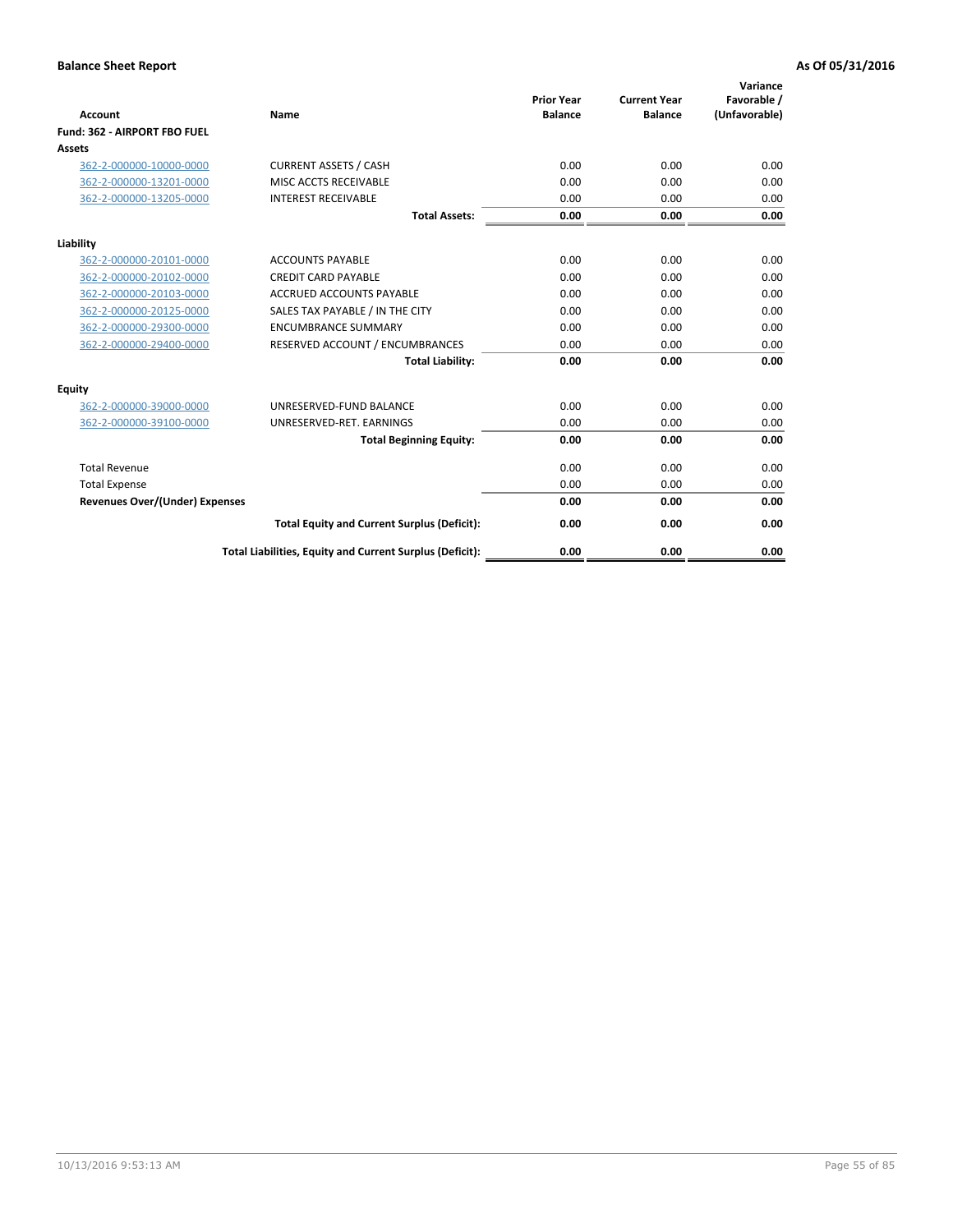| <b>Account</b>                                     | Name                                                          | <b>Prior Year</b><br><b>Balance</b> | <b>Current Year</b><br>Balance | Variance<br>Favorable /<br>(Unfavorable) |
|----------------------------------------------------|---------------------------------------------------------------|-------------------------------------|--------------------------------|------------------------------------------|
| Fund: 400 - GOLF FUND                              |                                                               |                                     |                                |                                          |
| Assets                                             |                                                               |                                     |                                |                                          |
| 400-2-000000-10000-0000                            | <b>CURRENT ASSETS / CASH</b>                                  | $-342,532.96$                       | -332,837.85                    | 9,695.11                                 |
| 400-2-000000-10304-0000                            | CASH / PETTY CASH/CHANGE DRAWERS                              | 200.00                              | 200.00                         | 0.00                                     |
| 400-2-000000-13007-0000                            | <b>RETURNED CHECKS</b>                                        | 0.00                                | 0.00                           | 0.00                                     |
| 400-2-000000-13201-0000                            | MISC ACCTS RECEIVABLE                                         | 647.93                              | 1,921.70                       | 1,273.77                                 |
| 400-2-000000-13202-0000                            | <b>EMPLOYEE ADVANCES</b>                                      | 0.00                                | 0.00                           | 0.00                                     |
| 400-2-000000-13203-0000                            | NON-CURRENT ASSETS / PREPAYMENTS                              | 0.00                                | 0.00                           | 0.00                                     |
| 400-2-000000-13205-0000                            | <b>INTEREST RECEIVABLE</b>                                    | 0.00                                | 0.00                           | 0.00                                     |
| 400-2-000000-13206-0000                            | <b>CHARGES RECEIVABLE</b>                                     | 12,078.60                           | 2,192.20                       | $-9,886.40$                              |
| 400-2-000000-15301-0000                            | INVENTORIES / GOLF COURSE                                     | 8,765.67                            | 7,253.50                       | $-1,512.17$                              |
| 400-2-000000-16001-0000                            | FIXED ASSETS / LAND                                           | 93,000.00                           | 93,000.00                      | 0.00                                     |
| 400-2-000000-16002-0000                            | FIXED ASSETS / IMPROVMENTS-NON BUILDI                         | 521,160.58                          | 521,160.58                     | 0.00                                     |
| 400-2-000000-16003-0000                            | ACCUM DEPR / IMPROVEMENTS-NON BUILI                           | $-227,489.74$                       | -244,919.68                    | $-17,429.94$                             |
| 400-2-000000-16004-0000                            | FIXED ASSETS / BUILDINGS                                      | 109,640.00                          | 109,640.00                     | 0.00                                     |
| 400-2-000000-16005-0000                            | <b>ACCUM DEPR / BUILDINGS</b>                                 | $-101,441.61$                       | $-104,606.74$                  | $-3,165.13$                              |
| 400-2-000000-16201-0000                            | FIXED ASSETS / MACHINERY AND EQUIPMEN                         | 67,625.00                           | 67,625.00                      | 0.00                                     |
| 400-2-000000-16202-0000                            | ACCUM DEPR / MACHINERY AND EQUIPMEI                           | $-67,625.00$                        | $-67,625.00$                   | 0.00                                     |
| 400-2-000000-16301-0000                            | FIXED ASSETS / C W I P                                        | 0.00                                | 0.00                           | 0.00                                     |
| 400-2-000000-17501-0000                            | <b>EMPLOYEE CONTRIBUTIONS</b>                                 | 0.00                                | 6,650.00                       | 6,650.00                                 |
| 400-2-000000-17504-0000                            | <b>INVESTMENT RETURN</b>                                      | 0.00                                | 4,827.00                       | 4,827.00                                 |
| 400-2-000000-17508-0000                            | <b>EXPERIENCE DIFFERENCE</b>                                  | 0.00                                | 58.00                          | 58.00                                    |
|                                                    | <b>Total Assets:</b>                                          | 74,028.47                           | 64,538.71                      | $-9,489.76$                              |
|                                                    |                                                               |                                     |                                |                                          |
| Liability                                          |                                                               |                                     |                                |                                          |
| 400-2-000000-20101-0000                            | <b>ACCOUNTS PAYABLE</b>                                       | 0.00                                | 0.00                           | 0.00                                     |
| 400-2-000000-20102-0000                            | <b>CREDIT CARD PAYABLE</b>                                    | 0.00                                | 0.00                           | 0.00                                     |
| 400-2-000000-20103-0000                            | ACCRUED ACCOUNTS PAYABLE                                      | 0.00                                | 0.00                           | 0.00                                     |
| 400-2-000000-20112-0000                            | ACCRUED INTEREST PAYABLE                                      | 0.00                                | 0.00                           | 0.00                                     |
| 400-2-000000-20124-0000                            | <b>GOLF COURSE RESALE</b>                                     | 0.00                                | 0.00                           | 0.00                                     |
| 400-2-000000-20125-0000                            | SALES TAX PAYABLE / IN THE CITY                               | 450.33                              | 751.44                         | $-301.11$                                |
| 400-2-000000-20139-0000                            | RETAINAGES PAYABLE                                            | 0.00                                | 0.00                           | 0.00                                     |
| 400-2-000000-20141-0000                            | <b>TELEPHONE CLEARING</b>                                     | 0.00                                | 0.00                           | 0.00                                     |
| 400-2-000000-21001-0000                            | <b>GENERAL FUND / GENERAL FUND</b>                            | 0.00                                | 0.00                           | 0.00                                     |
| 400-2-000000-21101-0000                            | ENTERPRISE / WTR/WWTR UTILITY FUND<br><b>SALARIES PAYABLE</b> | 0.00                                | 0.00                           | 0.00                                     |
| 400-2-000000-22001-0000<br>400-2-000000-22002-0000 |                                                               | 3,520.81                            | 4,343.20                       | $-822.39$<br>$-3.602.36$                 |
| 400-2-000000-23001-0000                            | VACATION/SICK PAYABLE<br>CAPITAL LEASE PAYABLE                | 9,381.97<br>0.00                    | 12,984.33<br>0.00              |                                          |
|                                                    |                                                               | 0.00                                | 0.00                           | 0.00<br>0.00                             |
| 400-2-000000-24001-0000                            | O/S CHECKS PAYABLE                                            |                                     |                                | 2,635.92                                 |
| 400-2-000000-26001-0000                            | COMPENSATED ABSENCES PAY                                      | 33,336.24                           | 30,700.32                      | 0.00                                     |
| 400-2-000000-27001-0000<br>400-2-000000-27002-0000 | CONTRIBUTED CAPITAL<br>CONTRIBUTED CAPITAL / DEVELOPERS       | 0.00                                | 0.00                           |                                          |
| 400-2-000000-29300-0000                            |                                                               | 0.00                                | 0.00                           | 0.00                                     |
| 400-2-000000-29400-0100                            | <b>ENCUMBRANCE SUMMARY</b><br>RESERVED ACCOUNT / ENCUMBRANCES | 0.00<br>0.00                        | 0.00<br>0.00                   | 0.00<br>0.00                             |
| 400-2-000000-29999-0000                            | <b>NET PENSION LIABILITY</b>                                  | 0.00                                | 8,714.00                       | $-8,714.00$                              |
|                                                    | <b>Total Liability:</b>                                       | 46,689.35                           | 57,493.29                      | $-10,803.94$                             |
|                                                    |                                                               |                                     |                                |                                          |
| Equity                                             |                                                               |                                     |                                |                                          |
| 400-2-000000-39000-0000                            | UNRESERVED-FUND BALANCE                                       | 0.00                                | 0.00                           | 0.00                                     |
| 400-2-000000-39100-0000                            | UNRESERVED-RET. EARNINGS                                      | 67,323.76                           | 26,241.25                      | $-41,082.51$                             |
| 400-2-000000-39500-0000                            | NET POSITION - PENSION                                        | 0.00                                | $-44.00$                       | $-44.00$                                 |
|                                                    | <b>Total Beginning Equity:</b>                                | 67,323.76                           | 26,197.25                      | -41,126.51                               |
|                                                    |                                                               |                                     |                                |                                          |
| <b>Total Revenue</b>                               |                                                               | 92,162.89                           | 118,840.26                     | 26,677.37                                |
| <b>Total Expense</b>                               |                                                               | 132,147.53                          | 137,992.09                     | $-5,844.56$                              |
| <b>Revenues Over/(Under) Expenses</b>              |                                                               | -39,984.64                          | -19,151.83                     | 20,832.81                                |
|                                                    | <b>Total Equity and Current Surplus (Deficit):</b>            | 27,339.12                           | 7,045.42                       | -20,293.70                               |
|                                                    | Total Liabilities, Equity and Current Surplus (Deficit):      | 74,028.47                           | 64,538.71                      | $-9,489.76$                              |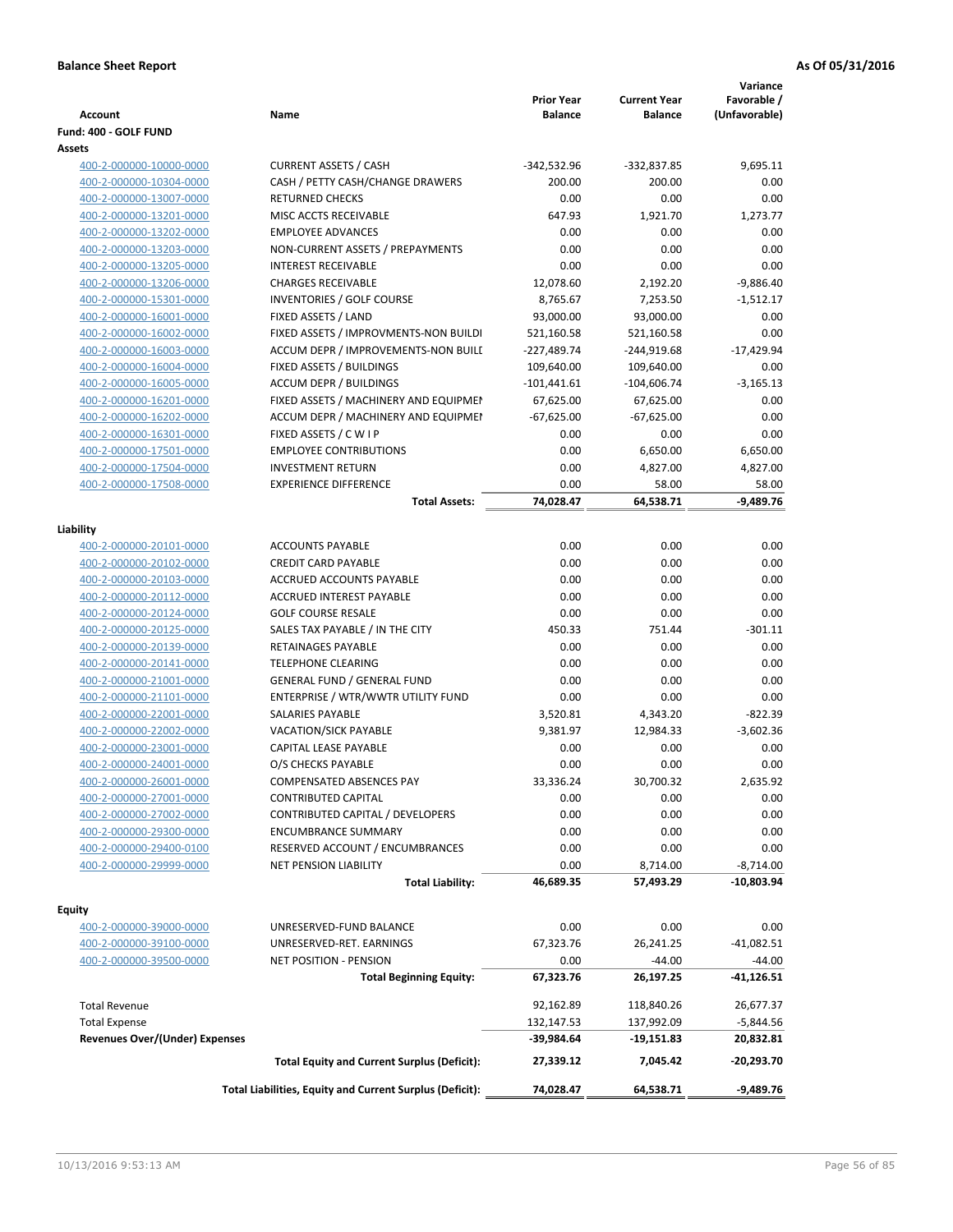|                                                    |                                                                  | <b>Prior Year</b>       | <b>Current Year</b>     | Variance<br>Favorable /  |
|----------------------------------------------------|------------------------------------------------------------------|-------------------------|-------------------------|--------------------------|
| <b>Account</b>                                     | Name                                                             | <b>Balance</b>          | <b>Balance</b>          | (Unfavorable)            |
| <b>Fund: 500 - SANITATION FUND</b>                 |                                                                  |                         |                         |                          |
| Assets                                             |                                                                  |                         |                         |                          |
| 500-2-000000-10000-0000                            | <b>CURRENT ASSETS / CASH</b><br><b>CUSTOMER ACCTS RECEIVABLE</b> | 1,168,008.11            | 1,477,577.33            | 309,569.22               |
| 500-2-000000-13000-0000<br>500-2-000000-13001-0000 | NON CURRENT CUSTOMER ACCTS RECEIVAE                              | 114,944.10<br>38,630.15 | 113,315.08<br>49,310.90 | $-1,629.02$<br>10,680.75 |
| 500-2-000000-13002-0000                            | ALLOW FOR UNCOLLECT REC                                          | $-32,668.94$            | $-36,479.94$            | $-3,811.00$              |
| 500-2-000000-13003-0000                            | UNBILLED YEAR-END ACCRUAL                                        | 247,854.31              | 379,459.63              | 131,605.32               |
| 500-2-000000-13201-0000                            | MISC ACCTS RECEIVABLE                                            | 0.00                    | 185.00                  | 185.00                   |
| 500-2-000000-17501-0000                            | <b>EMPLOYEE CONTRIBUTIONS</b>                                    | 0.00                    | 6,650.00                | 6,650.00                 |
| 500-2-000000-17504-0000                            | <b>INVESTMENT RETURN</b>                                         | 0.00                    | 4,827.00                | 4,827.00                 |
| 500-2-000000-17508-0000                            | <b>EXPERIENCE DIFFERENCE</b>                                     | 0.00                    | 58.00                   | 58.00                    |
|                                                    | <b>Total Assets:</b>                                             | 1,536,767.73            | 1,994,903.00            | 458,135.27               |
|                                                    |                                                                  |                         |                         |                          |
| Liability                                          |                                                                  |                         |                         |                          |
| 500-2-000000-20101-0000                            | <b>ACCOUNTS PAYABLE</b>                                          | 0.00                    | 500.00                  | $-500.00$                |
| 500-2-000000-20102-0000                            | <b>CREDIT CARD PAYABLE</b>                                       | 0.00                    | 0.00                    | 0.00                     |
| 500-2-000000-20103-0000                            | ACCRUED ACCOUNTS PAYABLE                                         | 0.00                    | 0.00                    | 0.00                     |
| 500-2-000000-20125-0000                            | SALES TAX PAYABLE / IN THE CITY                                  | 19,088.96               | 21,209.24               | $-2,120.28$              |
| 500-2-000000-20126-0000                            | SALES TAX PAYABLE / OUT OF CITY                                  | 0.00                    | 0.00                    | 0.00                     |
| 500-2-000000-20133-0000                            | <b>GARBAGE CLEARING</b>                                          | 0.00                    | 0.00                    | 0.00                     |
| 500-2-000000-20135-0000                            | GARBAGE CLEARING / BAD DEBT EXPENS                               | 27,489.24               | 26,378.04               | 1,111.20                 |
| 500-2-000000-20160-0000                            | <b>UNAPPLIED CREDIT</b>                                          | 0.00                    | 0.00                    | 0.00                     |
| 500-2-000000-20201-0000                            | <b>DEFERRED REVENUE</b>                                          | 0.00                    | 0.00                    | 0.00                     |
| 500-2-000000-21001-0000                            | <b>GENERAL FUND / GENERAL FUND</b>                               | 0.00                    | 0.00                    | 0.00                     |
| 500-2-000000-22001-0000                            | SALARIES PAYABLE                                                 | 2,625.44                | 3,481.43                | $-855.99$                |
| 500-2-000000-22002-0000                            | <b>VACATION/SICK PAYABLE</b>                                     | 237.94                  | 4,512.22                | $-4,274.28$              |
| 500-2-000000-24002-0000                            | <b>CUSTOMER DEPOSITS</b>                                         | 129,325.31              | 165,804.73              | $-36,479.42$             |
| 500-2-000000-24007-0000                            | <b>BILLED DEPOSITS SUSPENSE</b>                                  | 0.00                    | 0.00                    | 0.00                     |
| 500-2-000000-26001-0000                            | COMPENSATED ABSENCES PAY                                         | $-0.06$                 | $-176.76$               | 176.70                   |
| 500-2-000000-29300-0000                            | <b>ENCUMBRANCE SUMMARY</b>                                       | 0.00                    | 0.00                    | 0.00                     |
| 500-2-000000-29400-0100                            | RESERVED ACCOUNT / ENCUMBRANCES                                  | 0.00                    | 0.00                    | 0.00                     |
| 500-2-000000-29999-0000                            | <b>NET PENSION LIABILITY</b>                                     | 0.00                    | 8,714.00                | $-8,714.00$              |
|                                                    | <b>Total Liability:</b>                                          | 178,766.83              | 230,422.90              | $-51,656.07$             |
| Equity                                             |                                                                  |                         |                         |                          |
| 500-2-000000-39000-0000                            | UNRESERVED-FUND BALANCE                                          | 0.00                    | 0.00                    | 0.00                     |
| 500-2-000000-39100-0000                            | UNRESERVED-RET. EARNINGS                                         | 868,239.33              | 1,311,908.45            | 443,669.12               |
| 500-2-000000-39500-0000                            | <b>NET POSITION - PENSION</b>                                    | 0.00                    | $-44.00$                | $-44.00$                 |
|                                                    | <b>Total Beginning Equity:</b>                                   | 868,239.33              | 1,311,864.45            | 443,625.12               |
| <b>Total Revenue</b>                               |                                                                  | 2,411,476.49            | 2,585,042.25            | 173,565.76               |
| <b>Total Expense</b>                               |                                                                  | 1,921,714.92            | 2,132,426.60            | $-210,711.68$            |
| <b>Revenues Over/(Under) Expenses</b>              |                                                                  | 489,761.57              | 452,615.65              | $-37,145.92$             |
|                                                    | <b>Total Equity and Current Surplus (Deficit):</b>               | 1,358,000.90            | 1,764,480.10            | 406,479.20               |
|                                                    | Total Liabilities, Equity and Current Surplus (Deficit):         | 1,536,767.73            | 1,994,903.00            | 458,135.27               |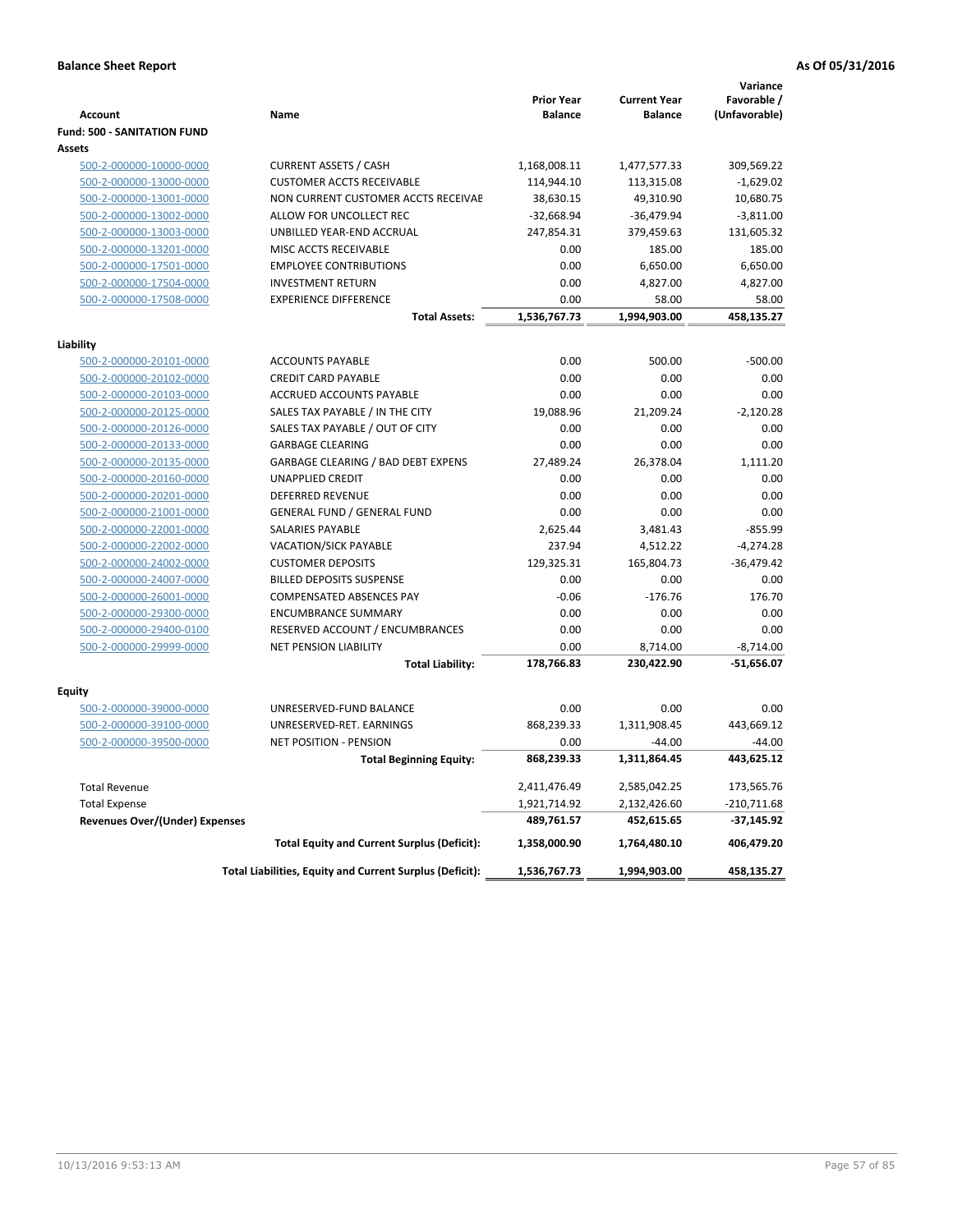| Account                                                    | Name                                                     | <b>Prior Year</b><br><b>Balance</b> | <b>Current Year</b><br><b>Balance</b> | Variance<br>Favorable /<br>(Unfavorable) |
|------------------------------------------------------------|----------------------------------------------------------|-------------------------------------|---------------------------------------|------------------------------------------|
| <b>Fund: 561 - REGINAL HOUSEHOLD HAZARDOUS WASTE GRANT</b> |                                                          |                                     |                                       |                                          |
| <b>Assets</b>                                              |                                                          |                                     |                                       |                                          |
| 561-2-000000-10000-0000                                    | <b>CURRENT ASSETS / CASH</b>                             | 0.00                                | 0.00                                  | 0.00                                     |
| 561-2-000000-13201-0000                                    | MISC ACCTS RECEIVABLE                                    | 0.00                                | 0.00                                  | 0.00                                     |
| 561-2-000000-13205-0000                                    | <b>INTEREST RECEIVABLE</b>                               | 0.00                                | 0.00                                  | 0.00                                     |
|                                                            | <b>Total Assets:</b>                                     | 0.00                                | 0.00                                  | 0.00                                     |
| Liability                                                  |                                                          |                                     |                                       |                                          |
| 561-2-000000-20101-0000                                    | <b>ACCOUNTS PAYABLE</b>                                  | 0.00                                | 0.00                                  | 0.00                                     |
| 561-2-000000-20102-0000                                    | <b>CREDIT CARD PAYABLE</b>                               | 0.00                                | 0.00                                  | 0.00                                     |
| 561-2-000000-20103-0000                                    | <b>ACCRUED ACCOUNTS PAYABLE</b>                          | 0.00                                | 0.00                                  | 0.00                                     |
| 561-2-000000-21140-0000                                    | DUE TO / SANITATION FUND                                 | 0.00                                | 0.00                                  | 0.00                                     |
| 561-2-000000-29300-0000                                    | <b>ENCUMBRANCE SUMMARY</b>                               | 0.00                                | 0.00                                  | 0.00                                     |
| 561-2-000000-29400-0100                                    | RESERVED ACCOUNT / ENCUMBRANCES                          | 0.00                                | 0.00                                  | 0.00                                     |
|                                                            | <b>Total Liability:</b>                                  | 0.00                                | 0.00                                  | 0.00                                     |
| <b>Equity</b>                                              |                                                          |                                     |                                       |                                          |
| 561-2-000000-39100-0000                                    | UNRESERVED-RET. EARNINGS                                 | 0.00                                | 0.00                                  | 0.00                                     |
|                                                            | <b>Total Beginning Equity:</b>                           | 0.00                                | 0.00                                  | 0.00                                     |
| <b>Total Revenue</b>                                       |                                                          | 0.00                                | 0.00                                  | 0.00                                     |
| <b>Total Expense</b>                                       |                                                          | 0.00                                | 0.00                                  | 0.00                                     |
| <b>Revenues Over/(Under) Expenses</b>                      |                                                          | 0.00                                | 0.00                                  | 0.00                                     |
|                                                            | <b>Total Equity and Current Surplus (Deficit):</b>       | 0.00                                | 0.00                                  | 0.00                                     |
|                                                            | Total Liabilities, Equity and Current Surplus (Deficit): | 0.00                                | 0.00                                  | 0.00                                     |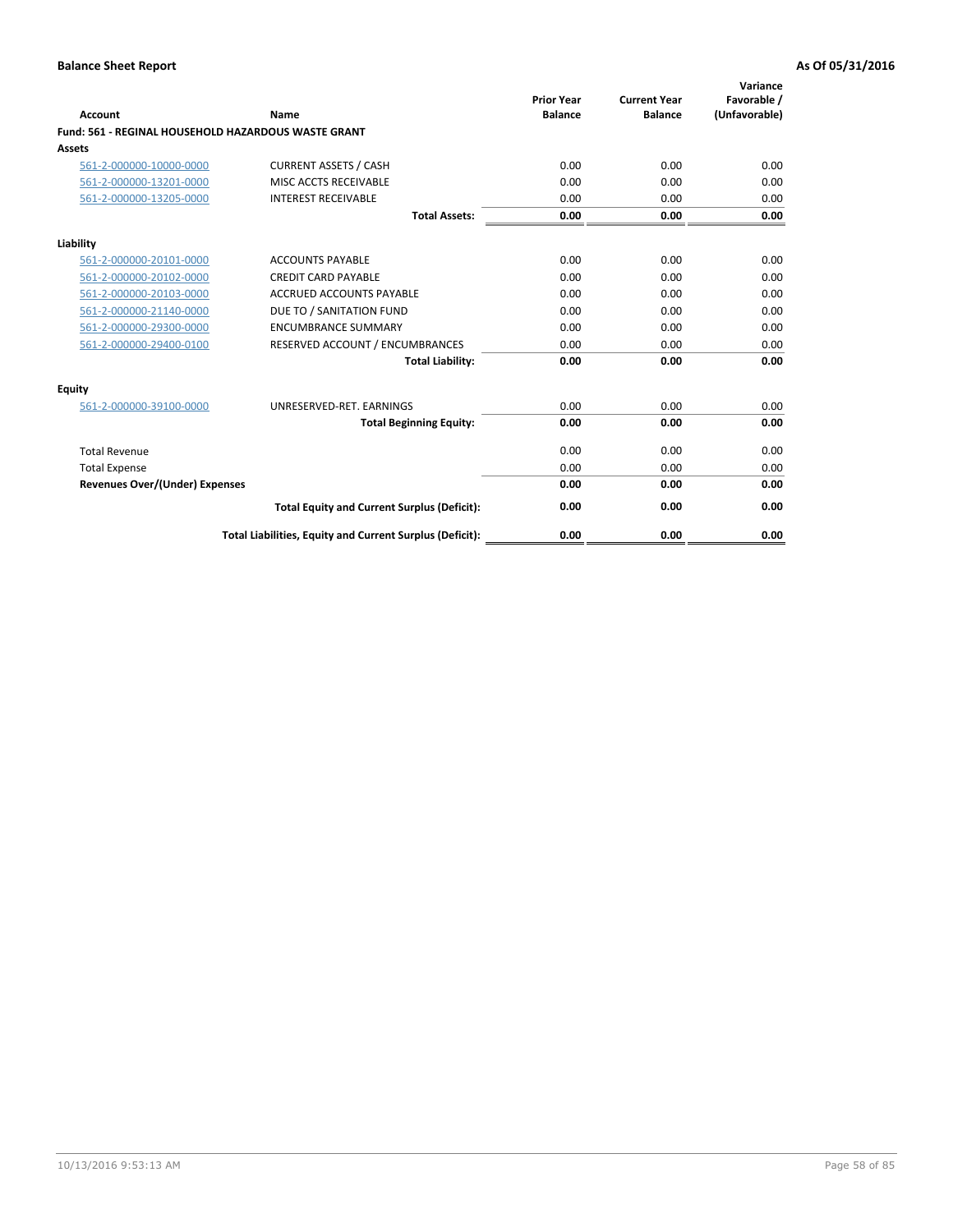| <b>Account</b>                        | Name                                                     | <b>Prior Year</b><br><b>Balance</b> | <b>Current Year</b><br><b>Balance</b> | Variance<br>Favorable /<br>(Unfavorable) |
|---------------------------------------|----------------------------------------------------------|-------------------------------------|---------------------------------------|------------------------------------------|
| Fund: 601 - CENTRAL SERVICE FUND      |                                                          |                                     |                                       |                                          |
| Assets                                |                                                          |                                     |                                       |                                          |
| 601-2-000000-10000-0000               | <b>CURRENT ASSETS / CASH</b>                             | 208,009.33                          | 157,792.97                            | $-50,216.36$                             |
| 601-2-000000-13201-0000               | MISC ACCTS RECEIVABLE                                    | 0.00                                | 0.00                                  | 0.00                                     |
| 601-2-000000-13203-0000               | NON-CURRENT ASSETS / PREPAYMENTS                         | 0.00                                | 0.00                                  | 0.00                                     |
| 601-2-000000-13204-0000               | PREPAYMENTS / INSURANCE PREPAYMENT                       | 0.00                                | 0.00                                  | 0.00                                     |
| 601-2-000000-13205-0000               | <b>INTEREST RECEIVABLE</b>                               | 0.00                                | 0.00                                  | 0.00                                     |
| 601-2-000000-15001-0000               | <b>INVENTORIES / POSTAGE</b>                             | 0.00                                | 0.00                                  | 0.00                                     |
| 601-2-000000-15101-0000               | <b>FACILITIES MAINT STOCK</b>                            | 13,207.34                           | 11,419.21                             | $-1,788.13$                              |
| 601-2-000000-15201-0000               | <b>INVENTORIES / GARAGE</b>                              | 45,971.60                           | 95,829.69                             | 49,858.09                                |
| 601-2-000000-16001-0000               | FIXED ASSETS / LAND                                      | 0.00                                | 0.00                                  | 0.00                                     |
| 601-2-000000-16002-0000               | FIXED ASSETS / IMPROVMENTS-NON BUILDI                    | 0.00                                | 0.00                                  | 0.00                                     |
| 601-2-000000-16003-0000               | ACCUM DEPR / IMPROVEMENTS-NON BUILI                      | 0.00                                | 0.00                                  | 0.00                                     |
| 601-2-000000-16004-0000               | FIXED ASSETS / BUILDINGS                                 | 100,832.00                          | 100,832.00                            | 0.00                                     |
| 601-2-000000-16005-0000               | <b>ACCUM DEPR / BUILDINGS</b>                            | $-100,832.00$                       | $-100,832.00$                         | 0.00                                     |
| 601-2-000000-16201-0000               | FIXED ASSETS / MACHINERY AND EQUIPMEN                    | 166,476.00                          | 166,476.00                            | 0.00                                     |
| 601-2-000000-16202-0000               | ACCUM DEPR / MACHINERY AND EQUIPMEI                      | $-160,911.50$                       | $-163,814.71$                         | $-2,903.21$                              |
| 601-2-000000-17501-0000               | <b>EMPLOYEE CONTRIBUTIONS</b>                            | 0.00                                | 26,599.00                             | 26,599.00                                |
| 601-2-000000-17504-0000               | <b>INVESTMENT RETURN</b>                                 | 0.00                                | 19,307.00                             | 19,307.00                                |
| 601-2-000000-17508-0000               | <b>EXPERIENCE DIFFERENCE</b>                             | 0.00                                | 232.00                                | 232.00                                   |
|                                       | <b>Total Assets:</b>                                     | 272,752.77                          | 313,841.16                            | 41,088.39                                |
| Liability                             |                                                          |                                     |                                       |                                          |
| 601-2-000000-20101-0000               | <b>ACCOUNTS PAYABLE</b>                                  | $-6,901.02$                         | 0.00                                  | $-6,901.02$                              |
| 601-2-000000-20102-0000               | <b>CREDIT CARD PAYABLE</b>                               | 0.00                                | 0.00                                  | 0.00                                     |
| 601-2-000000-20103-0000               | ACCRUED ACCOUNTS PAYABLE                                 | 0.00                                | 0.00                                  | 0.00                                     |
| 601-2-000000-20115-0000               | <b>DRINK SUPPLY</b>                                      | 0.00                                | 0.00                                  | 0.00                                     |
| 601-2-000000-20141-0000               | <b>TELEPHONE CLEARING</b>                                | 0.00                                | 0.00                                  | 0.00                                     |
| 601-2-000000-20148-0000               | FLEET FUEL CLEARING                                      | 6,514.37                            | 0.00                                  | 6,514.37                                 |
| 601-2-000000-20149-0000               | FLEET MAINTENANCE CLEARING                               | 0.00                                | $-16.48$                              | 16.48                                    |
| 601-2-000000-20201-0000               | <b>DEFERRED REVENUE</b>                                  | 0.00                                | 0.00                                  | 0.00                                     |
| 601-2-000000-21001-0000               | <b>GENERAL FUND / GENERAL FUND</b>                       | 0.00                                | 0.00                                  | 0.00                                     |
| 601-2-000000-21101-0000               | ENTERPRISE / WTR/WWTR UTILITY FUND                       | 0.00                                | 0.00                                  | 0.00                                     |
| 601-2-000000-22001-0000               | <b>SALARIES PAYABLE</b>                                  | 11,895.24                           | 12,654.55                             | $-759.31$                                |
| 601-2-000000-22002-0000               | VACATION/SICK PAYABLE                                    | 39,911.15                           | 38,440.79                             | 1,470.36                                 |
| 601-2-000000-24011-0000               | <b>CIVIC CENTER DEPOSITS</b>                             | 0.00                                | 0.00                                  | 0.00                                     |
| 601-2-000000-24012-0000               | <b>AUDITORIUM DEPOSITS</b>                               | 0.00                                | 0.00                                  | 0.00                                     |
| 601-2-000000-26001-0000               | COMPENSATED ABSENCES PAY                                 | 28,140.70                           | 22,239.02                             | 5.901.68                                 |
| 601-2-000000-27001-0000               | <b>CONTRIBUTED CAPITAL</b>                               | 0.00                                | 0.00                                  | 0.00                                     |
| 601-2-000000-29300-0000               | <b>ENCUMBRANCE SUMMARY</b>                               | 0.00                                | 0.00                                  | 0.00                                     |
| 601-2-000000-29400-0100               | RESERVED ACCOUNT / ENCUMBRANCES                          | 0.00                                | 0.00                                  | 0.00                                     |
| 601-2-000000-29999-0000               | NET PENSION LIABILITY                                    | 0.00                                | 34,854.00                             | $-34,854.00$                             |
|                                       | <b>Total Liability:</b>                                  | 79,560.44                           | 108,171.88                            | $-28,611.44$                             |
| Equity                                |                                                          |                                     |                                       |                                          |
| 601-2-000000-39000-0000               | UNRESERVED-FUND BALANCE                                  | 0.00                                | 0.00                                  | 0.00                                     |
| 601-2-000000-39100-0000               | UNRESERVED-RET. EARNINGS                                 | 123,762.28                          | 218,033.60                            | 94,271.32                                |
| 601-2-000000-39500-0000               | NET POSITION - PENSION                                   | 0.00                                | $-175.00$                             | $-175.00$                                |
|                                       | <b>Total Beginning Equity:</b>                           | 123,762.28                          | 217,858.60                            | 94,096.32                                |
|                                       |                                                          |                                     |                                       |                                          |
| <b>Total Revenue</b>                  |                                                          | 593,523.28                          | 561,250.64                            | $-32,272.64$                             |
| <b>Total Expense</b>                  |                                                          | 524,093.23                          | 573,439.96                            | $-49,346.73$                             |
| <b>Revenues Over/(Under) Expenses</b> |                                                          | 69,430.05                           | -12,189.32                            | -81,619.37                               |
|                                       | <b>Total Equity and Current Surplus (Deficit):</b>       | 193,192.33                          | 205,669.28                            | 12,476.95                                |
|                                       | Total Liabilities, Equity and Current Surplus (Deficit): | 272,752.77                          | 313,841.16                            | 41,088.39                                |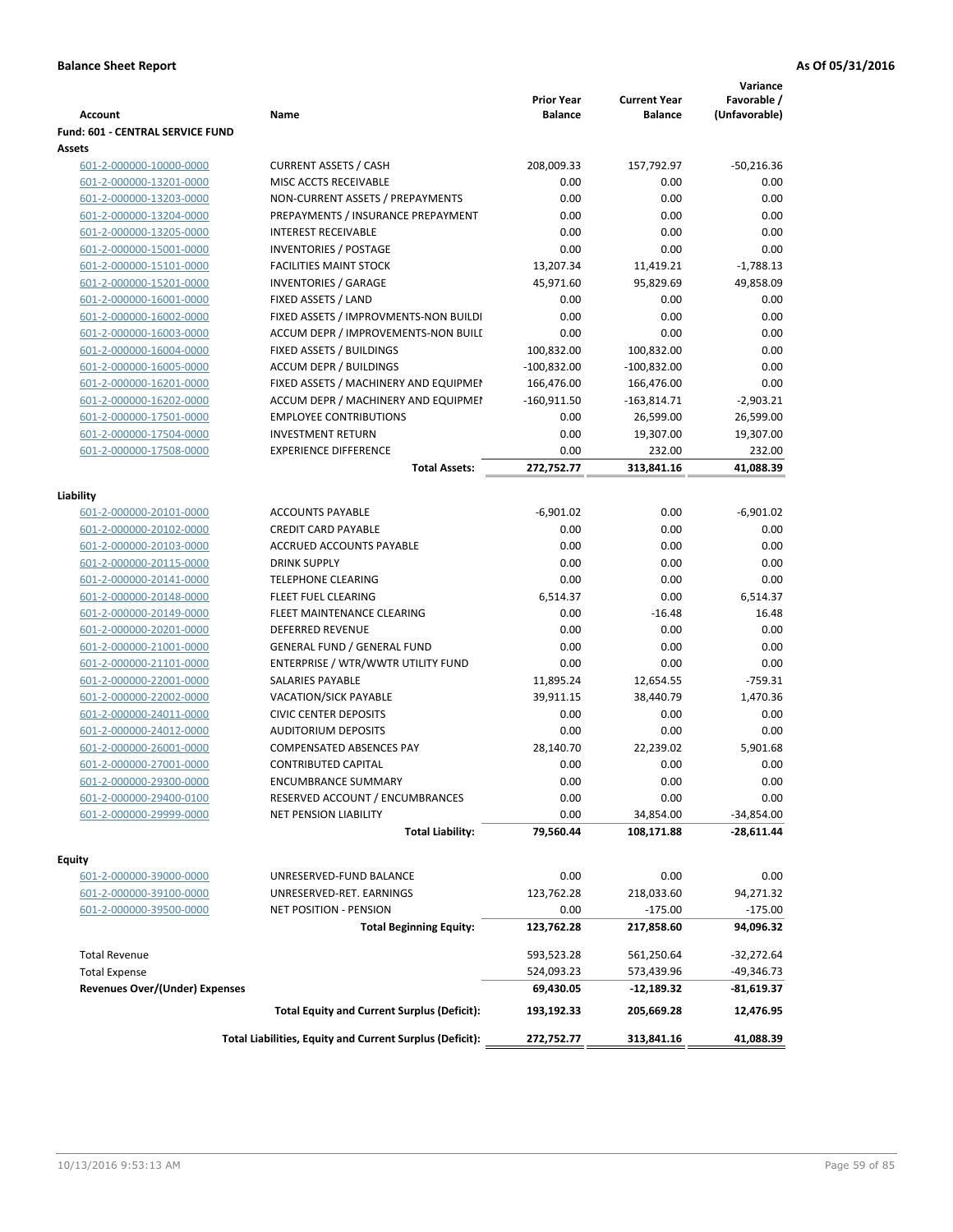|                                       |                                                          |                                     |                                       | Variance                     |
|---------------------------------------|----------------------------------------------------------|-------------------------------------|---------------------------------------|------------------------------|
| <b>Account</b>                        | <b>Name</b>                                              | <b>Prior Year</b><br><b>Balance</b> | <b>Current Year</b><br><b>Balance</b> | Favorable /<br>(Unfavorable) |
| <b>Fund: 602 - INSURANCE FUND</b>     |                                                          |                                     |                                       |                              |
| <b>Assets</b>                         |                                                          |                                     |                                       |                              |
| 602-2-000000-10000-0000               | <b>CURRENT ASSETS / CASH</b>                             | 1,029,924.24                        | 790,618.03                            | $-239,306.21$                |
| 602-2-000000-13201-0000               | MISC ACCTS RECEIVABLE                                    | 0.00                                | 0.00                                  | 0.00                         |
| 602-2-000000-13204-0000               | PREPAYMENTS / INSURANCE PREPAYMENT                       | 0.00                                | 0.00                                  | 0.00                         |
| 602-2-000000-13205-0000               | <b>INTEREST RECEIVABLE</b>                               | 0.00                                | 0.00                                  | 0.00                         |
|                                       | <b>Total Assets:</b>                                     | 1,029,924.24                        | 790,618.03                            | $-239,306.21$                |
| Liability                             |                                                          |                                     |                                       |                              |
| 602-2-000000-20101-0000               | <b>ACCOUNTS PAYABLE</b>                                  | $-1,046.27$                         | $-238.89$                             | $-807.38$                    |
| 602-2-000000-20102-0000               | <b>CREDIT CARD PAYABLE</b>                               | 0.00                                | 0.00                                  | 0.00                         |
| 602-2-000000-20103-0000               | <b>ACCRUED ACCOUNTS PAYABLE</b>                          | 0.00                                | 0.00                                  | 0.00                         |
| 602-2-000000-20201-0000               | <b>DEFERRED REVENUE</b>                                  | 0.00                                | 0.00                                  | 0.00                         |
| 602-2-000000-29300-0000               | <b>ENCUMBRANCE SUMMARY</b>                               | 0.00                                | 0.00                                  | 0.00                         |
| 602-2-000000-29400-0100               | RESERVED ACCOUNT / ENCUMBRANCES                          | 0.00                                | 0.00                                  | 0.00                         |
|                                       | <b>Total Liability:</b>                                  | $-1,046.27$                         | $-238.89$                             | $-807.38$                    |
| <b>Equity</b>                         |                                                          |                                     |                                       |                              |
| 602-2-000000-39000-0000               | UNRESERVED-FUND BALANCE                                  | 0.00                                | 0.00                                  | 0.00                         |
| 602-2-000000-39100-0000               | UNRESERVED-RET. EARNINGS                                 | 1,738,682.76                        | 1,390,194.04                          | $-348,488.72$                |
|                                       | <b>Total Beginning Equity:</b>                           | 1,738,682.76                        | 1,390,194.04                          | $-348,488.72$                |
| <b>Total Revenue</b>                  |                                                          | 3,194,067.59                        | 3,251,902.20                          | 57,834.61                    |
| <b>Total Expense</b>                  |                                                          | 3,901,779.84                        | 3,851,239.32                          | 50,540.52                    |
| <b>Revenues Over/(Under) Expenses</b> |                                                          | $-707,712.25$                       | $-599,337.12$                         | 108,375.13                   |
|                                       | <b>Total Equity and Current Surplus (Deficit):</b>       | 1,030,970.51                        | 790,856.92                            | $-240,113.59$                |
|                                       | Total Liabilities, Equity and Current Surplus (Deficit): | 1,029,924.24                        | 790,618.03                            | $-239.306.21$                |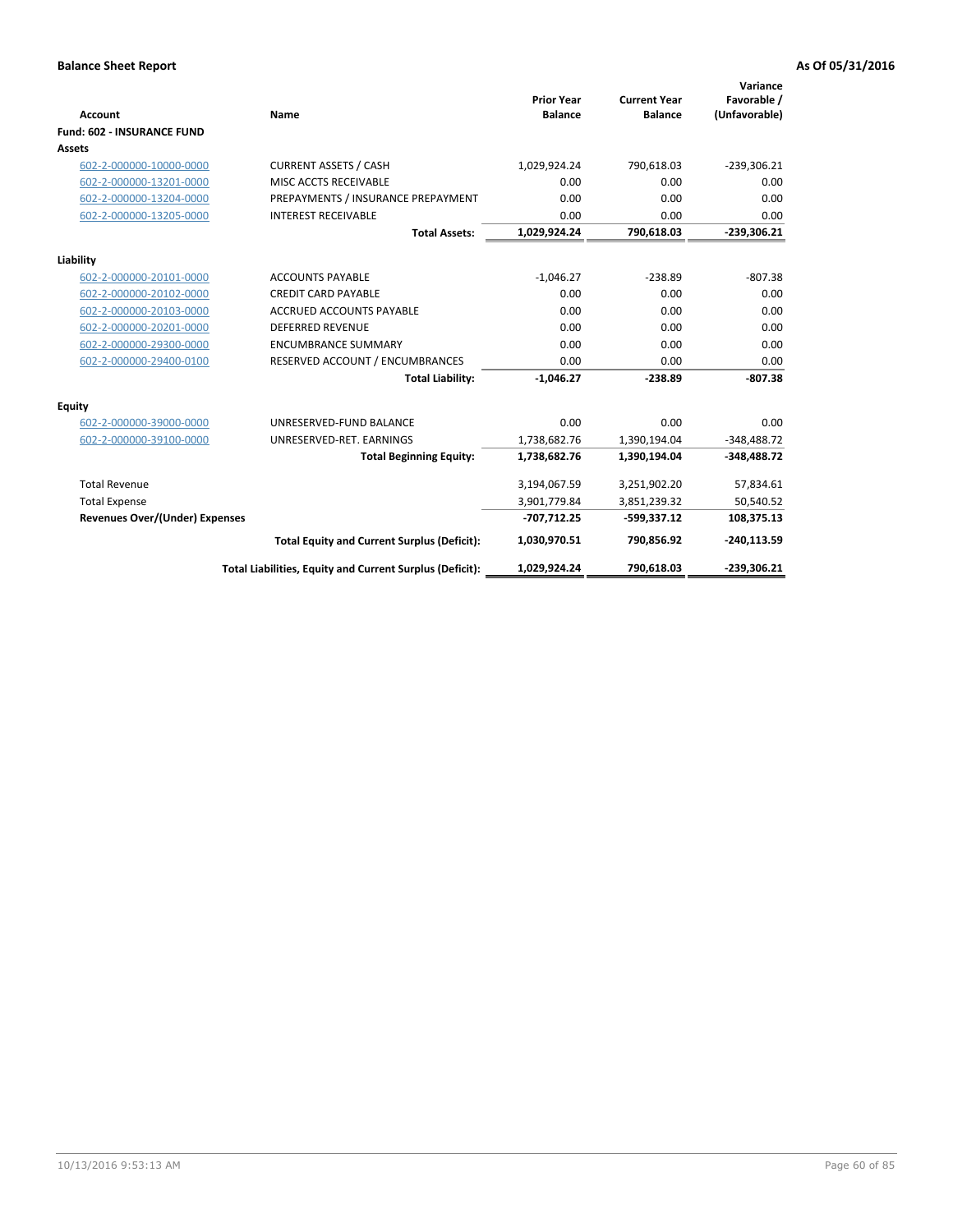|                                                    |                                                          | <b>Prior Year</b> | <b>Current Year</b> | Variance<br>Favorable / |
|----------------------------------------------------|----------------------------------------------------------|-------------------|---------------------|-------------------------|
| <b>Account</b>                                     | <b>Name</b>                                              | <b>Balance</b>    | <b>Balance</b>      | (Unfavorable)           |
| Fund: 604 - MIS FUND                               |                                                          |                   |                     |                         |
| Assets                                             |                                                          |                   |                     |                         |
| 604-2-000000-10000-0000                            | <b>CURRENT ASSETS / CASH</b>                             | 17,597.69         | 109,543.24          | 91,945.55               |
| 604-2-000000-13201-0000                            | MISC ACCTS RECEIVABLE                                    | 0.00              | 0.00                | 0.00                    |
| 604-2-000000-13202-1400                            | <b>EMPLOYEE ADVANCES</b>                                 | 0.00              | 0.00                | 0.00                    |
| 604-2-000000-13203-0000                            | NON-CURRENT ASSETS / PREPAYMENTS                         | 0.00              | 0.00                | 0.00                    |
| 604-2-000000-13205-0000                            | <b>INTEREST RECEIVABLE</b>                               | 0.00              | 0.00                | 0.00                    |
| 604-2-000000-15601-0000                            | IT NETWORK PRINTER SUPPLY INVENTORY                      | 0.00              | 0.00                | 0.00                    |
| 604-2-000000-16004-0000                            | <b>FIXED ASSETS / BUILDINGS</b>                          | 0.00              | 0.00                | 0.00                    |
| 604-2-000000-16005-0000                            | <b>ACCUM DEPR / BUILDINGS</b>                            | 0.00              | 0.00                | 0.00                    |
| 604-2-000000-16201-0000                            | FIXED ASSETS / MACHINERY AND EQUIPMEN                    | 1,459,885.19      | 1,513,323.35        | 53,438.16               |
| 604-2-000000-16202-0000                            | ACCUM DEPR / MACHINERY AND EQUIPMEI                      | $-1,010,746.76$   | $-1,160,566.21$     | $-149,819.45$           |
| 604-2-000000-16301-0000                            | FIXED ASSETS / C W I P                                   | 30,994.80         | 30,994.80           | 0.00                    |
| 604-2-000000-17501-0000                            | <b>EMPLOYEE CONTRIBUTIONS</b>                            | 0.00              | 13,299.00           | 13,299.00               |
| 604-2-000000-17504-0000                            | <b>INVESTMENT RETURN</b>                                 | 0.00              | 9,654.00            | 9,654.00                |
| 604-2-000000-17508-0000                            | <b>EXPERIENCE DIFFERENCE</b>                             | 0.00              | 116.00              | 116.00                  |
|                                                    | <b>Total Assets:</b>                                     | 497,730.92        | 516,364.18          | 18,633.26               |
|                                                    |                                                          |                   |                     |                         |
| Liability                                          |                                                          |                   |                     |                         |
| 604-2-000000-20101-0000                            | <b>ACCOUNTS PAYABLE</b>                                  | 0.00              | 0.00                | 0.00                    |
| 604-2-000000-20102-0000                            | <b>CREDIT CARD PAYABLE</b>                               | 0.00              | 0.00                | 0.00                    |
| 604-2-000000-20103-0000                            | <b>ACCRUED ACCOUNTS PAYABLE</b>                          | 0.00              | 0.00                | 0.00                    |
| 604-2-000000-20141-0000                            | <b>TELEPHONE CLEARING</b>                                | 0.00              | 0.00                | 0.00                    |
| 604-2-000000-21035-0000                            | DEBT SERVICE / DUE TO DEBT SERVICE                       | 0.00              | 0.00                | 0.00                    |
| 604-2-000000-22001-0000                            | SALARIES PAYABLE                                         | 7,365.54          | 8,257.21            | $-891.67$               |
| 604-2-000000-22002-0000                            | VACATION/SICK PAYABLE                                    | 17,258.05         | 14,533.72           | 2,724.33                |
| 604-2-000000-22208-0000                            | INSURANCE / AMERICAN FIDELITY                            | 0.00              | 0.00                | 0.00                    |
| 604-2-000000-23001-0000                            | CAPITAL LEASE PAYABLE                                    | 111,930.43        | 56,149.62           | 55,780.81               |
| 604-2-000000-23101-0000                            | <b>CAPITAL LEASE PAYABLE</b>                             | 71,283.48         | 15,133.95           | 56,149.53               |
| 604-2-000000-26001-0000                            | COMPENSATED ABSENCES PAY                                 | 0.45              | 10,452.61           | $-10,452.16$            |
| 604-2-000000-27001-0000                            | <b>CONTRIBUTED CAPITAL</b>                               | 0.00              | 0.00                | 0.00                    |
| 604-2-000000-29300-0000                            | <b>ENCUMBRANCE SUMMARY</b>                               | 0.00              | 0.00                | 0.00                    |
| 604-2-000000-29400-0100                            | RESERVED ACCOUNT / ENCUMBRANCES                          | 0.27              | 0.27                | 0.00                    |
| 604-2-000000-29999-0000                            | NET PENSION LIABILITY                                    | 0.00              | 17,427.00           | $-17,427.00$            |
| 604-2-000000-92194-0101                            | <b>BANK ONE / DIGITEC</b>                                | 0.00              | 0.00                | 0.00                    |
|                                                    | <b>Total Liability:</b>                                  | 207,838.22        | 121,954.38          | 85,883.84               |
| Equity                                             |                                                          |                   |                     |                         |
|                                                    | UNRESERVED-FUND BALANCE                                  | 0.00              | 0.00                | 0.00                    |
| 604-2-000000-39000-0000                            |                                                          | 250,064.38        | 324,409.00          | 74,344.62               |
| 604-2-000000-39100-0000<br>604-2-000000-39500-0000 | UNRESERVED-RET. EARNINGS<br>NET POSITION - PENSION       | 0.00              | $-88.00$            | $-88.00$                |
|                                                    |                                                          |                   |                     | 74,256.62               |
|                                                    | <b>Total Beginning Equity:</b>                           | 250,064.38        | 324,321.00          |                         |
| <b>Total Revenue</b>                               |                                                          | 629,574.08        | 607,724.56          | -21,849.52              |
| <b>Total Expense</b>                               |                                                          | 589,745.76        | 537,635.76          | 52,110.00               |
| <b>Revenues Over/(Under) Expenses</b>              |                                                          | 39,828.32         | 70,088.80           | 30,260.48               |
|                                                    | <b>Total Equity and Current Surplus (Deficit):</b>       | 289,892.70        | 394,409.80          | 104,517.10              |
|                                                    | Total Liabilities, Equity and Current Surplus (Deficit): | 497,730.92        | 516,364.18          | 18,633.26               |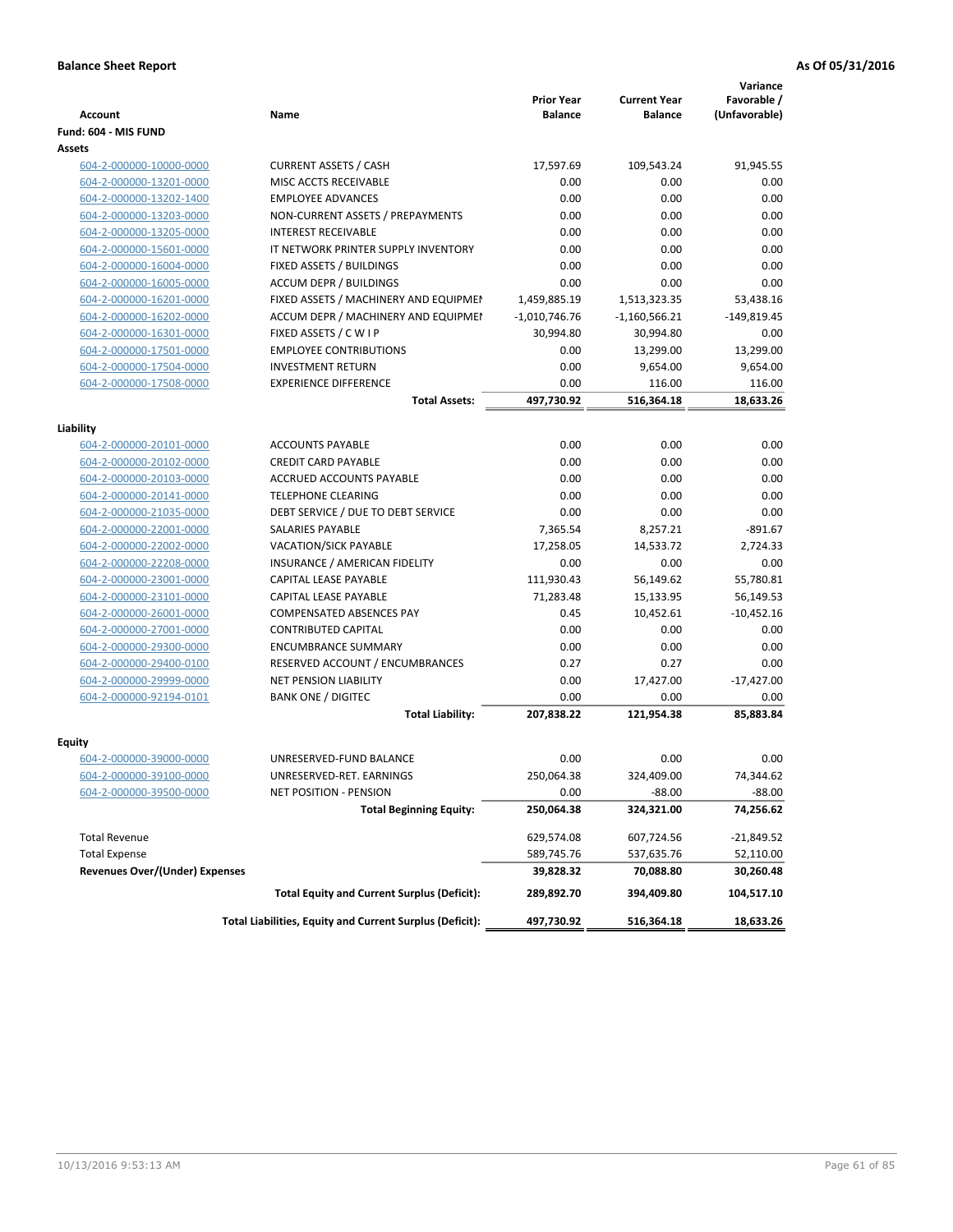|                                      |                                                          |                                     |                                       | Variance                     |
|--------------------------------------|----------------------------------------------------------|-------------------------------------|---------------------------------------|------------------------------|
| <b>Account</b>                       | Name                                                     | <b>Prior Year</b><br><b>Balance</b> | <b>Current Year</b><br><b>Balance</b> | Favorable /<br>(Unfavorable) |
| Fund: 660 - VEHICLE REPLACEMENT FUND |                                                          |                                     |                                       |                              |
| Assets                               |                                                          |                                     |                                       |                              |
| 660-2-000000-10000-0000              | <b>CURRENT ASSETS / CASH</b>                             | 87,411.52                           | 50,051.47                             | $-37,360.05$                 |
| 660-2-000000-11309-0000              | <b>TAX ANTICIPATION NOTES</b>                            | 0.00                                | 0.00                                  | 0.00                         |
| 660-2-000000-11510-0000              | PUBLIC SAFETY VEHICLE REPLACEMENT                        | 0.00                                | 906.44                                | 906.44                       |
| 660-2-000000-11520-0000              | <b>CERTIFICATES OF DEPOSIT</b>                           | 150,000.00                          | 300,000.00                            | 150,000.00                   |
| 660-2-000000-13201-0000              | MISC ACCTS RECEIVABLE                                    | 0.00                                | 0.00                                  | 0.00                         |
| 660-2-000000-13205-0000              | <b>INTEREST RECEIVABLE</b>                               | 0.00                                | 0.00                                  | 0.00                         |
| 660-2-000000-16201-0000              | FIXED ASSETS / MACHINERY AND EQUIPMEN                    | 7,688,547.10                        | 8,388,516.27                          | 699,969.17                   |
| 660-2-000000-16202-0000              | ACCUM DEPR / MACHINERY AND EQUIPMEI                      | $-6,076,688.28$                     | $-6,322,566.99$                       | $-245,878.71$                |
| 660-2-000000-16301-0000              | FIXED ASSETS / C W I P                                   | 663,326.00                          | 0.00                                  | $-663,326.00$                |
| 660-2-000000-39300-0000              | RESERVED ACCOUNT / ESCROW BALANCE                        | 0.00                                | 0.00                                  | 0.00                         |
|                                      | <b>Total Assets:</b>                                     | 2,512,596.34                        | 2,416,907.19                          | $-95,689.15$                 |
|                                      |                                                          |                                     |                                       |                              |
| Liability                            |                                                          |                                     |                                       |                              |
| 660-2-000000-20101-0000              | <b>ACCOUNTS PAYABLE</b>                                  | 0.00                                | 0.00                                  | 0.00                         |
| 660-2-000000-20102-0000              | <b>CREDIT CARD PAYABLE</b>                               | 0.00                                | 0.00                                  | 0.00                         |
| 660-2-000000-20103-0000              | <b>ACCRUED ACCOUNTS PAYABLE</b>                          | 0.00                                | 0.00                                  | 0.00                         |
| 660-2-000000-21001-0000              | <b>GENERAL FUND / GENERAL FUND</b>                       | 0.00                                | 0.00                                  | 0.00                         |
| 660-2-000000-23001-0000              | <b>CAPITAL LEASE PAYABLE</b>                             | 53,206.08                           | 55,705.00                             | $-2,498.92$                  |
| 660-2-000000-23101-0000              | <b>CAPITAL LEASE PAYABLE</b>                             | 228,163.85                          | 172,458.92                            | 55,704.93                    |
| 660-2-000000-27001-0000              | <b>CONTRIBUTED CAPITAL</b>                               | 0.00                                | 0.00                                  | 0.00                         |
| 660-2-000000-29300-0000              | <b>ENCUMBRANCE SUMMARY</b>                               | 0.00                                | 0.00                                  | 0.00                         |
| 660-2-000000-29400-0100              | RESERVED ACCOUNT / ENCUMBRANCES                          | 0.00                                | 0.00                                  | 0.00                         |
|                                      | <b>Total Liability:</b>                                  | 281,369.93                          | 228,163.92                            | 53,206.01                    |
| <b>Equity</b>                        |                                                          |                                     |                                       |                              |
| 660-2-000000-39000-0000              | UNRESERVED-FUND BALANCE                                  | 0.00                                | 0.00                                  | 0.00                         |
| 660-2-000000-39100-0000              | UNRESERVED-RET. EARNINGS                                 | 2,093,987.89                        | 2,068,692.07                          | $-25,295.82$                 |
|                                      | <b>Total Beginning Equity:</b>                           | 2,093,987.89                        | 2,068,692.07                          | $-25,295.82$                 |
| <b>Total Revenue</b>                 |                                                          | 293,893.58                          | 987,952.66                            | 694,059.08                   |
| <b>Total Expense</b>                 |                                                          | 156,655.06                          | 867,901.46                            | $-711,246.40$                |
| Revenues Over/(Under) Expenses       |                                                          | 137,238.52                          | 120,051.20                            | $-17,187.32$                 |
|                                      | <b>Total Equity and Current Surplus (Deficit):</b>       | 2,231,226.41                        | 2,188,743.27                          | $-42,483.14$                 |
|                                      | Total Liabilities, Equity and Current Surplus (Deficit): | 2,512,596.34                        | 2,416,907.19                          | $-95,689.15$                 |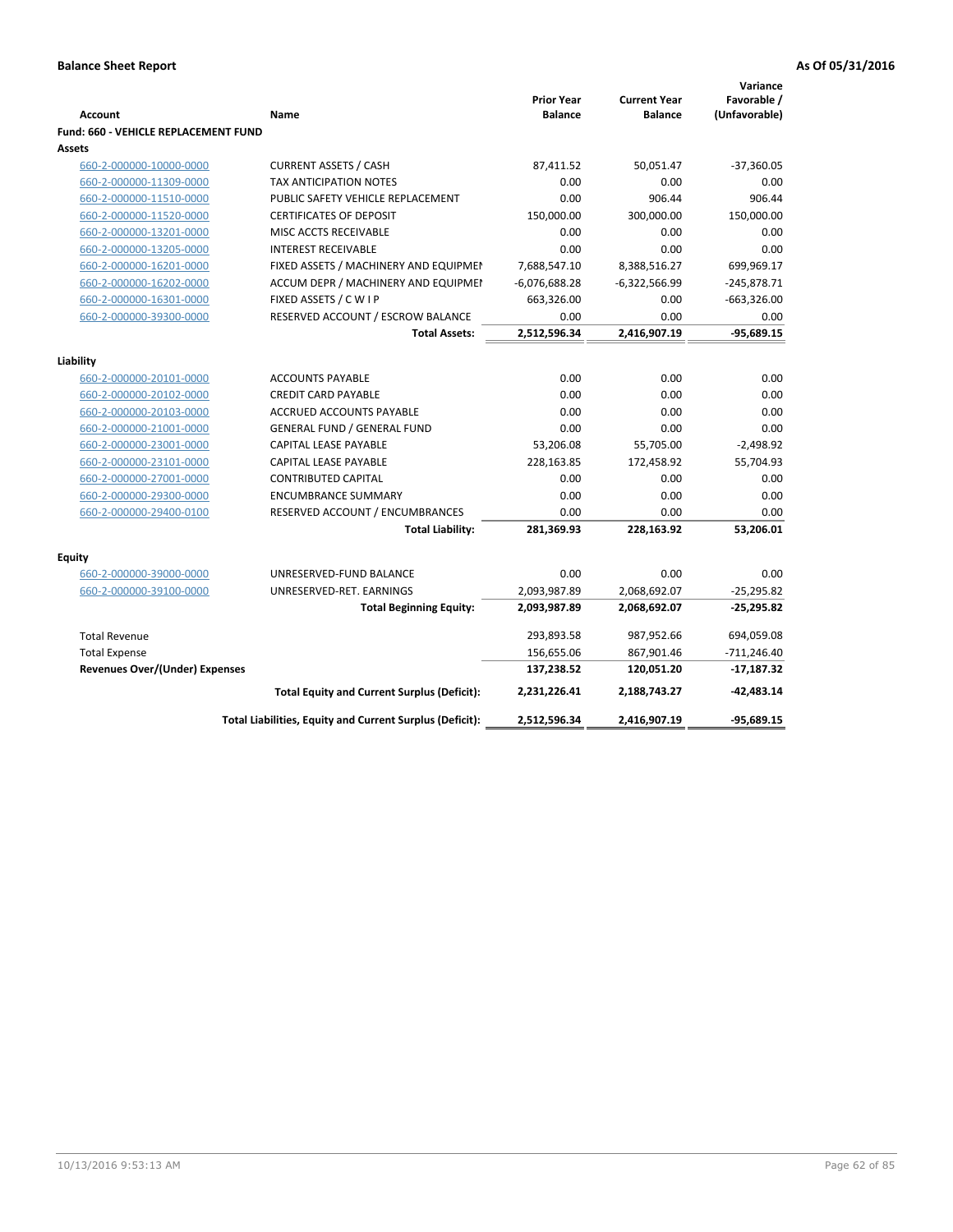| Account                               | Name                                                     | <b>Prior Year</b><br><b>Balance</b> | <b>Current Year</b><br><b>Balance</b> | Variance<br>Favorable /<br>(Unfavorable) |
|---------------------------------------|----------------------------------------------------------|-------------------------------------|---------------------------------------|------------------------------------------|
| <b>Fund: 701 - FIREMEN'S PENSION</b>  |                                                          |                                     |                                       |                                          |
| <b>Assets</b>                         |                                                          |                                     |                                       |                                          |
| 701-1-000000-10000-0000               | <b>CURRENT ASSETS / CASH</b>                             | 0.00                                | 0.00                                  | 0.00                                     |
|                                       | <b>Total Assets:</b>                                     | 0.00                                | 0.00                                  | 0.00                                     |
| Liability                             |                                                          |                                     |                                       |                                          |
| 701-1-000000-20103-0000               | <b>ACCOUNTS PAYABLE</b>                                  | 0.00                                | 0.00                                  | 0.00                                     |
| 701-1-000000-22306-1000               | UNREALIZED GAIN/LOSS                                     | 0.00                                | 543,546.00                            | $-543,546.00$                            |
|                                       | <b>Total Liability:</b>                                  | 0.00                                | 543,546.00                            | $-543,546.00$                            |
| <b>Equity</b>                         |                                                          |                                     |                                       |                                          |
| 701-1-000000-39000-0000               | UNRESERVED-FUND BALANCE                                  | 0.00                                | $-543,546.00$                         | $-543,546.00$                            |
|                                       | <b>Total Beginning Equity:</b>                           | 0.00                                | -543,546.00                           | -543,546.00                              |
| <b>Total Expense</b>                  |                                                          | 0.00                                | 0.00                                  | 0.00                                     |
| <b>Revenues Over/(Under) Expenses</b> |                                                          | 0.00                                | 0.00                                  | 0.00                                     |
|                                       | <b>Total Equity and Current Surplus (Deficit):</b>       | 0.00                                | -543,546.00                           | $-543,546.00$                            |
|                                       | Total Liabilities, Equity and Current Surplus (Deficit): | 0.00                                | 0.00                                  | 0.00                                     |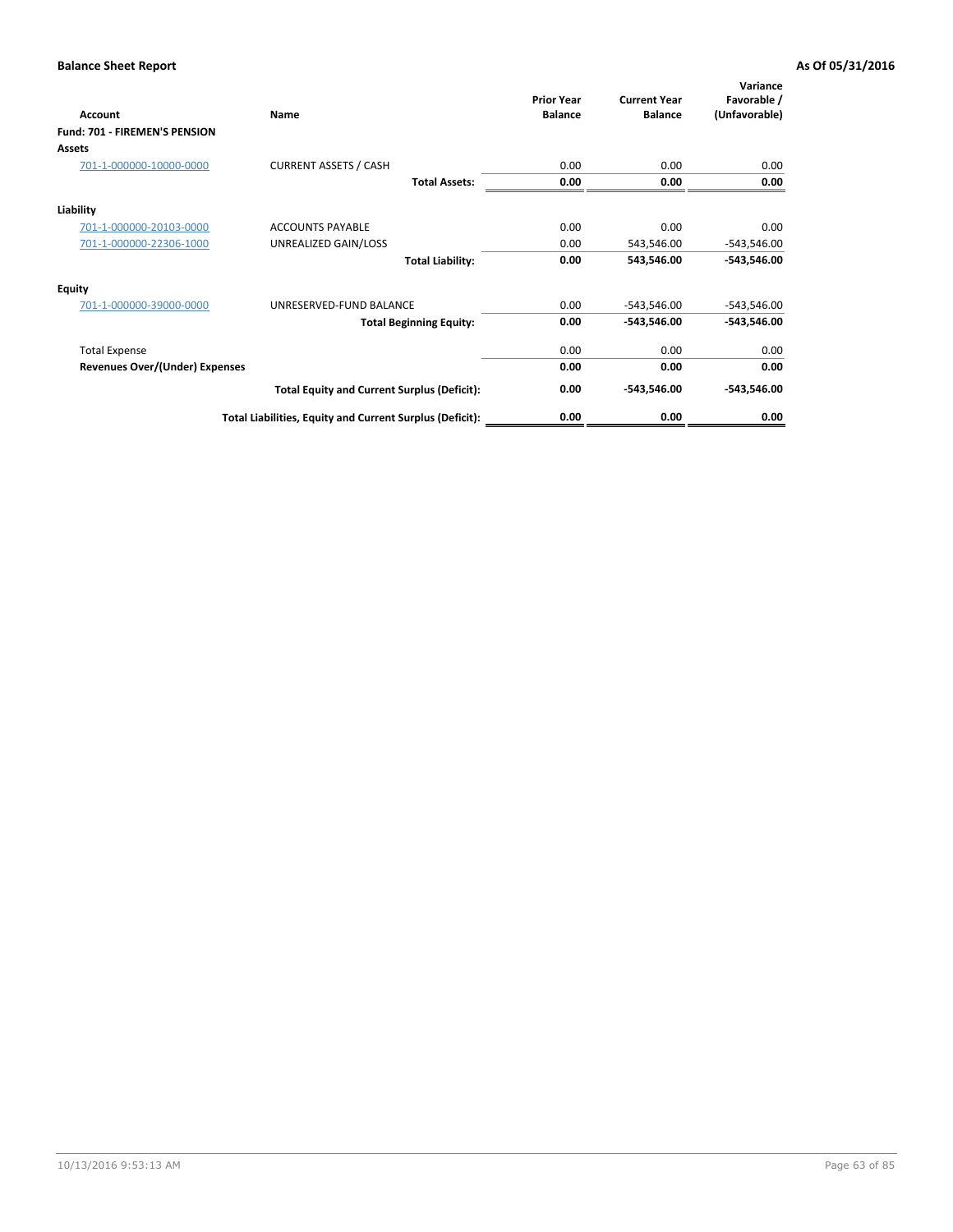|                                       |                                                          |                                     |                                       | Variance                     |
|---------------------------------------|----------------------------------------------------------|-------------------------------------|---------------------------------------|------------------------------|
| <b>Account</b>                        | Name                                                     | <b>Prior Year</b><br><b>Balance</b> | <b>Current Year</b><br><b>Balance</b> | Favorable /<br>(Unfavorable) |
| Fund: 800 - SPENCE FUND               |                                                          |                                     |                                       |                              |
| Assets                                |                                                          |                                     |                                       |                              |
| 800-3-000000-10000-0000               | <b>CURRENT ASSETS / CASH</b>                             | 201.01                              | 201.53                                | 0.52                         |
| 800-3-000000-11507-0000               | <b>SPENCE ENDOWMENT</b>                                  | 67,394.96                           | 76,137.47                             | 8,742.51                     |
| 800-3-000000-11520-0000               | <b>CERTIFICATES OF DEPOSIT</b>                           | 495,000.00                          | 494,000.00                            | $-1,000.00$                  |
| 800-3-000000-11605-0000               | <b>SPENCE ENDOWMENT</b>                                  | 0.00                                | 0.00                                  | 0.00                         |
| 800-3-000000-13205-0000               | <b>INTEREST RECEIVABLE</b>                               | 1,337.43                            | 1,337.43                              | 0.00                         |
|                                       | <b>Total Assets:</b>                                     | 563,933.40                          | 571,676.43                            | 7,743.03                     |
| Liability                             |                                                          |                                     |                                       |                              |
| 800-3-000000-20101-0000               | <b>ACCOUNTS PAYABLE</b>                                  | 0.00                                | 0.00                                  | 0.00                         |
| 800-3-000000-20102-0000               | <b>CREDIT CARD PAYABLE</b>                               | 0.00                                | 0.00                                  | 0.00                         |
| 800-3-000000-20103-0000               | <b>ACCRUED ACCOUNTS PAYABLE</b>                          | 0.00                                | 0.00                                  | 0.00                         |
| 800-3-000000-20139-0000               | <b>RETAINAGES PAYABLE</b>                                | 0.00                                | 0.00                                  | 0.00                         |
| 800-3-000000-21001-0000               | <b>GENERAL FUND / GENERAL FUND</b>                       | 0.00                                | 0.00                                  | 0.00                         |
| 800-3-000000-29300-0000               | <b>ENCUMBRANCE SUMMARY</b>                               | 0.00                                | 0.00                                  | 0.00                         |
| 800-3-000000-29400-0000               | RESERVED ACCOUNT / ENCUMBRANCES                          | 0.00                                | 0.00                                  | 0.00                         |
|                                       | <b>Total Liability:</b>                                  | 0.00                                | 0.00                                  | 0.00                         |
| Equity                                |                                                          |                                     |                                       |                              |
| 800-3-000000-39000-0000               | UNRESERVED-FUND BALANCE                                  | 561,367.13                          | 563,757.78                            | 2,390.65                     |
|                                       | <b>Total Beginning Equity:</b>                           | 561,367.13                          | 563,757.78                            | 2,390.65                     |
| <b>Total Revenue</b>                  |                                                          | 3,708.86                            | 8,318.94                              | 4,610.08                     |
| <b>Total Expense</b>                  |                                                          | 1,142.59                            | 400.29                                | 742.30                       |
| <b>Revenues Over/(Under) Expenses</b> |                                                          | 2,566.27                            | 7,918.65                              | 5,352.38                     |
|                                       | <b>Total Equity and Current Surplus (Deficit):</b>       | 563,933.40                          | 571,676.43                            | 7,743.03                     |
|                                       | Total Liabilities, Equity and Current Surplus (Deficit): | 563,933.40                          | 571,676.43                            | 7,743.03                     |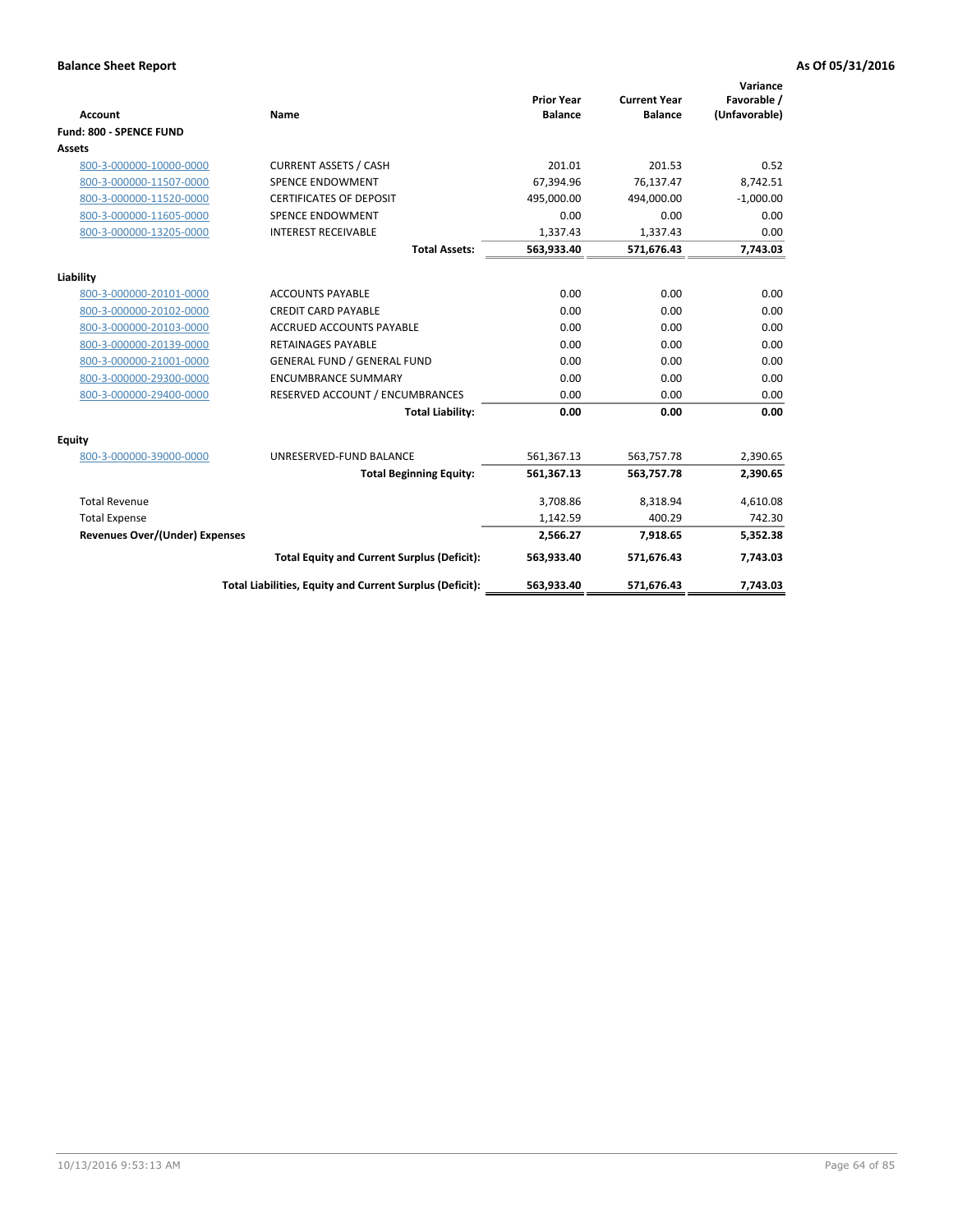|                                        |                                                          | <b>Prior Year</b> | <b>Current Year</b> | Variance<br>Favorable / |
|----------------------------------------|----------------------------------------------------------|-------------------|---------------------|-------------------------|
| Account                                | Name                                                     | <b>Balance</b>    | <b>Balance</b>      | (Unfavorable)           |
| <b>Fund: 801 - JONES LIBRARY TRUST</b> |                                                          |                   |                     |                         |
| Assets                                 |                                                          |                   |                     |                         |
| 801-3-000000-10000-0000                | <b>CURRENT ASSETS / CASH</b>                             | 15,353.95         | 15,384.39           | 30.44                   |
| 801-3-000000-13201-0000                | MISC ACCTS RECEIVABLE                                    | 0.00              | 0.00                | 0.00                    |
| 801-3-000000-13205-0000                | <b>INTEREST RECEIVABLE</b>                               | 0.00              | 0.00                | 0.00                    |
|                                        | <b>Total Assets:</b>                                     | 15,353.95         | 15,384.39           | 30.44                   |
| Liability                              |                                                          |                   |                     |                         |
| 801-3-000000-20101-0000                | <b>ACCOUNTS PAYABLE</b>                                  | 0.00              | 0.00                | 0.00                    |
| 801-3-000000-20102-0000                | <b>CREDIT CARD PAYABLE</b>                               | 0.00              | 0.00                | 0.00                    |
| 801-3-000000-20103-0000                | <b>ACCRUED ACCOUNTS PAYABLE</b>                          | 0.00              | 0.00                | 0.00                    |
|                                        | <b>Total Liability:</b>                                  | 0.00              | 0.00                | 0.00                    |
| Equity                                 |                                                          |                   |                     |                         |
| 801-3-000000-39000-0000                | UNRESERVED-FUND BALANCE                                  | 15,305.65         | 15,370.31           | 64.66                   |
|                                        | <b>Total Beginning Equity:</b>                           | 15,305.65         | 15,370.31           | 64.66                   |
| <b>Total Revenue</b>                   |                                                          | 52.82             | 29.67               | $-23.15$                |
| <b>Total Expense</b>                   |                                                          | 4.52              | 15.59               | $-11.07$                |
| <b>Revenues Over/(Under) Expenses</b>  |                                                          | 48.30             | 14.08               | $-34.22$                |
|                                        | <b>Total Equity and Current Surplus (Deficit):</b>       | 15,353.95         | 15,384.39           | 30.44                   |
|                                        | Total Liabilities, Equity and Current Surplus (Deficit): | 15,353.95         | 15,384.39           | 30.44                   |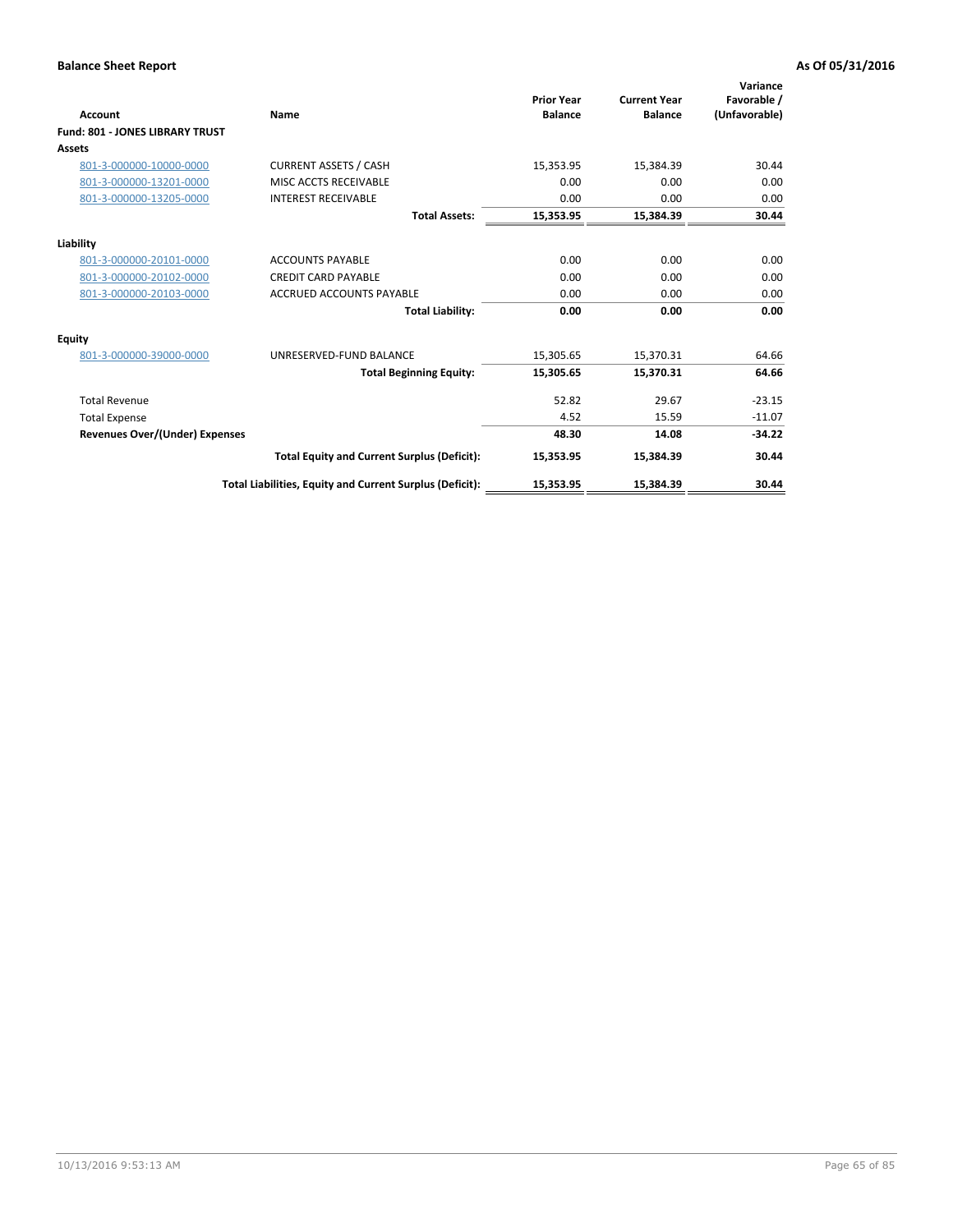| Account                                     | <b>Name</b>                                              | <b>Prior Year</b><br><b>Balance</b> | <b>Current Year</b><br><b>Balance</b> | Variance<br>Favorable /<br>(Unfavorable) |
|---------------------------------------------|----------------------------------------------------------|-------------------------------------|---------------------------------------|------------------------------------------|
| Fund: 803 - GREENVILLE BOARD OF DEVELOPMENT |                                                          |                                     |                                       |                                          |
| Assets                                      |                                                          |                                     |                                       |                                          |
| 803-3-000000-10000-0000                     | <b>CURRENT ASSETS / CASH</b>                             | 0.00                                | 0.00                                  | 0.00                                     |
| 803-3-000000-13201-0000                     | MISC ACCTS RECEIVABLE                                    | 0.00                                | 0.00                                  | 0.00                                     |
| 803-3-000000-13203-0000                     | NON-CURRENT ASSETS / PREPAYMENTS                         | 0.00                                | 0.00                                  | 0.00                                     |
|                                             | <b>Total Assets:</b>                                     | 0.00                                | 0.00                                  | 0.00                                     |
| Liability                                   |                                                          |                                     |                                       |                                          |
| 803-3-000000-20101-0000                     | <b>ACCOUNTS PAYABLE</b>                                  | 0.00                                | 0.00                                  | 0.00                                     |
| 803-3-000000-20102-0000                     | <b>ACCOUNTS PAYABLE</b>                                  | 0.00                                | 0.00                                  | 0.00                                     |
| 803-3-000000-20103-0000                     | <b>ACCRUED ACCOUNTS PAYABLE</b>                          | 0.00                                | 0.00                                  | 0.00                                     |
| 803-3-000000-20139-0000                     | RETAINAGES PAYABLE                                       | 0.00                                | 0.00                                  | 0.00                                     |
| 803-3-000000-20141-0000                     | <b>TELEPHONE CLEARING</b>                                | 0.00                                | 0.00                                  | 0.00                                     |
| 803-3-000000-21400-0000                     | <b>ELECTRIC OPERATING FUND</b>                           | 0.00                                | 0.00                                  | 0.00                                     |
| 803-3-000000-22001-0000                     | ACCRUED SALARIES/WAGES                                   | 0.00                                | 0.00                                  | 0.00                                     |
| 803-3-000000-22002-0000                     | <b>ACCRUED SALARIES/WAGES</b>                            | 0.00                                | 0.00                                  | 0.00                                     |
| 803-3-000000-26001-0000                     | <b>COMPENSATED ABSENCES PAY</b>                          | 0.00                                | 0.00                                  | 0.00                                     |
| 803-3-000000-29300-0000                     | <b>ENCUMBRANCE SUMMARY</b>                               | 0.00                                | 0.00                                  | 0.00                                     |
| 803-3-000000-29400-0100                     | RESERVED ACCOUNT / ENCUMBRANCES                          | 103,228.62                          | 103,228.62                            | 0.00                                     |
|                                             | <b>Total Liability:</b>                                  | 103,228.62                          | 103,228.62                            | 0.00                                     |
| <b>Equity</b>                               |                                                          |                                     |                                       |                                          |
| 803-3-000000-39000-0000                     | UNRESERVED-FUND BALANCE                                  | $-100,793.57$                       | $-103,228.62$                         | $-2,435.05$                              |
|                                             | <b>Total Beginning Equity:</b>                           | $-100,793.57$                       | $-103,228.62$                         | $-2,435.05$                              |
| <b>Total Revenue</b>                        |                                                          | 0.00                                | 0.00                                  | 0.00                                     |
| <b>Total Expense</b>                        |                                                          | 2,435.05                            | 0.00                                  | 2,435.05                                 |
| <b>Revenues Over/(Under) Expenses</b>       |                                                          | $-2,435.05$                         | 0.00                                  | 2,435.05                                 |
|                                             | <b>Total Equity and Current Surplus (Deficit):</b>       | $-103,228.62$                       | $-103,228.62$                         | 0.00                                     |
|                                             | Total Liabilities, Equity and Current Surplus (Deficit): | 0.00                                | 0.00                                  | 0.00                                     |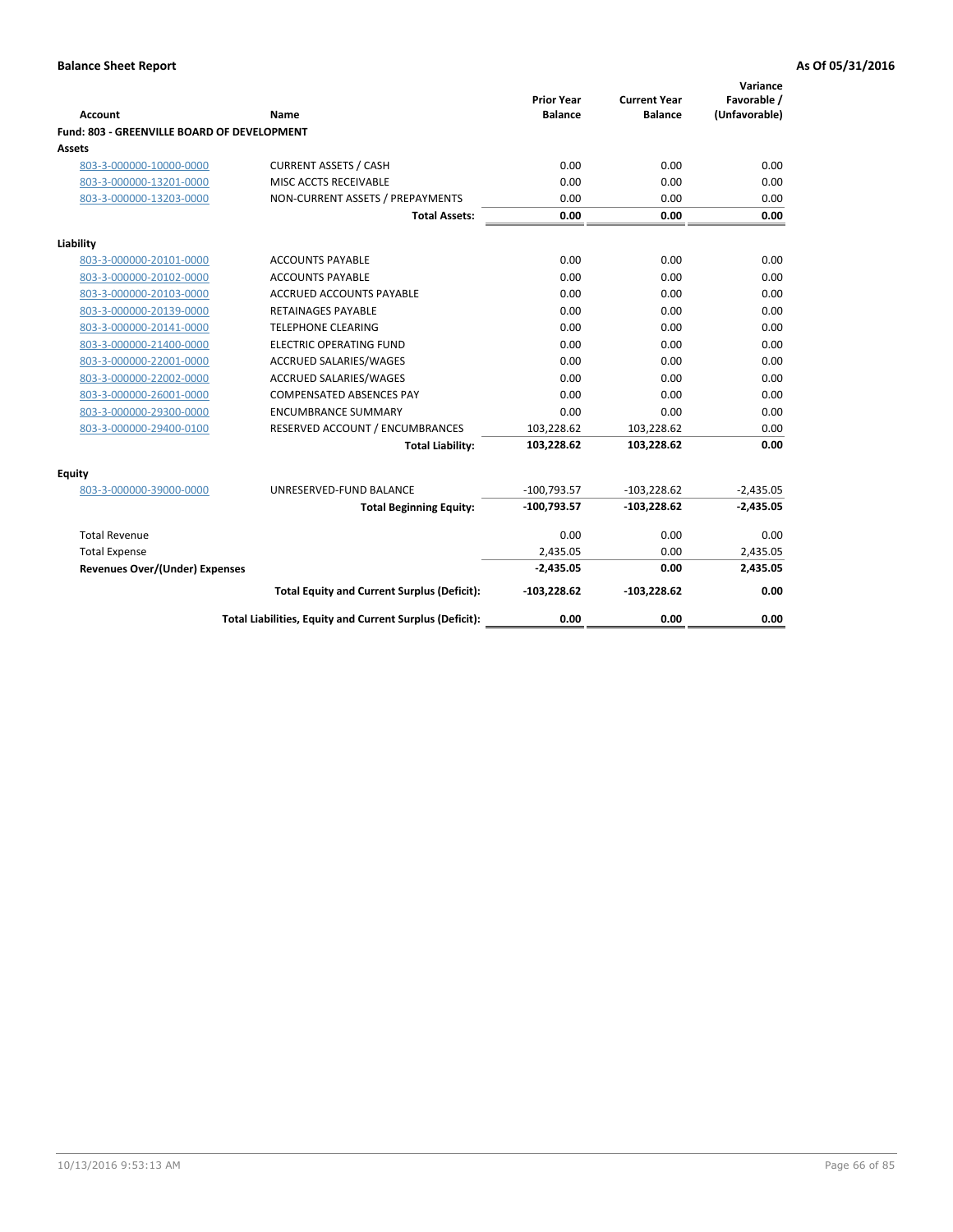| <b>Account</b>                 | Name                                                     | <b>Prior Year</b><br><b>Balance</b> | <b>Current Year</b><br><b>Balance</b> | Variance<br>Favorable /<br>(Unfavorable) |
|--------------------------------|----------------------------------------------------------|-------------------------------------|---------------------------------------|------------------------------------------|
| <b>Fund: 807 - 4A-EDC</b>      |                                                          |                                     |                                       |                                          |
| <b>Assets</b>                  |                                                          |                                     |                                       |                                          |
| 807-3-000000-10000-0000        | <b>CURRENT ASSETS / CASH</b>                             | 0.00                                | 0.00                                  | 0.00                                     |
| 807-3-000000-13201-0000        | MISC ACCTS RECEIVABLE                                    | 0.00                                | 0.00                                  | 0.00                                     |
| 807-3-000000-16301-0000        | FIXED ASSETS / C W I P                                   | 0.00                                | 0.00                                  | 0.00                                     |
|                                | <b>Total Assets:</b>                                     | 0.00                                | 0.00                                  | 0.00                                     |
| Liability                      |                                                          |                                     |                                       |                                          |
| 807-3-000000-20101-0000        | <b>ACCOUNTS PAYABLE</b>                                  | 0.00                                | 0.00                                  | 0.00                                     |
| 807-3-000000-20103-0000        | <b>ACCOUNTS PAYABLE</b>                                  | 0.00                                | 0.00                                  | 0.00                                     |
| 807-3-000000-20139-0000        | <b>RETAINAGES PAYABLE</b>                                | 0.00                                | 0.00                                  | 0.00                                     |
| 807-3-000000-26105-0000        | INV NET OF RELATED DEBT                                  | 305,846.00                          | 305,846.00                            | 0.00                                     |
| 807-3-000000-29300-0000        | <b>ENCUMBRANCE SUMMARY</b>                               | 0.00                                | 0.00                                  | 0.00                                     |
| 807-3-000000-29400-0100        | RESERVED ACCOUNT / ENCUMBRANCES                          | 18,078.76                           | 18,078.76                             | 0.00                                     |
| 807-3-495000-20180-0000        | <b>CURRENT DEBT</b>                                      | 0.00                                | 0.00                                  | 0.00                                     |
| 807-3-495000-26002-0000        | CA - LONG-TERM DEBT / AMT TO BE PROVIL                   | 0.00                                | 0.00                                  | 0.00                                     |
|                                | <b>Total Liability:</b>                                  | 323,924.76                          | 323,924.76                            | 0.00                                     |
| Equity                         |                                                          |                                     |                                       |                                          |
| 807-3-000000-39000-0000        | UNRESERVED-FUND BALANCE                                  | $-318,881.46$                       | $-323,924.76$                         | $-5,043.30$                              |
|                                | <b>Total Beginning Equity:</b>                           | $-318,881.46$                       | $-323,924.76$                         | $-5,043.30$                              |
| <b>Total Revenue</b>           |                                                          | 0.00                                | 0.00                                  | 0.00                                     |
| <b>Total Expense</b>           |                                                          | 5,043.30                            | 0.00                                  | 5,043.30                                 |
| Revenues Over/(Under) Expenses |                                                          | $-5,043.30$                         | 0.00                                  | 5,043.30                                 |
|                                | <b>Total Equity and Current Surplus (Deficit):</b>       | $-323,924.76$                       | $-323,924.76$                         | 0.00                                     |
|                                | Total Liabilities, Equity and Current Surplus (Deficit): | 0.00                                | 0.00                                  | 0.00                                     |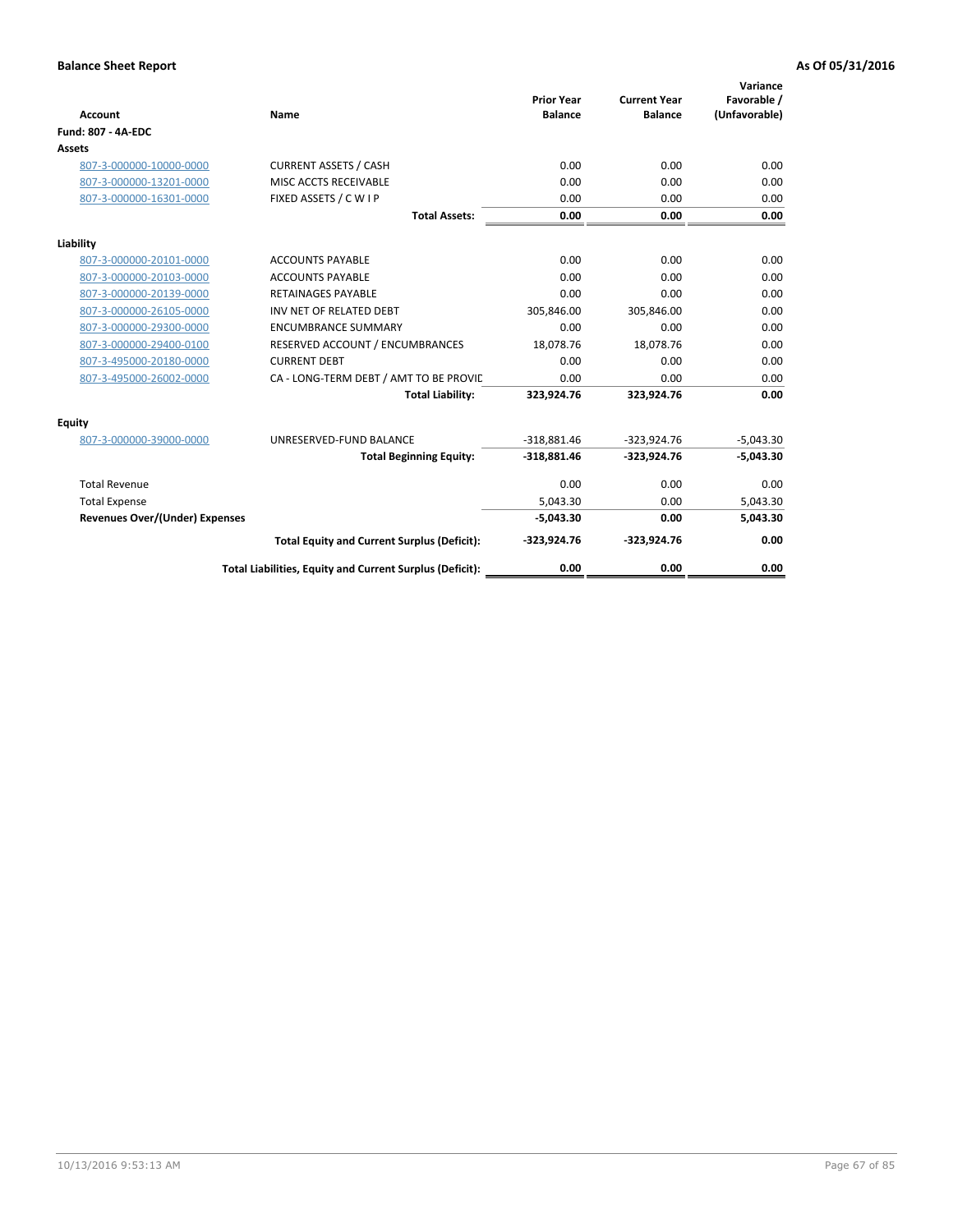| <b>Account</b>                        | <b>Name</b>                                              | <b>Prior Year</b><br><b>Balance</b> | <b>Current Year</b><br><b>Balance</b> | Variance<br>Favorable /<br>(Unfavorable) |
|---------------------------------------|----------------------------------------------------------|-------------------------------------|---------------------------------------|------------------------------------------|
| Fund: 809 - GREENVILLE IDC (L-3)      |                                                          |                                     |                                       |                                          |
| Assets                                |                                                          |                                     |                                       |                                          |
| 809-3-000000-10000-0000               | <b>CURRENT ASSETS / CASH</b>                             | 0.00                                | 0.00                                  | 0.00                                     |
| 809-3-000000-13201-0000               | MISC ACCTS RECEIVABLE                                    | 0.00                                | 0.00                                  | 0.00                                     |
|                                       | <b>Total Assets:</b>                                     | 0.00                                | 0.00                                  | 0.00                                     |
| Liability                             |                                                          |                                     |                                       |                                          |
| 809-3-000000-20101-0000               | <b>ACCOUNTS PAYABLE</b>                                  | 0.00                                | 0.00                                  | 0.00                                     |
| 809-3-000000-20103-0000               | <b>ACCRUED ACCOUNTS PAYABLE</b>                          | 93,330.34                           | 0.00                                  | 93,330.34                                |
| 809-3-000000-21001-0000               | <b>GENERAL FUND / GENERAL FUND</b>                       | 0.00                                | 0.00                                  | 0.00                                     |
|                                       | <b>Total Liability:</b>                                  | 93,330.34                           | 0.00                                  | 93,330.34                                |
| Equity                                |                                                          |                                     |                                       |                                          |
| 809-3-000000-39000-0000               | UNRESERVED-FUND BALANCE                                  | 0.00                                | 0.00                                  | 0.00                                     |
| 809-3-000000-39100-0000               | UNRESERVED-RET. EARNINGS                                 | 0.00                                | 0.00                                  | 0.00                                     |
| 809-3-000000-39150-0000               | RESERVED-RET. EARNINGS                                   | 0.00                                | 0.00                                  | 0.00                                     |
|                                       | <b>Total Beginning Equity:</b>                           | 0.00                                | 0.00                                  | 0.00                                     |
| <b>Total Revenue</b>                  |                                                          | 6,335,589.65                        | 2,375,991.87                          | $-3,959,597.78$                          |
| <b>Total Expense</b>                  |                                                          | 6,428,919.99                        | 2,375,991.87                          | 4,052,928.12                             |
| <b>Revenues Over/(Under) Expenses</b> |                                                          | -93.330.34                          | 0.00                                  | 93,330.34                                |
|                                       | <b>Total Equity and Current Surplus (Deficit):</b>       | $-93,330.34$                        | 0.00                                  | 93,330.34                                |
|                                       | Total Liabilities, Equity and Current Surplus (Deficit): | 0.00                                | 0.00                                  | 0.00                                     |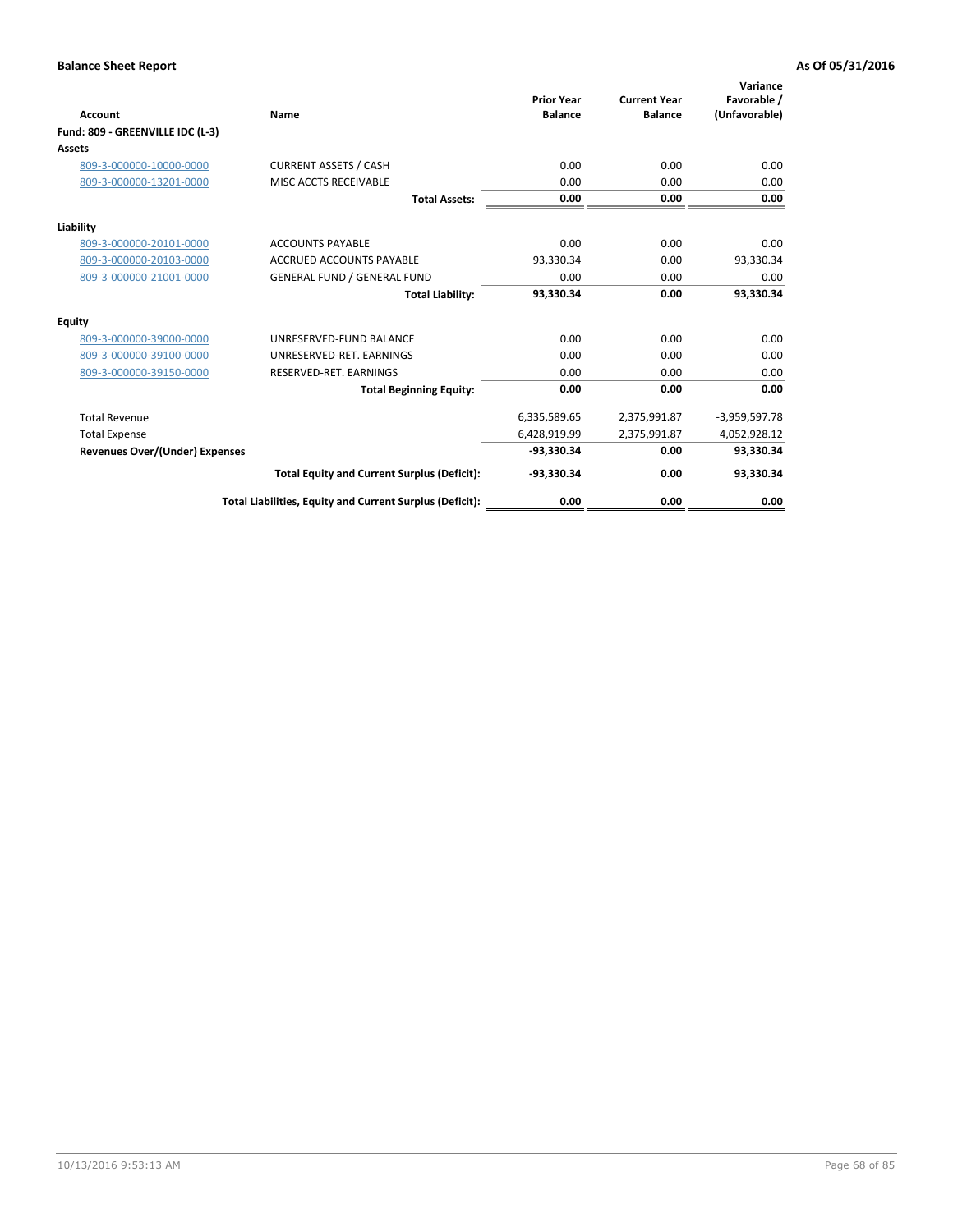| <b>Account</b>                          | Name                                                     | <b>Prior Year</b><br><b>Balance</b> | <b>Current Year</b><br><b>Balance</b> | Variance<br>Favorable /<br>(Unfavorable) |
|-----------------------------------------|----------------------------------------------------------|-------------------------------------|---------------------------------------|------------------------------------------|
| Fund: 810 - SEIZURE FUNDS - STATE RULES |                                                          |                                     |                                       |                                          |
| Assets                                  |                                                          |                                     |                                       |                                          |
| 810-3-000000-10000-0000                 | <b>CURRENT ASSETS / CASH</b>                             | 320,090.34                          | 320,710.44                            | 620.10                                   |
| 810-3-000000-13201-0000                 | MISC ACCTS RECEIVABLE                                    | 0.00                                | 0.00                                  | 0.00                                     |
| 810-3-000000-13202-1400                 | <b>EMPLOYEE ADVANCES</b>                                 | 0.00                                | 0.00                                  | 0.00                                     |
| 810-3-000000-13205-0000                 | <b>INTEREST RECEIVABLE</b>                               | 0.00                                | 0.00                                  | 0.00                                     |
| 810-3-000000-16201-0000                 | MACHINERY AND EQUIPMENT                                  | 0.00                                | 0.00                                  | 0.00                                     |
| 810-3-000000-16202-0000                 | <b>ACCUMULATED DEPRECATION</b>                           | 0.00                                | 0.00                                  | 0.00                                     |
|                                         | <b>Total Assets:</b>                                     | 320,090.34                          | 320,710.44                            | 620.10                                   |
|                                         |                                                          |                                     |                                       |                                          |
| Liability                               |                                                          |                                     |                                       |                                          |
| 810-3-000000-20101-0000                 | <b>ACCOUNTS PAYABLE</b>                                  | 0.00                                | 0.00                                  | 0.00                                     |
| 810-3-000000-20102-0000                 | <b>CREDIT CARD PAYABLE</b>                               | 0.00                                | 0.00                                  | 0.00                                     |
| 810-3-000000-20103-0000                 | <b>ACCRUED ACCOUNTS PAYABLE</b>                          | 0.00                                | 0.00                                  | 0.00                                     |
| 810-3-000000-29300-0000                 | <b>ENCUMBRANCE SUMMARY</b>                               | 0.00                                | 0.00                                  | 0.00                                     |
| 810-3-000000-29400-0100                 | RESERVED ACCOUNT / ENCUMBRANCES                          | 0.00                                | 0.00                                  | 0.00                                     |
| 810-3-000000-92520-0600                 | RESERVED ACCOUNT/HB65 SIEZURES                           | 0.00                                | 0.00                                  | 0.00                                     |
|                                         | <b>Total Liability:</b>                                  | 0.00                                | 0.00                                  | 0.00                                     |
| Equity                                  |                                                          |                                     |                                       |                                          |
| 810-3-000000-39000-0000                 | UNRESERVED-FUND BALANCE                                  | 105,477.90                          | 320,424.68                            | 214,946.78                               |
|                                         | <b>Total Beginning Equity:</b>                           | 105,477.90                          | 320,424.68                            | 214,946.78                               |
| <b>Total Revenue</b>                    |                                                          | 214,633.43                          | 618.92                                | $-214,014.51$                            |
| <b>Total Expense</b>                    |                                                          | 20.99                               | 333.16                                | $-312.17$                                |
| Revenues Over/(Under) Expenses          |                                                          | 214,612.44                          | 285.76                                | $-214,326.68$                            |
|                                         | <b>Total Equity and Current Surplus (Deficit):</b>       | 320,090.34                          | 320,710.44                            | 620.10                                   |
|                                         | Total Liabilities, Equity and Current Surplus (Deficit): | 320,090.34                          | 320,710.44                            | 620.10                                   |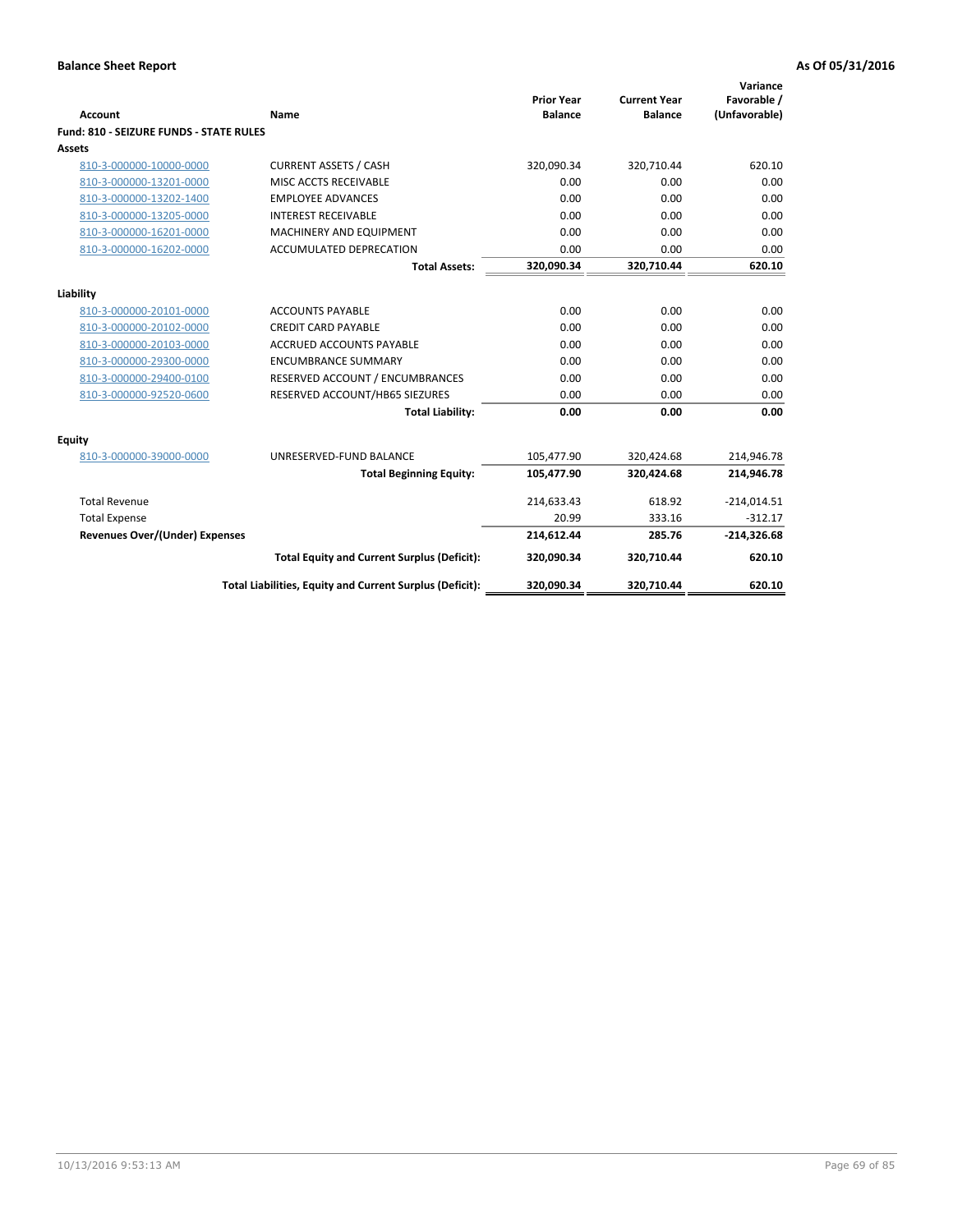| Account                               | Name                                                     | <b>Prior Year</b><br><b>Balance</b> | <b>Current Year</b><br><b>Balance</b> | Variance<br>Favorable /<br>(Unfavorable) |
|---------------------------------------|----------------------------------------------------------|-------------------------------------|---------------------------------------|------------------------------------------|
| Fund: 811 - SEIZURE FUNDS - FED RULES |                                                          |                                     |                                       |                                          |
| <b>Assets</b>                         |                                                          |                                     |                                       |                                          |
| 811-3-000000-10000-0000               | <b>CURRENT ASSETS / CASH</b>                             | 111,649.83                          | 132,351.50                            | 20,701.67                                |
| 811-3-000000-13201-0000               | MISC ACCTS RECEIVABLE                                    | 0.00                                | 0.00                                  | 0.00                                     |
| 811-3-000000-13205-0000               | <b>INTEREST RECEIVABLE</b>                               | 0.00                                | 0.00                                  | 0.00                                     |
| 811-3-000000-16201-0000               | <b>MACHINERY AND EQUIPMENT</b>                           | 0.00                                | 0.00                                  | 0.00                                     |
| 811-3-000000-16202-0000               | ACCUMULATED DEPRECATION                                  | 0.00                                | 0.00                                  | 0.00                                     |
|                                       | <b>Total Assets:</b>                                     | 111,649.83                          | 132,351.50                            | 20,701.67                                |
| Liability                             |                                                          |                                     |                                       |                                          |
| 811-3-000000-20101-0000               | <b>ACCOUNTS PAYABLE</b>                                  | 0.00                                | 0.00                                  | 0.00                                     |
| 811-3-000000-20102-0000               | <b>CREDIT CARD PAYABLE</b>                               | 0.00                                | 0.00                                  | 0.00                                     |
| 811-3-000000-20103-0000               | <b>ACCRUED ACCOUNTS PAYABLE</b>                          | 0.00                                | 0.00                                  | 0.00                                     |
| 811-3-000000-29300-0000               | <b>ENCUMBRANCE SUMMARY</b>                               | 0.00                                | 0.00                                  | 0.00                                     |
| 811-3-000000-29400-0100               | RESERVED ACCOUNT / ENCUMBRANCES                          | 0.00                                | 0.00                                  | 0.00                                     |
| 811-3-000000-92521-0700               | RESERVED ACCOUNT/FED SIEZURES                            | 0.00                                | 0.00                                  | 0.00                                     |
|                                       | <b>Total Liability:</b>                                  | 0.00                                | 0.00                                  | 0.00                                     |
| Equity                                |                                                          |                                     |                                       |                                          |
| 811-3-000000-39000-0000               | UNRESERVED-FUND BALANCE                                  | 147,963.57                          | 111,383.41                            | $-36,580.16$                             |
|                                       | <b>Total Beginning Equity:</b>                           | 147,963.57                          | 111,383.41                            | $-36,580.16$                             |
| <b>Total Revenue</b>                  |                                                          | 488.71                              | 22,641.40                             | 22,152.69                                |
| <b>Total Expense</b>                  |                                                          | 36,802.45                           | 1,673.31                              | 35,129.14                                |
| <b>Revenues Over/(Under) Expenses</b> |                                                          | $-36,313.74$                        | 20,968.09                             | 57,281.83                                |
|                                       | <b>Total Equity and Current Surplus (Deficit):</b>       | 111,649.83                          | 132,351.50                            | 20,701.67                                |
|                                       | Total Liabilities, Equity and Current Surplus (Deficit): | 111,649.83                          | 132.351.50                            | 20.701.67                                |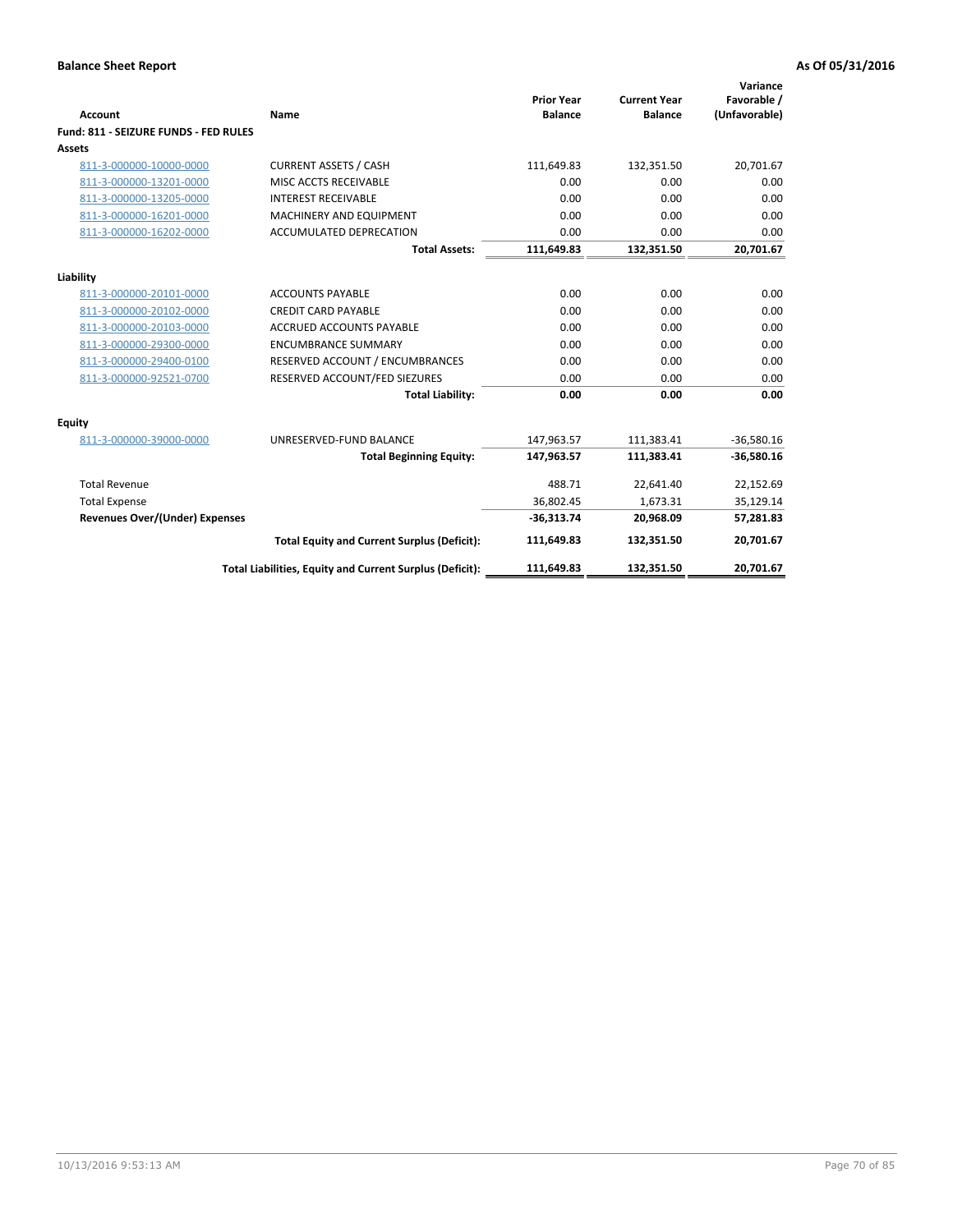| <b>Account</b>                                          | Name                                                     | <b>Prior Year</b><br><b>Balance</b> | <b>Current Year</b><br><b>Balance</b> | Variance<br>Favorable /<br>(Unfavorable) |
|---------------------------------------------------------|----------------------------------------------------------|-------------------------------------|---------------------------------------|------------------------------------------|
| Fund: 820 - TIRZ FUND (Tax Increment Reinvestment Zone) |                                                          |                                     |                                       |                                          |
| <b>Assets</b>                                           |                                                          |                                     |                                       |                                          |
| 820-3-000000-10000-0000                                 | <b>CURRENT ASSETS / CASH</b>                             | 589,344.72                          | 929,979.40                            | 340,634.68                               |
| 820-3-000000-13101-0000                                 | <b>TAX RECEIVABLE-CURRENT</b>                            | 9,639.95                            | 748.59                                | $-8,891.36$                              |
| 820-3-000000-13102-0000                                 | <b>TAXES REC-DELINQUENT</b>                              | 2,151.32                            | 11.643.01                             | 9,491.69                                 |
| 820-3-000000-13103-0000                                 | ALLOW FOR UNCOLLECT TAXES                                | $-1,106.94$                         | $-1,232.23$                           | $-125.29$                                |
| 820-3-000000-13201-0000                                 | MISC ACCTS RECEIVABLE                                    | 0.00                                | 0.00                                  | 0.00                                     |
| 820-3-000000-13205-0000                                 | <b>INTEREST RECEIVABLE</b>                               | 0.00                                | 0.00                                  | 0.00                                     |
| 820-3-000000-13221-0000                                 | MISC A/R - PROPERTY TAXES                                | 0.00                                | 370.58                                | 370.58                                   |
|                                                         | <b>Total Assets:</b>                                     | 600,029.05                          | 941,509.35                            | 341,480.30                               |
| Liability                                               |                                                          |                                     |                                       |                                          |
| 820-3-000000-20101-0000                                 | <b>ACCOUNTS PAYABLE</b>                                  | 0.00                                | 0.00                                  | 0.00                                     |
| 820-3-000000-20103-0000                                 | ACCRUED ACCOUNTS PAYABLE                                 | 0.00                                | 0.00                                  | 0.00                                     |
| 820-3-000000-20203-0000                                 | <b>DEFERRED TAX REVENUE</b>                              | 12,108.17                           | 12,583.21                             | $-475.04$                                |
| 820-3-000000-29300-0000                                 | <b>ENCUMBRANCE SUMMARY</b>                               | 0.00                                | 0.00                                  | 0.00                                     |
| 820-3-000000-29400-0100                                 | RESERVED ACCOUNT / ENCUMBRANCES                          | 0.00                                | 0.00                                  | 0.00                                     |
|                                                         | <b>Total Liability:</b>                                  | 12,108.17                           | 12,583.21                             | $-475.04$                                |
| Equity                                                  |                                                          |                                     |                                       |                                          |
| 820-3-000000-39000-0000                                 | UNRESERVED-FUND BALANCE                                  | 270,040.22                          | 575,485.23                            | 305,445.01                               |
| 820-3-000000-39100-0000                                 | UNRESERVED-RET. EARNINGS                                 | 0.00                                | 0.00                                  | 0.00                                     |
|                                                         | <b>Total Beginning Equity:</b>                           | 270,040.22                          | 575,485.23                            | 305,445.01                               |
| <b>Total Revenue</b>                                    |                                                          | 317,981.64                          | 356,013.38                            | 38,031.74                                |
| <b>Total Expense</b>                                    |                                                          | 100.98                              | 2,572.47                              | $-2,471.49$                              |
| <b>Revenues Over/(Under) Expenses</b>                   |                                                          | 317,880.66                          | 353,440.91                            | 35,560.25                                |
|                                                         | <b>Total Equity and Current Surplus (Deficit):</b>       | 587,920.88                          | 928,926.14                            | 341,005.26                               |
|                                                         | Total Liabilities, Equity and Current Surplus (Deficit): | 600,029.05                          | 941,509.35                            | 341,480.30                               |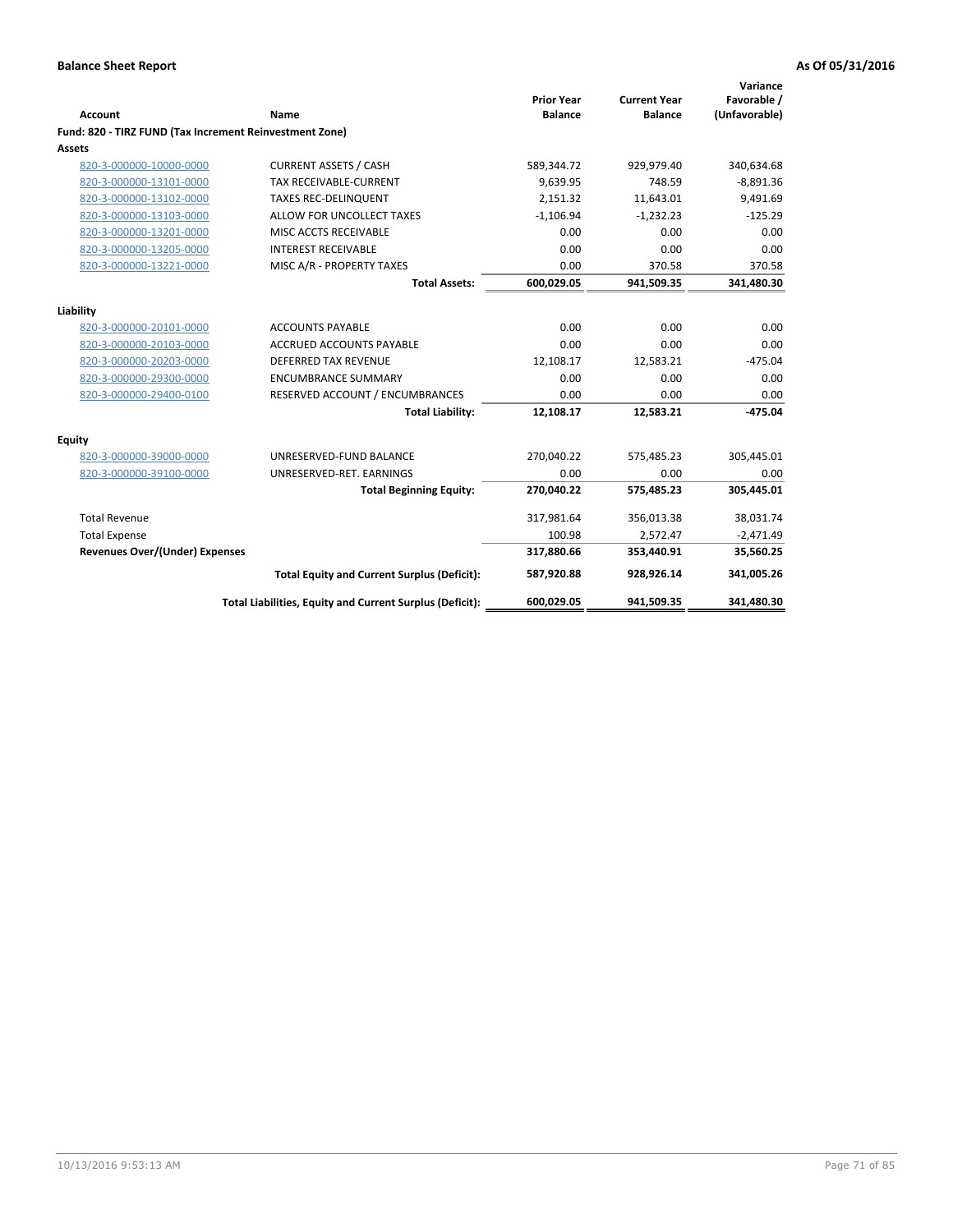| <b>Account</b>                           | Name                                                     | <b>Prior Year</b><br><b>Balance</b> | <b>Current Year</b><br><b>Balance</b> | Variance<br>Favorable /<br>(Unfavorable) |
|------------------------------------------|----------------------------------------------------------|-------------------------------------|---------------------------------------|------------------------------------------|
| Fund: 890 - GRNVL IDC (L-3) FIXED ASSETS |                                                          |                                     |                                       |                                          |
| Assets                                   |                                                          |                                     |                                       |                                          |
| 890-3-000000-10000-0000                  | <b>CURRENT ASSETS / CASH</b>                             | 0.00                                | 0.00                                  | 0.00                                     |
| 890-3-000000-16004-0000                  | FIXED ASSETS / BUILDINGS                                 | 0.00                                | 0.00                                  | 0.00                                     |
| 890-3-000000-16005-0000                  | <b>ACCUMULATED DEPRECIATION</b>                          | 0.00                                | 0.00                                  | 0.00                                     |
| 890-3-000000-16301-0000                  | FIXED ASSETS / C W I P                                   | 3,376,338.58                        | $-5,430,983.85$                       | $-8,807,322.43$                          |
|                                          | <b>Total Assets:</b>                                     | 3,376,338.58                        | $-5,430,983.85$                       | $-8,807,322.43$                          |
|                                          |                                                          |                                     |                                       |                                          |
| Liability<br>890-3-000000-20101-0000     | <b>ACCOUNTS PAYABLE</b>                                  | 0.00                                | 0.00                                  | 0.00                                     |
| 890-3-000000-27001-0000                  | <b>CONTRIBUTED CAPITAL</b>                               | 0.00                                | 0.00                                  | 0.00                                     |
| 890-3-000000-27101-0000                  | INVESTMENT IN GFA / GENERAL FUND                         | 0.00                                | 0.00                                  | 0.00                                     |
| 890-3-000000-27102-0000                  | <b>SPECIAL REVENUE FUNDS</b>                             | 0.00                                | 0.00                                  | 0.00                                     |
| 890-3-000000-27103-0000                  | <b>GENERAL CIP FUND</b>                                  | 6,622,217.36                        | 8,822,863.78                          | $-2,200,646.42$                          |
| 890-3-000000-27104-0000                  | <b>PROPRIETARY FUNDS</b>                                 | $-3,245,878.78$                     | $-14,253,847.63$                      | 11,007,968.85                            |
| 890-3-000000-27201-0000                  | CAFR USE / MUNICIPAL BUILDINGS                           | 0.00                                | 0.00                                  | 0.00                                     |
| 890-3-000000-27202-0000                  | CAFR USE / OTHER GENERAL GOVERNMEN                       | 0.00                                | 0.00                                  | 0.00                                     |
| 890-3-000000-27205-0000                  | CAFR USE / PUBLIC WORKS                                  | 0.00                                | 0.00                                  | 0.00                                     |
| 890-3-000000-27210-0000                  | CAFR USE / INVESTMENT IN GFA                             | 0.00                                | 0.00                                  | 0.00                                     |
| 890-3-000000-27301-0000                  | DONATIONS/GRANTS                                         | 0.00                                | 0.00                                  | 0.00                                     |
|                                          | <b>Total Liability:</b>                                  | 3,376,338.58                        | -5,430,983.85                         | 8,807,322.43                             |
| <b>Equity</b>                            |                                                          |                                     |                                       |                                          |
| 890-3-000000-39000-0000                  | UNRESERVED-FUND BALANCE                                  | 0.00                                | 0.00                                  | 0.00                                     |
|                                          | <b>Total Beginning Equity:</b>                           | 0.00                                | 0.00                                  | 0.00                                     |
| <b>Total Expense</b>                     |                                                          | 0.00                                | 0.00                                  | 0.00                                     |
| Revenues Over/(Under) Expenses           |                                                          | 0.00                                | 0.00                                  | 0.00                                     |
|                                          | <b>Total Equity and Current Surplus (Deficit):</b>       | 0.00                                | 0.00                                  | 0.00                                     |
|                                          | Total Liabilities, Equity and Current Surplus (Deficit): | 3,376,338.58                        | -5,430,983.85                         | -8,807,322.43                            |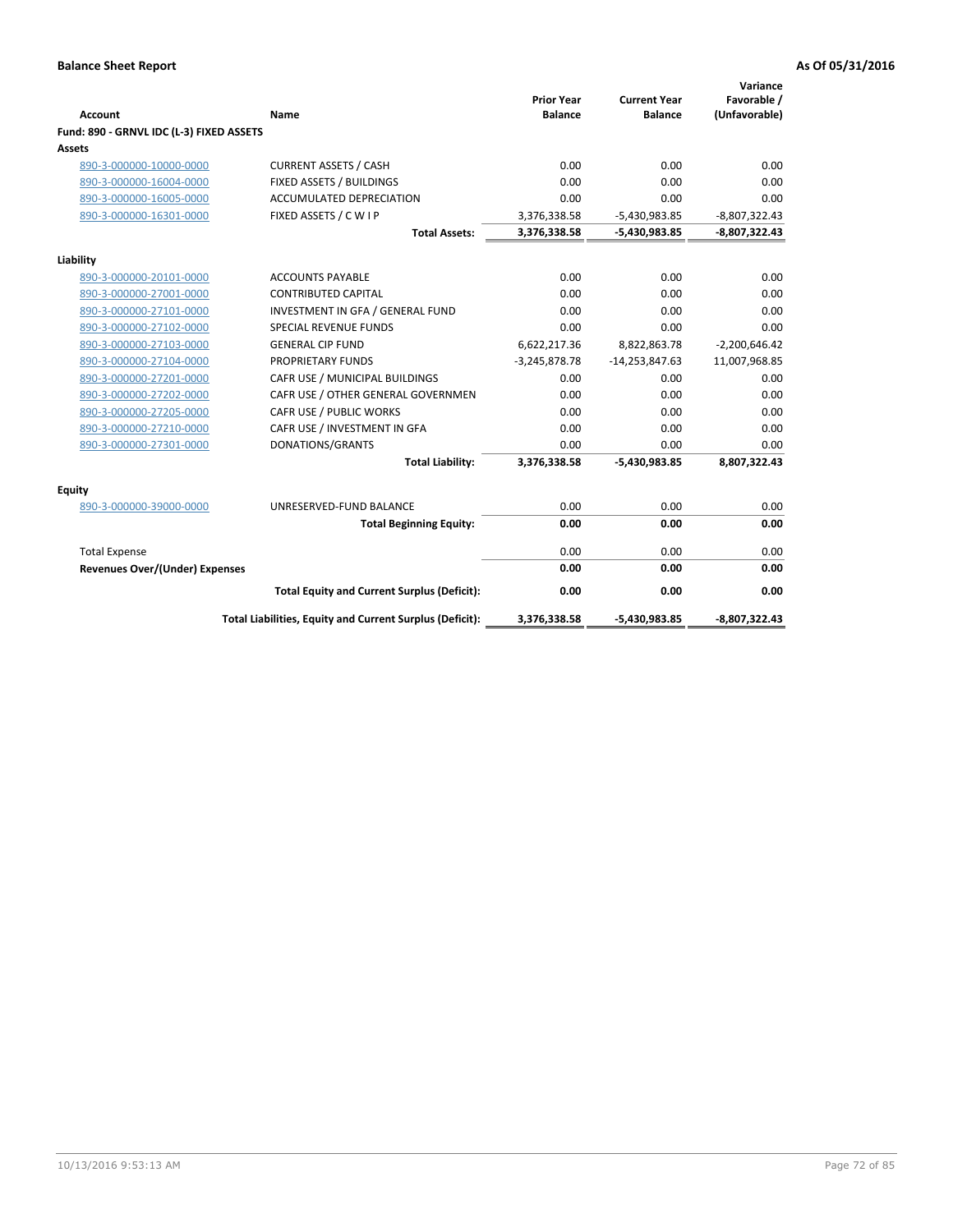|                                                    |                                           |                    |                     | Variance           |
|----------------------------------------------------|-------------------------------------------|--------------------|---------------------|--------------------|
|                                                    |                                           | <b>Prior Year</b>  | <b>Current Year</b> | Favorable /        |
| <b>Account</b><br>Fund: 899 - POOLED CASH          | Name                                      | <b>Balance</b>     | <b>Balance</b>      | (Unfavorable)      |
| Assets                                             |                                           |                    |                     |                    |
| 899-8-000000-10000-0000                            | <b>CURRENT ASSETS / CASH</b>              | 0.00               | 0.00                | 0.00               |
| 899-8-000000-10101-0000                            | CHASE OUTBOUND OPERATING                  | $-864,371.36$      | $-125,168.42$       | 739,202.94         |
| 899-8-000000-10102-0000                            | CHASE INBOUND OPERATING                   | 13,767,458.10      | 17,987,545.52       | 4,220,087.42       |
| 899-8-000000-10103-0000                            | OPERATING ACCOUNT / CLAIMS ACCOUNT        | 0.00               | 0.00                | 0.00               |
| 899-8-000000-10105-0000                            | CHASE BANK / SAVINGS - 3003113077         | 1,537,629.81       | 1,538,384.68        | 754.87             |
| 899-8-000000-10106-0000                            | CHASE BANK / SAVINGS - 2911913371         | 1,612,079.63       | 1,612,871.05        | 791.42             |
| 899-8-000000-10107-0000                            | CHASE TASC FLEX SPENDING                  | 0.00               | 0.00                | 0.00               |
| 899-8-000000-10401-0000                            | <b>CURRENT ASSETS / INTERNAL CLEARING</b> | 11.46              | $-52.61$            | $-64.07$           |
| 899-8-000000-10402-0000                            | <b>CREDIT CARD CLEARING</b>               | 0.00               | 0.00                | 0.00               |
| 899-8-000000-10403-0000                            | <b>NET BILL PAYMENTS</b>                  | 0.00               | 0.00                | 0.00               |
| 899-8-000000-11101-0000                            | TX CLASS / OPERATING                      | 0.00               | 0.00                | 0.00               |
| 899-8-000000-11201-0000                            | LOGIC INVESTMENTS / OPERATING             | 1,001,765.71       | 1,004,754.93        | 2,989.22           |
| 899-8-000000-11401-0000                            | <b>TEXSTAR ACCT - OPERATING</b>           | 0.00               | 0.00                | 0.00               |
| 899-8-000000-11601-0000                            | TEXPOOL ACCT - OPERATING                  | 1,001,786.54       | 1,003,664.57        | 1,878.03           |
| 899-8-000000-12001-0000                            | AMERICAN NATIONAL OPERATING               | 0.00               | 0.00                | 0.00               |
| 899-8-000000-12002-0000                            | PFM ACCT OPERATING                        | 18,378,775.47      | 18,316,213.15       | $-62,562.32$       |
| 899-8-000000-12003-0000                            | TREASURIES - CITY ONLY                    | 0.00               | 0.00                | 0.00               |
| 899-8-000000-12301-0000                            | <b>BOND PROCEEDS / PURCHASED INTEREST</b> | 0.00               | 0.00                | 0.00               |
| 899-8-000000-13205-0000                            | <b>INTEREST RECEIVABLE</b>                | 22,908.29          | 42,838.04           | 19,929.75          |
| 899-8-000000-14100-0000                            | DUE FROM FUND 100                         | $-1,112.62$        | $-13,198.95$        | $-12,086.33$       |
| 899-8-000000-14101-0000                            | DUE FROM FUND 101                         | 0.00               | 0.00                | 0.00               |
| 899-8-000000-14102-0000                            | DUE FROM FUND 102                         | 0.00               | 0.00                | 0.00               |
| 899-8-000000-14103-0000                            | DUE FROM FUND 103                         | 0.00               | 0.00                | 0.00               |
| 899-8-000000-14110-0000                            | DUE FROM FUND 110                         | 66.84              | 0.00                | $-66.84$           |
| 899-8-000000-14111-0000                            | DUE FROM FUND 111<br>DUE FROM FUND 112    | 204.05<br>$-70.00$ | 0.00                | $-204.05$<br>70.00 |
| 899-8-000000-14112-0000                            | DUE FROM FUND 113                         | $-445.64$          | 0.00<br>0.00        | 445.64             |
| 899-8-000000-14113-0000<br>899-8-000000-14114-0000 | DUE FROM FUND 114                         | 49.38              | $-505.60$           | $-554.98$          |
| 899-8-000000-14115-0000                            | DUE FROM FUND 115                         | 0.00               | 0.00                | 0.00               |
| 899-8-000000-14116-0000                            | DUE FROM FUND 116                         | 0.00               | 0.00                | 0.00               |
| 899-8-000000-14117-0000                            | DUE FROM FUND 117                         | 0.00               | 0.00                | 0.00               |
| 899-8-000000-14118-0000                            | DUE FROM FUND 118                         | 0.00               | 0.00                | 0.00               |
| 899-8-000000-14119-0000                            | DUE FROM FUND 119                         | 0.00               | 0.00                | 0.00               |
| 899-8-000000-14120-0000                            | DUE FROM FUND 120                         | 0.00               | 0.00                | 0.00               |
| 899-8-000000-14121-0000                            | DUE FROM FUND 121                         | 0.00               | 0.00                | 0.00               |
| 899-8-000000-14122-0000                            | DUE FROM FUND 122                         | 0.00               | 0.00                | 0.00               |
| 899-8-000000-14123-0000                            | DUE FROM FUND 123                         | 0.00               | 0.00                | $0.00\,$           |
| 899-8-000000-14124-0000                            | DUE FROM FUND 124                         | 0.00               | 0.00                | 0.00               |
| 899-8-000000-14125-0000                            | DUE FROM FUND 125                         | 0.00               | 0.00                | 0.00               |
| 899-8-000000-14126-0000                            | DUE FROM FUND 126                         | 0.00               | 0.00                | 0.00               |
| 899-8-000000-14140-0000                            | DUE FROM FUND 140                         | 0.00               | 0.00                | 0.00               |
| 899-8-000000-14160-0000                            | DUE FROM FUND 160                         | 0.00               | 0.00                | 0.00               |
| 899-8-000000-14161-0000                            | DUE FROM FUND 161                         | 0.00               | 0.00                | 0.00               |
| 899-8-000000-14162-0000                            | DUE FROM FUND 162                         | 0.00               | 0.00                | 0.00               |
| 899-8-000000-14163-0000                            | DUE FROM FUND 163                         | 0.00               | 0.00                | 0.00               |
| 899-8-000000-14164-0000                            | DUE FROM FUND 164                         | 0.00               | 0.00                | 0.00               |
| 899-8-000000-14165-0000                            | DUE FROM FUND 165                         | 32,040.20          | 0.00                | $-32,040.20$       |
| 899-8-000000-14170-0000                            | DUE FROM FUND 170                         | 0.00               | 0.00                | 0.00               |
| 899-8-000000-14171-0000                            | DUE FROM FUND 171                         | 0.00               | 0.00                | 0.00               |
| 899-8-000000-14172-0000                            | DUE FROM FUND 172                         | 76.00              | 0.00                | $-76.00$           |
| 899-8-000000-14173-0000                            | DUE FROM FUND 173                         | 0.00               | 0.00                | 0.00               |
| 899-8-000000-14174-0000                            | DUE FROM FUND 174                         | 0.00               | 0.00                | 0.00               |
| 899-8-000000-14175-0000                            | DUE FROM FUND 175                         | 0.00               | 0.00                | 0.00               |
| 899-8-000000-14176-0000                            | DUE FROM FUND 176                         | 0.00               | 0.00                | 0.00               |
| 899-8-000000-14177-0000                            | DUE FROM FUND 177                         | 0.00               | 0.00                | 0.00               |
| 899-8-000000-14190-0000                            | DUE FROM FUND 190                         | 0.00               | 0.00                | 0.00               |
| 899-8-000000-14192-0000                            | DUE FROM FUND 192                         | $-9,781.09$        | 0.00                | 9,781.09           |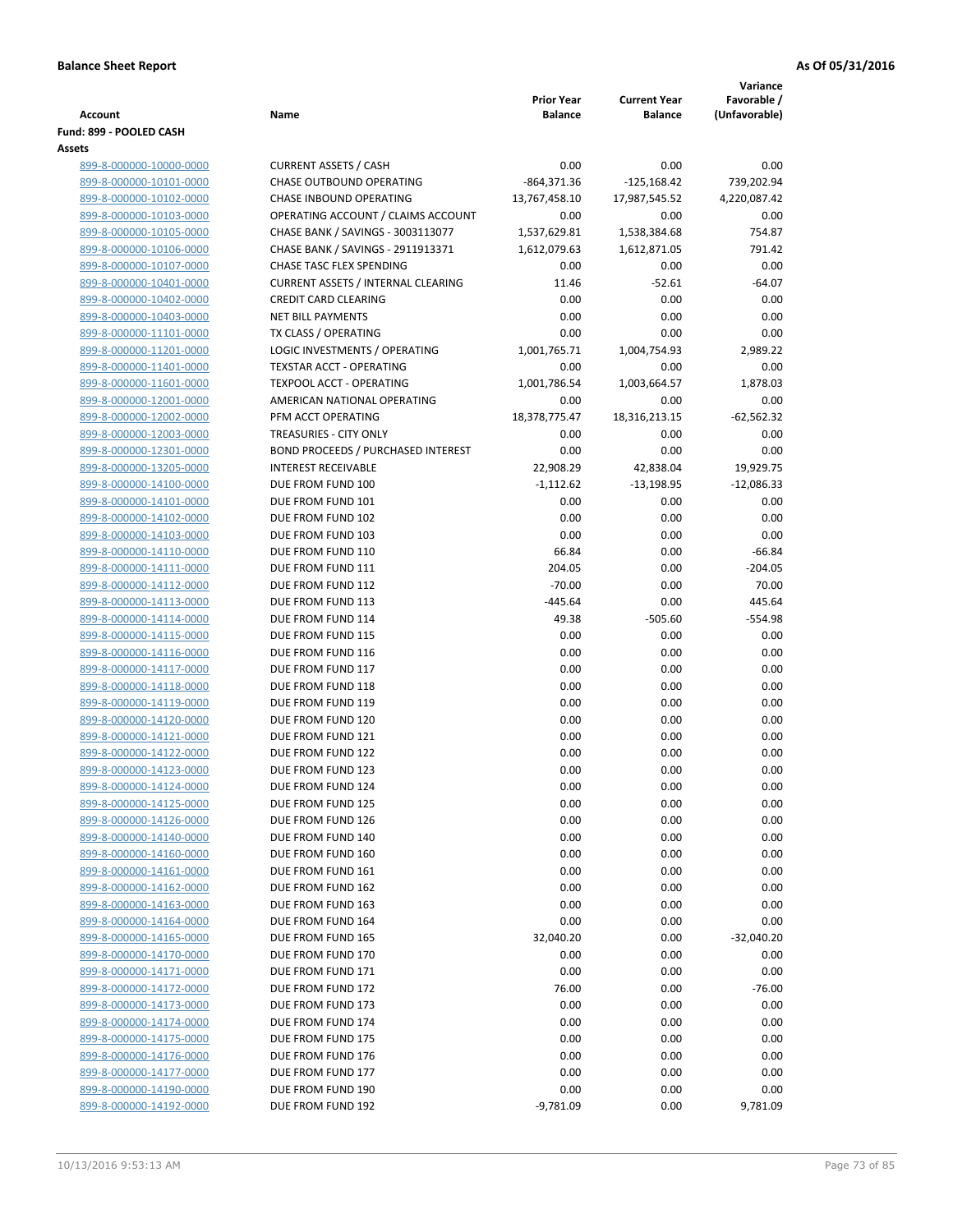|                                                    |                                                       |                                     |                                       | Variance                     |
|----------------------------------------------------|-------------------------------------------------------|-------------------------------------|---------------------------------------|------------------------------|
| Account                                            | Name                                                  | <b>Prior Year</b><br><b>Balance</b> | <b>Current Year</b><br><b>Balance</b> | Favorable /<br>(Unfavorable) |
| 899-8-000000-14200-0000                            | DUE FROM FUND 200                                     | 711.19                              | $-632.00$                             | $-1,343.19$                  |
| 899-8-000000-14210-0000                            | DUE FROM FUND 210                                     | 0.00                                | 0.00                                  | 0.00                         |
| 899-8-000000-14211-0000                            | DUE FROM FUND 211                                     | 0.00                                | 0.00                                  | 0.00                         |
| 899-8-000000-14212-0000                            | DUE FROM FUND 212                                     | 1,100.00                            | 0.00                                  | $-1,100.00$                  |
| 899-8-000000-14216-0000                            | DUE FROM FUND 216                                     | 0.00                                | 0.00                                  | 0.00                         |
| 899-8-000000-14217-0000                            | DUE FROM FUND 217                                     | 0.00                                | 0.00                                  | 0.00                         |
| 899-8-000000-14300-0000                            | DUE FROM FUND 300                                     | 0.00                                | 0.00                                  | 0.00                         |
| 899-8-000000-14320-0000                            | DUE FROM FUND 320                                     | 0.00                                | 0.00                                  | 0.00                         |
| 899-8-000000-14360-0000                            | DUE FROM FUND 360                                     | 0.00                                | 0.00                                  | 0.00                         |
| 899-8-000000-14361-0000                            | DUE FROM FUND 361                                     | 0.00                                | 0.00                                  | 0.00                         |
| 899-8-000000-14400-0000                            | DUE FROM FUND 400                                     | 0.00                                | 0.00                                  | 0.00                         |
| 899-8-000000-14500-0000                            | DUE FROM FUND 500                                     | 0.00                                | 500.00                                | 500.00                       |
| 899-8-000000-14561-0000                            | DUE FROM FUND 561                                     | 0.00                                | 0.00                                  | 0.00                         |
| 899-8-000000-14601-0000                            | DUE FROM FUND 601                                     | $-6,901.02$                         | 0.00                                  | 6,901.02                     |
| 899-8-000000-14602-0000                            | DUE FROM FUND 602                                     | $-1,046.27$                         | $-238.89$                             | 807.38                       |
| 899-8-000000-14604-0000                            | DUE FROM FUND 604                                     | 0.00                                | 0.00                                  | 0.00                         |
| 899-8-000000-14660-0000                            | DUE FROM FUND 660                                     | 0.00                                | 0.00                                  | 0.00                         |
| 899-8-000000-14800-0000                            | DUE FROM FUND 800                                     | 0.00                                | 0.00                                  | 0.00                         |
| 899-8-000000-14801-0000                            | DUE FROM FUND 801                                     | 0.00                                | 0.00                                  | 0.00                         |
| 899-8-000000-14802-0000                            | DUE FROM FUND 802                                     | 0.00                                | 0.00                                  | 0.00                         |
| 899-8-000000-14803-0000                            | DUE FROM FUND 803                                     | 0.00                                | 0.00                                  | 0.00                         |
| 899-8-000000-14807-0000                            | DUE FROM FUND 807                                     | 0.00                                | 0.00                                  | 0.00                         |
| 899-8-000000-14809-0000                            | DUE FROM FUND 809                                     | 0.00                                | 0.00                                  | 0.00                         |
| 899-8-000000-14810-0000                            | DUE FROM FUND 810                                     | 0.00                                | 0.00                                  | 0.00                         |
| 899-8-000000-14811-0000                            | DUE FROM FUND 811                                     | 0.00                                | 0.00                                  | 0.00                         |
| 899-8-000000-14820-0000                            | DUE FROM TIRZ FUND                                    | 0.00                                | 0.00                                  | 0.00                         |
| 899-8-000000-14890-0000                            | DUE FROM GRNVL IDC (L-3) FIXED ASSETS                 | 0.00                                | 0.00                                  | 0.00                         |
| 899-8-000000-14910-0000                            | DUE FROM FUND 910                                     | 13,095.37                           | $-18,524.91$                          | $-31,620.28$                 |
| 899-8-000000-14911-0000                            | DUE FROM FUND 911                                     | 0.00                                | 0.00                                  | 0.00                         |
| 899-8-000000-14912-0000                            | DUE FROM FUND 912                                     | 0.00                                | 0.00                                  | 0.00<br>0.00                 |
| 899-8-000000-14913-0000<br>899-8-000000-14916-0000 | DUE FROM FUND 913<br>DUE FROM FUND 916                | 0.00<br>0.00                        | 0.00<br>0.00                          | 0.00                         |
| 899-8-000000-14950-0000                            | DUE FROM FUND 950                                     | 0.00                                | 0.00                                  | 0.00                         |
| 899-8-000000-91011-1001                            | <b>BANK OF AMERICA</b>                                | 0.00                                | 0.00                                  | 0.00                         |
|                                                    | <b>Total Assets:</b>                                  | 36,486,030.04                       | 41,348,450.56                         | 4,862,420.52                 |
|                                                    |                                                       |                                     |                                       |                              |
| Liability                                          |                                                       |                                     |                                       |                              |
| 899-8-000000-20101-0000                            | <b>ACCOUNTS PAYABLE</b><br><b>CREDIT CARD PAYABLE</b> | 27,986.39                           | $-32,600.35$                          | 60,586.74                    |
| 899-8-000000-20102-0000                            |                                                       | 0.00                                | 0.00                                  | 0.00<br>$-4,923,007.32$      |
| 899-8-000000-21040-0000                            | DUE TO OTHER FUNDS                                    | 36,458,043.65<br>36,486,030.04      | 41,381,050.97                         |                              |
|                                                    | <b>Total Liability:</b>                               |                                     | 41,348,450.62                         | -4,862,420.58                |
| <b>Equity</b>                                      |                                                       |                                     |                                       |                              |
| 899-8-000000-14362-0000                            | DUE FROM FUND 362                                     | 0.00                                | 0.00                                  | 0.00                         |
| 899-8-000000-39200-0101                            | EQUITY IN POOLED CASH                                 | 0.00                                | 0.00                                  | 0.00                         |
| 899-8-000000-39200-0110                            | EQUITY IN POOLED CASH                                 | 0.00                                | 0.00                                  | 0.00                         |
| 899-8-000000-39200-0111                            | EQUITY IN POOLED CASH                                 | 0.00                                | 0.00                                  | 0.00                         |
| 899-8-000000-39200-0112                            | EQUITY IN POOLED CASH                                 | 0.00                                | 0.00                                  | 0.00                         |
| 899-8-000000-39200-0190                            | EQUITY IN POOLED CASH                                 | 0.00                                | 0.00                                  | 0.00                         |
| 899-8-000000-39200-0201                            | EQUITY IN POOLED CASH                                 | 0.00                                | 0.00                                  | 0.00                         |
| 899-8-000000-39200-0202                            | EQUITY IN POOLED CASH                                 | 0.00                                | 0.00                                  | 0.00                         |
| 899-8-000000-39200-0203                            | EQUITY IN POOLED CASH                                 | 0.00                                | 0.00                                  | 0.00                         |
| 899-8-000000-39200-0204                            | EQUITY IN POOLED CASH                                 | 0.00                                | 0.00                                  | 0.00                         |
| 899-8-000000-39200-0205                            | EQUITY IN POOLED CASH                                 | 0.00                                | 0.00                                  | 0.00                         |
| 899-8-000000-39200-0206                            | EQUITY IN POOLED CASH                                 | 0.00                                | 0.00                                  | 0.00                         |
| 899-8-000000-39200-0207                            | EQUITY IN POOLED CASH                                 | 0.00                                | 0.00                                  | 0.00                         |
| 899-8-000000-39200-0208                            | EQUITY IN POOLED CASH                                 | 0.00                                | 0.00                                  | 0.00                         |
| 899-8-000000-39200-0209                            | EQUITY IN POOLED CASH                                 | 0.00                                | 0.00                                  | 0.00                         |
| 899-8-000000-39200-0210                            | EQUITY IN POOLED CASH                                 | 0.00                                | 0.00                                  | 0.00                         |
| 899-8-000000-39200-0211                            | EQUITY IN POOLED CASH                                 | 0.00                                | 0.00                                  | 0.00                         |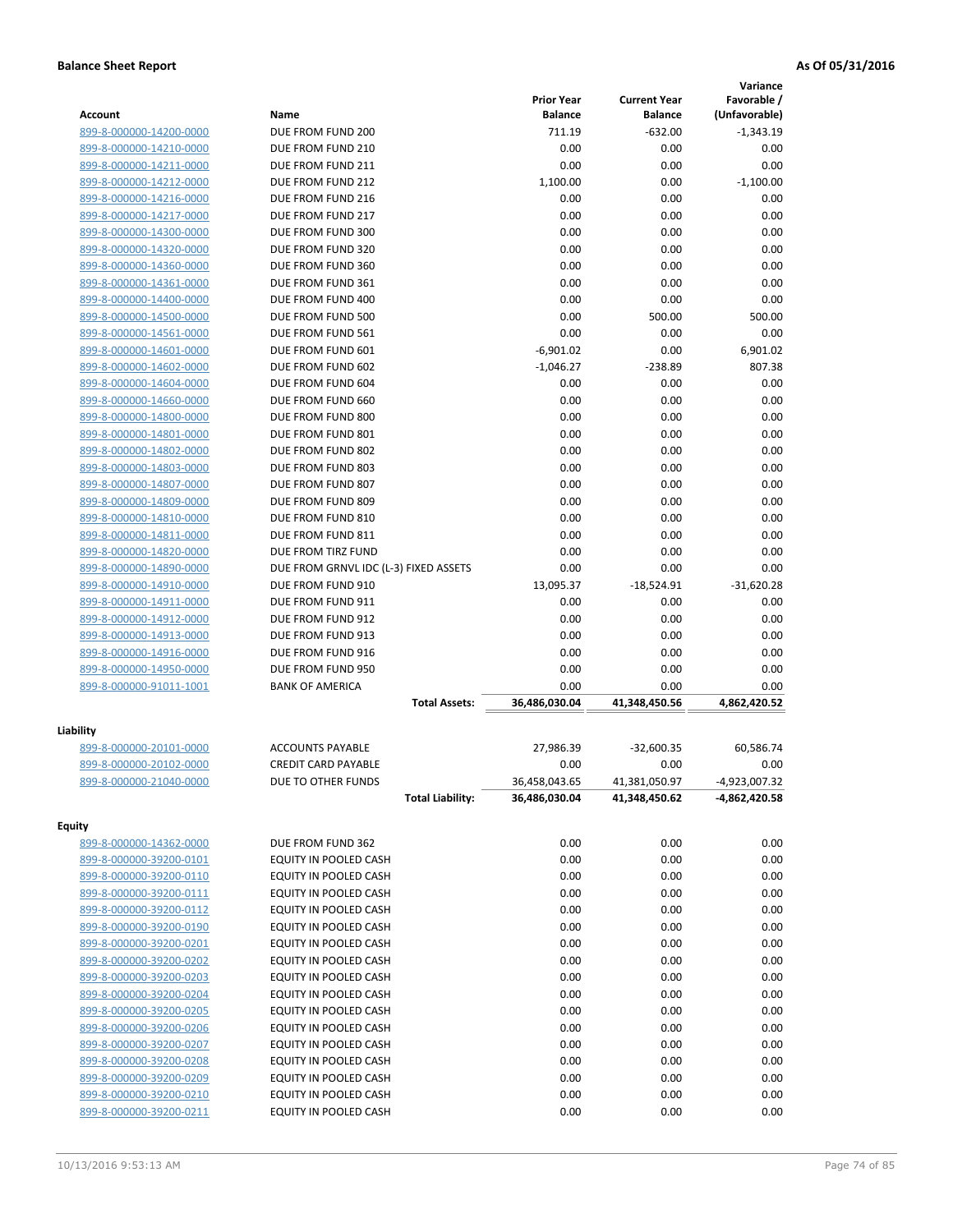**Variance**

| Account                                            | Name                                                  | <b>Prior Year</b><br><b>Balance</b> | <b>Current Year</b><br><b>Balance</b> | Favorable /<br>(Unfavorable) |
|----------------------------------------------------|-------------------------------------------------------|-------------------------------------|---------------------------------------|------------------------------|
| 899-8-000000-39200-0212                            | EQUITY IN POOLED CASH                                 | 0.00                                | 0.00                                  | 0.00                         |
| 899-8-000000-39200-0213                            | EQUITY IN POOLED CASH                                 | 0.00                                | 0.00                                  | 0.00                         |
| 899-8-000000-39200-0214                            | EQUITY IN POOLED CASH                                 | 0.00                                | 0.00                                  | 0.00                         |
| 899-8-000000-39200-0215                            | <b>EQUITY IN POOLED CASH</b>                          | 0.00                                | 0.00                                  | 0.00                         |
| 899-8-000000-39200-0216                            | EQUITY IN POOLED CASH                                 | 0.00                                | 0.00                                  | 0.00                         |
| 899-8-000000-39200-0217                            | EQUITY IN POOLED CASH                                 | 0.00                                | 0.00                                  | 0.00                         |
| 899-8-000000-39200-0218                            | EQUITY IN POOLED CASH                                 | 0.00                                | 0.00                                  | 0.00                         |
| 899-8-000000-39200-0219                            | EQUITY IN POOLED CASH                                 | 0.00                                | 0.00                                  | 0.00                         |
| 899-8-000000-39200-0220                            | EQUITY IN POOLED CASH                                 | 0.00                                | 0.00                                  | 0.00                         |
| 899-8-000000-39200-0221                            | EQUITY IN POOLED CASH                                 | 0.00                                | 0.00                                  | 0.00                         |
| 899-8-000000-39200-0222                            | EQUITY IN POOLED CASH                                 | 0.00                                | 0.00                                  | 0.00                         |
| 899-8-000000-39200-0223                            | EQUITY IN POOLED CASH                                 | 0.00                                | 0.00                                  | 0.00                         |
| 899-8-000000-39200-0224                            | EQUITY IN POOLED CASH                                 | 0.00                                | 0.00                                  | 0.00                         |
| 899-8-000000-39200-0225                            | EQUITY IN POOLED CASH                                 | 0.00                                | 0.00                                  | 0.00                         |
| 899-8-000000-39200-0226                            | EQUITY IN POOLED CASH                                 | 0.00                                | 0.00                                  | 0.00                         |
| 899-8-000000-39200-0227                            | EQUITY IN POOLED CASH                                 | 0.00                                | 0.00                                  | 0.00                         |
| 899-8-000000-39200-0228                            | EQUITY IN POOLED CASH                                 | 0.00                                | 0.00                                  | 0.00                         |
| 899-8-000000-39200-0229                            | EQUITY IN POOLED CASH                                 | 0.00                                | 0.00                                  | 0.00                         |
| 899-8-000000-39200-0231                            | EQUITY IN POOLED CASH                                 | 0.00                                | 0.00                                  | 0.00                         |
| 899-8-000000-39200-0232                            | <b>EQUITY IN POOLED CASH</b>                          | 0.00                                | 0.00                                  | 0.00                         |
| 899-8-000000-39200-0233                            | <b>EQUITY IN POOLED CASH</b>                          | 0.00                                | 0.00                                  | 0.00                         |
| 899-8-000000-39200-0234                            | EQUITY IN POOLED CASH                                 | 0.00                                | 0.00                                  | 0.00                         |
| 899-8-000000-39200-0235                            | EQUITY IN POOLED CASH                                 | 0.00                                | 0.00                                  | 0.00                         |
| 899-8-000000-39200-0236                            | EQUITY IN POOLED CASH                                 | 0.00                                | 0.00                                  | 0.00                         |
| 899-8-000000-39200-0241                            | EQUITY IN POOLED CASH                                 | 0.00                                | 0.00                                  | 0.00                         |
| 899-8-000000-39200-0247                            | EQUITY IN POOLED CASH                                 | 0.00                                | 0.00                                  | 0.00                         |
| 899-8-000000-39200-0250                            | EQUITY IN POOLED CASH                                 | 0.00                                | 0.00                                  | 0.00                         |
| 899-8-000000-39200-0251                            | EQUITY IN POOLED CASH                                 | 0.00                                | 0.00                                  | 0.00                         |
| 899-8-000000-39200-0252                            | EQUITY IN POOLED CASH                                 | 0.00                                | 0.00                                  | 0.00                         |
| 899-8-000000-39200-0253                            | EQUITY IN POOLED CASH                                 | 0.00                                | 0.00                                  | 0.00                         |
| 899-8-000000-39200-0254                            | EQUITY IN POOLED CASH                                 | 0.00                                | 0.00                                  | 0.00                         |
| 899-8-000000-39200-0301                            | EQUITY IN POOLED CASH                                 | 0.00                                | 0.00                                  | 0.00                         |
| 899-8-000000-39200-0302                            | EQUITY IN POOLED CASH                                 | 0.00                                | 0.00                                  | 0.00                         |
| 899-8-000000-39200-0401                            | EQUITY IN POOLED CASH                                 | 0.00                                | 0.00                                  | 0.00                         |
| 899-8-000000-39200-0402                            | EQUITY IN POOLED CASH                                 | 0.00                                | 0.00                                  | 0.00                         |
| 899-8-000000-39200-0403                            | EQUITY IN POOLED CASH                                 | 0.00                                | 0.00                                  | 0.00                         |
| 899-8-000000-39200-0405                            | EQUITY IN POOLED CASH                                 | 0.00                                | 0.00                                  | 0.00                         |
| 899-8-000000-39200-0406                            | EQUITY IN POOLED CASH                                 | 0.00                                | 0.00                                  | 0.00                         |
| 899-8-000000-39200-0410                            | EQUITY IN POOLED CASH<br><b>EQUITY IN POOLED CASH</b> | 0.00<br>0.00                        | 0.00<br>0.00                          | 0.00<br>0.00                 |
| 899-8-000000-39200-0411<br>899-8-000000-39200-0501 | <b>EQUITY IN POOLED CASH</b>                          |                                     | 0.00                                  | 0.00                         |
| 899-8-000000-39200-0502                            | EQUITY IN POOLED CASH                                 | 0.00<br>0.00                        | 0.00                                  | 0.00                         |
| 899-8-000000-39200-0503                            | EQUITY IN POOLED CASH                                 | 0.00                                | 0.00                                  | 0.00                         |
| 899-8-000000-39200-0504                            | EQUITY IN POOLED CASH                                 | 0.00                                | 0.00                                  | 0.00                         |
| 899-8-000000-39200-0505                            | <b>EQUITY IN POOLED CASH</b>                          | 0.00                                | 0.00                                  | 0.00                         |
| 899-8-000000-39200-0506                            | EQUITY IN POOLED CASH                                 | 0.00                                | 0.00                                  | 0.00                         |
| 899-8-000000-39200-0507                            | EQUITY IN POOLED CASH                                 | 0.00                                | 0.00                                  | 0.00                         |
| 899-8-000000-39200-0511                            | EQUITY IN POOLED CASH                                 | 0.00                                | 0.00                                  | 0.00                         |
| 899-8-000000-39200-0513                            | EQUITY IN POOLED CASH                                 | 0.00                                | 0.00                                  | 0.00                         |
| 899-8-000000-39200-0521                            | <b>EQUITY IN POOLED CASH</b>                          | 0.00                                | 0.00                                  | 0.00                         |
| 899-8-000000-39200-0522                            | EQUITY IN POOLED CASH                                 | 0.00                                | 0.00                                  | 0.00                         |
| 899-8-000000-39200-0523                            | EQUITY IN POOLED CASH                                 | 0.00                                | 0.00                                  | 0.00                         |
| 899-8-000000-39200-0601                            | EQUITY IN POOLED CASH                                 | 0.00                                | 0.00                                  | 0.00                         |
| 899-8-000000-39200-0602                            | EQUITY IN POOLED CASH                                 | 0.00                                | 0.00                                  | 0.00                         |
| 899-8-000000-39200-0603                            | EQUITY IN POOLED CASH                                 | 0.00                                | 0.00                                  | 0.00                         |
| 899-8-000000-39200-0604                            | EQUITY IN POOLED CASH                                 | 0.00                                | 0.00                                  | 0.00                         |
| 899-8-000000-39200-0702                            | EQUITY IN POOLED CASH                                 | 0.00                                | 0.00                                  | 0.00                         |
| 899-8-000000-39200-0703                            | EQUITY IN POOLED CASH                                 | 0.00                                | 0.00                                  | 0.00                         |
| 899-8-000000-39200-0704                            | EQUITY IN POOLED CASH                                 | 0.00                                | 0.00                                  | 0.00                         |
|                                                    |                                                       |                                     |                                       |                              |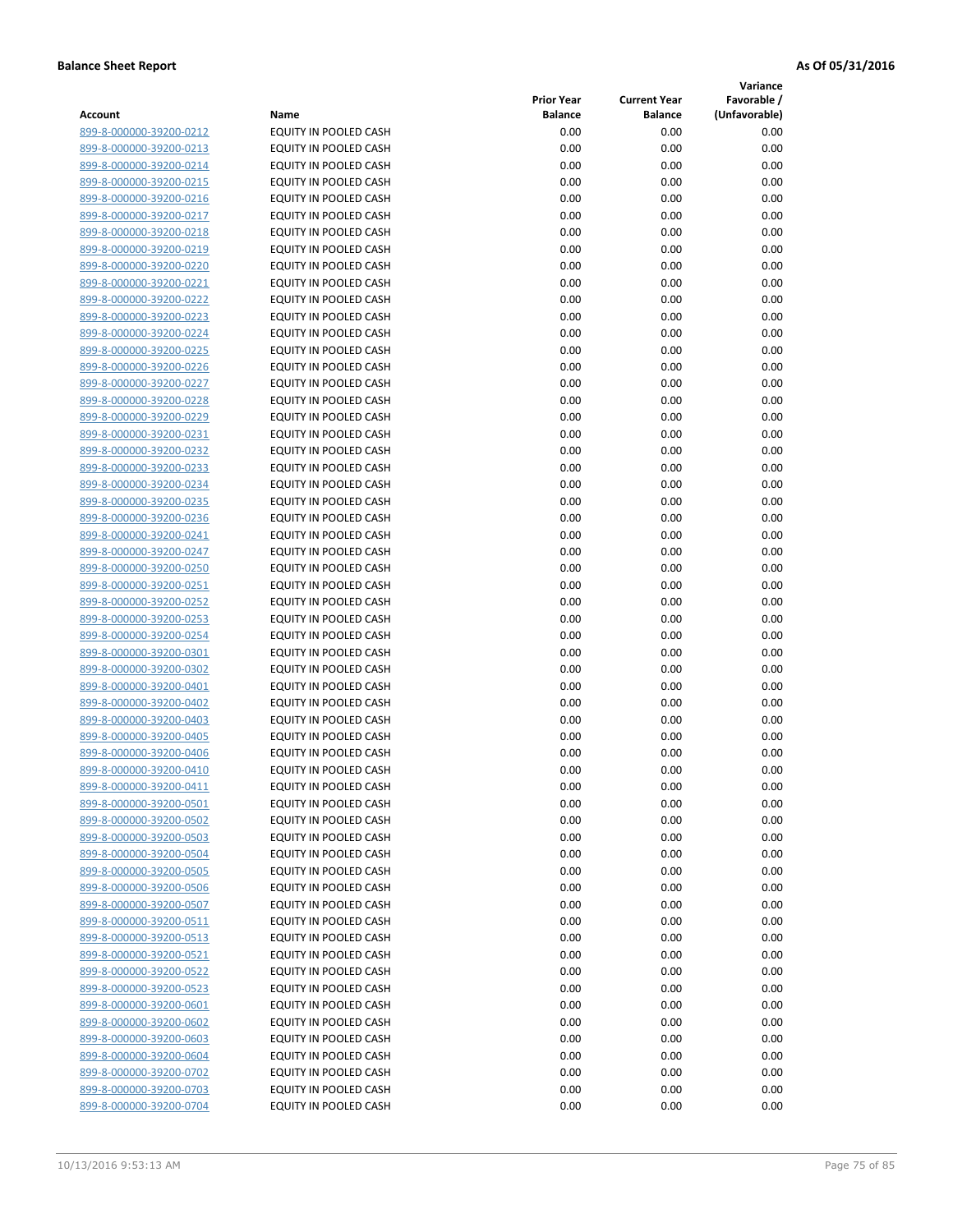|                                       |                                                          | <b>Prior Year</b> | <b>Current Year</b> | Variance<br>Favorable / |
|---------------------------------------|----------------------------------------------------------|-------------------|---------------------|-------------------------|
| <b>Account</b>                        | Name                                                     | <b>Balance</b>    | <b>Balance</b>      | (Unfavorable)           |
| 899-8-000000-39200-0705               | <b>EQUITY IN POOLED CASH</b>                             | 0.00              | 0.00                | 0.00                    |
| 899-8-000000-39200-0706               | EQUITY IN POOLED CASH                                    | 0.00              | 0.00                | 0.00                    |
| 899-8-000000-39200-0707               | <b>EQUITY IN POOLED CASH</b>                             | 0.00              | 0.00                | 0.00                    |
| 899-8-000000-39200-0708               | <b>EQUITY IN POOLED CASH</b>                             | 0.00              | 0.00                | 0.00                    |
| 899-8-000000-39200-0710               | <b>EQUITY IN POOLED CASH</b>                             | 0.00              | 0.00                | 0.00                    |
| 899-8-000000-39200-0721               | EQUITY IN POOLED CASH                                    | 0.00              | 0.00                | 0.00                    |
| 899-8-000000-39200-0722               | EQUITY IN POOLED CASH                                    | 0.00              | 0.00                | 0.00                    |
| 899-8-000000-39200-0723               | <b>EQUITY IN POOLED CASH</b>                             | 0.00              | 0.00                | 0.00                    |
| 899-8-000000-39200-0731               | EQUITY IN POOLED CASH                                    | 0.00              | 0.00                | 0.00                    |
| 899-8-000000-39200-0825               | <b>EQUITY IN POOLED CASH</b>                             | 0.00              | 0.00                | 0.00                    |
| 899-8-000000-39200-0901               | <b>EQUITY IN POOLED CASH</b>                             | 0.00              | 0.00                | 0.00                    |
| 899-8-000000-39200-0902               | <b>EQUITY IN POOLED CASH</b>                             | 0.00              | 0.00                | 0.00                    |
| 899-8-000000-39200-0903               | <b>EQUITY IN POOLED CASH</b>                             | 0.00              | 0.00                | 0.00                    |
| 899-8-000000-39200-0904               | <b>EQUITY IN POOLED CASH</b>                             | 0.00              | 0.00                | 0.00                    |
| 899-8-000000-39200-0905               | EQUITY IN POOLED CASH                                    | 0.00              | 0.00                | 0.00                    |
| 899-8-000000-39200-0909               | <b>EQUITY IN POOLED CASH</b>                             | 0.00              | 0.00                | 0.00                    |
| 899-8-000000-39200-0910               | <b>EQUITY IN POOLED CASH</b>                             | 0.00              | 0.00                | 0.00                    |
| 899-8-000000-39200-0960               | EQUITY IN POOLED CASH                                    | 0.00              | 0.00                | 0.00                    |
| 899-8-000000-39200-9999               | EQUITY IN POOLED CASH                                    | 0.00              | 0.00                | 0.00                    |
|                                       | <b>Total Beginning Equity:</b>                           | 0.00              | 0.00                | 0.00                    |
| <b>Total Revenue</b>                  |                                                          | 0.00              | $-0.06$             | $-0.06$                 |
| <b>Revenues Over/(Under) Expenses</b> |                                                          | 0.00              | $-0.06$             | $-0.06$                 |
|                                       | <b>Total Equity and Current Surplus (Deficit):</b>       | 0.00              | $-0.06$             | $-0.06$                 |
|                                       | Total Liabilities, Equity and Current Surplus (Deficit): | 36,486,030.04     | 41.348.450.56       | 4.862.420.52            |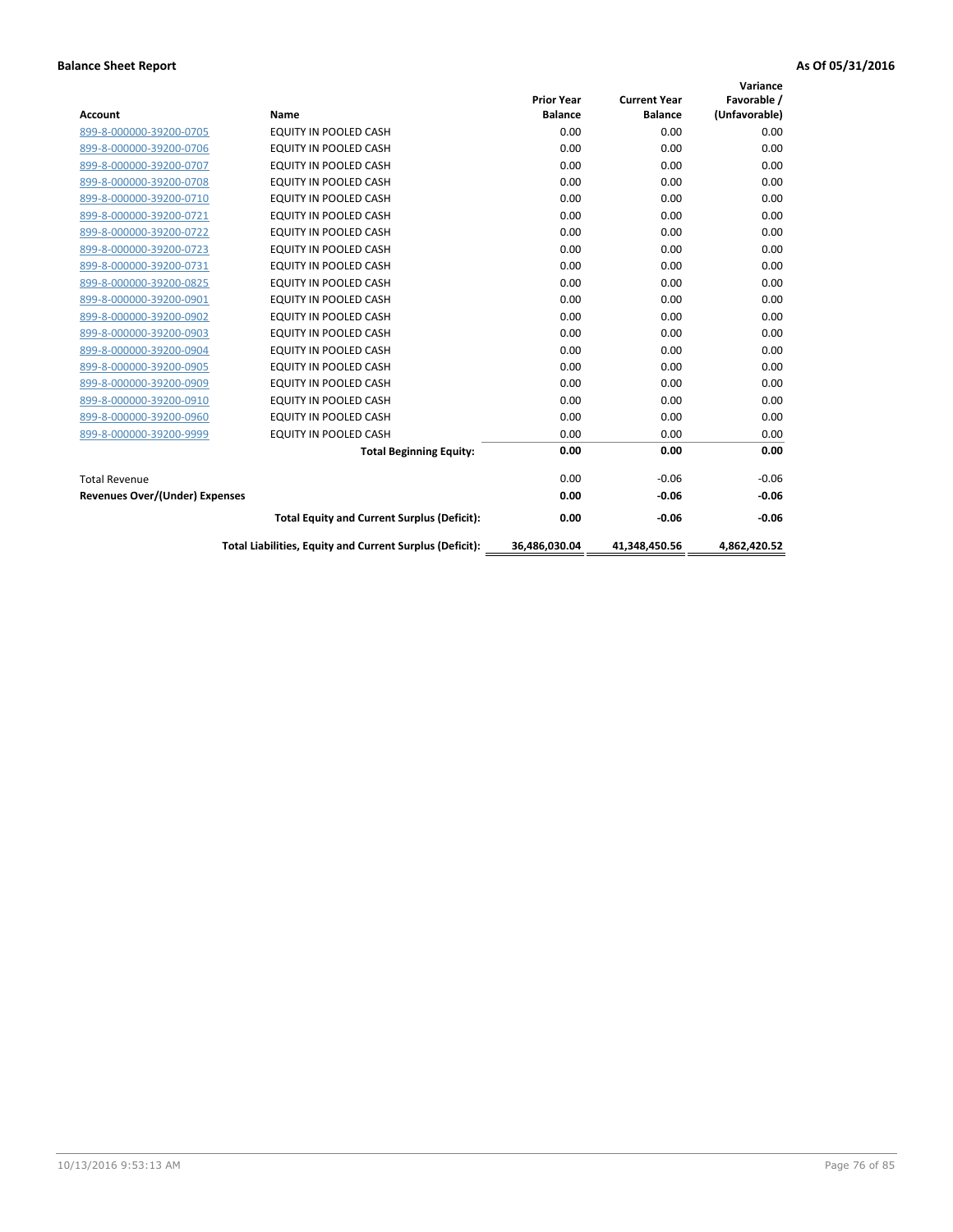|                                                    |                                                          | <b>Prior Year</b>     | <b>Current Year</b>      | Variance<br>Favorable / |
|----------------------------------------------------|----------------------------------------------------------|-----------------------|--------------------------|-------------------------|
| Account                                            | Name                                                     | <b>Balance</b>        | <b>Balance</b>           | (Unfavorable)           |
| Fund: 910 - ELECTRIC OPERATING FUND                |                                                          |                       |                          |                         |
| Assets                                             |                                                          |                       |                          |                         |
| 910-9-000000-10000-1300                            | <b>CASH</b>                                              | 10,375,342.55         | 11,644,846.87            | 1,269,504.32            |
| 910-9-000000-10209-1300                            | <b>ADMIN PETTY CASH</b>                                  | 658.89                | 658.89                   | 0.00                    |
| 910-9-000000-10308-1300                            | <b>GEUS SERVICE CENTER CHANGE</b>                        | 849.90                | 849.90                   | 0.00                    |
| 910-9-000000-10309-1300                            | <b>GEUS DOWNTOWN CHANGE</b>                              | 1,650.00              | 1,650.00                 | 0.00                    |
| 910-9-000000-12190-1810                            | DEFERRED ISSUANCE COSTS 2001                             | 0.00                  | 0.00                     | 0.00                    |
| 910-9-000000-12191-1810                            | DEFERRED ISSUANCE COST 2008 ENGINE PR                    | 0.00                  | 0.00                     | 0.00                    |
| 910-9-000000-12192-1810                            | DEFERRED ISSUANCE COSTS 2010 BOA ENGI                    | 0.00                  | 0.00                     | 0.00                    |
| 910-9-000000-12193-1810                            | DEFERRED ISSUANCE COSTS 2010 SCRUBBEI                    | 0.00                  | 0.00                     | 0.00                    |
| 910-9-000000-12194-1810                            | DEFERRED ISSUANCE COSTS 2010 TMPA DEI                    | 0.00                  | 0.00                     | 0.00                    |
| 910-9-000000-12201-1810                            | <b>BOND DISCOUNT</b>                                     | 148,397.15            | 136,516.38               | $-11,880.77$            |
| 910-9-000000-13000-1420                            | <b>CUSTOMER ACCOUNTS RECEIVABLE</b>                      | 1,093,416.84          | 963,472.29               | $-129,944.55$           |
| 910-9-000000-13001-1420                            | NON CURRENT CUSTOMER ACCTS RECEIVAE                      | 297,528.04            | 413,234.40               | 115,706.36              |
| 910-9-000000-13002-1440                            | ALLOWANCE FOR UNCOLLECTABLE                              | $-276,120.78$         | -394,609.78              | $-118,489.00$           |
| 910-9-000000-13003-1422                            | UNBILLED YEAR-END ACCRUAL                                | 3,625,487.42          | 5,109,446.76             | 1,483,959.34            |
| 910-9-000000-13009-1423                            | FUEL ADJUSTMENT - UNDER/OVER                             | 918,934.25            | -592,479.14              | -1,511,413.39           |
| 910-9-000000-13011-1420                            | <b>AMP RECEIVABLE</b>                                    | 3,527.11              | 36,256.44                | 32,729.33               |
| 910-9-000000-13066-1421                            | AMPY CUSTOMER ACCOUNTS RECEIVABLE                        | 0.00                  | 0.00                     | 0.00                    |
| 910-9-000000-13067-1421                            | AMPY ARREARS ACCOUNTS RECEIVABLE                         | 940.28                | $-3,520.36$              | $-4,460.64$             |
| 910-9-000000-13068-1421                            | AMPY Customers Left With Balance A/R                     | 29,520.58             | 38,148.75                | 8,628.17                |
| 910-9-000000-13201-1430                            | MISCELLANEOUS ACCOUNTS RECEIVABLE                        | 0.00                  | 0.00                     | 0.00                    |
| 910-9-000000-13205-1710                            | <b>INTEREST RECEIVABLE</b>                               | 0.00                  | 0.00                     | 0.00                    |
| 910-9-000000-13290-1650                            | PREPAYMENTS                                              | 0.00                  | 0.00                     | 0.00                    |
| 910-9-000000-13291-1651                            | TMPA SCRUBBER PREPAYMENT                                 | 8,049,462.08          | 7,731,720.08             | $-317,742.00$           |
| 910-9-000000-13293-1653                            | TMPA FIXED COSTS PREPAYMENT                              | 28,174,555.45         | 29,977,747.64            | 1,803,192.19            |
| 910-9-000000-13294-1654                            | TMPA DEMAND COSTS ESCROW<br><b>ERCOT CRR PREPAYMENTS</b> | 0.00                  | 0.00                     | 0.00                    |
| 910-9-000000-13297-1657<br>910-9-000000-13299-1655 | <b>ERCOT COLLATERAL</b>                                  | 81,122.62<br>1,550.00 | 108,928.91<br>111,550.00 | 27,806.29<br>110,000.00 |
| 910-9-000000-14001-1461                            | DUE FROM COG - GENERAL FUND                              | 0.00                  | 0.00                     | 0.00                    |
| 910-9-000000-14402-1469                            | DUE FROM DEBT SERVICE FUND                               | 4,443,984.42          | 4,625,445.97             | 181,461.55              |
| 910-9-000000-14501-1467                            | DUE FROM GBOD                                            | 0.00                  | 0.00                     | 0.00                    |
| 910-9-000000-14916-1469                            | DUE FROM FUND 916                                        | 0.00                  | 0.00                     | 0.00                    |
| 910-9-000000-14999-1910                            | DUE FROM 906                                             | 0.00                  | 0.00                     | 0.00                    |
| 910-9-000000-15900-1540                            | <b>INVENTORY</b>                                         | 2,514,616.84          | 2,187,235.72             | $-327,381.12$           |
| 910-9-000000-15901-1541                            | <b>GEUS UNLEADED GASOLINE</b>                            | $-393.70$             | $-2,037.35$              | $-1,643.65$             |
| 910-9-000000-15902-1542                            | <b>GEUS DIESEL GASOLINE</b>                              | 2,455.43              | 836.87                   | $-1,618.56$             |
| 910-9-000000-15903-1543                            | <b>INVENTORIES / SUBSTATION</b>                          | 7,771.80              | 7,771.80                 | 0.00                    |
| 910-9-000000-15909-1510                            | STEAM PLANT FUEL OIL INVENTORY                           | 583,760.74            | 582,687.63               | $-1,073.11$             |
| 910-9-000000-16301-1070                            | <b>CWIP</b>                                              | 0.00                  | 368,786.52               | 368,786.52              |
| 910-9-000000-17501-9260                            | <b>EMPLOYEE CONTRIBUTIONS</b>                            | 0.00                  | 465,482.00               | 465,482.00              |
| 910-9-000000-17504-9260                            | <b>INVESTMENT RETURN</b>                                 | 0.00                  | 337,872.00               | 337,872.00              |
| 910-9-000000-17508-9260                            | <b>EXPERIENCE DIFFERENCE</b>                             | 0.00                  | 4,057.00                 | 4,057.00                |
| 910-9-000000-19000-3100                            | STEAM - LAND                                             | 117,340.90            | 117,340.90               | 0.00                    |
| 910-9-000000-19001-3110                            | STEAM PLANT - STRUCTURES                                 | 1,056,896.04          | 1,056,896.04             | 0.00                    |
| 910-9-000000-19002-3120                            | STEAM PLANT - BOILER PLANT EQUIPMENT                     | 4,483,733.44          | 4,815,449.65             | 331,716.21              |
| 910-9-000000-19003-3130                            | STEAM PLANT - ENGINES                                    | 0.00                  | 0.00                     | 0.00                    |
| 910-9-000000-19004-3140                            | STEAM PLANT - GENERATORS                                 | 16,936,710.31         | 9,067,106.70             | -7,869,603.61           |
| 910-9-000000-19005-3150                            | STEAM PLANT - ACCESSORY ELECTRIC EQUIF                   | 1,027,042.39          | 667,175.88               | -359,866.51             |
| 910-9-000000-19006-3160                            | STEAM PLANT - MISC POWER PLANT EQUIPI                    | 692,818.75            | 12,912.88                | -679,905.87             |
| 910-9-000000-19100-3400                            | <b>ENGINE PLANT - LAND</b>                               | 43,850.00             | 43,850.00                | 0.00                    |
| 910-9-000000-19101-3410                            | <b>ENGINE PLANT - STRUCTURES</b>                         | 4,655,874.20          | 4,655,874.20             | 0.00                    |
| 910-9-000000-19101-3411                            | <b>ENGINE PLANT - STRUCTURES</b>                         | 0.00                  | 0.00                     | 0.00                    |
| 910-9-000000-19104-3440                            | ENGINE PLANT - ENGINE PLANT GENERATOF                    | 28,654,263.02         | 28,654,263.02            | 0.00                    |
| 910-9-000000-19105-3450                            | ENGINE PLANT - ACCESSORY ELECTRIC EQUI                   | 182,210.98            | 182,210.98               | 0.00                    |
| 910-9-000000-19106-3460                            | ENGINE PLANT - MISCELLANEOUS POWER P                     | 10,452.64             | 10,452.64                | 0.00                    |
| 910-9-000000-19204-3442                            | <b>ENGINE PLANT - RENEWABLE GENERATORS</b>               | 245,000.01            | 245,000.01               | 0.00                    |
| 910-9-000000-19301-3500                            | TRANSMISSION - LAND                                      | 53,501.21             | 53,501.21                | 0.00                    |
| 910-9-000000-19302-3530                            | TRANSMISSION - SUBSTATIONS                               | 7,831,687.72          | 5,552,341.27             | -2,279,346.45           |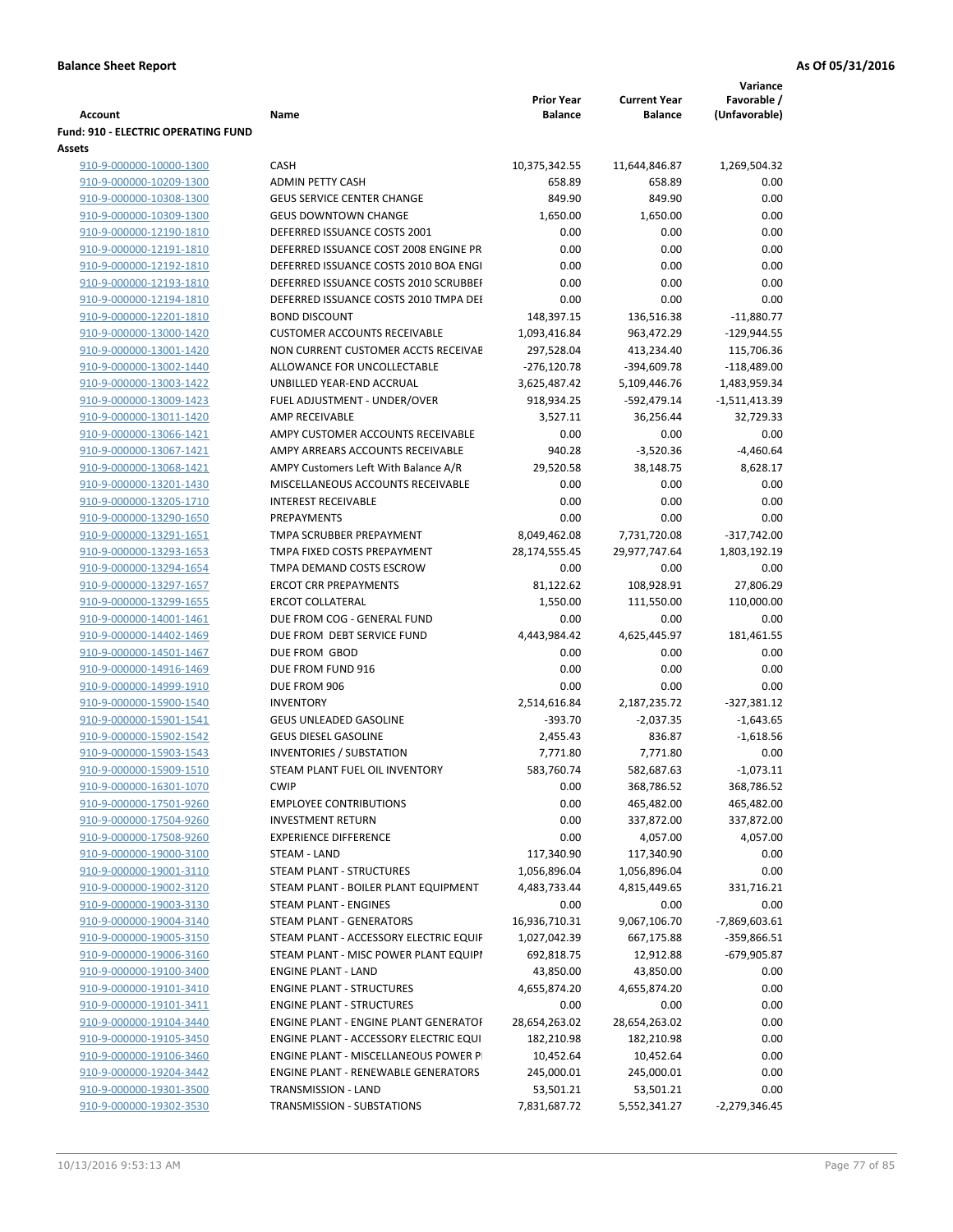|                                                    |                                                                          |                             |                             | Variance                     |
|----------------------------------------------------|--------------------------------------------------------------------------|-----------------------------|-----------------------------|------------------------------|
|                                                    |                                                                          | <b>Prior Year</b>           | <b>Current Year</b>         | Favorable /                  |
| Account                                            | Name                                                                     | <b>Balance</b>              | <b>Balance</b>              | (Unfavorable)                |
| 910-9-000000-19303-3572                            | TRANSMISSION - TMPA LINES                                                | 1,156,631.80                | 1,156,631.80                | 0.00                         |
| 910-9-000000-19304-3571                            | TRANSMISSION - GEUS LINES                                                | 3,738,862.73                | 3,722,472.15                | $-16,390.58$                 |
| 910-9-000000-19401-3600                            | <b>DISTRIBUTION - LAND</b>                                               | 218,418.15                  | 218,418.15                  | 0.00                         |
| 910-9-000000-19402-3620                            | <b>DISTRIBUTION - SUBSTATIONS</b>                                        | 7,368,630.14                | 5,985,037.00                | $-1,383,593.14$              |
| 910-9-000000-19403-3640                            | <b>DISTRIBUTION - POLES</b>                                              | 4,380,982.61                | 4,381,552.51                | 569.90                       |
| 910-9-000000-19404-3650                            | DISTRIBUTION - OH CONDUCTOR & DEVICES                                    | 3,454,657.19                | 3,518,976.80                | 64,319.61                    |
| 910-9-000000-19405-3660                            | DISTRIBUTION - UNDERGROUND CONDUIT                                       | 1,425,999.07                | 1,454,708.84                | 28,709.77                    |
| 910-9-000000-19406-3670                            | DISTRIBUTION - UG CONDUCTOR & DEVICES                                    | 2,869,847.13                | 2,833,506.40                | $-36,340.73$                 |
| 910-9-000000-19407-3680                            | DISTRIBUTION - TRANSFORMERS<br><b>DISTRIBUTION - SERVICE CONNECTIONS</b> | 4,252,699.30                | 4,279,270.60<br>647,016.84  | 26,571.30                    |
| 910-9-000000-19408-3690                            | <b>DISTRIBUTION - METERS</b>                                             | 636,988.82                  |                             | 10,028.02<br>142,869.49      |
| 910-9-000000-19409-3700<br>910-9-000000-19410-3710 | <b>DISTRIBUTION - VAPOR LIGHTS</b>                                       | 1,721,546.29<br>85,651.21   | 1,864,415.78<br>83,944.20   | $-1,707.01$                  |
| 910-9-000000-19411-3750                            | DISTRIBUTION - STREET LIGHTS & SIGNALS                                   | 89,896.48                   | 89,881.93                   | $-14.55$                     |
| 910-9-000000-19501-3890                            | <b>GENERAL - LAND</b>                                                    | 110,503.10                  | 110,503.10                  | 0.00                         |
| 910-9-000000-19502-3900                            | <b>GENERAL - STRUCTURES</b>                                              | 5,881,580.20                | 5,881,580.20                | 0.00                         |
| 910-9-000000-19503-3910                            | <b>GENERAL - FURNITURE &amp; OFFICE EQUIPMEN</b>                         | 520,295.62                  | 555,753.77                  | 35,458.15                    |
| 910-9-000000-19504-3941                            | <b>GENERAL - METER READING ASSETS</b>                                    | 38,482.00                   | 38,482.00                   | 0.00                         |
| 910-9-000000-19505-3911                            | <b>GENERAL - CUSTOMER SERVICE EQUIPMENT</b>                              | 11,750.00                   | 11.750.00                   | 0.00                         |
| 910-9-000000-19506-3914                            | <b>GENERAL - BILLING EQUIPMENT</b>                                       | 0.00                        | 0.00                        | 0.00                         |
| 910-9-000000-19507-3915                            | <b>GENERAL - CASHIERING EQUIPMENT</b>                                    | 7,033.54                    | 7,033.54                    | 0.00                         |
| 910-9-000000-19508-3920                            | <b>GENERAL - TRANSPORTATION EQUIPMENT</b>                                | 2,326,360.72                | 2,500,400.72                | 174,040.00                   |
| 910-9-000000-19509-3930                            | <b>GENERAL - WAREHOUSE EQUIPMENT</b>                                     | 63,375.94                   | 69,324.02                   | 5,948.08                     |
| 910-9-000000-19510-3940                            | <b>GENERAL - TOOLS</b>                                                   | 13,918.37                   | 13,918.37                   | 0.00                         |
| 910-9-000000-19511-3950                            | <b>GENERAL - LABORATORY EQUIPMENT</b>                                    | 336,291.99                  | 336,291.99                  | 0.00                         |
| 910-9-000000-19512-3960                            | <b>GENERAL - POWER OPERATED EQUIPMENT</b>                                | 338,718.53                  | 338,718.53                  | 0.00                         |
| 910-9-000000-19513-3970                            | <b>GENERAL - COMMUNICATIONS EQUIPMENT</b>                                | 47,808.65                   | 47,808.65                   | 0.00                         |
| 910-9-000000-19514-3980                            | <b>GENERAL - MISCELLANEOUS EQUIPMENT</b>                                 | 0.00                        | 0.00                        | 0.00                         |
| 910-9-000000-19999-1080                            | <b>ACCUMULATED DEPRECIATION</b>                                          | -49,024,932.08              | -38,561,238.83              | 10,463,693.25                |
|                                                    |                                                                          |                             |                             |                              |
|                                                    | <b>Total Assets:</b>                                                     | 118,142,397.02              | 120,583,090.63              | 2,440,693.61                 |
|                                                    |                                                                          |                             |                             |                              |
| Liability                                          |                                                                          |                             |                             |                              |
| 910-9-000000-20101-2320                            | <b>ACCOUNTS PAYABLE</b>                                                  | 13,095.37                   | $-18,524.91$                | 31,620.28                    |
| 910-9-000000-20102-2321                            | <b>CREDIT CARD PAYABLE</b>                                               | 0.00                        | $-7,272.36$                 | 7,272.36                     |
| 910-9-000000-20103-2322                            | <b>ACCRUED ACCOUNTS PAYABLE</b>                                          | 0.00                        | 0.00                        | 0.00                         |
| 910-9-000000-20139-2323                            | RETAINAGES PAYABLE                                                       | 0.00                        | 0.00                        | 0.00                         |
| 910-9-000000-20141-0000                            | <b>TELEPHONE CLEARING</b>                                                | 0.00                        | 0.00                        | 0.00                         |
| 910-9-000000-20142-0000                            | <b>ESCROW</b>                                                            | 0.00                        | 0.00                        | 0.00                         |
| 910-9-000000-20815-2410                            | SALES TAX PAYABLE - IN THE CITY                                          | 64,177.75                   | 65.741.25                   | $-1,563.50$                  |
| 910-9-000000-20816-2411                            | SALES TAX PAYABLE - OUT OF CITY                                          | 1,980.27                    | 2,682.74                    | $-702.47$                    |
| 910-9-000000-21001-2341                            | DUE TO COG - GEN FUND                                                    | 0.00                        | 0.00                        | 0.00                         |
| 910-9-000000-21406-2329                            | <b>DUE TO 906</b>                                                        | 0.00                        | 0.00                        | 0.00                         |
| 910-9-000000-21507-2347                            | DUE TO GBOD                                                              | 0.00                        | 0.00                        | 0.00                         |
| 910-9-000000-22001-2327                            | SALARIES PAYABLE                                                         | 211,438.74                  | 233,865.12                  | $-22,426.38$                 |
| 910-9-000000-22002-2328                            | PTO PAYABLE                                                              | 296,393.57                  | 421,442.27                  | $-125,048.70$                |
| 910-9-000000-23011-2211                            | <b>REVENUE BONDS</b>                                                     | 435,000.00                  | 455,000.00                  | $-20,000.00$                 |
| 910-9-000000-24000-2350                            | <b>CUSTOMER DEPOSITS</b>                                                 | 1,730,701.12                | 1,991,619.18                | $-260,918.06$                |
| 910-9-000000-24014-2359                            | <b>CUSTOMER DEPOSITS / AMPY EQUIPMENT</b>                                | 93,224.23                   | 106,468.03                  | $-13,243.80$                 |
| 910-9-000000-24015-2350                            | AMP RESERVE<br>PREPAID ELECTRICITY - AMPY                                | 3,527.11                    | 36,256.44<br>$-24,173.48$   | $-32,729.33$                 |
| 910-9-000000-25069-2530                            | <b>OBLIGATION FOR COMPENSATED ABSENCES</b>                               | 168,249.14                  |                             | 192,422.62                   |
| 910-9-000000-26001-2283<br>910-9-000000-26102-2210 | REVENUE BONDS PAYABLE                                                    | 440,273.03<br>35,975,000.00 | 362,637.83<br>38,763,000.00 | 77,635.20<br>$-2,788,000.00$ |
| 910-9-000000-26107-2250                            | PREMIUM ON 2010 ISSUE                                                    | 233,164.14                  |                             | 14,932.84                    |
| 910-9-000000-26108-2250                            | <b>SCRUBBER DEBT - 2010</b>                                              | 10,395,000.00               | 218,231.30<br>10,395,000.00 | 0.00                         |
| 910-9-000000-26109-2250                            | PREMIUM ON SCRUBBER                                                      | 198,221.85                  | 185,526.87                  | 12,694.98                    |
| 910-9-000000-26110-2250                            | TMPA DEBT - 2010                                                         | 20,640,000.00               | 20,640,000.00               | 0.00                         |
| 910-9-000000-26111-2250                            | PREMIUM ON TMPA DEBT                                                     | 393,138.15                  | 367,959.88                  | 25,178.27                    |
| 910-9-000000-29300-0000                            | <b>ENCUMBRANCE SUMMARY</b>                                               | 0.00                        | 0.00                        | 0.00                         |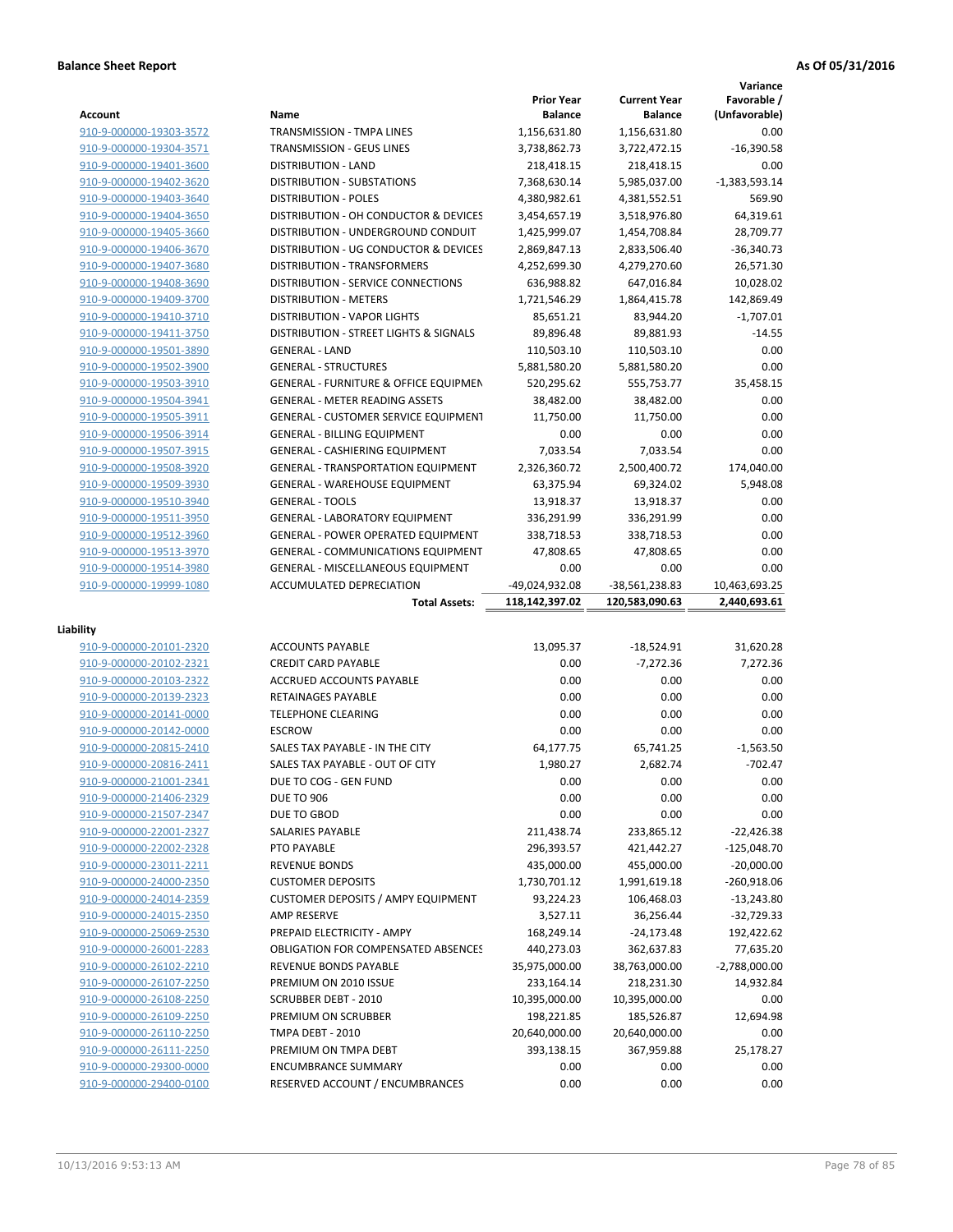| <b>Account</b>                 | Name                                                     | <b>Prior Year</b><br><b>Balance</b> | <b>Current Year</b><br><b>Balance</b> | Variance<br>Favorable /<br>(Unfavorable) |
|--------------------------------|----------------------------------------------------------|-------------------------------------|---------------------------------------|------------------------------------------|
| 910-9-000000-29999-9260        | <b>NET PENSION LIABILITY</b>                             | 0.00                                | 609,947.00                            | $-609,947.00$                            |
|                                | <b>Total Liability:</b>                                  | 71,292,584.47                       | 74,805,407.16                         | $-3,512,822.69$                          |
| <b>Equity</b>                  |                                                          |                                     |                                       |                                          |
| 910-9-000000-39100-2160        | UNRESERVED RETAINED EARNINGS                             | 44,331,048.75                       | 47,623,065.55                         | 3,292,016.80                             |
| 910-9-000000-39500-9260        | <b>NET POSITION - PENSION</b>                            | 0.00                                | $-3,070.00$                           | $-3,070.00$                              |
|                                | <b>Total Beginning Equity:</b>                           | 44,331,048.75                       | 47,619,995.55                         | 3,288,946.80                             |
| <b>Total Revenue</b>           |                                                          | 33,772,665.21                       | 30,795,484.17                         | $-2,977,181.04$                          |
| <b>Total Expense</b>           |                                                          | 31,253,901.41                       | 32,637,796.25                         | -1,383,894.84                            |
| Revenues Over/(Under) Expenses |                                                          | 2,518,763.80                        | -1,842,312.08                         | -4,361,075.88                            |
|                                | <b>Total Equity and Current Surplus (Deficit):</b>       | 46,849,812.55                       | 45,777,683.47                         | $-1,072,129.08$                          |
|                                | Total Liabilities, Equity and Current Surplus (Deficit): | 118,142,397.02                      | 120,583,090.63                        | 2,440,693.61                             |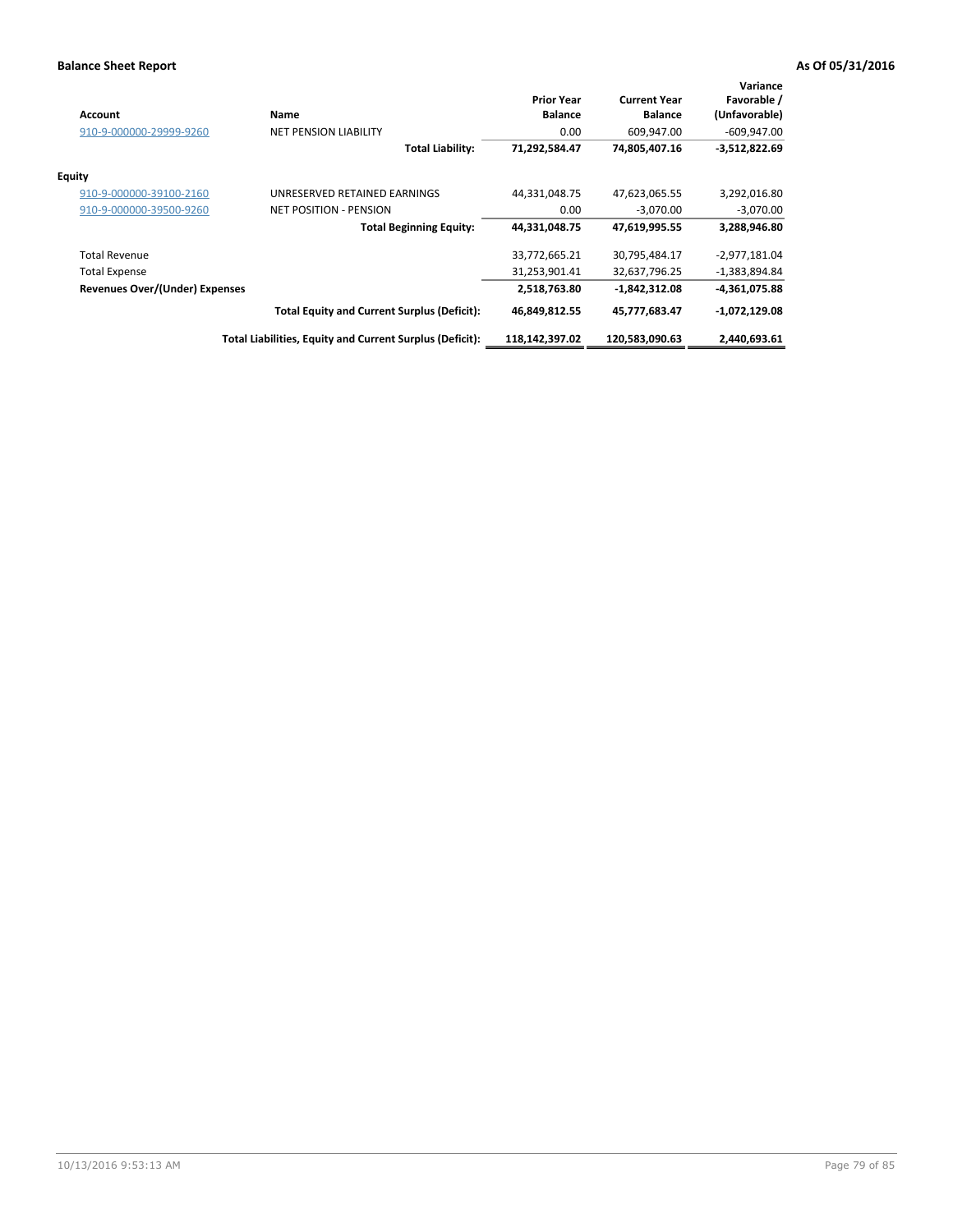| <b>Account</b>                             | Name                                                     | <b>Prior Year</b><br><b>Balance</b> | <b>Current Year</b><br><b>Balance</b> | Variance<br>Favorable /<br>(Unfavorable) |
|--------------------------------------------|----------------------------------------------------------|-------------------------------------|---------------------------------------|------------------------------------------|
| <b>Fund: 911 - ELECTRIC DEBT REDUCTION</b> |                                                          |                                     |                                       |                                          |
| Assets                                     |                                                          |                                     |                                       |                                          |
| 911-9-000000-10000-1300                    | CASH                                                     | 220,273.49                          | 3,019,932.96                          | 2,799,659.47                             |
| 911-9-000000-12002-0000                    | <b>GOVERNMENT OBLIGATIONS / AGENCIES</b>                 | 0.00                                | 0.00                                  | 0.00                                     |
| 911-9-000000-13201-1430                    | MISCELLANEOUS ACCOUNTS RECEIVABLE                        | 0.00                                | 0.00                                  | 0.00                                     |
| 911-9-000000-13205-1710                    | <b>INTEREST RECEIVABLE</b>                               | 0.00                                | 0.00                                  | 0.00                                     |
|                                            | <b>Total Assets:</b>                                     | 220,273.49                          | 3,019,932.96                          | 2,799,659.47                             |
| Liability                                  |                                                          |                                     |                                       |                                          |
| 911-9-000000-20101-0000                    | <b>ACCOUNTS PAYABLE</b>                                  | 0.00                                | 0.00                                  | 0.00                                     |
| 911-9-000000-20103-0100                    | <b>ACCRUED ACCOUNTS PAYABLE</b>                          | 0.00                                | 0.00                                  | 0.00                                     |
| 911-9-000000-Z2430-0000                    | RESERVED ACCOUNT / ENCUMBRANCE SUM                       | 0.00                                | 0.00                                  | 0.00                                     |
| 911-9-000000-Z2520-0100                    | RESERVED ACCOUNT / ENCUMBRANCES                          | 0.00                                | 0.00                                  | 0.00                                     |
|                                            | <b>Total Liability:</b>                                  | 0.00                                | 0.00                                  | 0.00                                     |
| <b>Equity</b>                              |                                                          |                                     |                                       |                                          |
| 911-9-000000-39100-2160                    | UNRESERVED RETAINED EARNINGS                             | 219,580.61                          | 220,508.21                            | 927.60                                   |
|                                            | <b>Total Beginning Equity:</b>                           | 219,580.61                          | 220.508.21                            | 927.60                                   |
| <b>Total Revenue</b>                       |                                                          | 692.88                              | 2,799,424.75                          | 2,798,731.87                             |
| <b>Total Expense</b>                       |                                                          | 0.00                                | 0.00                                  | 0.00                                     |
| <b>Revenues Over/(Under) Expenses</b>      |                                                          | 692.88                              | 2,799,424.75                          | 2,798,731.87                             |
|                                            | <b>Total Equity and Current Surplus (Deficit):</b>       | 220,273.49                          | 3,019,932.96                          | 2,799,659.47                             |
|                                            | Total Liabilities, Equity and Current Surplus (Deficit): | 220,273.49                          | 3,019,932.96                          | 2,799,659.47                             |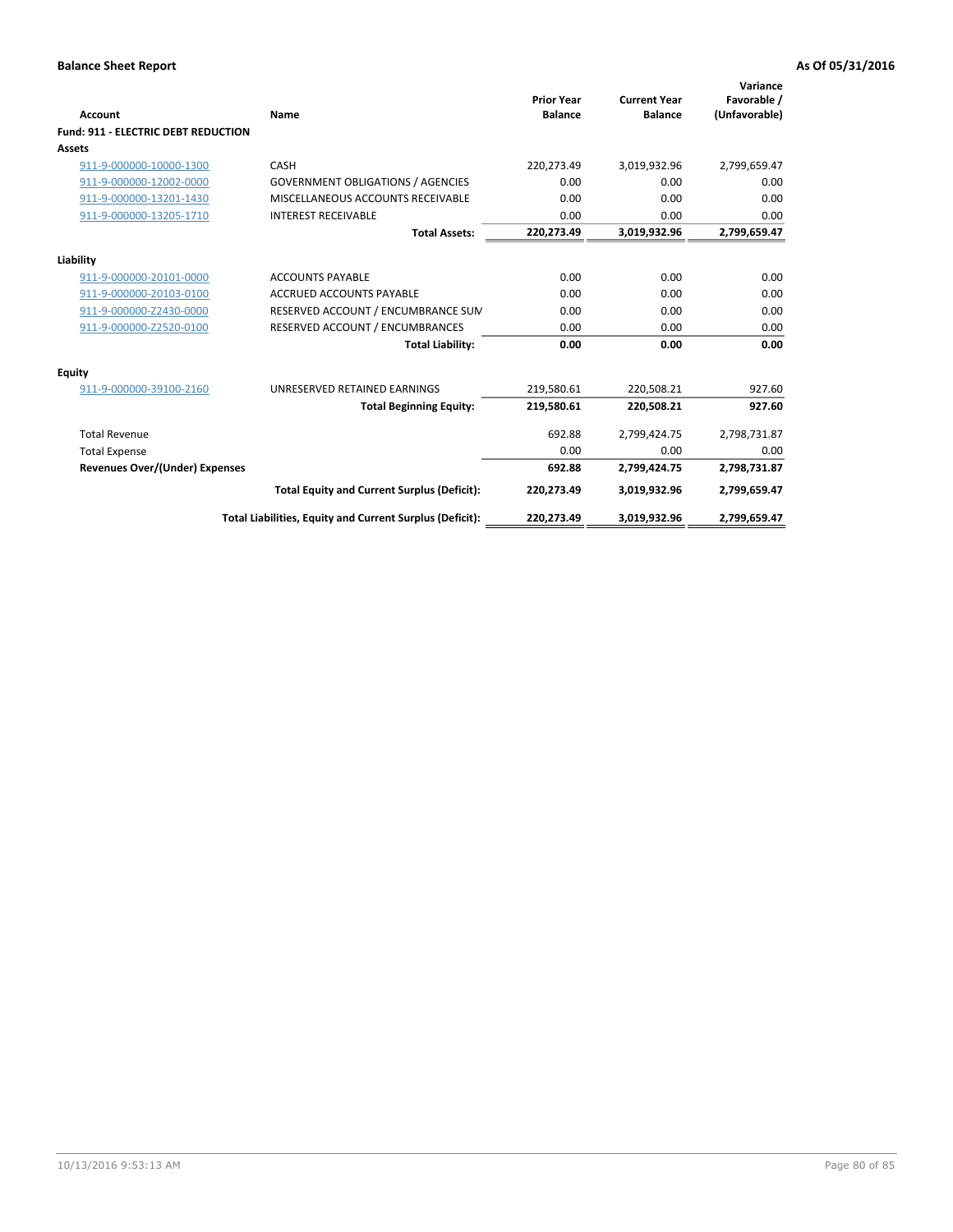| Account                                  | Name                                                     | <b>Prior Year</b><br><b>Balance</b> | <b>Current Year</b><br><b>Balance</b> | Variance<br>Favorable /<br>(Unfavorable) |
|------------------------------------------|----------------------------------------------------------|-------------------------------------|---------------------------------------|------------------------------------------|
| <b>Fund: 912 - ELECTRIC DEBT SERVICE</b> |                                                          |                                     |                                       |                                          |
| <b>Assets</b>                            |                                                          |                                     |                                       |                                          |
| 912-9-000000-10000-1300                  | CASH                                                     | 2,411,388.17                        | 2,437,519.58                          | 26,131.41                                |
| 912-9-000000-11504-1301                  | RESERVE FUND - 2008 BOND ISSUE                           | 1,128,649.23                        | 1,130,312.80                          | 1,663.57                                 |
| 912-9-000000-11506-1301                  | RESERVE FUND - 2010 BOND ISSUE                           | 3,301,882.95                        | 3,306,740.69                          | 4,857.74                                 |
| 912-9-000000-11515-1301                  | RESERVE FUND - 2015 BOND ISSUE                           | 0.00                                | 136,432.98                            | 136,432.98                               |
| 912-9-000000-11516-1301                  | <b>RESERVE FUND - 2015 TAXABLE BONDS</b>                 | 0.00                                | 44,381.14                             | 44,381.14                                |
| 912-9-000000-13205-1710                  | <b>INTEREST RECEIVABLE</b>                               | 4.160.26                            | 0.00                                  | $-4,160.26$                              |
|                                          | <b>Total Assets:</b>                                     | 6,846,080.61                        | 7,055,387.19                          | 209,306.58                               |
| Liability                                |                                                          |                                     |                                       |                                          |
| 912-9-000000-20101-2320                  | <b>ACCOUNTS PAYABLE</b>                                  | 0.00                                | 0.00                                  | 0.00                                     |
| 912-9-000000-20107-2370                  | <b>ACCRUED INTEREST PAYABLE</b>                          | 414,028.97                          | 422,720.64                            | $-8,691.67$                              |
| 912-9-000000-21400-2999                  | DUE TO GEUS 910 - ELECTRIC OPERATING                     | 4,443,984.42                        | 4,625,445.97                          | $-181,461.55$                            |
| 912-9-000000-Z2430-0000                  | <b>ENCUMBRANCE SUMMARY</b>                               | 0.00                                | 0.00                                  | 0.00                                     |
| 912-9-000000-Z2520-0100                  | RESERVED ACCOUNT / ENCUMBRANCES                          | 0.00                                | 0.00                                  | 0.00                                     |
|                                          | <b>Total Liability:</b>                                  | 4,858,013.39                        | 5,048,166.61                          | $-190,153.22$                            |
| Equity                                   |                                                          |                                     |                                       |                                          |
| 912-9-000000-39100-2150                  | SEMI RESERVED RETAINED EARNINGS                          | 1,595,533.48                        | 1,582,715.98                          | $-12,817.50$                             |
|                                          | <b>Total Beginning Equity:</b>                           | 1,595,533.48                        | 1,582,715.98                          | $-12,817.50$                             |
| <b>Total Revenue</b>                     |                                                          | 2,492,000.00                        | 2,560,000.00                          | 68,000.00                                |
| <b>Total Expense</b>                     |                                                          | 2,099,466.26                        | 2,135,495.40                          | $-36,029.14$                             |
| <b>Revenues Over/(Under) Expenses</b>    |                                                          | 392,533.74                          | 424,504.60                            | 31,970.86                                |
|                                          | <b>Total Equity and Current Surplus (Deficit):</b>       | 1,988,067.22                        | 2,007,220.58                          | 19,153.36                                |
|                                          | Total Liabilities, Equity and Current Surplus (Deficit): | 6,846,080.61                        | 7,055,387.19                          | 209,306.58                               |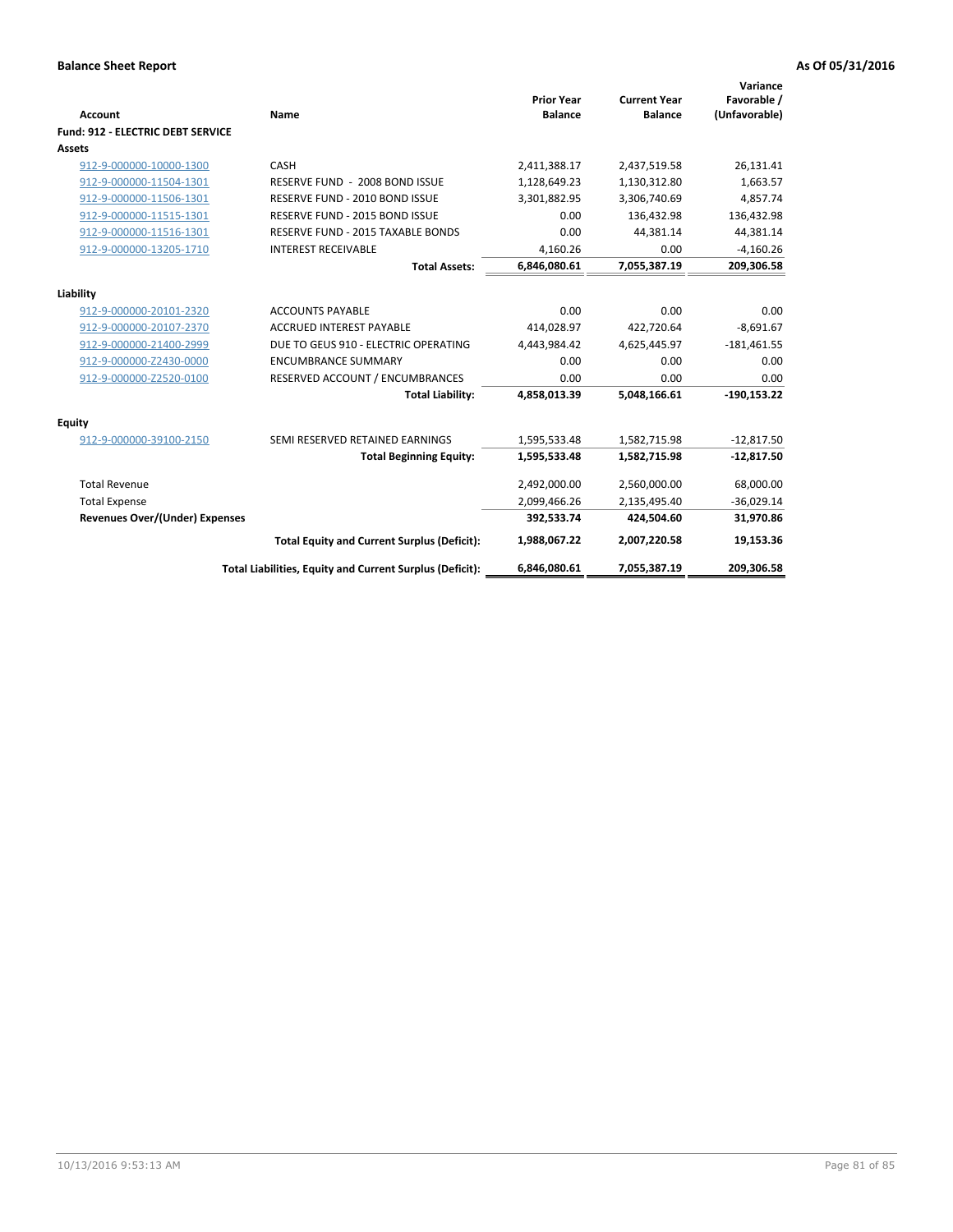| Account                                | Name                                                     | <b>Prior Year</b><br><b>Balance</b> | <b>Current Year</b><br><b>Balance</b> | Variance<br>Favorable /<br>(Unfavorable) |
|----------------------------------------|----------------------------------------------------------|-------------------------------------|---------------------------------------|------------------------------------------|
| Fund: 913 - ELECTRIC CONSTRUCTION FUND |                                                          |                                     |                                       |                                          |
| <b>Assets</b>                          |                                                          |                                     |                                       |                                          |
| 913-9-000000-10000-1300                | CASH                                                     | 100,575.60                          | 100,775.39                            | 199.79                                   |
| 913-9-000000-13201-1430                | MISCELLANEOUS ACCOUNTS RECEIVABLE                        | 0.00                                | 0.00                                  | 0.00                                     |
| 913-9-000000-13205-1710                | <b>INTEREST RECEIVABLE</b>                               | 0.00                                | 0.00                                  | 0.00                                     |
|                                        | <b>Total Assets:</b>                                     | 100,575.60                          | 100,775.39                            | 199.79                                   |
| Liability                              |                                                          |                                     |                                       |                                          |
| 913-9-000000-20101-2320                | <b>ACCOUNTS PAYABLE</b>                                  | 0.00                                | 0.00                                  | 0.00                                     |
| 913-9-000000-20102-2321                | <b>CREDIT CARD PAYABLE</b>                               | 0.00                                | 0.00                                  | 0.00                                     |
| 913-9-000000-20103-0000                | <b>ACCRUED ACCOUNTS PAYABLE</b>                          | 0.00                                | 0.00                                  | 0.00                                     |
| 913-9-000000-29300-0000                | <b>ENCUMBRANCE SUMMARY</b>                               | 0.00                                | 0.00                                  | 0.00                                     |
| 913-9-000000-29400-0100                | RESERVED ACCOUNT / ENCUMBRANCES                          | 0.00                                | 0.00                                  | 0.00                                     |
|                                        | <b>Total Liability:</b>                                  | 0.00                                | 0.00                                  | 0.00                                     |
| <b>Equity</b>                          |                                                          |                                     |                                       |                                          |
| 913-9-000000-39100-2160                | SEMI RESERVED RETAINED EARNINGS                          | 100,259.27                          | 100,682.87                            | 423.60                                   |
|                                        | <b>Total Beginning Equity:</b>                           | 100,259.27                          | 100,682.87                            | 423.60                                   |
| <b>Total Revenue</b>                   |                                                          | 316.33                              | 92.52                                 | $-223.81$                                |
| <b>Total Expense</b>                   |                                                          | 0.00                                | 0.00                                  | 0.00                                     |
| <b>Revenues Over/(Under) Expenses</b>  |                                                          | 316.33                              | 92.52                                 | $-223.81$                                |
|                                        | <b>Total Equity and Current Surplus (Deficit):</b>       | 100,575.60                          | 100,775.39                            | 199.79                                   |
|                                        | Total Liabilities, Equity and Current Surplus (Deficit): | 100,575.60                          | 100,775.39                            | 199.79                                   |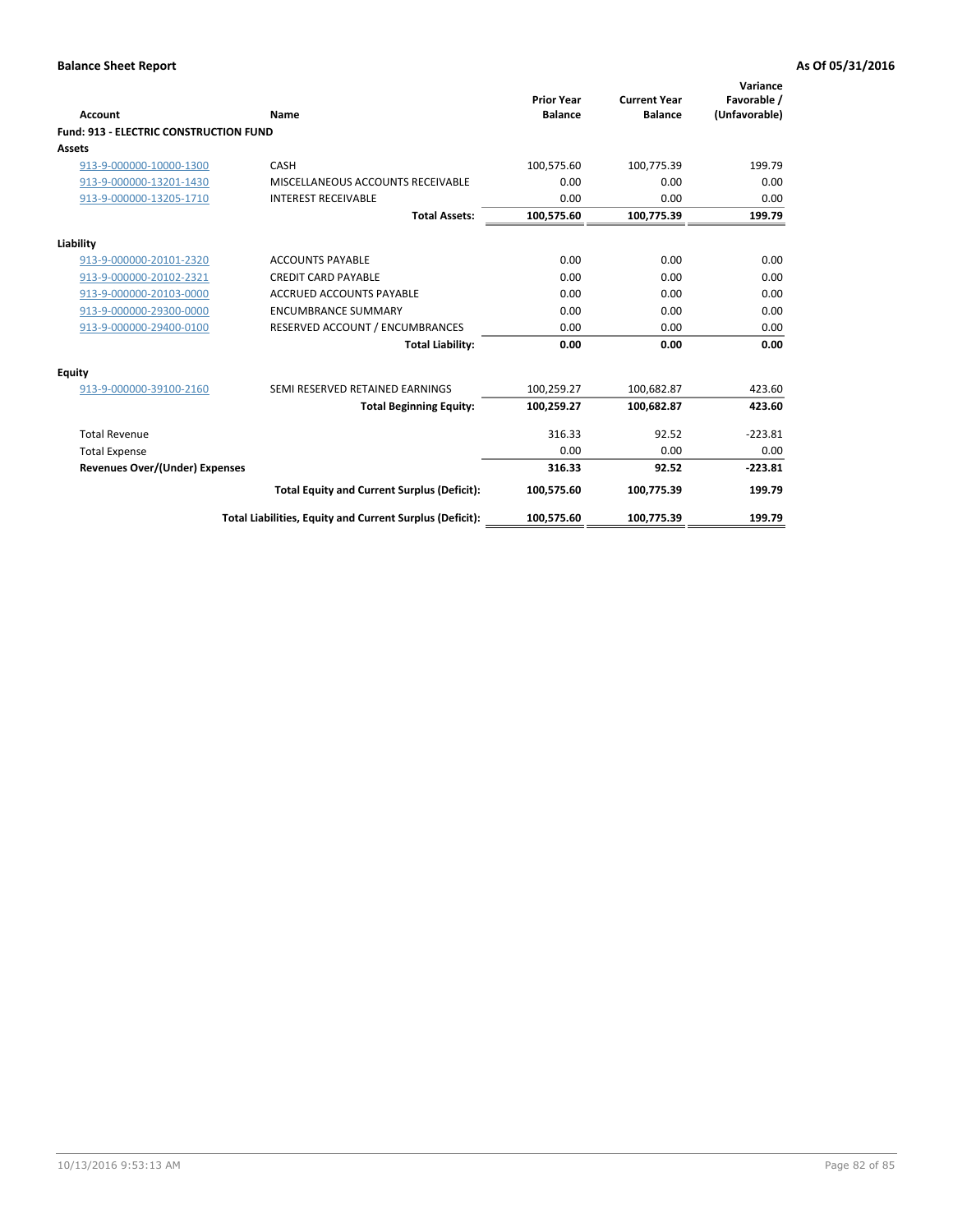| <b>Account</b>                        | Name                                                     | <b>Prior Year</b><br><b>Balance</b> | <b>Current Year</b><br><b>Balance</b> | Variance<br>Favorable /<br>(Unfavorable) |
|---------------------------------------|----------------------------------------------------------|-------------------------------------|---------------------------------------|------------------------------------------|
| Fund: 916 - 08 ENGINE BOND PROCEEDS   |                                                          |                                     |                                       |                                          |
| Assets                                |                                                          |                                     |                                       |                                          |
| 916-9-000000-10000-1300               | CASH                                                     | 0.00                                | 0.00                                  | 0.00                                     |
| 916-9-000000-12189-0000               | 08 ENGINE BOND PROCEEDS                                  | 0.00                                | 0.00                                  | 0.00                                     |
| 916-9-000000-13201-1430               | MISCELLANOEUS ACCOUNTS RECEIVABLE                        | 0.00                                | 0.00                                  | 0.00                                     |
| 916-9-000000-13205-1710               | <b>INTEREST RECEIVABLE</b>                               | 0.00                                | 0.00                                  | 0.00                                     |
| 916-9-000000-Z1030-1202               | 2008 GEUS REVENUE BOND - TEXAS TERM                      | 0.00                                | 0.00                                  | 0.00                                     |
| 916-9-000000-Z1030-1401               | 2008 GEUS REVENUE BOND - PFM                             | 0.00                                | 0.00                                  | 0.00                                     |
| 916-9-000000-Z1030-1402               | 2009 GEUS REVENUE BOND - PFM                             | 0.00                                | 0.00                                  | 0.00                                     |
| 916-9-000000-Z1030-3123               | 2009 GEUS REVENUE BOND - TEXAS TERM                      | 0.00                                | 0.00                                  | 0.00                                     |
|                                       | <b>Total Assets:</b>                                     | 0.00                                | 0.00                                  | 0.00                                     |
| Liability                             |                                                          |                                     |                                       |                                          |
| 916-9-000000-20101-2320               | <b>ACCOUNTS PAYABLE</b>                                  | 0.00                                | 0.00                                  | 0.00                                     |
| 916-9-000000-20139-2323               | <b>RETAINAGES PAYABLE</b>                                | 0.00                                | 0.00                                  | 0.00                                     |
| 916-9-000000-21401-2330               | DUE TO ELECTRIC OPERATING                                | 0.00                                | 0.00                                  | 0.00                                     |
| 916-9-000000-29300-0000               | <b>ENCUMBRANCE SUMMARY</b>                               | 0.00                                | 0.00                                  | 0.00                                     |
| 916-9-000000-29400-0100               | RESERVED ACCOUNT / ENCUMBRANCES                          | 0.00                                | 0.00                                  | 0.00                                     |
|                                       | <b>Total Liability:</b>                                  | 0.00                                | 0.00                                  | 0.00                                     |
|                                       |                                                          |                                     |                                       |                                          |
| Equity                                |                                                          |                                     |                                       |                                          |
| 916-9-000000-39100-2150               | <b>RESERVED RETAINED EARNINGS</b>                        | 0.00                                | 0.00                                  | 0.00                                     |
|                                       | <b>Total Beginning Equity:</b>                           | 0.00                                | 0.00                                  | 0.00                                     |
| <b>Total Revenue</b>                  |                                                          | 0.00                                | 0.00                                  | 0.00                                     |
| <b>Total Expense</b>                  |                                                          | 0.00                                | 0.00                                  | 0.00                                     |
| <b>Revenues Over/(Under) Expenses</b> |                                                          | 0.00                                | 0.00                                  | 0.00                                     |
|                                       | <b>Total Equity and Current Surplus (Deficit):</b>       | 0.00                                | 0.00                                  | 0.00                                     |
|                                       | Total Liabilities, Equity and Current Surplus (Deficit): | 0.00                                | 0.00                                  | 0.00                                     |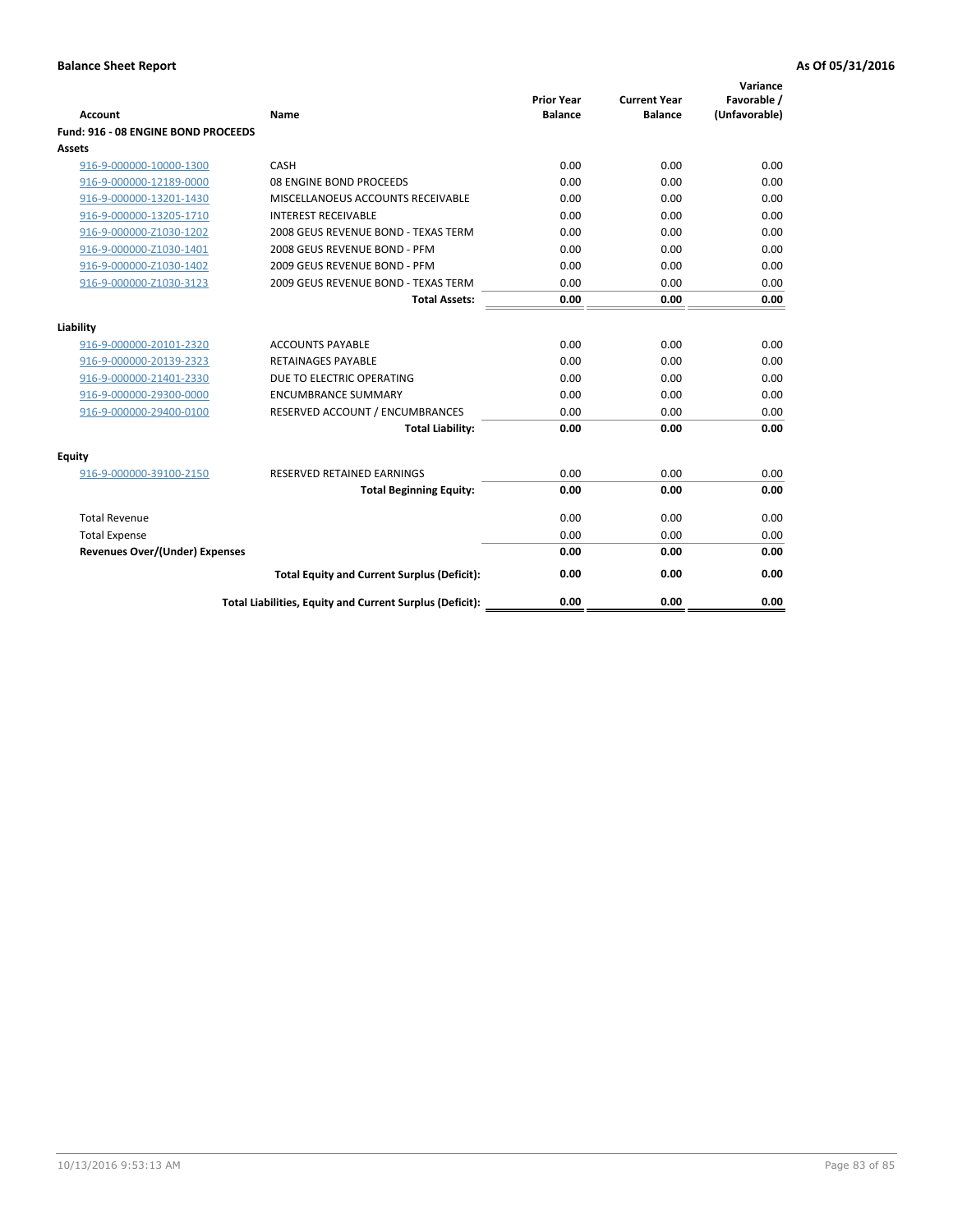| <b>Account</b>                                     | Name                                                     | <b>Prior Year</b><br><b>Balance</b> | <b>Current Year</b><br><b>Balance</b> | Variance<br>Favorable /<br>(Unfavorable) |
|----------------------------------------------------|----------------------------------------------------------|-------------------------------------|---------------------------------------|------------------------------------------|
| Fund: 950 - CABLE / INTERNET                       |                                                          |                                     |                                       |                                          |
| <b>Assets</b>                                      |                                                          |                                     |                                       |                                          |
| 950-9-000000-10000-1300                            | CASH                                                     | 939,046.76                          | 928,686.56                            | $-10,360.20$                             |
| 950-9-000000-13000-1420                            | <b>CUSTOMER ACCOUNTS RECEIVABLE</b>                      | 294,957.64                          | 228,222.93                            | $-66,734.71$                             |
| 950-9-000000-13001-1420                            | NON CURRENT CUSTOMER ACCTS RECEIVAE                      | 144,685.11                          | 191,334.76                            | 46,649.65                                |
| 950-9-000000-13002-1440                            | ALLOWANCE FOR UNCOLLECTABLE                              | $-77,469.51$                        | -140,386.51                           | $-62,917.00$                             |
| 950-9-000000-13003-1421                            | UNBILLED YEAR-END ACCRUAL                                | 376,843.69                          | 534,908.95                            | 158,065.26                               |
| 950-9-000000-13201-1430                            | MISCELLANEOUS ACCOUNTS RECEIVABLE                        | 0.00                                | 0.00                                  | 0.00                                     |
| 950-9-000000-13205-1710                            | <b>INTEREST RECEIVABLE</b>                               | 0.00                                | 0.00                                  | 0.00                                     |
| 950-9-000000-15801-1540                            | <b>INVENTORY</b>                                         | 195,098.04                          | 181,778.63                            | $-13,319.41$                             |
| 950-9-000000-16301-1070                            | <b>CWIP</b>                                              | 0.00                                | 0.00                                  | 0.00                                     |
| 950-9-000000-17501-9260                            | <b>EMPLOYEE CONTRIBUTIONS</b>                            | 0.00                                | 66,497.00                             | 66,497.00                                |
| 950-9-000000-17504-9260                            | <b>INVESTMENT RETURN</b>                                 | 0.00                                | 48,268.00                             | 48,268.00                                |
| 950-9-000000-17508-9260                            | <b>EXPERIENCE DIFFERENCE</b>                             | 0.00                                | 580.00                                | 580.00                                   |
| 950-9-000000-18001-5110                            | HEADEND, TRUNK & DISTRIBUTION SYSTEM                     | 9,430,358.39                        | 9,516,483.16                          | 86,124.77                                |
| 950-9-000000-18002-5111                            | <b>HEADEND EQUIPMENT</b>                                 | 1,183,617.70                        | 1,242,335.79                          | 58,718.09                                |
| 950-9-000000-18003-5120                            | <b>DROPS</b>                                             | 3,972,552.02                        | 3,921,968.10                          | -50,583.92                               |
| 950-9-000000-18101-5130                            | <b>CUSTOMER PREMISES EQUIPMENT</b>                       | 1,156,040.96                        | 1,196,536.42                          | 40,495.46                                |
| 950-9-000000-18102-5140                            | PRODUCTION EQUIPMENT                                     | 60,397.97                           | 60,397.97                             | 0.00                                     |
| 950-9-000000-18201-5210                            | CENTRAL INTERNET EQUIPMENT                               | 422,769.46                          | 422,769.46                            | 0.00                                     |
| 950-9-000000-18202-5220                            | <b>CUSTOMER INTERFACE EQUIPMENT</b>                      | 194,545.27                          | 215,944.34                            | 21,399.07                                |
| 950-9-000000-18301-5000                            | <b>FIBER OPTICS</b>                                      | 744,208.60                          | 744,208.60                            | 0.00                                     |
| 950-9-000000-18501-5901                            | <b>STRUCTURES &amp; IMPROVEMENTS</b>                     | 518,153.40                          | 608,729.19                            | 90,575.79                                |
| 950-9-000000-18502-5910                            | <b>FURNITURE &amp; OFFICE EQUIPMENT</b>                  | 137,419.19                          | 137,419.19                            | 0.00                                     |
| 950-9-000000-18503-5920                            | <b>TRANSPORTATION EQUIPMENT</b>                          | 326,624.46                          | 372,622.50                            | 45,998.04                                |
| 950-9-000000-18504-5950                            | LABORATORY EQUIPMENT                                     | 163,348.67                          | 163,348.67                            | 0.00                                     |
| 950-9-000000-18505-5960                            | POWER OPERATED EQUIPMENT                                 | 5,500.00                            | 5,500.00                              | 0.00                                     |
| 950-9-000000-18506-5980                            | MISCELLANEOUS EQUIPMENT                                  | 0.00                                | 0.00                                  | 0.00                                     |
| 950-9-000000-18999-1080                            | ACCUMULATED DEPRECIATION                                 | $-9,447,479.88$                     | $-10,329,328.35$                      | -881,848.47                              |
|                                                    | <b>Total Assets:</b>                                     | 10,741,217.94                       | 10,318,825.36                         | -422,392.58                              |
| Liability                                          |                                                          |                                     |                                       |                                          |
|                                                    | <b>ACCOUNTS PAYABLE</b>                                  | 0.00                                | 0.00                                  | 0.00                                     |
| 950-9-000000-20101-2320<br>950-9-000000-20102-2321 | <b>CREDIT CARD PAYABLE</b>                               | 0.00                                | 7,272.36                              | $-7,272.36$                              |
| 950-9-000000-20103-2322                            | ACCRUED ACCOUNTS PAYABLE                                 | 0.00                                | 0.00                                  | 0.00                                     |
| 950-9-000000-20815-2410                            | SALES TAX PAYABLE - IN THE CITY                          | 31,054.77                           | 30,301.16                             | 753.61                                   |
| 950-9-000000-20816-2411                            | SALES TAX PAYABLE - OUT OF CITY                          | 0.00                                | 0.00                                  | 0.00                                     |
| 950-9-000000-21001-1101                            | DUE TO COG - GEN FUND                                    | 0.00                                | 0.00                                  | 0.00                                     |
| 950-9-000000-21507-2347                            | DUE TO GBOD                                              | 0.00                                | 0.00                                  | 0.00                                     |
| 950-9-000000-22001-2327                            | SALARIES PAYABLE                                         | 31,168.27                           | 34,330.47                             | $-3,162.20$                              |
| 950-9-000000-22002-2328                            | PTO PAYABLE                                              | 38,452.14                           | 52,687.91                             | $-14,235.77$                             |
| 950-9-000000-24000-2350                            | <b>CUSTOMER DEPOSITS</b>                                 | 10,917.27                           | 13,812.27                             | $-2,895.00$                              |
| 950-9-000000-26001-2283                            | <b>OBLIGATION FOR COMPENSATED ABSENCES</b>               | 23,892.26                           | 10,900.97                             | 12,991.29                                |
| 950-9-000000-29300-0000                            | <b>ENCUMBRANCE SUMMARY</b>                               | 0.00                                | 0.00                                  | 0.00                                     |
| 950-9-000000-29400-0100                            | RESERVED ACCOUNT / ENCUMBRANCES                          | 0.00                                | 0.00                                  | 0.00                                     |
| 950-9-000000-29999-9260                            | <b>NET PENSION LIABILITY</b>                             | 0.00                                |                                       |                                          |
|                                                    | <b>Total Liability:</b>                                  | 135,484.71                          | 87,135.00<br>236,440.14               | -87,135.00<br>-100,955.43                |
|                                                    |                                                          |                                     |                                       |                                          |
| Equity                                             |                                                          |                                     |                                       |                                          |
| 950-9-000000-39100-2160                            | UNRESERVED RETAINED EARNINGS                             | 10,069,635.77                       | 9,661,921.93                          | -407,713.84                              |
| 950-9-000000-39500-9260                            | NET POSITION - PENSION                                   | 0.00                                | $-438.00$                             | $-438.00$                                |
|                                                    | <b>Total Beginning Equity:</b>                           | 10,069,635.77                       | 9,661,483.93                          | -408,151.84                              |
|                                                    |                                                          |                                     |                                       |                                          |
| <b>Total Revenue</b>                               |                                                          | 4,157,833.38                        | 4,295,971.04                          | 138,137.66                               |
| <b>Total Expense</b>                               |                                                          | 3,621,735.92                        | 3,875,069.75                          | -253,333.83                              |
| <b>Revenues Over/(Under) Expenses</b>              |                                                          | 536,097.46                          | 420,901.29                            | -115,196.17                              |
|                                                    | <b>Total Equity and Current Surplus (Deficit):</b>       | 10,605,733.23                       | 10,082,385.22                         | $-523,348.01$                            |
|                                                    | Total Liabilities, Equity and Current Surplus (Deficit): | 10,741,217.94                       | 10,318,825.36                         | -422,392.58                              |